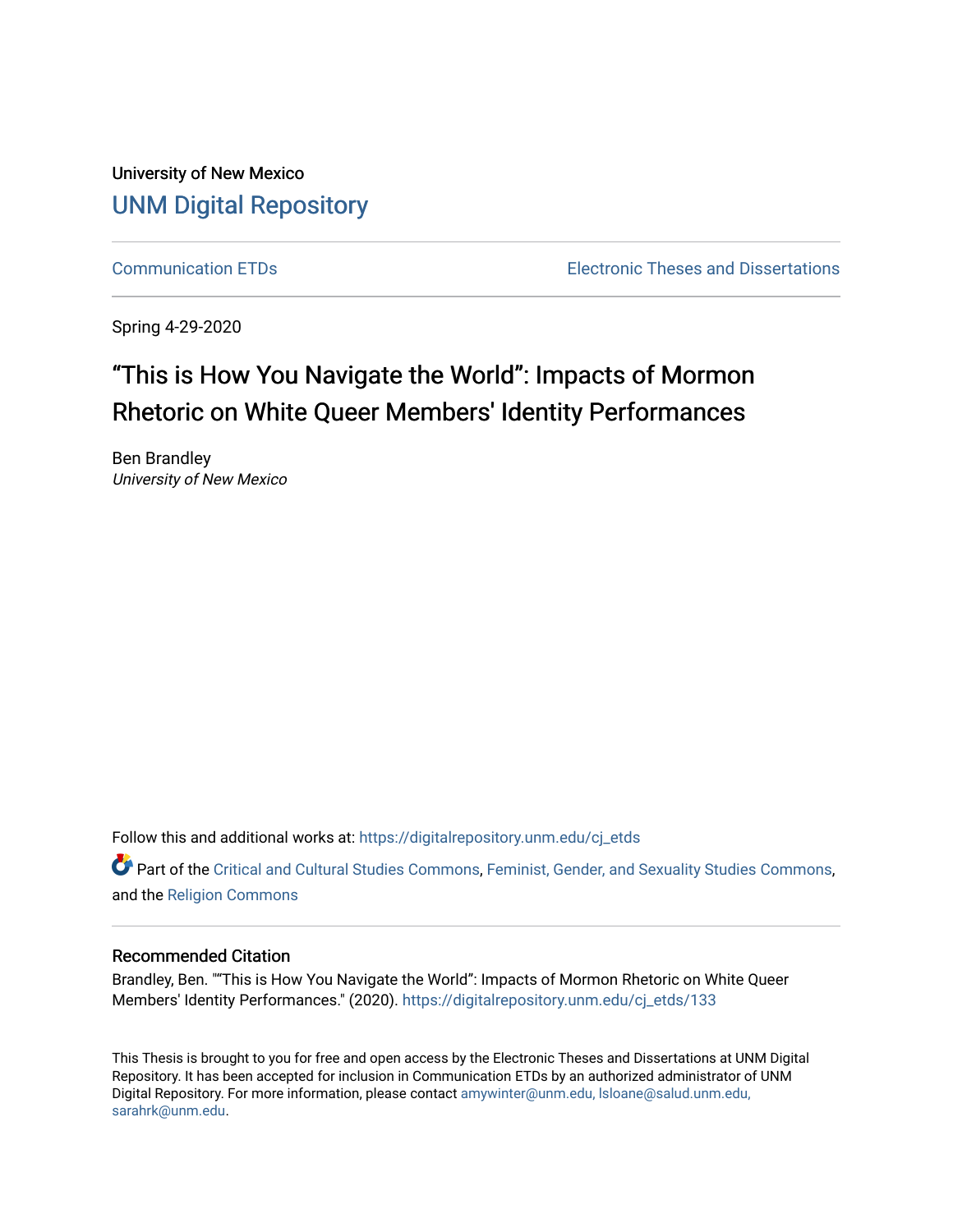**Ben Brandley Brandley** 

Candidate

# **Communication & Journalism**

Department

This thesis is approved, and it is acceptable in quality

and form for publication:

*Approved by the Thesis Committee:*

Shinsuke Eguchi , Chairperson

Yangsun Hong

Example 3 David Weiss David Weiss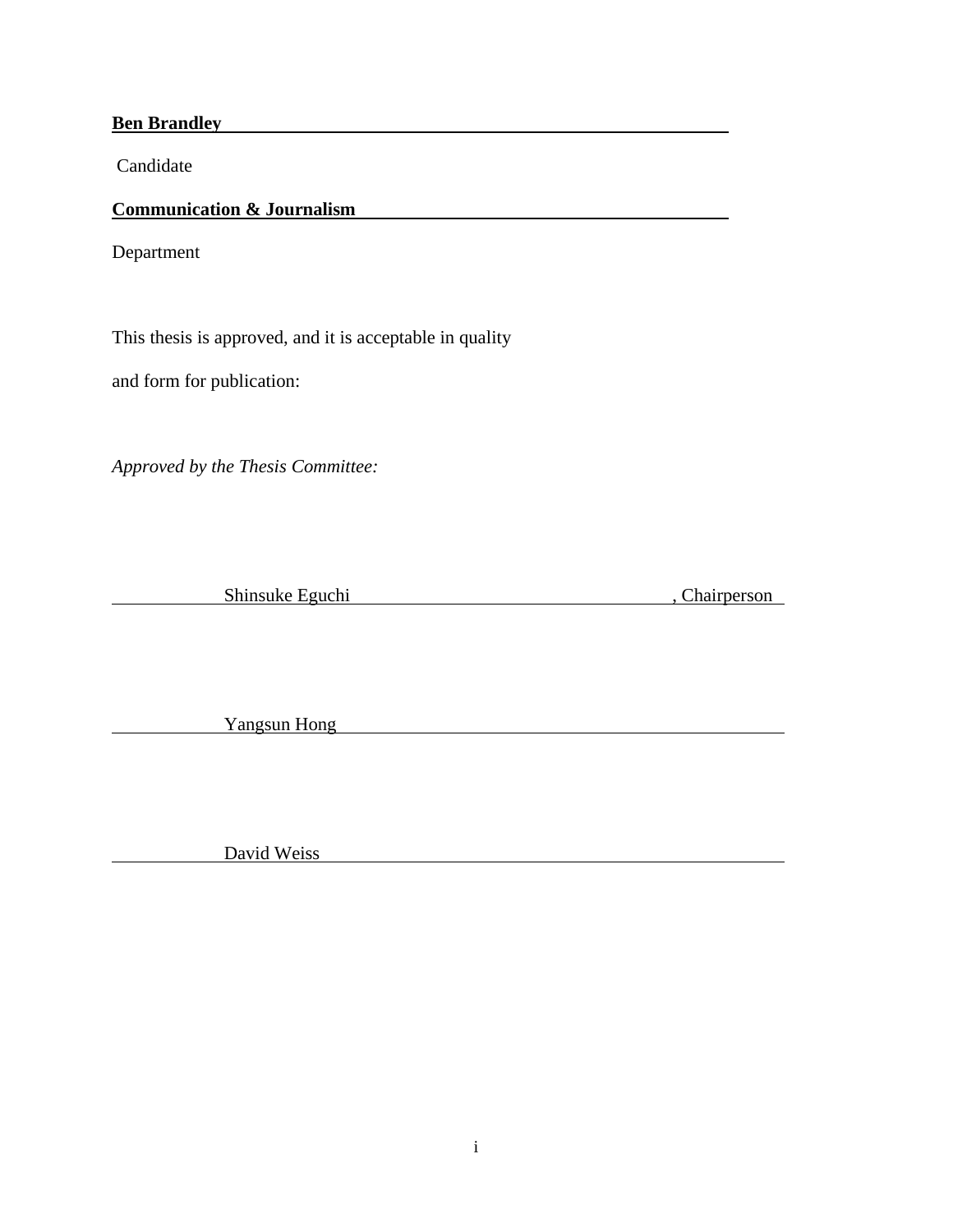## **"THIS IS HOW YOU NAVIGATE THE WORLD":**

# **IMPACTS OF MORMON RHETORIC ON**

# **WHITE QUEER MEMBERS' IDENTITY PERFORMANCES**

By

## **Ben Brandley**

B.Sc. in Communication, Weber State University, 2017

### THESIS

Submitted in Partial Fulfillment

of the Requirements for the Degree of

## **Master of Arts**

### **in Communication**

The University of New Mexico

Albuquerque, New Mexico

## **May 2020**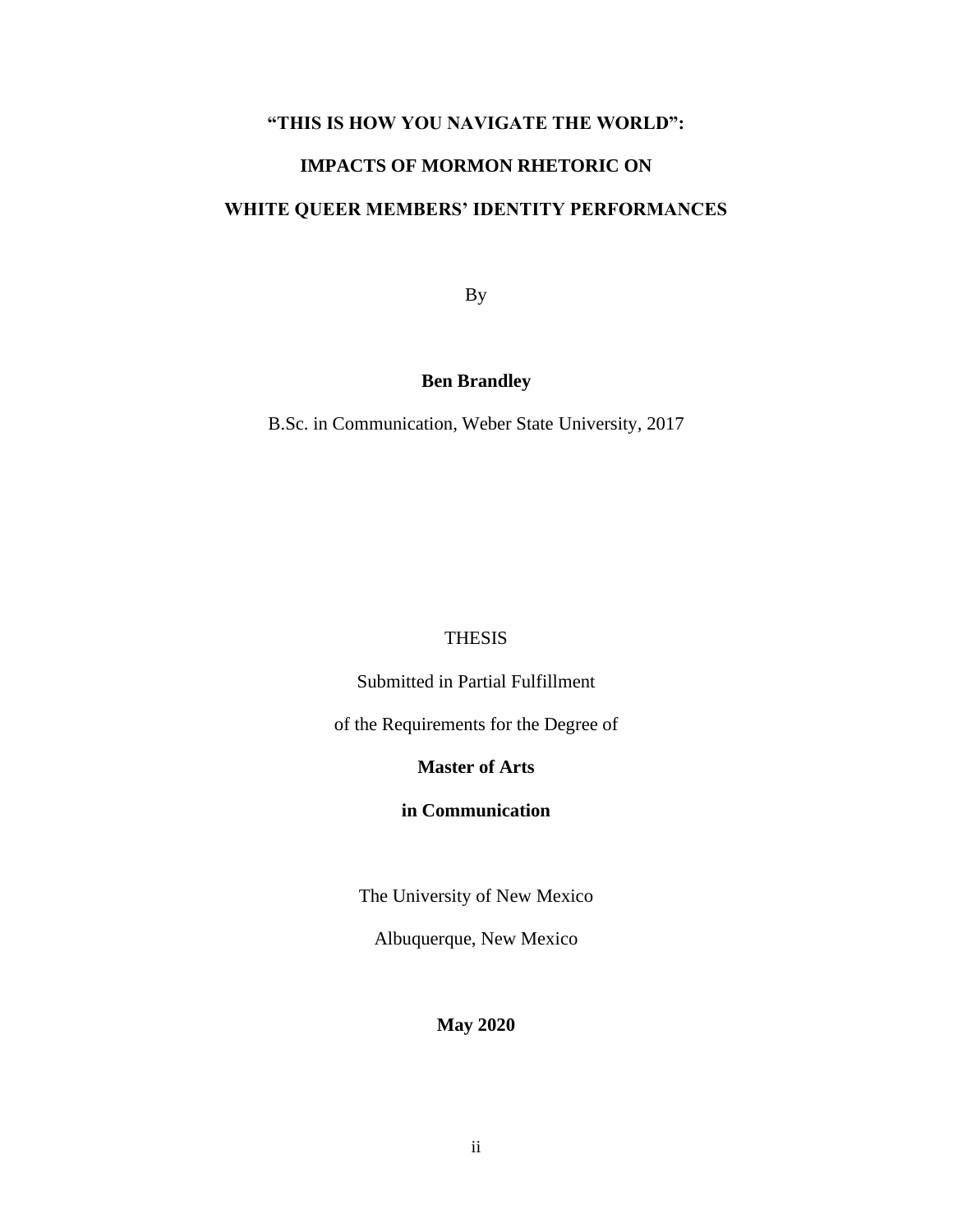© Copyright Ben Brandley. All rights reserved.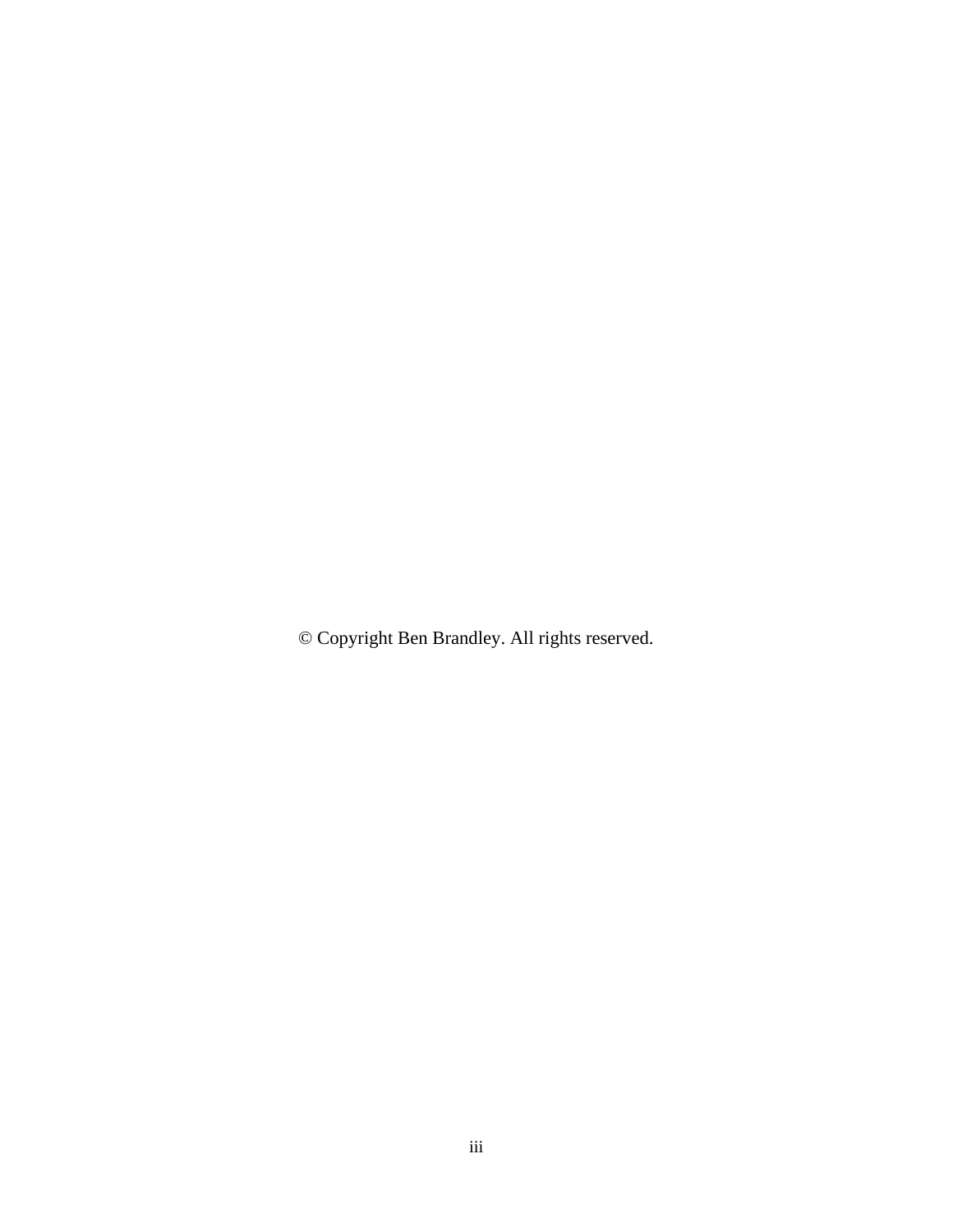### **ACKNOWLEDGEMENTS**

*At times our own light goes out and is rekindled by a spark from another person. Each of us has cause to think with deep gratitude of those who have lighted the flame within us.*

—Albert Schweitzer

First of all, I would like to acknowledge anyone who sits, or has sat, in congregations not knowing if the next speaker will condemn your being as sinful or evil, or to those who, during a casual encounter in a church hallway, have heard queerphobic remarks either outright or masked as jokes. This is for you.

This is to those who keep their queerness a secret because they don't want to recognize it out of fear of God, country, family, friends, or church members.

This is to those who face discrimination because of Mormonism for other reasons including racism, ageism, ableism, marital status, and so many more forms of hate that unfortunately have found homes in Mormon congregations and temples.

I want to acknowledge the often illusive, but very real, power of love in treating others with genuine care. If one scripture holds true and clings to me more than others, it is "God is love" (1 John 4:8).

I want to acknowledge that I have personally perpetuated cisheteronormativity. I have turned a blind eye to it and the White supremacy that I enforced—usually in the name of God.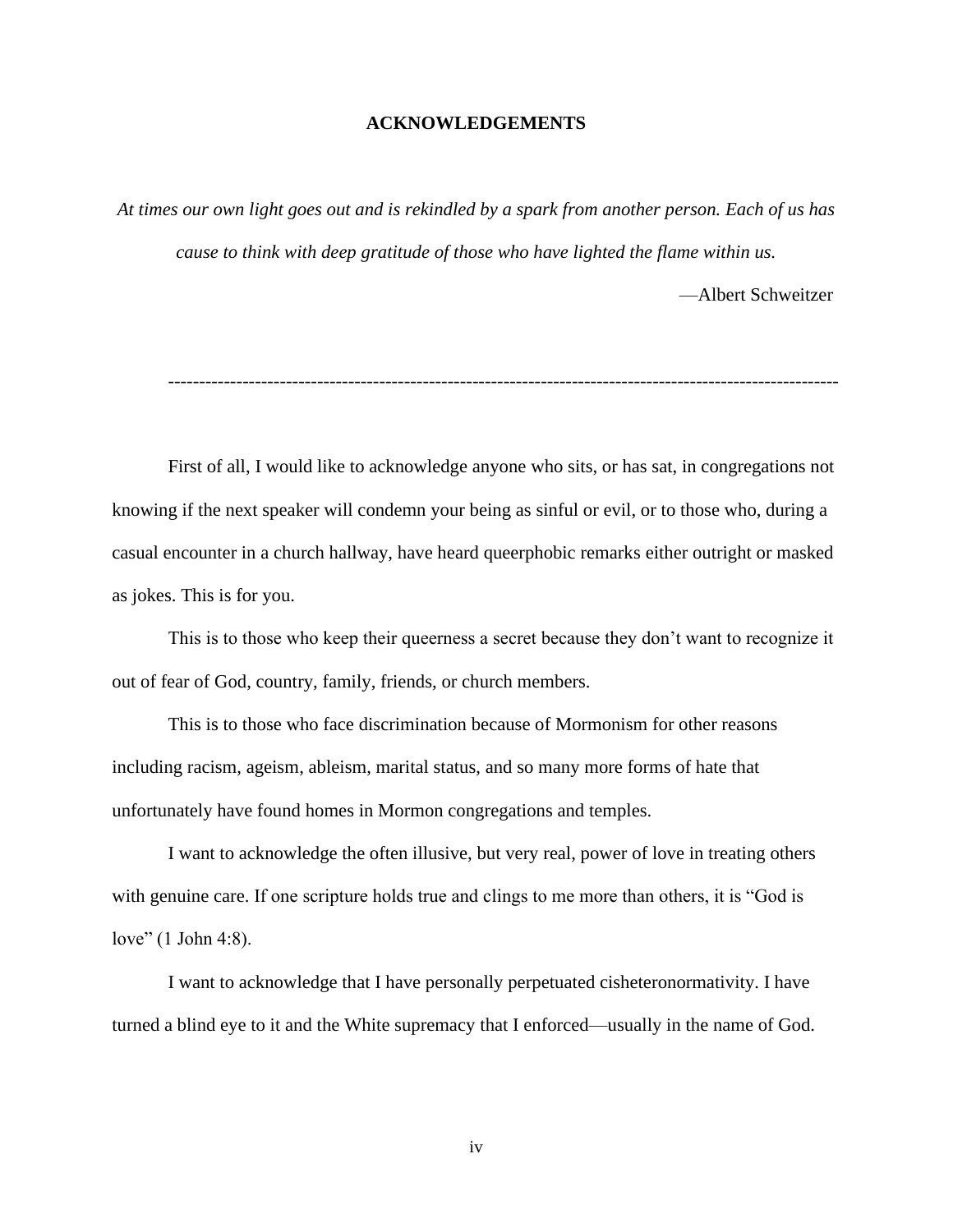While I can never make up for the harm I did then, I know that now I can do my best to stop such hatred, starting with me.

This is for my parents and grandparents, for my siblings, and my best friends, especially Kenzie, who have taught me so much and took care of me. While many of you may not agree with all I say, I hope we will choose love over our differences.

This is for Richie.

This is for all the professors, mentors, supervisors, and leaders who believed in me when I didn't believe in myself. This especially includes my committee, Drs. Eguchi, Hong, and Weiss, who gave me insights, inspiration, and moments for which I will be forever indebted. Shinsuke, your wisdom, guidance, critique, and support has helped me in my personal life and academic life, and I am thankful for all you've done. Sun, I am so glad for all your expertise, for the moments of growth in which you enlightened me, and for all the comfort and encouragement when I doubted myself. David, I'm thankful for your insights, suggestions, critiques, and opportunities that pushed me to be a better student, writer, and researcher.

This is for all my fellow graduate students in the program who have become my friends and confidants, to all of us who have shared tender moments of loss, uncertainty, joy, and hope.

Finally, this is for the participants. Thank you for sharing your stories.

v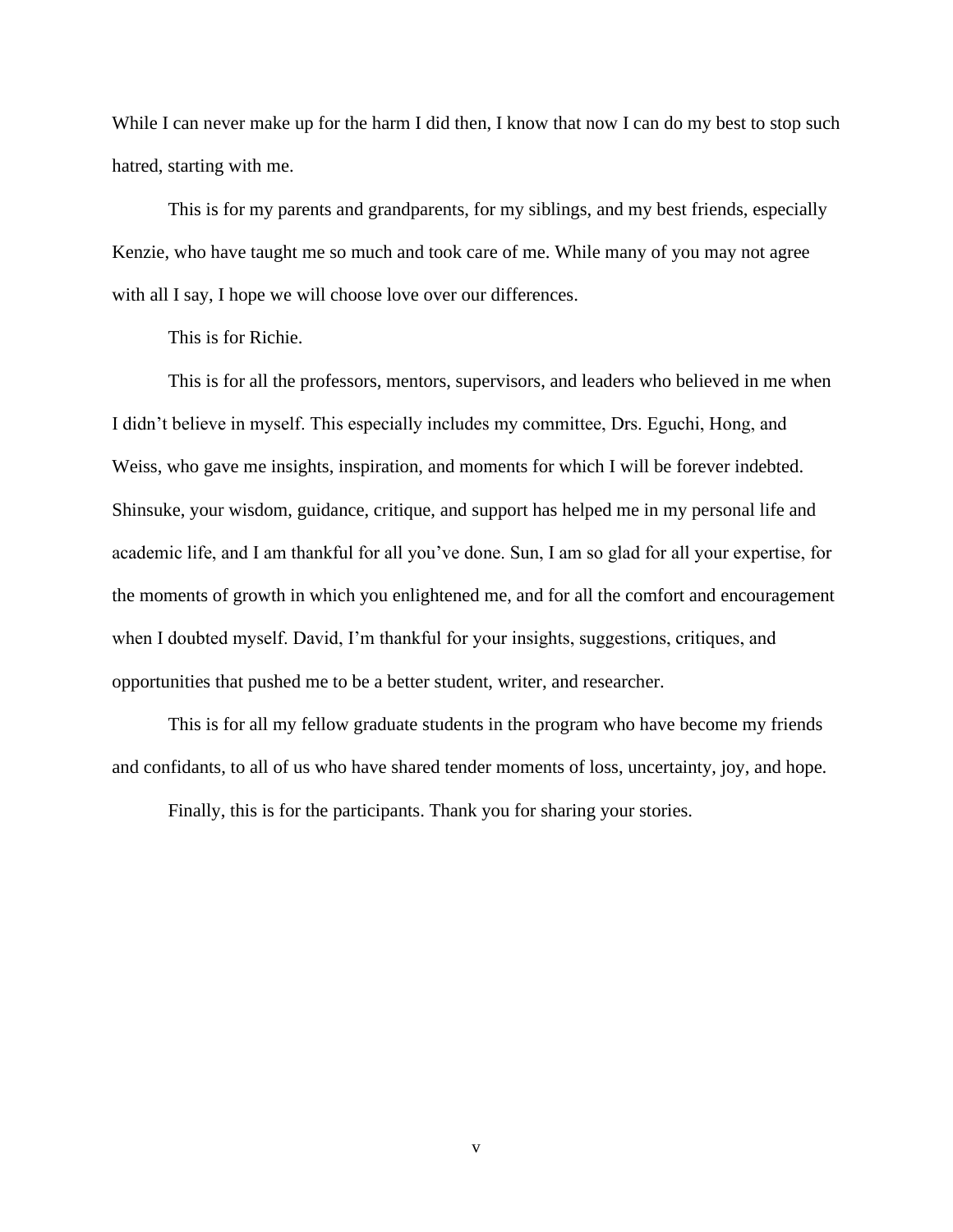# **"THIS IS HOW YOU NAVIGATE THE WORLD": IMPACTS OF MORMON RHETORIC ON WHITE QUEER MEMBERS' IDENTITY PERFORMANCES**

By

### **Ben Brandley**

B.Sc. in Communication, Weber State University, 2017 M.A. in Communication, University of New Mexico, 2020

### **ABSTRACT**

The Mormon Church is one of the fastest growing and most conservative religious organizations in the world. The Church's conservatism has meant that its rhetorics, doctrines, and discourses have cultivated a culture of queerphobia and anti-queer sentiments. By interviewing 15 transgender, bisexual, and gay Mormons who are active in the Church, I conducted a critical thematic analysis that yields insights and critiques into how Mormon rhetoric impacts the identity performances and relationships of queer members. Using queer theory and Whiteness as conceptual and theoretical lenses, the analysis revealed four major themes: 1) queerness as non-identity, 2) the primacy of divine identity, 3) paradoxes of ideologies, and 4) health issues regarding identity performance. The communicative impacts of these themes highlight the intricate influence Mormon rhetoric has on relationships and shaping the participants' identity performances. Limitations are discussed and future directions are encouraged.

vi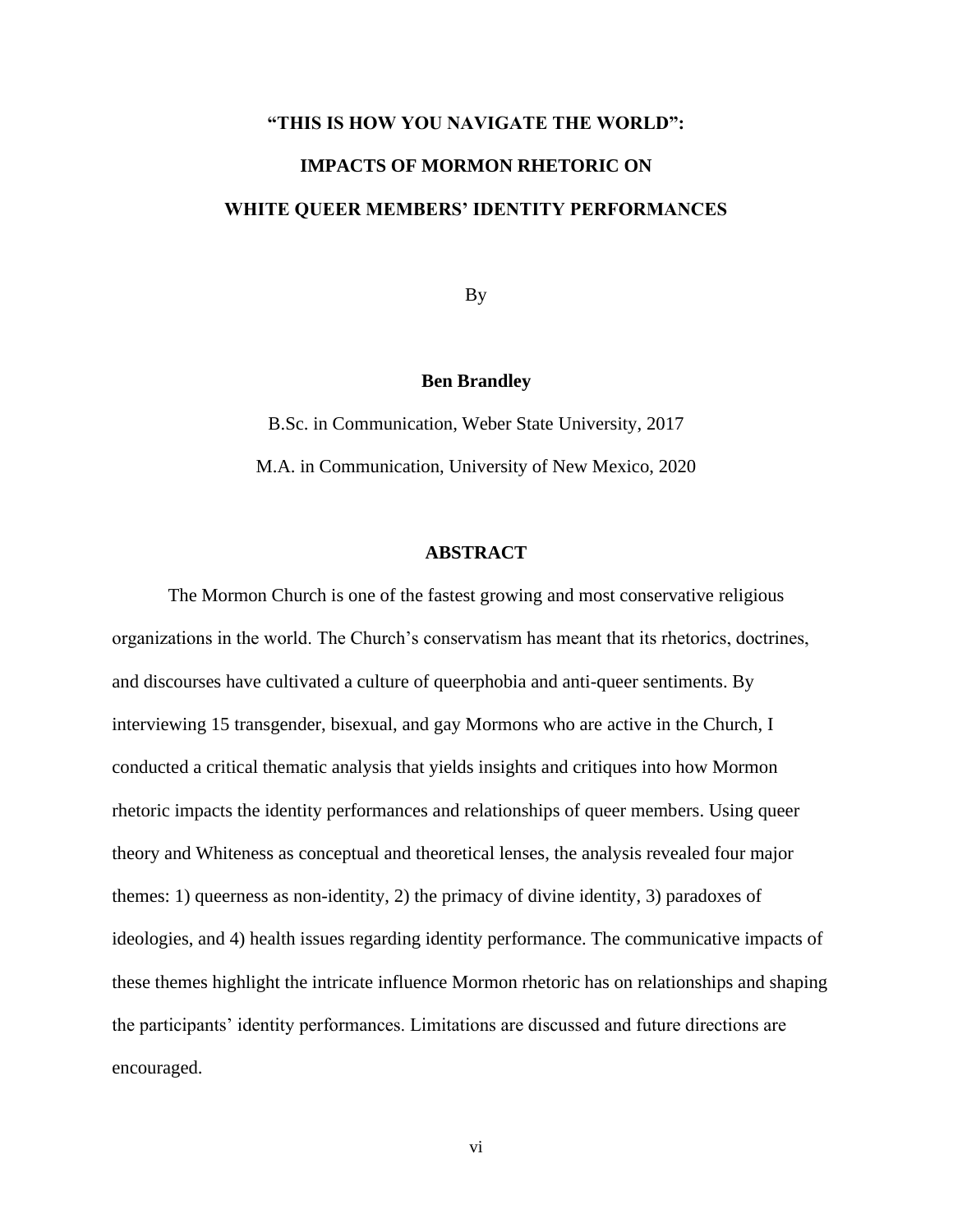# **TABLE OF CONTENTS**

| 40 |
|----|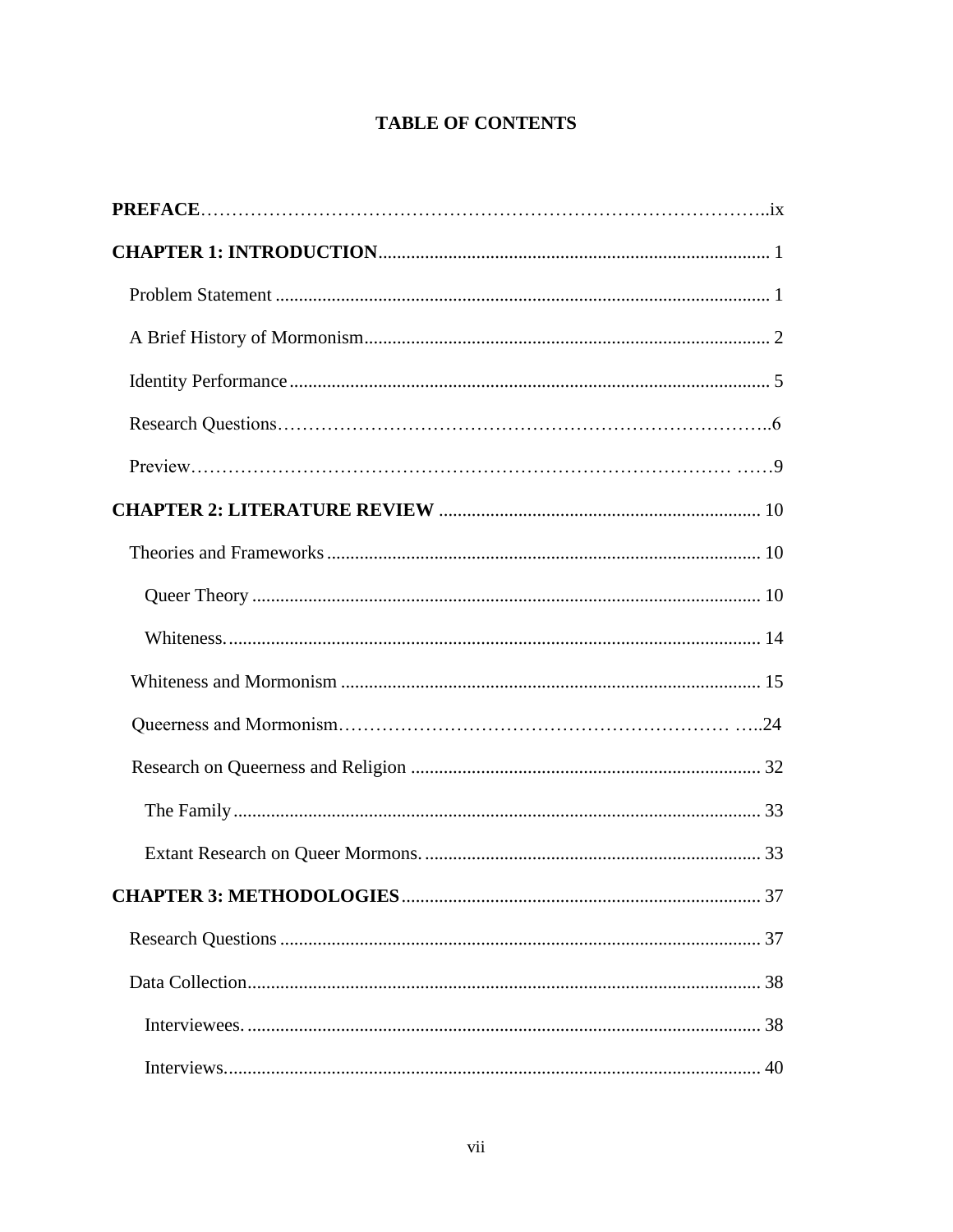| APPENDIX A (Resources for LGBTQ Mormons and Allies) 148 |
|---------------------------------------------------------|
|                                                         |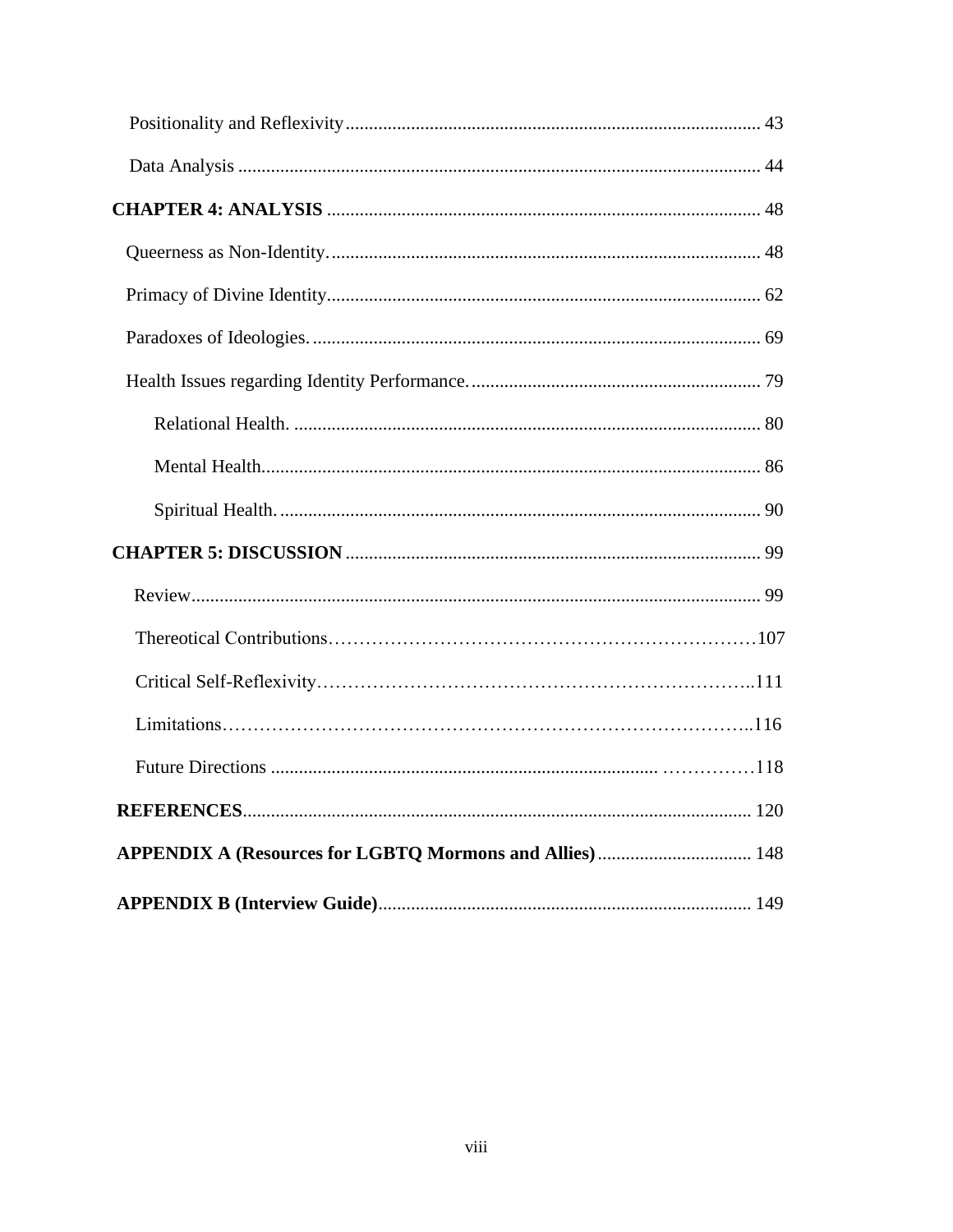### **PREFACE**

*If the concept of God has any validity or use, it can only be to make us larger, freer, and more loving.* 

—James Baldwin, *The Fire Next Time*

**---------------------------------------------------------------------------------------------------------------------**

The purpose of this thesis is to understand the lives of queer individuals who are current, active members of the Mormon Church. This is a group that has been marginalized, discriminated against, invalidated, erased, and oppressed, all in the name of God. A secondary but equally important feature of this thesis is to critique the systems that perpetuate and enforce the abovementioned hegemony. This critique is meant to bring about change and not solely revile. I understand this thesis might seem like unwarranted academic malediction, but instead of framing my work as unfounded, arcane, or the work of the devil, I invite you to meditate on the injury the Church has done in discriminating against God's children who are trying their best to follow Jesus Christ's call to love.

To the decent non-queer Mormons who have not found their voices yet on these issues, I encourage you to listen to the stories and experiences of the queer members of the Church: listen to understand them and their journeys. After you have heard them, I hope that you would act, speak out, and join them in solidarity. Because unlike you, they haven't always had the privilege to be heard. But just like you, they yearn to be loved and pray to feel like they belong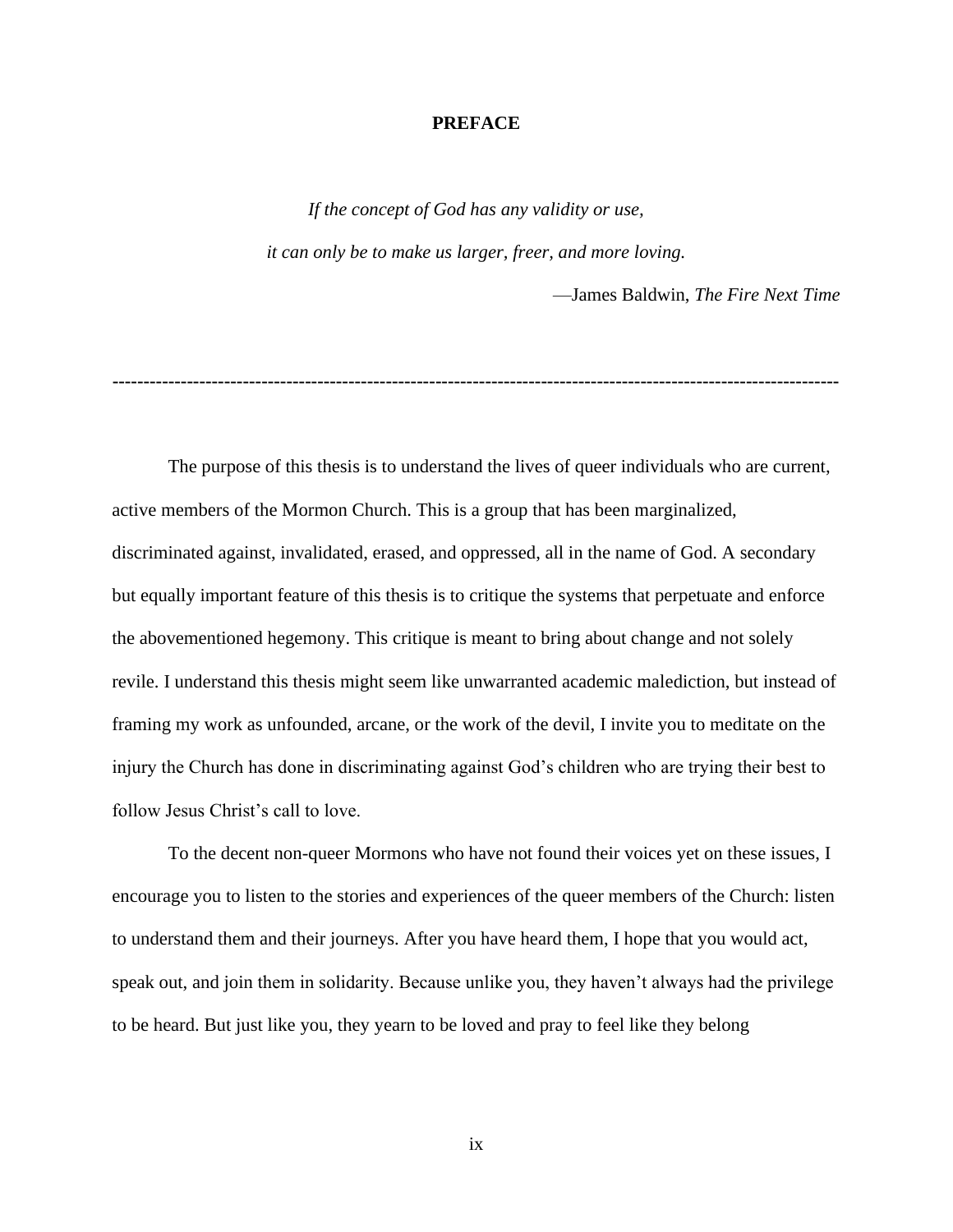### **CHAPTER 1: INTRODUCTION**

*To be inside and outside a position at the same time—to occupy a territory while loitering skeptically on the boundary—is often where the most intensely creative ideas stem from. It is a resourceful place to be, if not always a painless one.* 

—Terry Eagleton, *After Theory*

------------------------------------------------------------------------------------------------------------

In this introductory chapter, I present the problem statement and briefly review the history and hierarchical structures of Mormonism. Then, I set forth an overview of the research questions, highlight the goals and purposes of this research, and emphasize why it merits academic exploration. The chapter is concluded with a preview of the remainder of this thesis.

*Problem statement.* Since this thesis focuses on queer Mormons, it is necessary to explain how queerness will be defined henceforth. West (2018) explains that while "conceptualizations of queerness vary greatly…they typically rely upon some sense of resistance, including the refusal to afford legitimacy to discrete classificatory schema or essentialized elements of identities" (para. 2). Thus, it might be painstaking to list all the labels that accurately capture queerness, but common terms include *gay, lesbian, pan/bisexual, same-sex/gender attracted, asexual, intersex, transgender, nonbinary, genderfluid*, and *two-spirit*. In their seminal text on racialized queerness, Eguchi and Asante (2016) argue that queerness is not only a feature of identity, but also a social construct with attached ideologies and expectations. This thesis, then, views queerness as an ideological feature of the self that challenges cisheteronormativity, a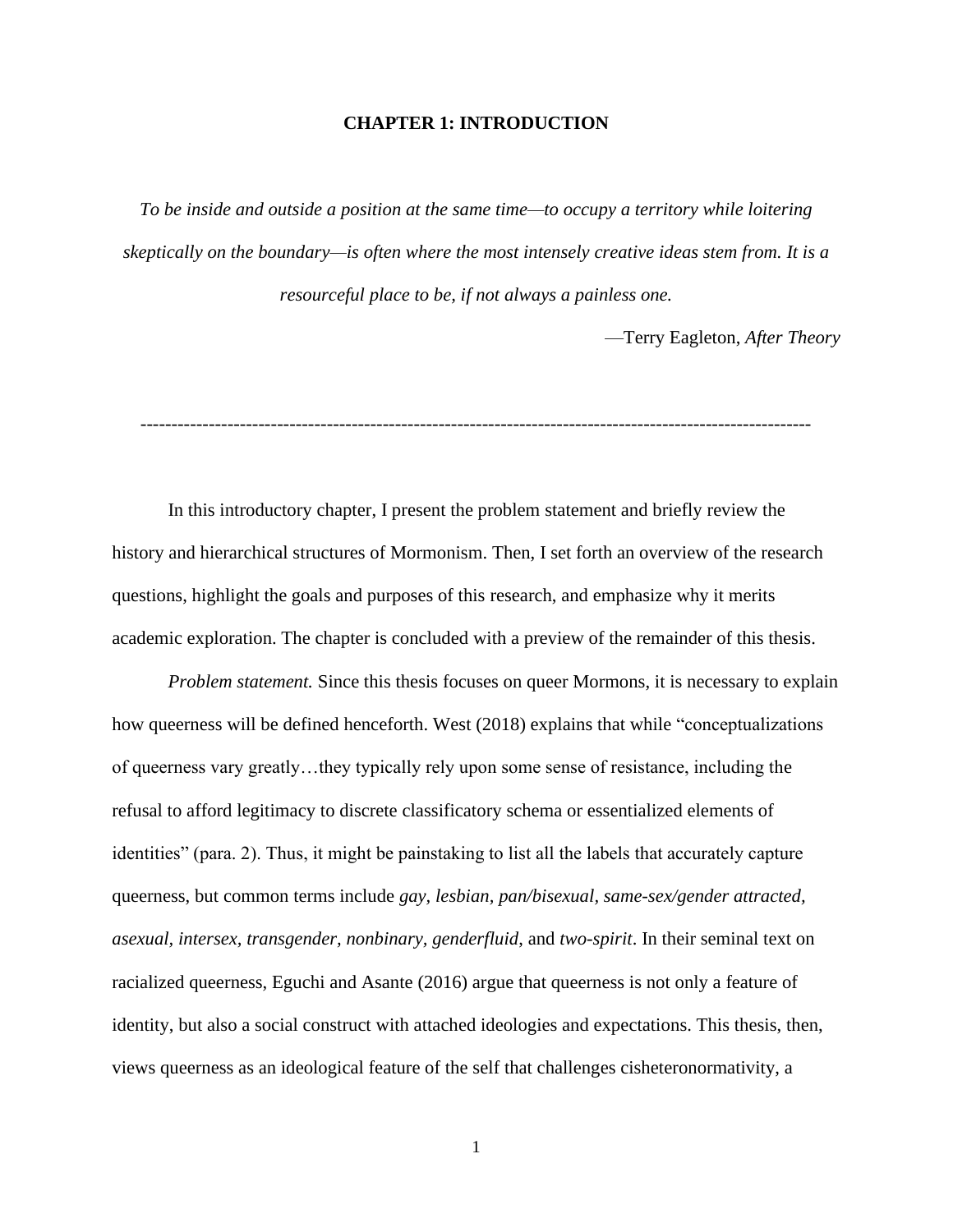"form of violence, deeply embedded in our individual and group psyches" that places cisgender heterosexual bodies as the privileged norm (Yep, 2002, p. 168). For this reason, queer theory (in tandem with the academic concept of Whiteness) will be used as the major theoretical framework for this thesis. With a conceptualization of queerness established, the next section provides a quick review of Mormonism's history and hierarchy.

*A brief history of Mormonism.* The Church of Jesus Christ of Latter-day Saints, better known by its informal moniker, the Mormon Church, has a captivating history which will be briefly reviewed. Despite its relative youth as a distinct religion, a simple glance through web pages or books dedicated to its historical roots reveals a large number of connections to troubling subjects such as magic, polygamy, pedophilia, (neo)colonialism, racism, and cisheteronormativity. In recent decades, the Church has done its best to distance itself from many of these issues. For example, the Church currently forbids its members to associate with the occult (Church Handbook 1, 21.4.8), the practice of polygamy was formally condemned in the late twentieth century (Bitton & Lambson, 2012), and the Church's racist policies were revoked 14 years after the passage of the Civil Rights Act of 1964 ("Official Declaration 2," 1978). Unfortunately, the Church still continues to honor and enforce policies and doctrines that discriminate against its members and others based on their sex, gender, and sexuality (Human Rights Commission, 2019; Quinn, 1996; Stacker, 2017). Despite this discrimination, some queer individuals still identify as members of the Church and actively participate in its functions.

The Church was founded in upstate New York "[d]uring a time of great [religious] excitement" known as the Second Great Awakening, by Joseph Smith, a young farmer (Joseph Smith History 1:8). Through a spectacular theophany in which God the Father and Jesus Christ appeared to him, Joseph said the Deities chose him to restore the ancient Christian faith that had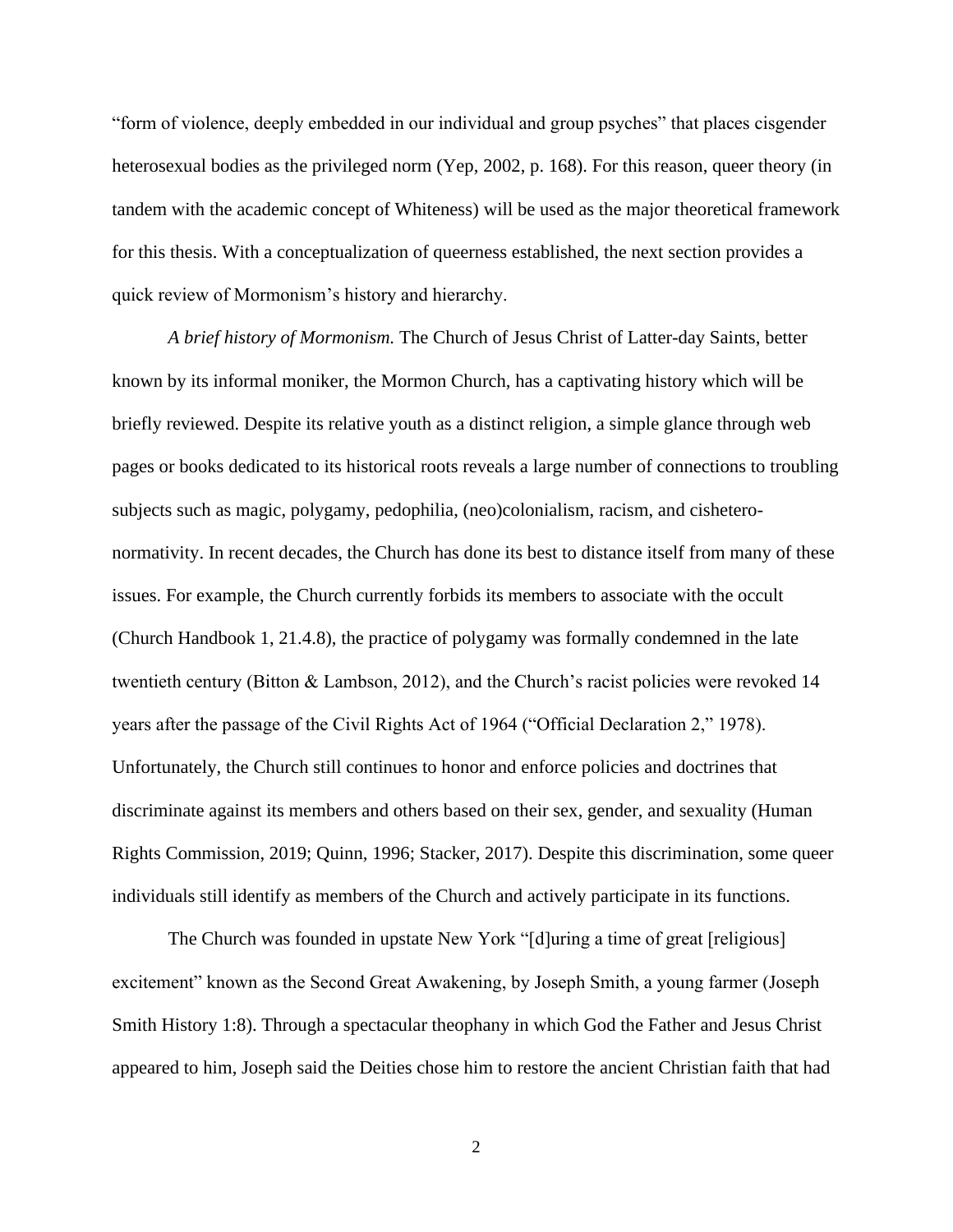been corrupted throughout the centuries (Joseph Smith History 1:17). As such, Mormons believe that their Church is "the same organization that existed in the Primitive Church, namely, apostles, prophets, … and so forth" (Articles of Faith 1:6). While the Church claims to believe in the organization of the ancient Judeo-Christians, it seems to conveniently overlook and erase the existence and importance of prophetesses, a point of tension for some Mormon feminists who desire more leadership opportunities for women among the Church's largely White, cisgender, heterosexual male hierarchy (Brooks, Hunt Steenblik, & Wheelwright, 2016).

Throughout its early decades, the Church steadily grew in size, eventually establishing large cities such as Nauvoo, Illinois, which, at its apogee, rivaled the eminence of Chicago (Whitney, 2007). Non-Mormons' fear of religio-political and economic dominance in the areas where Mormons concentrated, coupled with a disgust for their practices of polygamy and theocracy, eventually sent the Mormon faithful on an exodus to the Mexican Territory, where the majority of members settled present-day Utah. Today, the Church (2019) reports a global membership totaling more than 16.3 million. Beyond sermons given by Church leaders which are considered modern-day scripture, Mormons also believe in the Holy Bible, the Book of Mormon, the Doctrine and Covenants, and the Pearl of Great Price as sacred texts.

The Mormon hierarchy places the prophet at the top, his two councilors and 12 apostles below, and then, below them, several quorums of regional leaders known as seventies. Individuals in these positions are known collectively as General Authorities. There is only one prophet at a time, and he serves as the President of Church, overseeing its many nonprofit and for-profit organizations. At the time this thesis was written, the current prophet and president is Russell M. Nelson. As a prophet, he, along with the other General Authorities, can dictate new scripture and receive revelations, or divine communicative instructions and warnings from God.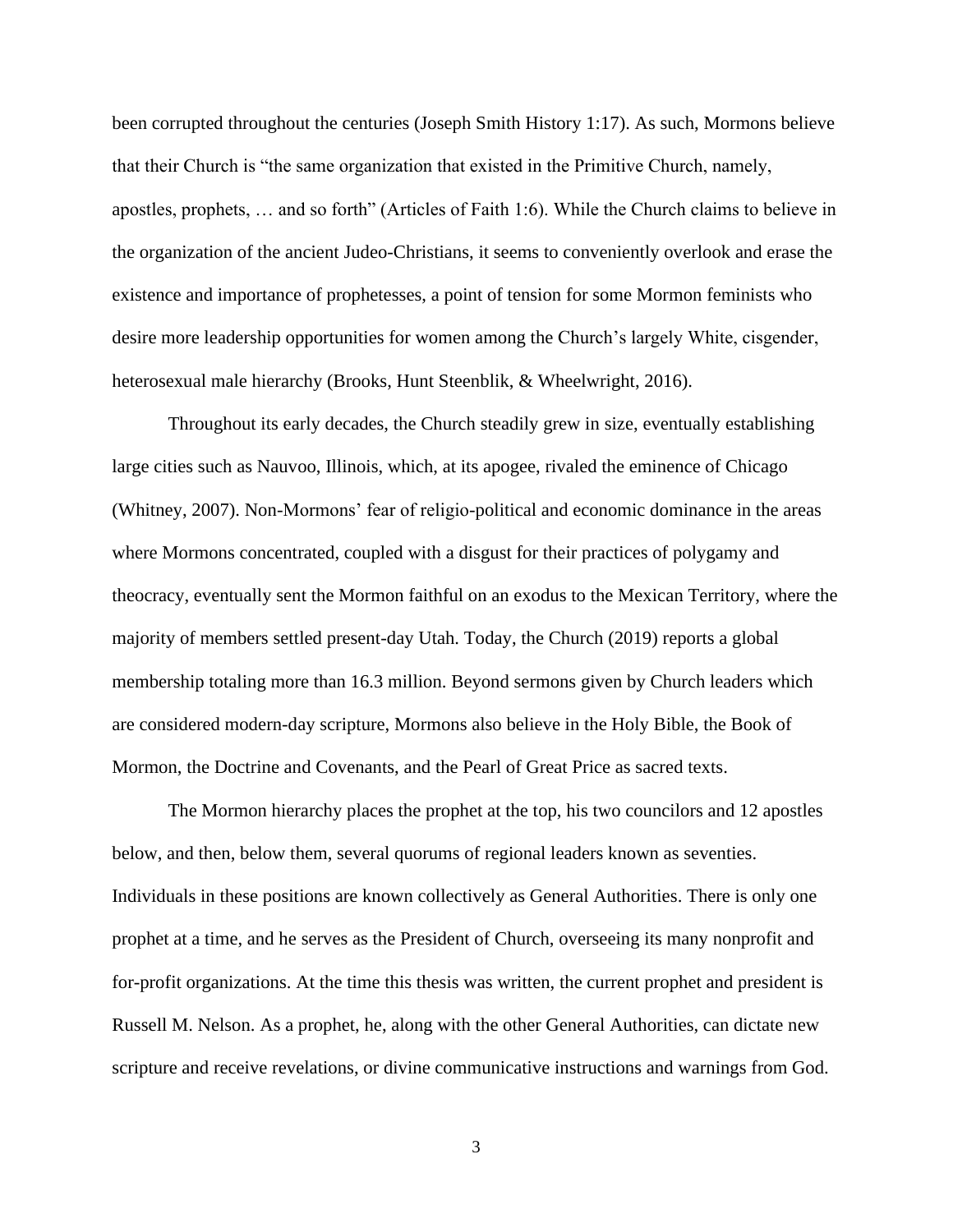Together, they comprise the upper echelons of the Mormon hierarchy ("LDS Church Leadership", 2018). A quick glance at the photographs of the General Authorities illustrates how the leadership is overwhelmingly comprised of White, U.S. American, cisgender, heterosexual, elderly males. Local leaders, known as bishops and stake presidents, oversee smaller geographical regions, similar to Catholicism's parishes and dioceses; I would expect one would find more identity diversity in those lower levels of leadership.

As of late, the Church has experienced growing pains, which has led to a recent rebranding. President Nelson (2018) invited the media and others to use the Church's full name instead of using their Mormon moniker. His recent decision relies heavily on the power of words and rhetorical appeals; for example, Diaz (2019) states the name change can be a tool for the Church to distinguish itself from other sects of Mormonism, such as the notorious Fundamentalist Mormons who still practice polygamy. In this light, Simmons' (2018) suggestion that religion is a "modern rhetorical invention" used to socially unite and divide minds and societies is clearly applicable to Mormonism (p. 33). This thesis will historically and rhetorically situate its findings through space, time, and Church culture. I would like to assert an important point here: until the Church recognizes the harm in misappropriating pronouns and invalidating queerness, I refuse to acknowledge their requests of naming; ergo, the Church will be referred to throughout this paper as *the (Mormon) Church*.

Changes in Mormon doctrine and rhetoric are not phenomena unique to this sect since all religions evolve over time. Judaism and Christianity have changed over centuries, zigzagging across capricious enactments of various rituals, or leaving the true God for idols (Exodus 32, and Galatians 1). Similarly, as "Islam interacted with foreign religions and cultures," it influenced indigenous regional beliefs while simultaneously being influenced by those traditions and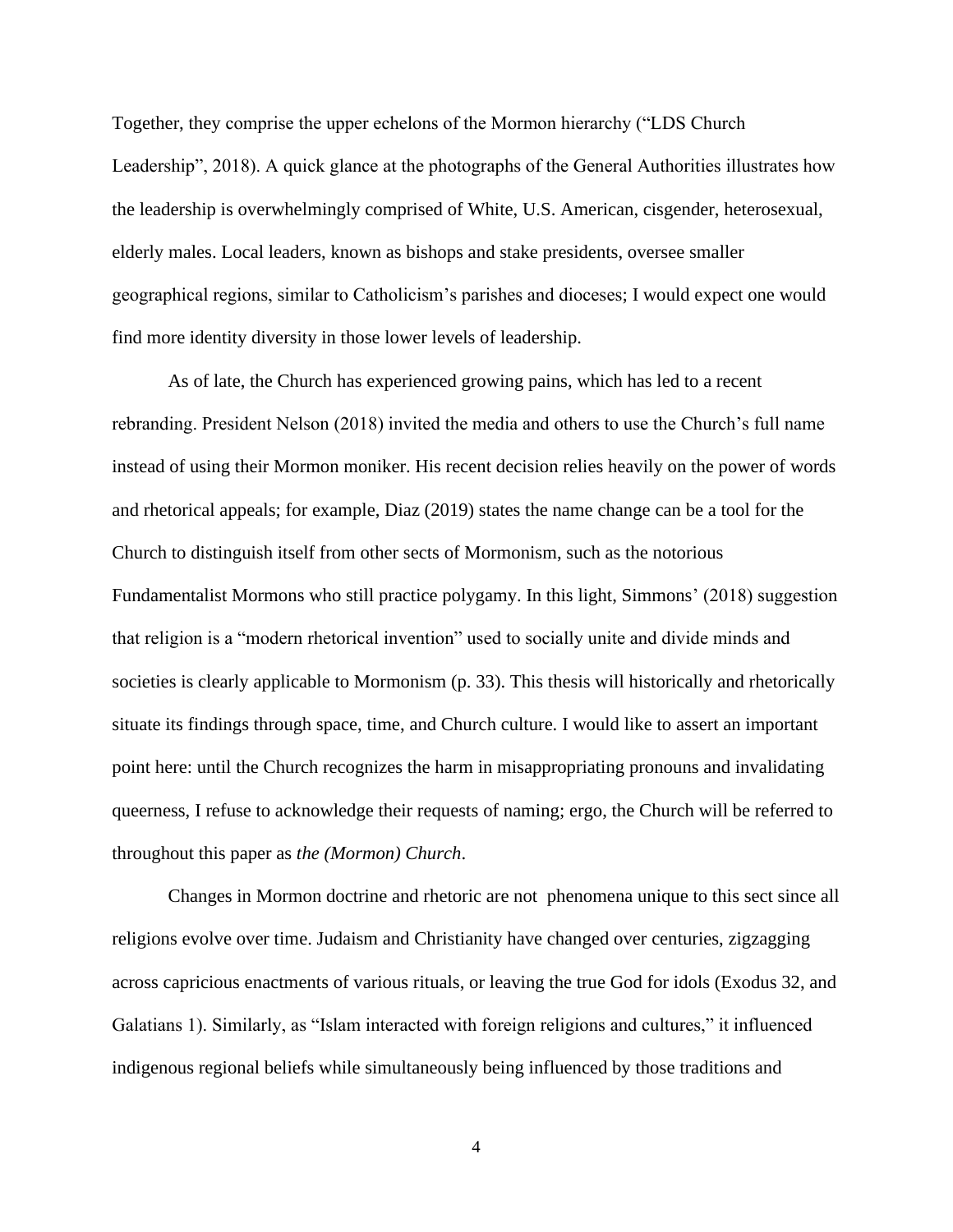systems (Husseini, 1956, p. 2). The Mormon Church, an organization that claims to be Christian, and yet whose founder was nicknamed the American Muhammad by newspaper editors (Schmidt, 2013), is no exception and has also changed since its inception. These structural changes, accompanied with rhetorical support, undoubtedly impact the identities, communicative processes, relationships, and behaviors of its adherents. For this reason, the next subsection focuses on the crux of this thesis: identity performance.

*Identity performance.* Because traveling the path of uncertainty for Mormons and queers is full of battles and negotiations, it will be a time-consuming and time-intensive communicative process, just like the process of becoming who we are. As human beings, we are constantly performing or socially presenting our identities based on a variety of factors (Goffman, 1956). One's sense of being should not be considered without a goal of understanding one's sense of belonging. Ting-Toomey (1993) asserts that we must be mindful of our various cultural and personal identities; a major part of the performance with our self, society, and the Divine comes from our quest to balance these identities.

Tensions can arise when we fail to reach an equilibrium within ourselves and with other members of cultural groups (Abdi & Van Gilder, 2016). As part of this balancing act, Philips (2005) asserts an important insight regarding queer and Mormon identities, substantiating the differences between "gay Mormons and Mormon gays" (p. 114). This distinction alludes to how, for some members, the primacy of Mormon identity may overshadow their queer identity; to others, one's queer identity may be more important than their religious identity and, for that reason, they may choose to leave the Church. Such a distinction may likely arise because of one's feeling of social belonging within the groups to which one's identities align (Eguchi & Calafell, 2020). The concept of home is of special importance as LGBTQIA Mormons might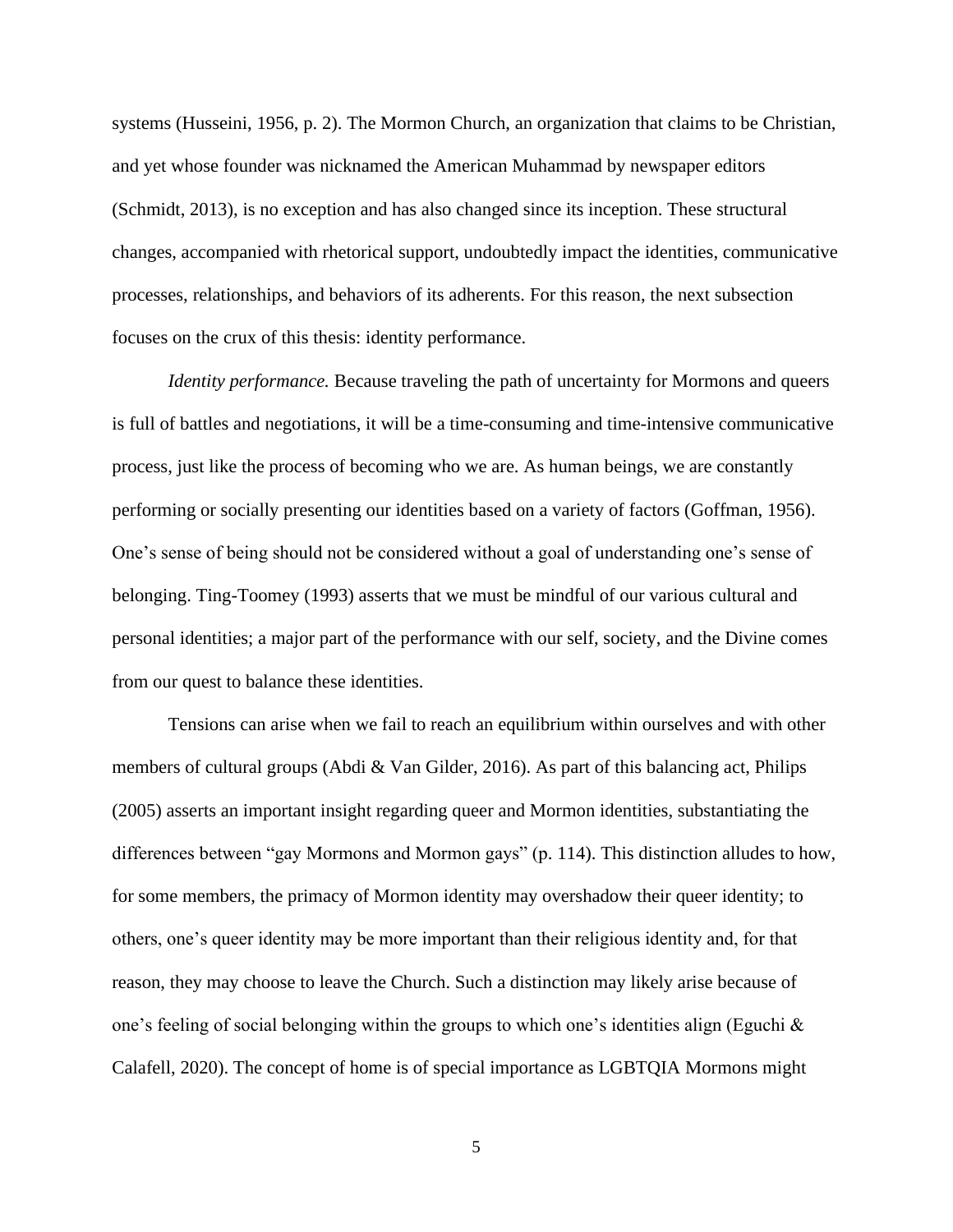experience a feeling of not belonging in the Mormon Church because of their queer identity, all the while feeling that they are also rejected in queer communities because of their affiliation with a church that openly discriminates against queers. Thus, the individuals' performance and negotiation of their identity is heavily involved in search of a community of belonging—in search of a home.

In the words of Eguchi and Baig (2018), "home emerges through the symbolic, emotional, relational, and the social" and functions in a "political, economic, and historical space" (p. 45). Therefore, for this study, *home* should be understood as a very material and local space; it should also be understood as a metaphysical, mental space of feeling safe. A study conducted by the Human Rights Commission found that 69% of Utah LGBTQIA teens reported living in unwelcoming communities, and 74% felt their churches were not queer affirming or accepting (as cited in Rogers, 2012). Tolerant and supportive communication has a role in curing this malady. After all, I argue that communication is at the core of the creation, development, maintenance, negotiation, and performance of all human and nonhuman relationships, including with ourselves. To help in the exploration of queer Mormons' identity performance and negotiations of rhetoric, I offer my research questions below.

*Research questions.* Through examining the influence of Mormon culture, doctrines, rhetorics, and policies, the communication processes behind building healthy relationships (including healthy identity performance) of queer Mormons can be better understood. This careful attention to various systems and influences of organizational culture leads to three research questions: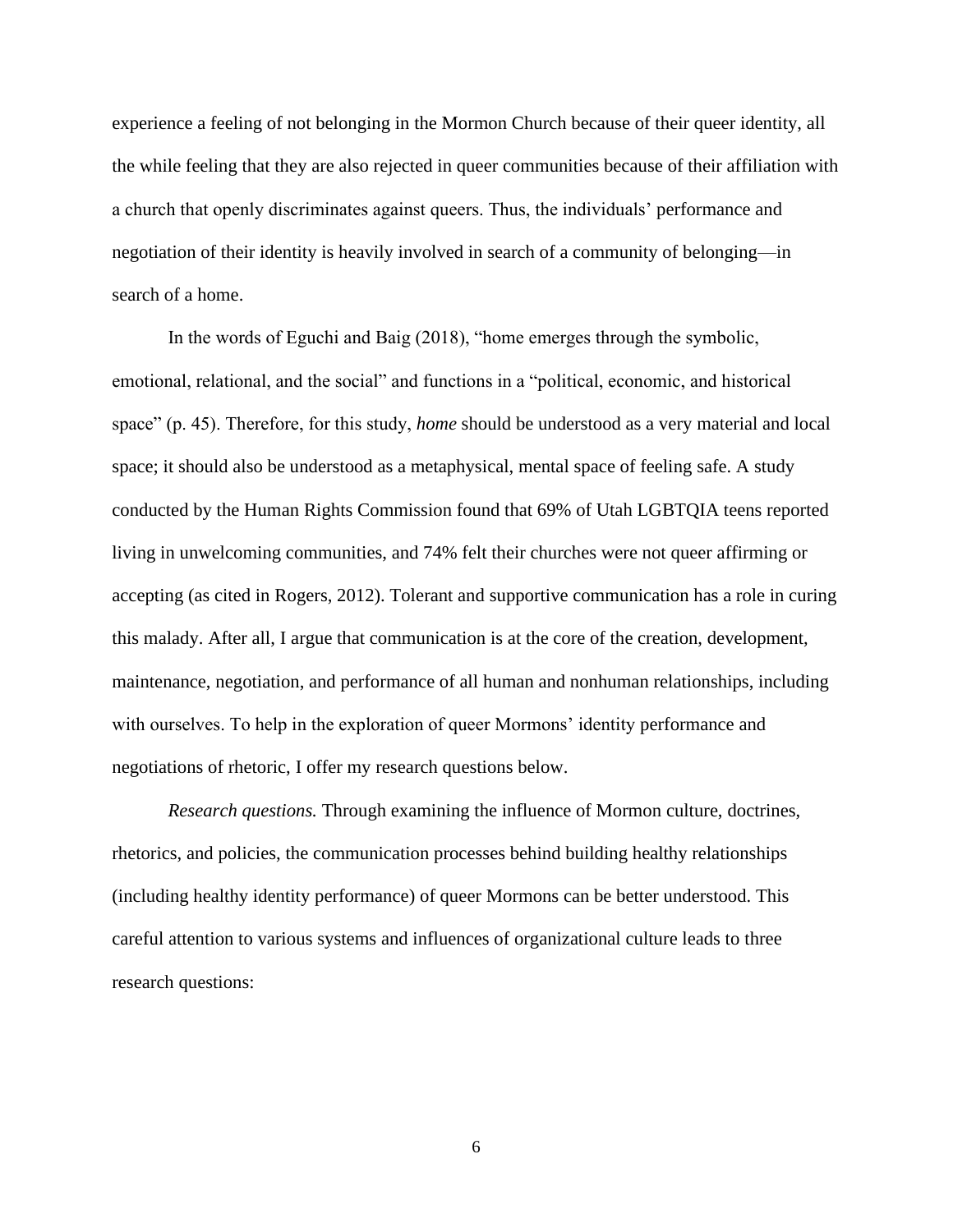*RQ 1. Why do transgender and gay Mormons stay involved in a Church that historically and presently discriminates against them?*

*RQ 2. What are the ideological and rhetorical mechanisms present in the culture and social systems of the participants that impact their agency?* 

*RQ 3: What are the communicative patterns of identity performances by queer Mormons in regard to their queerness and relationships with themselves, others, and God?* 

I am aware that religion is a personal choice to an extent; for example, if someone joins a religion as an adult out of a genuine desire. However, we cannot ignore the macro-level societal, cultural, and organizational pressures which undoubtedly impact interpersonal and individual choices. In the words of Dawkins (2014), "How thoughtful of God to arrange matters so that, wherever you happen to be born, the local religion always turns out to be the true one" (para. 1). For example, Utah is a place where, from the moment you are born into a Mormon family, you are expected to live as a Mormon, marry a Mormon, raise your own children as Mormons, and die as a Mormon—and, of course, to see Mormonism as the (only) true religion. The Mormon Church demands its adherents to be faithful to its doctrines and leaders in a way that most other contemporary Christian sects do not. Mormonism is also distinct in its conservative approach to counseling its members on what media they can consume, what their diets and courses of wellbeing should or should not consist of, how to dress, and with whom they should interact (*For the Strength of Youth,* 2011).

The Church's culture is deeply rooted in its doctrinal soteriology, or tenets of how one is saved, that makes salvation a goal of the family, which pressures parents to ensure they raise their children in the Church (Ballard, 2003; Lawrence, 2010; Tanner, 2003). Because of these tenets, rhetorics, and cultural values, Scharp and Beck (2017) aver that "Mormonism is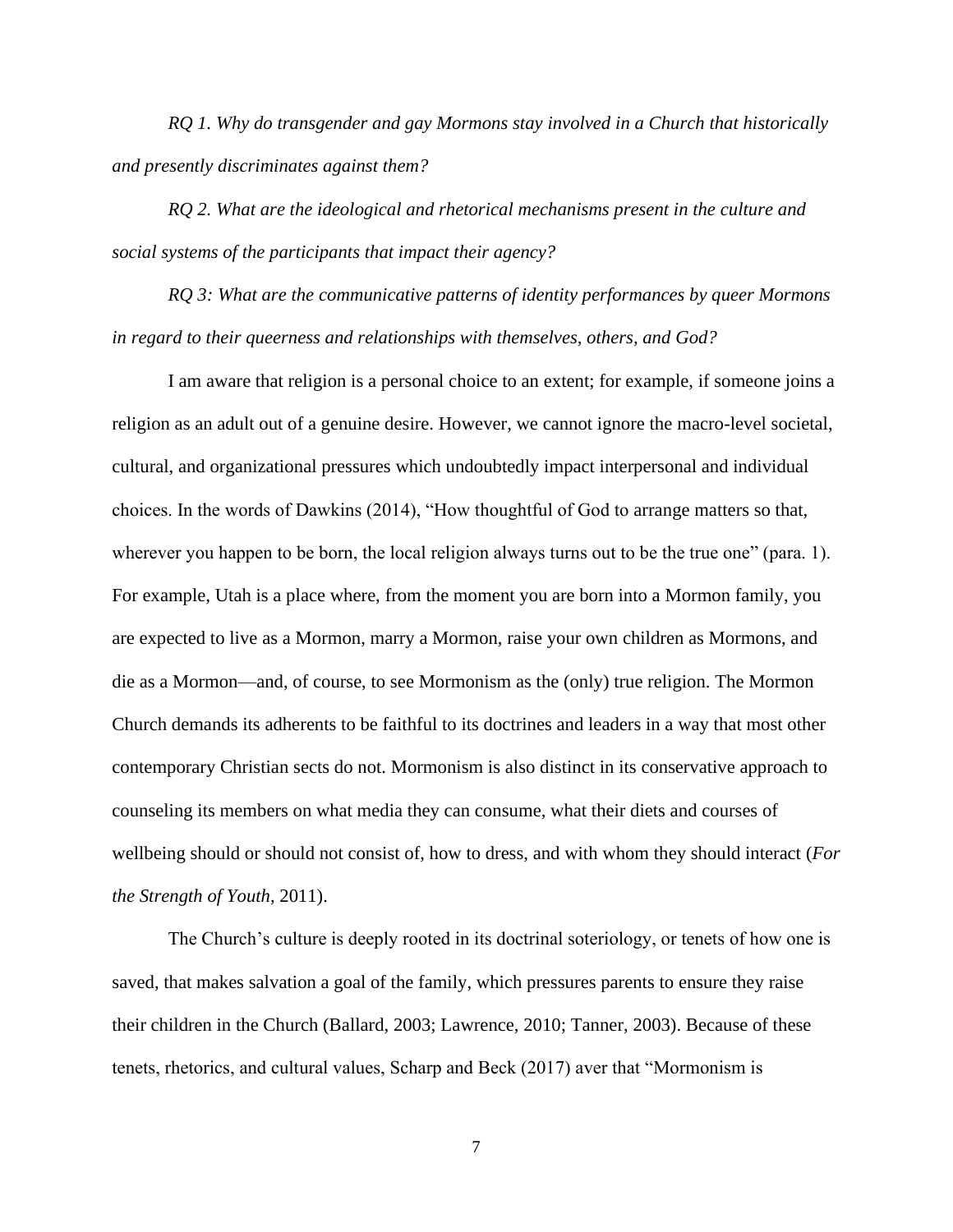considered one of, if not the most, high cost religions in the United States" (p. 132). Those high costs can include social isolation, stigmatization, and mistreatment for those who choose to leave the organization. Together these structures in the Mormon system demarcate the religious institution as unique from other religions, which allows this thesis to investigate an inimitable and under-researched organization in queer contexts.

Outside of religious and spiritual pressure, many Utah Mormon communities stigmatize parents whose children are not active in the Church (Passey, 2017). I experienced this while growing up by observing parents berate their children into going to Church and felt that same pressure within my own home. This cultural feature is powerfully palpable. One's behavioral choices cannot be disconnected from one's interpersonal interactions and relationships (Hong & Rojas, 2016). In Utah and other communities with dense Mormon populations, leaving the Church is not an easy process. Doing so stigmatizes one as an apostate, which can have social ramifications for individuals' communities, workplaces, schools, and even families (Golden, 2016; Passey, 2017). This pressure to remain in the Church is so powerful that not all of my family knows about my research I am conducting. The culture's pressure to be a good Mormon propels one's belongingness in the family and community. Stepping away from the Church is just as much a spiritual choice as it is a social statement. Scholars have warned of the maladies that occur when people—especially those in marginalized groups—fail to find a place to call home (Anzaldúa, 1987; Floyd & Hesse, 2017; hooks, 2009). One of the end goals of this research is to provide information that leads Mormon communities to embrace queers with understanding and empathy.

As for this thesis's investigation into identity performance, the impacts of religious rhetoric from the contexts of the family, church leaders, the Divine, and the self will be explored.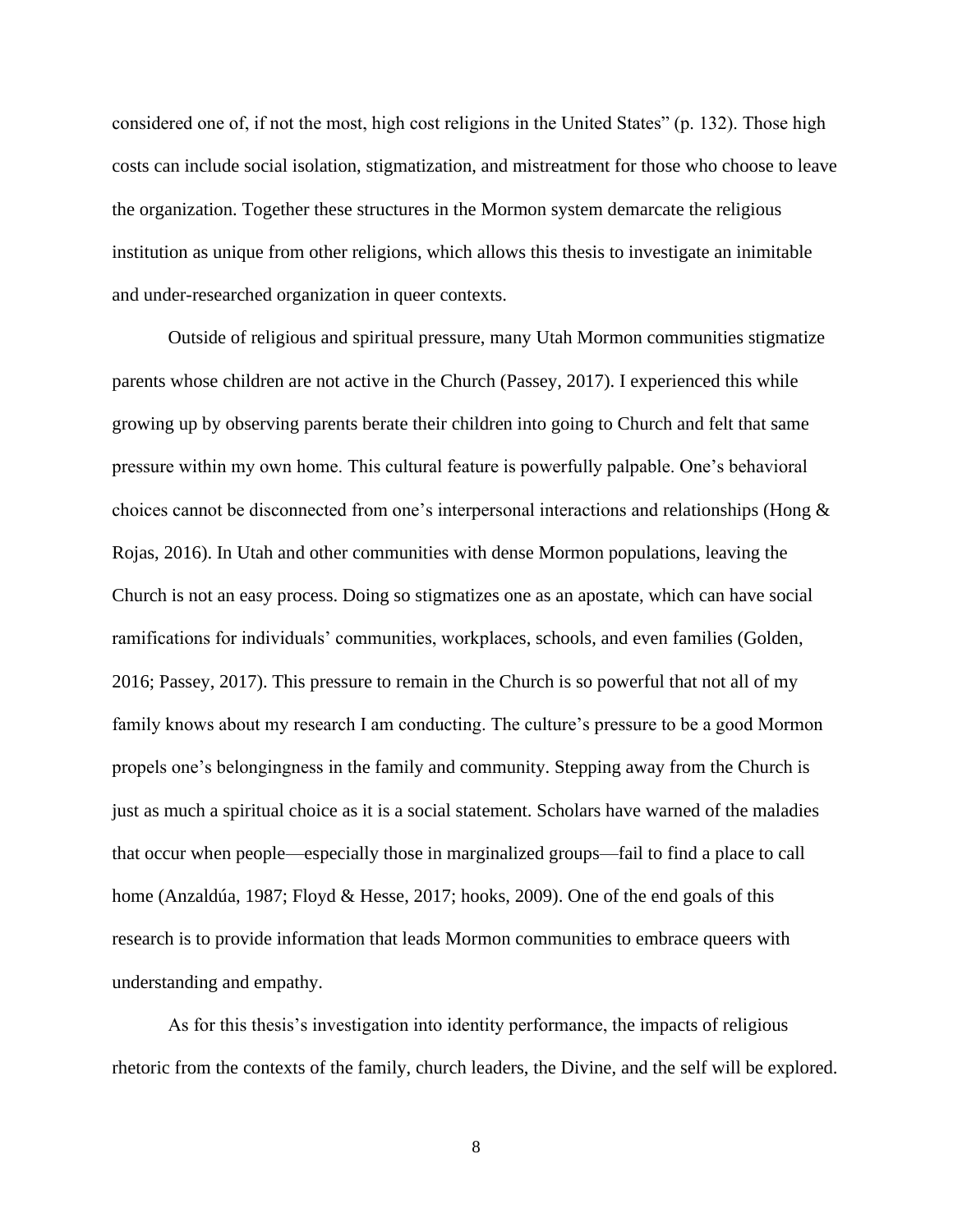Communication scholars who work with queer theory have examined the role of identity in how LGBTQIA individuals disclose and perform their self (Calafell, 2015; Eguchi, 2014; LeMaster, 2018; Muñoz, 1999).

*Preview of the thesis.* The remainder of the thesis will consist of four chapters. The next chapter (two) will provide a literature review which will discuss topics relevant to this thesis including the theoretical frameworks of queer theory and Whiteness. It will also examine extant research conducted by scholars in the communication field and other disciplines regarding the nexus of religion and queerness, including within Mormonism. I will end chapter two by discussing ways that this thesis can contribute to the literature of communication studies as well as to bolster the presence of queer Mormon research within the field.

In chapter three, I provide an overview of the methodological assumptions, approaches, and tools that I will employ. These include performative interviews and critical reflexivity, under the auspices of a critical approach. This methodology is intended to identify and critique features of a harmful system and offer solutions to build a positive, kind, healthy, and inclusive community. Procedures for recruitment, data collection, and analysis, and will also be discussed. In chapter four, the data will be interpreted using content analysis. Four main themes will emerge, revealing the impacts of Mormon rhetoric and patterns of the participants' identity performances. In an effort to give thick descriptions of the participants' insights, I will contextualize my analysis with respect to rhetorics, cultural values, and doctrines of the Church. In the fifth and final chapter, I will discuss the significance, limitations, and future directions of the study.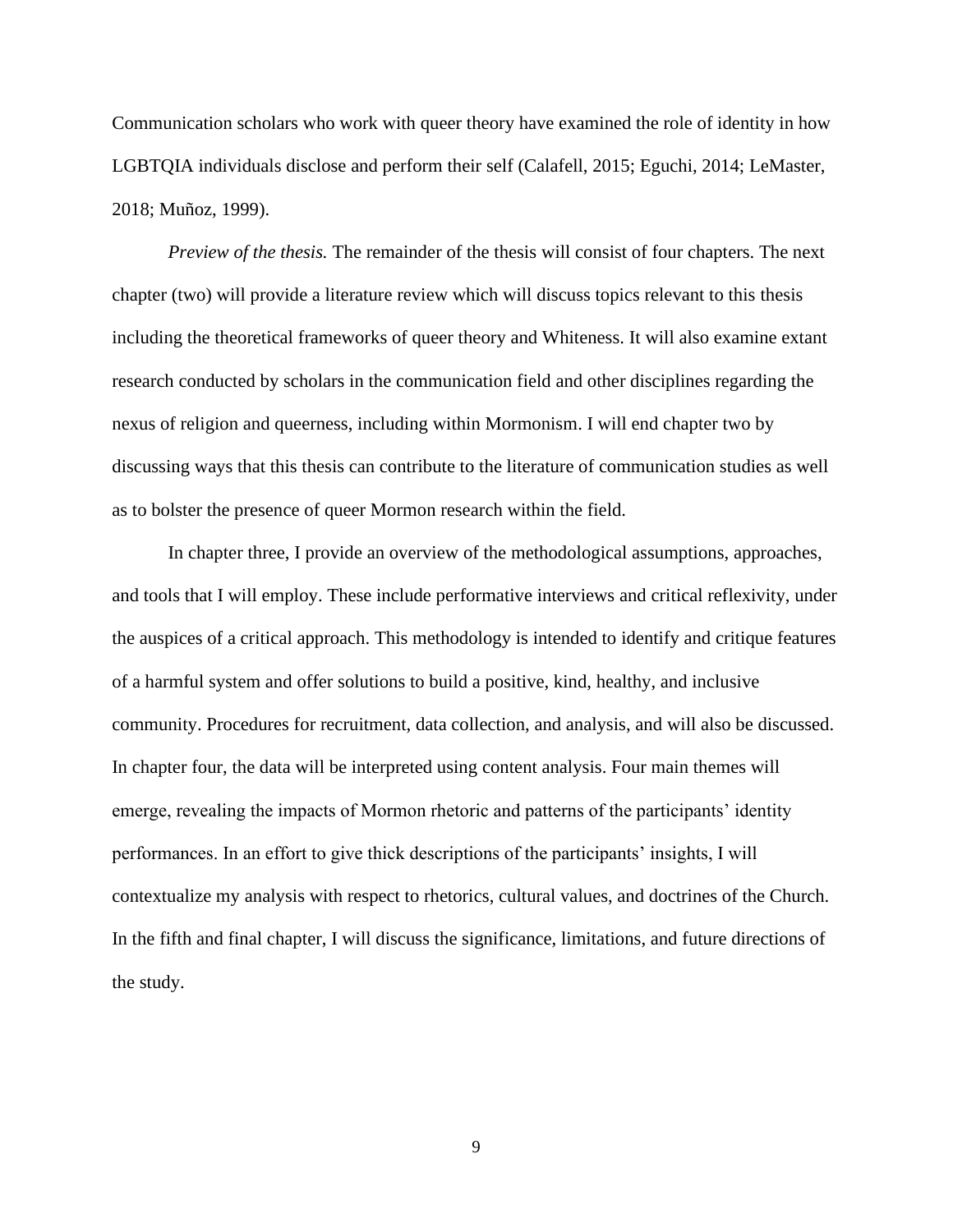### **CHAPTER 2: LITERATURE REVIEW**

*Please remember, especially in these times of groupthink…, that no person is your friend (or kin) who demands your silence or denies your right to grow and be perceived as fully blossomed as you were intended.* 

—Alice Walker, *In Search of Our Mothers' Garden*

------------------------------------------------------------------------------------------------------------

In this chapter, I review the theories and conceptual frameworks that will be used, namely queer theory and Whiteness. Then, a review of existing data on LGBTQIA issues, Mormonism, and other relevant religious institutions will be conducted. In reviewing these literatures, I contextualize my study for understanding the impacts that discriminatory Mormon rhetorics and cultural values may wreak on identity performances as well as on interpersonal behaviors and relationships.

### **Theories and Frameworks**

*Queer theory.* This project uses queer theory as the theoretical framework to analyze the data; in other words, the narratives and experiences explored will be *queered.* Queer theory began to emerge during the sexual revolution in the U.S. as a way to counter cisheteronormative structures and identities, but it did not start to take hold in the field of communication until the 1990s (Yep, Lovaas, & Elia, 2003). Since the 1990s, communication scholars have frequently investigated queerness at its intersection with other features of identity such as race, gender, family, age, ability, and place (Abdi, 2014; Eguchi & Asante, 2016; Johnson, 2001). By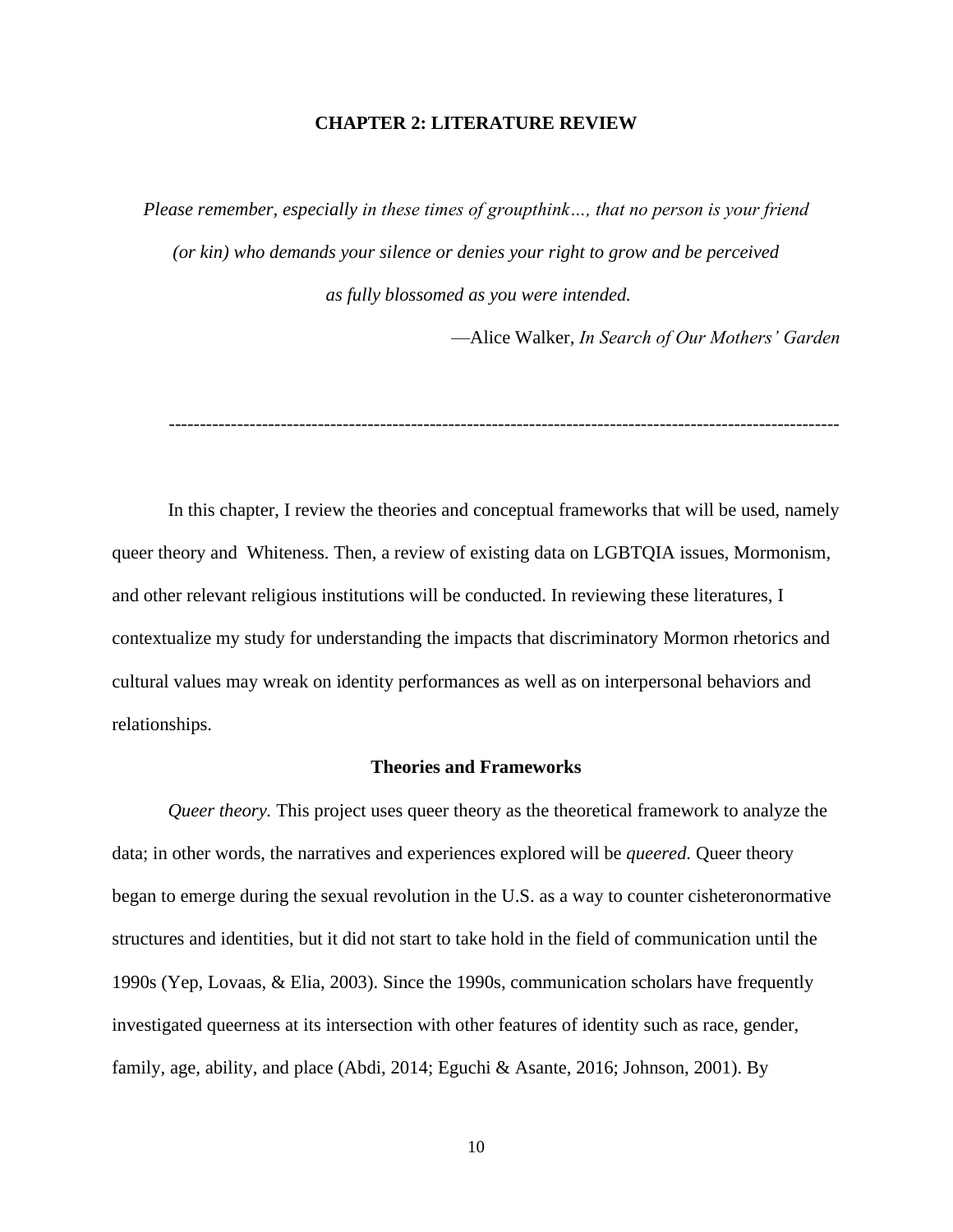understanding the theory's (and the movement's) history—the recognition of queerness as a reality beyond someone's identity as LGBTQIA (lesbian, gay, bisexual, transgender, queer/questioning, intersex, asexual), but as a realm of ideology and politics that challenges the norms—is crucial (Eguchi & Asante, 2016). Rather than dictating what *queer* means, the theory's concept of disidentification equips community members (especially queers of color) to "resist the dominants' perceptions of their identities and empower them in developing their own subject formations" (Acosta, 2018, pp. 408-409). At its core, then, queer theory seeks to dismantle hetero/homo/transnormative structures, perceptions, and non-queer supremacy.

As Alexander (2008) offers, "Queer theory is interested in remapping the terrain of gender, identity, and cultural studies," especially in dealing with ideas and identities that counter cisheteronormativity (p. 108). This remapping is required because of supremacy of cisheterosexuality in the U.S. and beyond. *Queer*, then, must be understood as a verb and an action word that is rooted in activism (Jagose, 1996). As Milani (2014) says:

[Q]ueer theory provides us with an important analytical toolkit to unpack the operations of power in relation to gender and sexuality (and other social categories) without falling into too easy conflations between "processes" (a man's/woman's desire for another man/woman), on the one hand, and "identities" ("gay"/"lesbian"/"heterosexual"), on the other. …[Therefore,] it is more productive to think of queer as a …form of dissent. (pp. 203/207)

Thus, to queer, or to utilize queer theory, is to critique the powers-that-be, challenge structures of (cisheteronormative) oppression and provide hope for those who are marginalized through resisting the normative.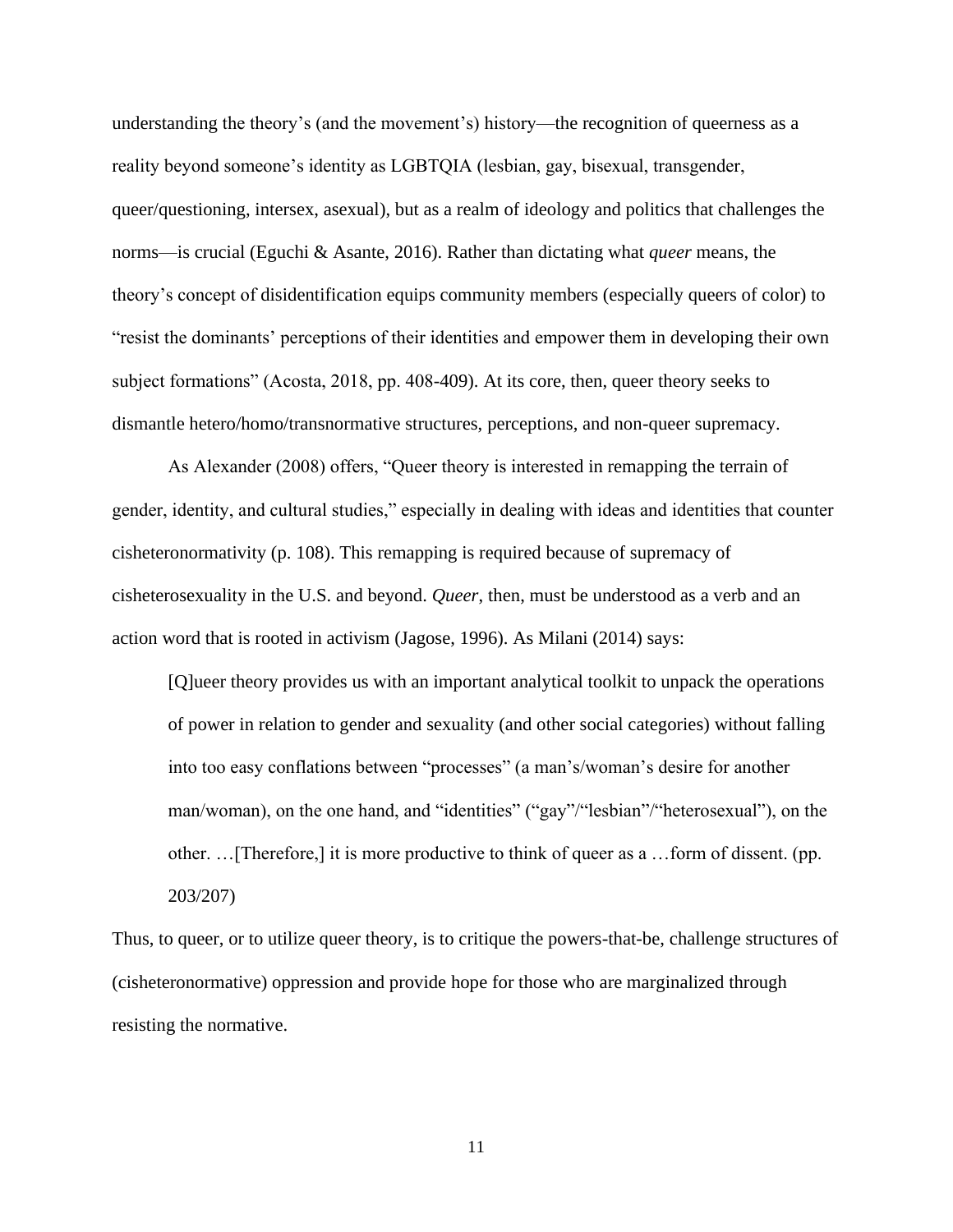As a framework with real-world implications, queer theory critiques the taken-forgranted assumptions—or hegemony—surrounding various features of identity, cultures, spaces, and discourses regarding gender, sexuality, and social supremacy. Because of this, Muñoz (1999) emphasizes the importance of queer theory as offering or creating possibilities, particularly in the fight against White cisheteronormativity. But it is also rooted in possibility as futurity in that queer theory "becomes a bridge to the unknown rather than a predetermined destination" (Goltz, 2007, p. 10). With that being said, the ultimate hope of queer theory is to create societies that cultivate social equity. As Muñoz (2009) would later frame it, "Queerness is essentially about the rejection of a here and now and an insistence on potentiality for another world" (p. 1). In the case of this thesis, that potential world is one of peace, equity, and love; a space and place where queer Mormons can be accepted as equals to their non-queer peers; a Mormonism where love is not justified as a rhetoric to harm or make someone an Other.<sup>1</sup> To queer a Mormon scripture, the possibility of queerness allows one to "hope for a better world," a place where we are "always abounding in good works" to one another (Ether 12:4).

Under the paradigm of queer of color critiques, queer theory focuses on the body as a site of knowledge in understanding and analyzing reality (Eguchi & Calafell, 2020). While it views features of identity as products of social construction, it validates the very real and embodied experiences of queer folks. Thus, "queer theory challenges the modern system of sexuality [and gender] as a body of knowledge that structures and organizes the personal, institutional, and cultural life of individuals" (Yep, Lovaas, & Elia, 2003, p. 4). One unique feature of the theory is

<sup>&</sup>lt;sup>1</sup> Mormon leaders repeatedly taught that the 2015 policy which banned children of LGBTOIA parents from baptism and marked married queers as apostates was "motivated by love" (Stack, 2019, para. 9).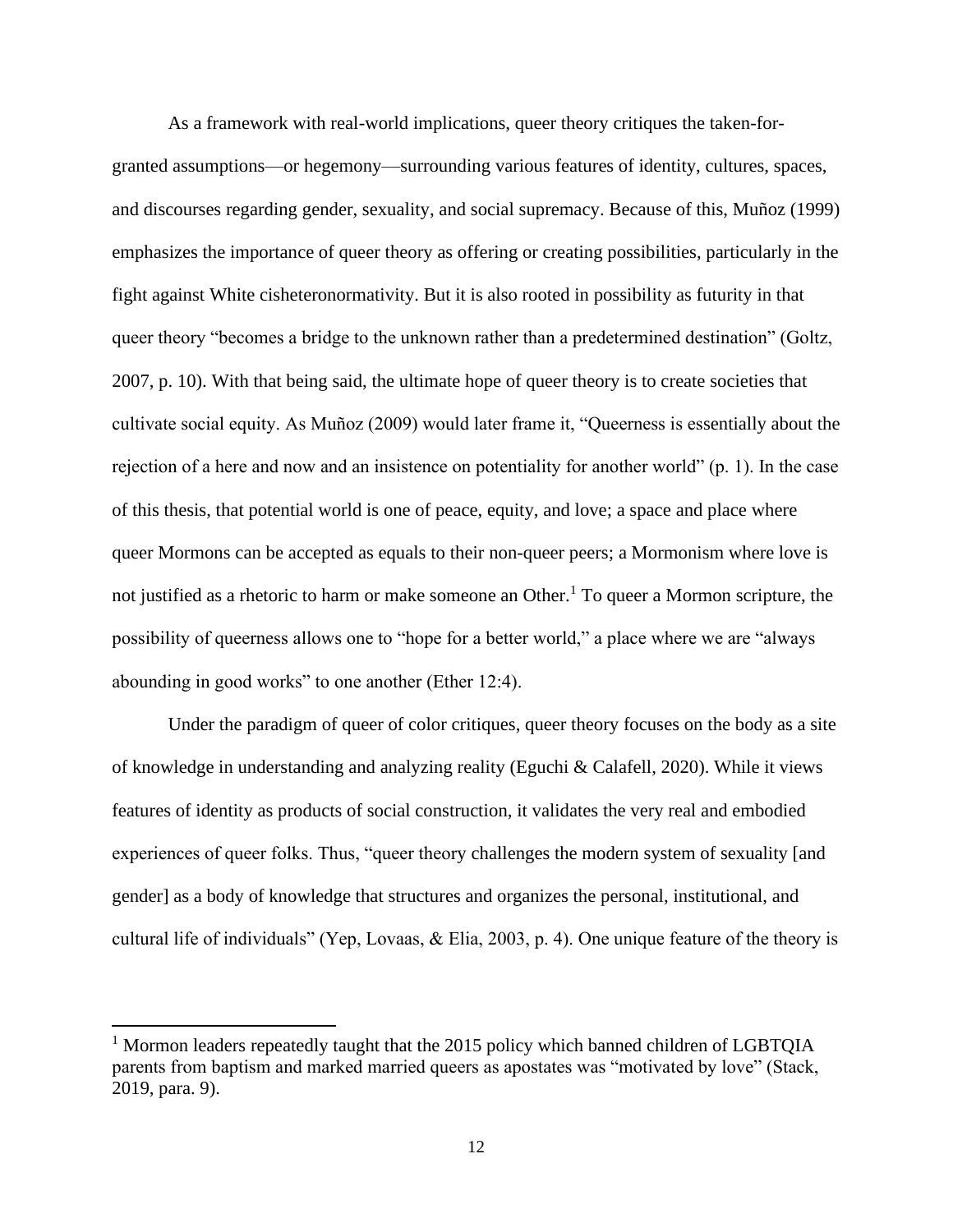that while it explores the meso/macro levels of humanity, it also carries with it an innate selfreflexivity. As one communication scholar explains:

One of our most immediate and continuing tasks as queer theorists will be to monitor our thoughts, to see always the connections between things rather than the disparities, and to catch ourselves when we teeter on the edge of a dichotomous thought, bringing ourselves time and again back to the knowledge that we are, after all, kin—a rowdy human family implicatively set into rough-and-tumble relationships with each other so that we may see the contrasts. (Gearhart, as cited in Yep, Lovaas, & Elia, 2003, p. xxix)

Thus, queer theory relies on interpersonal and identity differences in the scholars themselves who wield it to yield insightful findings, while simultaneously generating a sense of community. It also, then, borrows features from other critical approaches including the theories of intersectionality, multivocality, and standpoints.

Upon examining the fluid and precarious nature of queer identity, I have found that the theory's concept of liminality is especially important in this thesis. Liminality can be understood as a space of in-betweenness of being—or to use Anzaldúa's (1987) terminology, a "borderland"—in which one doesn't quite belong in any culturally demarcated space. LeMaster (2011) avers that using "liminality as an analytic tool" of queer theory can highlight the resistance of "normalizing processes" (p. 108). In this case, Mormon culture is at the crux of understanding communicative behaviors and relations amidst queer Mormon identity performances. The "normalizing processes" in Mormonism include rhetorics, expectations, discourses, rituals, rites, and behaviors that perpetuate cisheteronormativity. In terms of queer theory's methodological components, Acosta (2018) writes: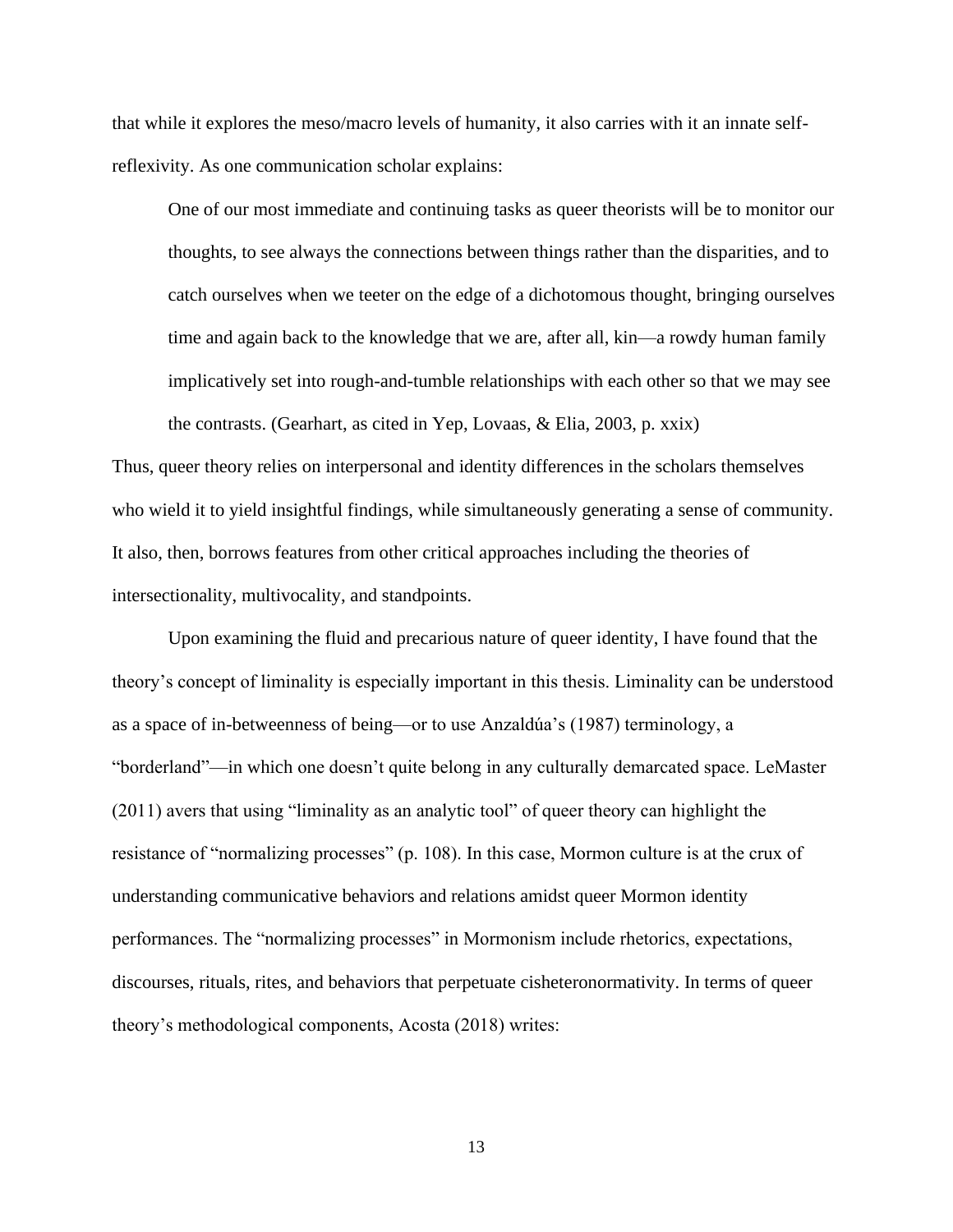[Queer theory] methodology is less about any one research method and more about orienting or queering a method by adopting a queer lens (McCann, 2016). Inherent in this process is embracing the messiness that comes with queer data collection and approaching that messiness not as a problem to be fixed but as an important avenue for exploration in itself. (p. 415)

Therefore, inherent in queer theory is the embrace of centering the experiences of the participants, however complicated or messy that may be.

Unfortunately, similar to early iterations of feminisms, queer theory historically (and still) uncritically focuses on White individuals. This has been, as it should be, one of the major critiques offered by scholars skeptical of aspects of the theory(Acosta, 2018; Eguchi & Calafell, 2020; Johnson, 2001). Muñoz (1999) called the spate of queer theory studies "a place where a scholar of color can easily be lost in an immersion of vanilla while [their] critical faculties can be frozen by an avalanche of snow" (p. 11). Anzaldúa (1998) similarly noted how White queers "control the production of queer knowledge in the academy and in the activist communities" which has led to the abstractions of queers of color (p. 265). In an effort to combat this, I will be using Whiteness as a framework in which to analyze the data alongside queer theory.

*Whiteness.* For the purposes of this thesis, Whiteness is understood as a concept that goes beyond skin color; rather, it is a social construct that has embodied societal, social, and even religious expectations that normal is White (Baldwin, 1963). Through historical events, rhetorics, discourses, and zeitgeists, White becomes not only the normal, but the apex of humanity. Nakayama and Krizek (1995) taught that "Whiteness has assumed the position of an uninterrogated space" (p. 293), meaning it becomes the default of a society and thus, the privileged expectation. Similarly, Winnubst (2006) proposes that in order to understand the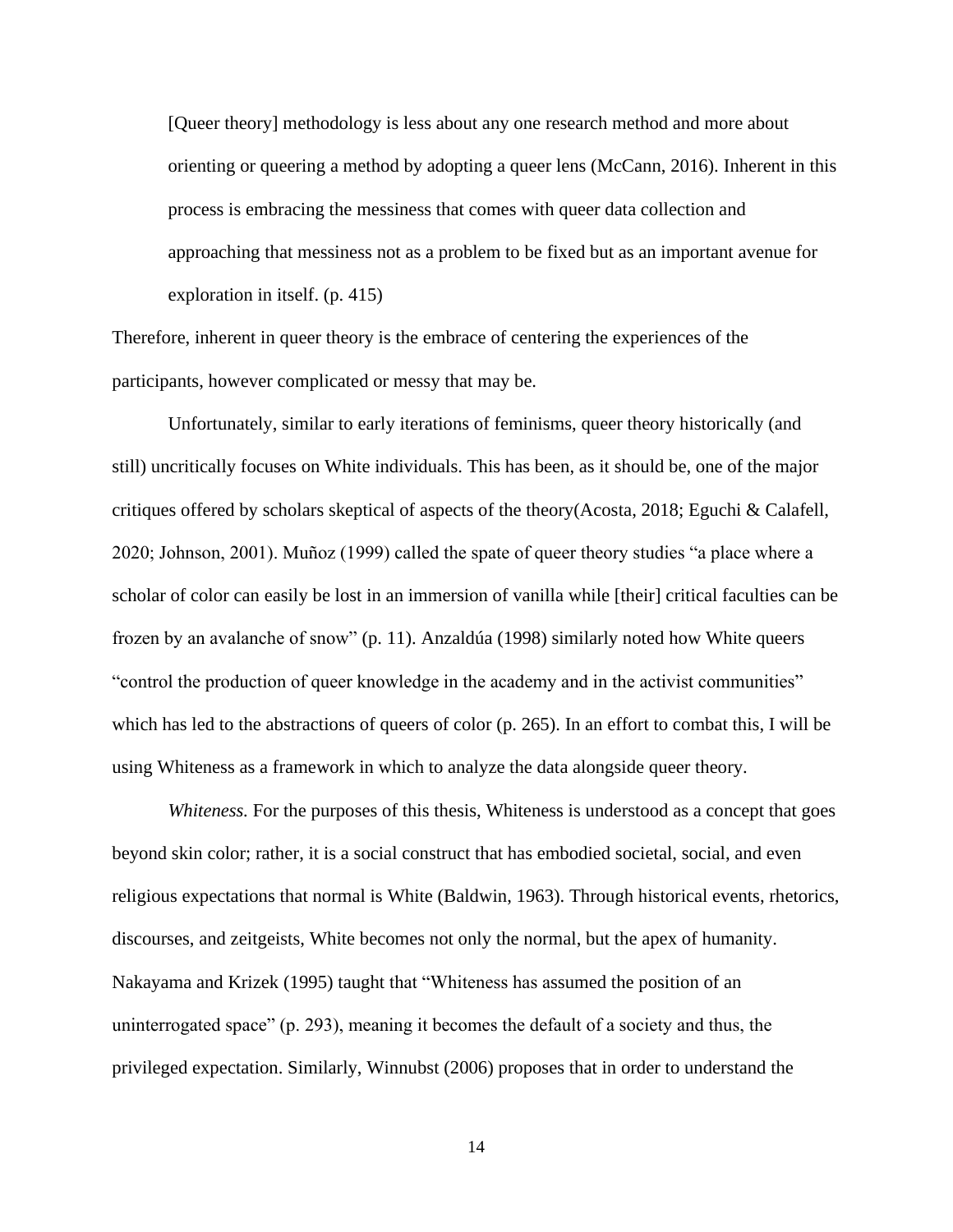complex structure of Whiteness in the United States, it must be conceptualized as a "phallicised Whiteness" (p. 10), or a series of interlocking systems of politics, power, and patriarchy that are socially constructed to dominate those who are non-male, non-Christian, queer, poor, differently abled, and people of color. Ergo, Whiteness should also be examined as a performance that occurs in various contexts of everyday life (Alexander, 2018; Griffin & Calafell, 2011; LuLevitt & Calafell, 2018). DiAngelo (2016) argues that Whiteness permeates into communities of color in terms of "White fragility," a tendency that causes feelings of unease when racism is discussed, often resulting in the silencing of people of color with "White wrath" (p. 153).

### **Whiteness and Mormonism**

The modern perpetuation of Whiteness can be easily connected to the Church's former history, racial doctrines, and discriminatory policies (Reeve, 2015). Khabeer (2016) highlights the importance of race in religion, suggesting while "religion may seek the Divine, religious identity is not transcendent[; rather, it is] …produced through intersubjective relationships charged by the complexities of race" (p. 227). Therefore, the role of race—or more specifically, Whiteness—and its ideologies, is a crucial feature of queer Mormon identity that will be explored. To understand how Whiteness operates in modern Mormonism, including in the lives of the participants, it is important to briefly examine the Church's past regarding race.

In its early days, Mormon recruitment via members and missionaries was largely focused towards White Americans and White immigrants from Western and Northern Europe (Colvin & Brooks, 2018). After Mormons were forced to leave their utopia of Nauvoo following Joseph Smith's murder, Brigham Young led some of the Saints to the American Southwest, which belonged to Mexico at the time. There, they enjoyed communal living and isolation from outside influences of the Mexican and United States' governments. Today, there are densely populated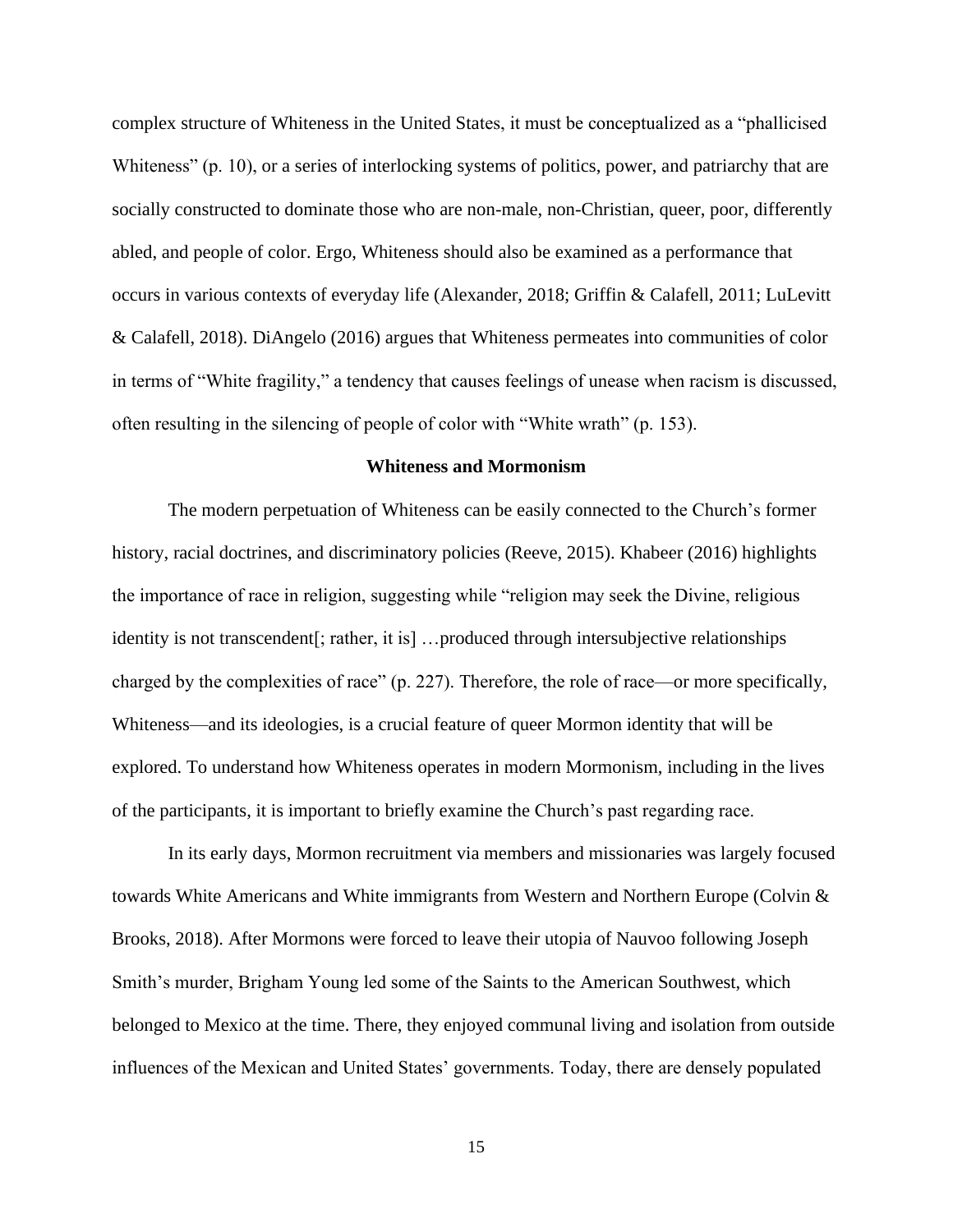Mormon communities in Utah, Nevada, Arizona, southern California, and Idaho, a place Yorgason (2003) calls the Mormon Culture Region. He categorizes the area as having a regional distinctiveness that fixates on American values while prioritizing the patriarchal power of its Mormon leaders, is obsessed with political and economic conservativism, and grasps tightly to the communal togetherness and identity of persecution cherished by the inhabitants' pioneer ancestors.

These claims have been steadily corroborated in the past decade, with a landscape study conducted by Pew Research Center (2014) found that most Mormons are politically conservative and 85% of U.S.-based members are White. Reeve (2015) calls attention to the historical and contemporary White heritage that the large majority of the residents in the Mormon Culture Region share. Beyond that, Mormon influence and culture has leaked through to all aspects of life in these communities, impacting politics, government, recreation, education, economy, and community engagement (Whitney, 2007). While there are pockets of these saturated Mormon communities elsewhere, Utah is still the stronghold of Mormon culture and orthodox ideology (Riess, 2019). In such a stronghold like Utah, it is little wonder that there are great similarities in the Mormon communities and families. In light of such homogeneity, Pace (1998) proposes a Mormon ethnicity which would amalgamate the intersection of the religio-cultural and racial similarities manifest in the region's church members. This suggestion dovetails with the Church's history, one full of distressing events and rhetorics regarding race and Whiteness.

For example, the former prophet Brigham Young (1863) taught that if "[a] White man… mixes his blood with the seed of Cain [miscegenates with someone of African descent], the penalty, under the law of God, is death on the spot. This will always be so" (Journal of Discourses 10:110). This policy-backed racism, particularly targeted against Blacks—not just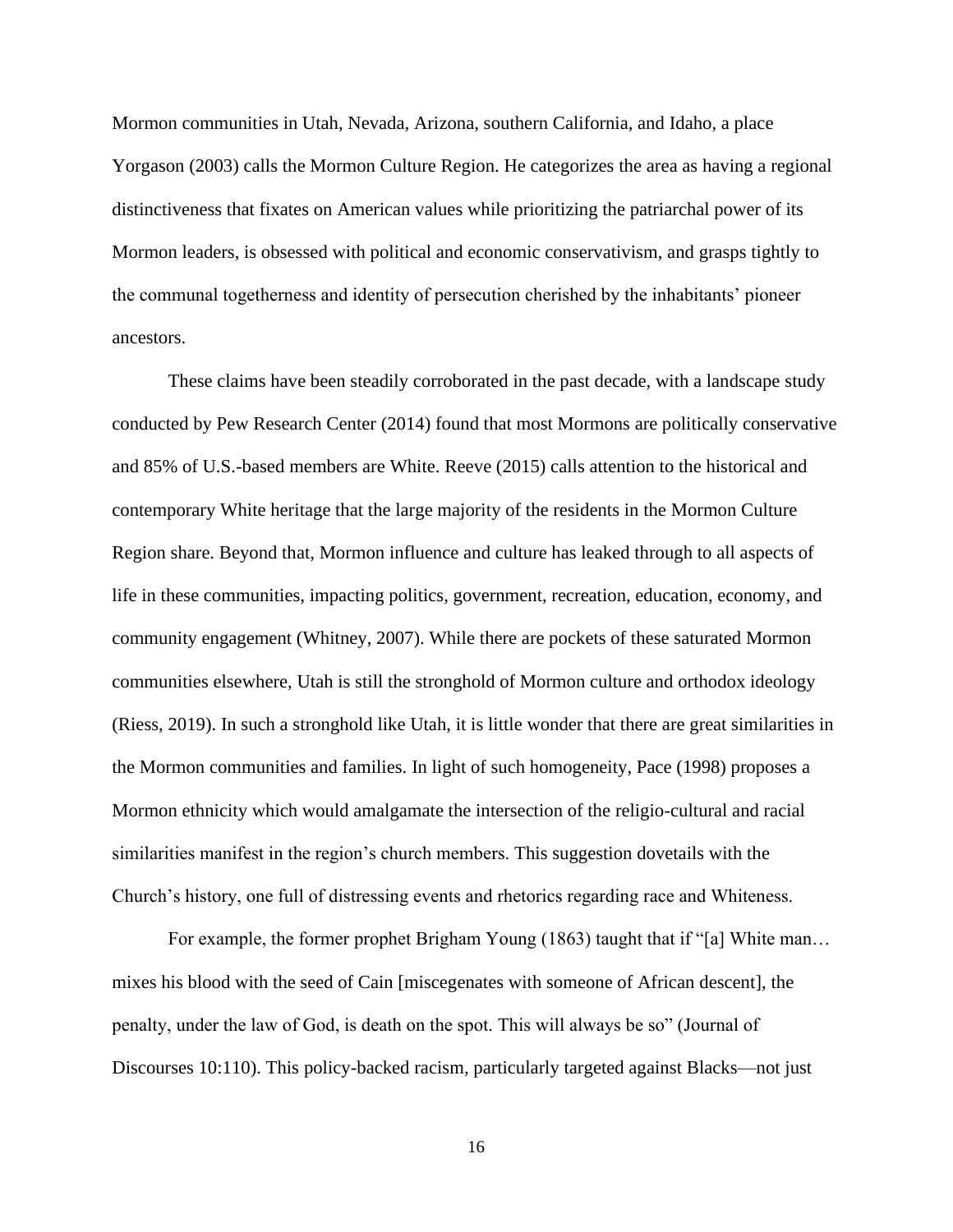African Americans—remained brazenly in place during the U.S. Civil Rights movement and continued afterwards (Wilson & Poulsen, 1980). Reeve (2015) cogently observed the interplay between politics of race and the Mormon faith, suggesting Mormon leaders "[were] not simply negatively situating blacks within Mormon theology, [they were] attempting to situate whites more positively within American society" (p. 155). This strategy quietly led to "legal and theological architects of 'the Kingdom of God on Earth'" that "established…a white supremacist space" (Brooks, 2018, p. 57).

Presumably to mitigate some of the pressure the Church was facing from progressive ideologies and campaigns during the latter half of the  $20<sup>th</sup>$  century, the Church launched an auxiliary organization called the Genesis Group in 1971. The goal of this organization was, "under the direction of members of the Quorum of the 12 Apostles, …to serve the needs of African-American Latter-day Saints" (LDSGenesisGroup.org, "History," n.d., para. 1).

Seven years later, during a televised sermon, Prophet Spencer W. Kimball (1978) revealed that God "heard [their] prayers, and by revelation… confirmed that…all worthy male members of the Church may be ordained to the priesthood<sup>2</sup> without regard for race or color" (Official Declaration 2, para. 9). While this revelation was lauded by some Mormons, it was also met with resistance by others (McConkie, 1978). But of course, there have always been Black members of the Church who have remained steadfastly loyal. As one modern example, Smith and Vranes (2014), two Black Mormon women, wrote an epistolary book chronicling their

 $2$  The Mormon priesthood is a rite of passage offered to all able-minded Mormon men. It is an ordination that endows them with "the authority to act as God's servants" (Monson, 2011, para. 41). Mormon boys typically enter into the priesthood at the age of 12. Unlike other sects, the Mormon priesthood is comprised of the lay members who receive no formal training. Instead, they learn their duties and what it means to be priesthood holders in Sunday School.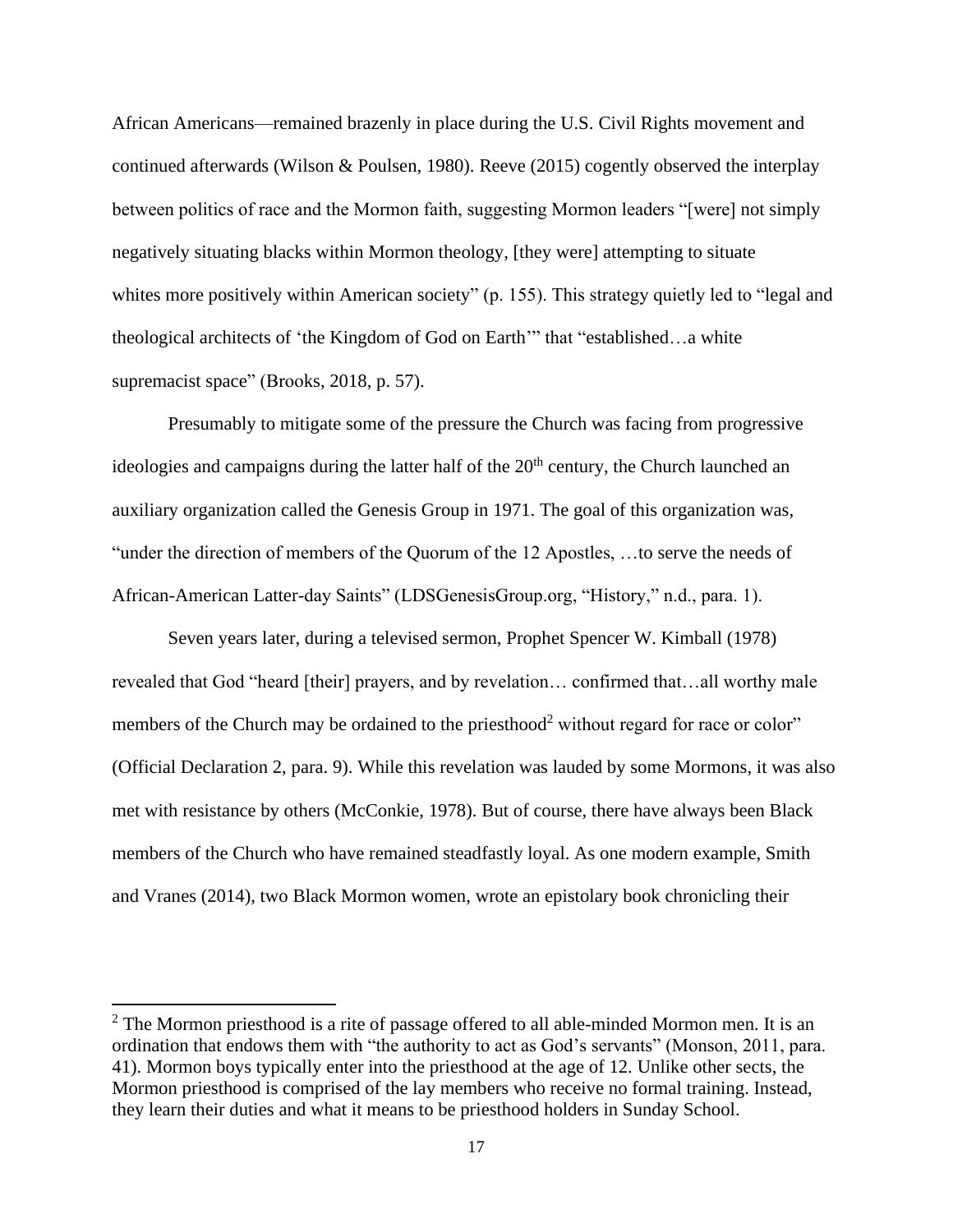experiences with the Church; they are considered progressive members of the Church who use their positionality to critique features of Mormonism while staying devout.

In an interview with Green (2017), historian Max Mueller explained this dialectical and tenuous religio-racial turbulence of Whiteness in the Church. He said:

Within Mormonism's history is this concept of Whiteness as Godliness and purity. …The kind of White supremacy that's at the heart of a lot of Mormon history, and the contemporary church that rejects White supremacy, both embody the same space.

…Mormons engage in respectability campaigning that is not unlike a lot of Black church-going communities in the early 20th century. They're trying to present themselves to mainstream, White, partisan gatekeepers as pious, patriotic, family-oriented, hardworking, contributing to the society, and willing to fight for the American flag in war. But unlike Black Americans, Mormons were more easily accepted because of their skin pigment. … Unity is very important for Mormons. Religious unity used to be mapped onto racial unity. Today, it's celebrating racial difference and racial history as a key part of the church. (para. 8-9, 11, 32)

Thus, while offering neither reparations nor apologies, Mormonism is beginning to peel back the White supremacy that it perpetuated and has begun to embrace diversity as the Church attempts to become a global organization. However, some in the Church claim that this move lacks genuine care for, and desire to, cultivate equity in communities of color and instead is rooted in neocolonialism and colorblind multiculturalism (Colvin & Brooks, 2018).

As a recent example, in 2013, the Church produced a groundbreaking essay called *Race and the Priesthood.* The essay closes with a statement of disavowal of all expressions of racism: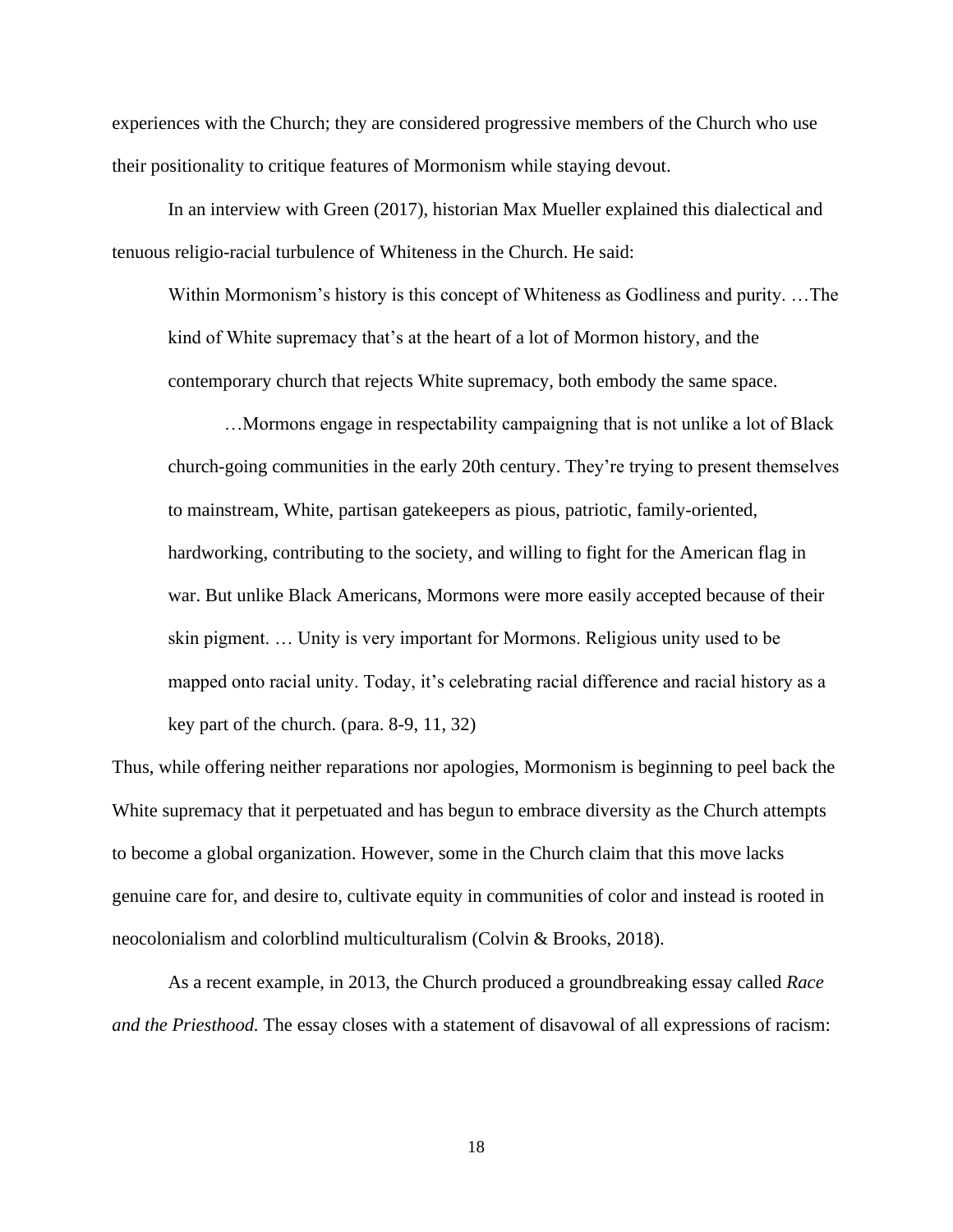Today, the Church disavows the theories advanced in the past that black skin is a sign of divine disfavor or curse, or that it reflects unrighteous actions in a premortal life; that mixed-race marriages are a sin; or that blacks or people of any other race or ethnicity are inferior in any way to anyone else. Church leaders today unequivocally condemn all racism, past and present, in any form. (para. 18)

This essay cogently established the Church's anti-racist stance, and began to, however shallowly, admit that its past racism is now wrong. Unfortunately, in January 2020, the *Come Follow Me*  manual, written for families and individuals to study, contained content which taught certain Indigenous peoples, known in the Book of Mormon as Lamanites, were, for their evilness, cursed by God with dark skin (Walker, 2020). The Church framed it as a misprint, one that was quickly apologized for and recanted. At the time of this thesis, the Church has not ordered members or leaders to discard the manuals, but they have updated the digital version of the text on their website. In an interview with Stack (2020), Dr. Jerri Harwell, a Black associate professor shared their view on the situation:

[The manuals] should have been shredded when this egregious error was found prior to international distribution[.] …The money that would have been lost on this is nothing compared to one day's interest on \$100 billion in [the Church's] reserves. [This event] will have far reaching and perhaps eternal consequences to the souls of many[.] …It saddens me that although the [top church leaders of the Church] may denounce racism, racist acts, and racist thoughts in their speeches, a manual that espouses racist gospel teachings has gone out to all 16 million members and teaches in black and white (no pun intended) the opposite.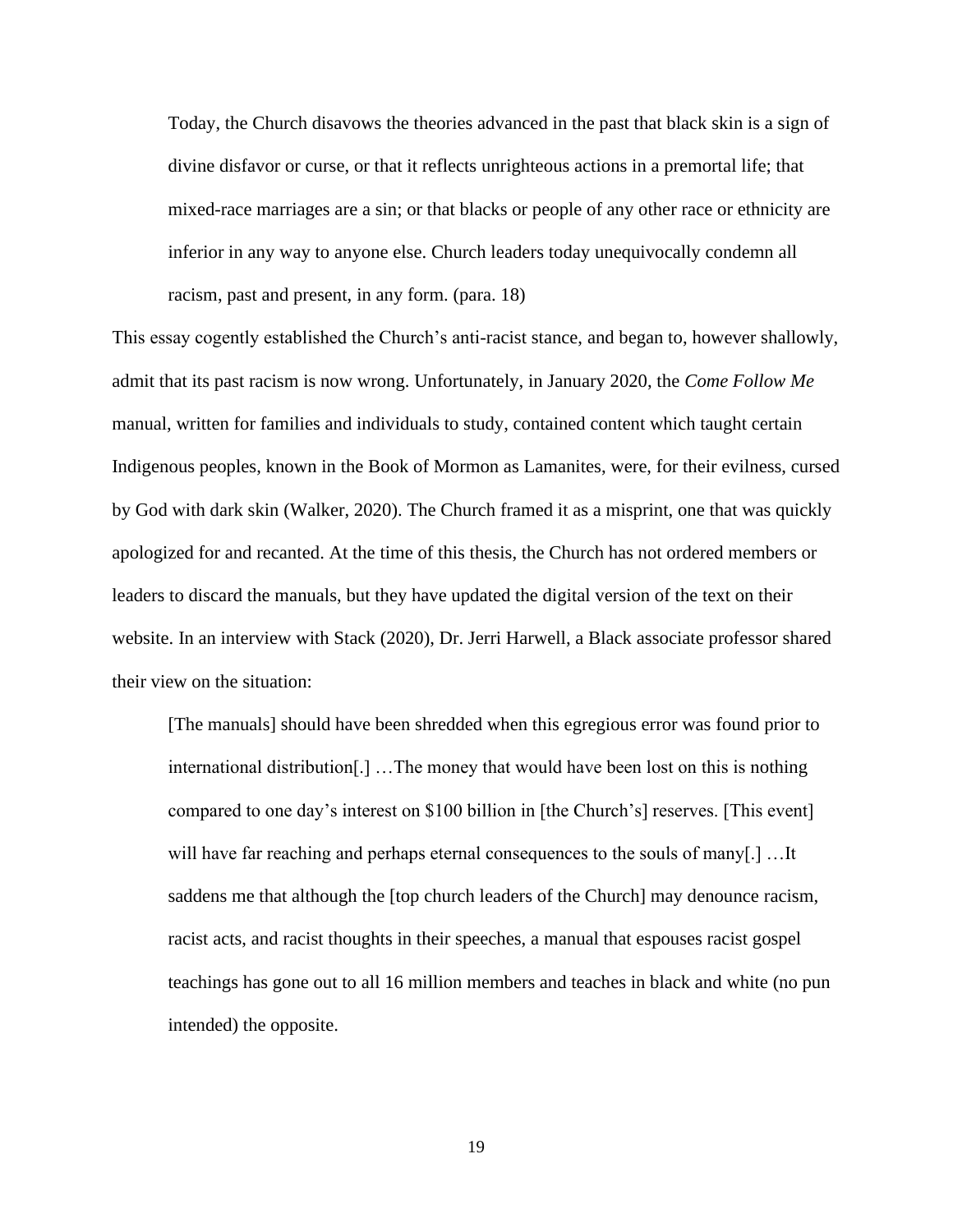Thus, while the Church may offer rhetorics that condemn White supremacy, some of the leaders' choices speak otherwise. It should also be noted that the latest edition of the Book of Mormon, updated in 2013 by the Church as its official online version, still contains the following verse which perpetuates the rhetoric that dark skin is cursed:

And he [God] had caused the cursing to come upon them [the Lamanite tribes], yea, even a sore cursing, because of their iniquity. …[W]herefore, [so] that they might not be enticing [to marry]…the Lord God did cause a skin of blackness to come upon them. (2 Nephi 5:21)

While Mormons may assert the passage should be read figuratively and not literally, or perhaps they might frame the curse as a natural byproduct of exogamy, by not rewording the text, the Church has chosen, for whatever reason, to enshrine the racism of its past in its most current version of scripture. Similarly, a passage in the Book of Moses—another Mormon scripture proclaims that a "blackness came upon all the children of Canaan, …[and] they were despised among all people" (Moses 7:8). By keeping these racist verses in the scriptures, I argue Mormonism continues to be a system of White supremacy. But dismantling Whiteness in the Church will be more difficult than simply editing its scriptures—a task that has already been done thousands of times (Horton, 1983). The Church, including its leaders and members, must confront its past racism and fight against its lingering effects in word and deed.

While "diversity has emerged almost defiantly from the relics of its racist past [such as] early Mormon teachings [that] Black people [were] inferior, cursed by God and unworthy to serve as clergy" (Ramirez, 2005), there are still structures of White supremacy to dismantle. This goal of unity spoken of by Mueller, for example, is still unrealized according to some Black Mormons, who make up about six percent of the Church's membership (McCombs, 2018).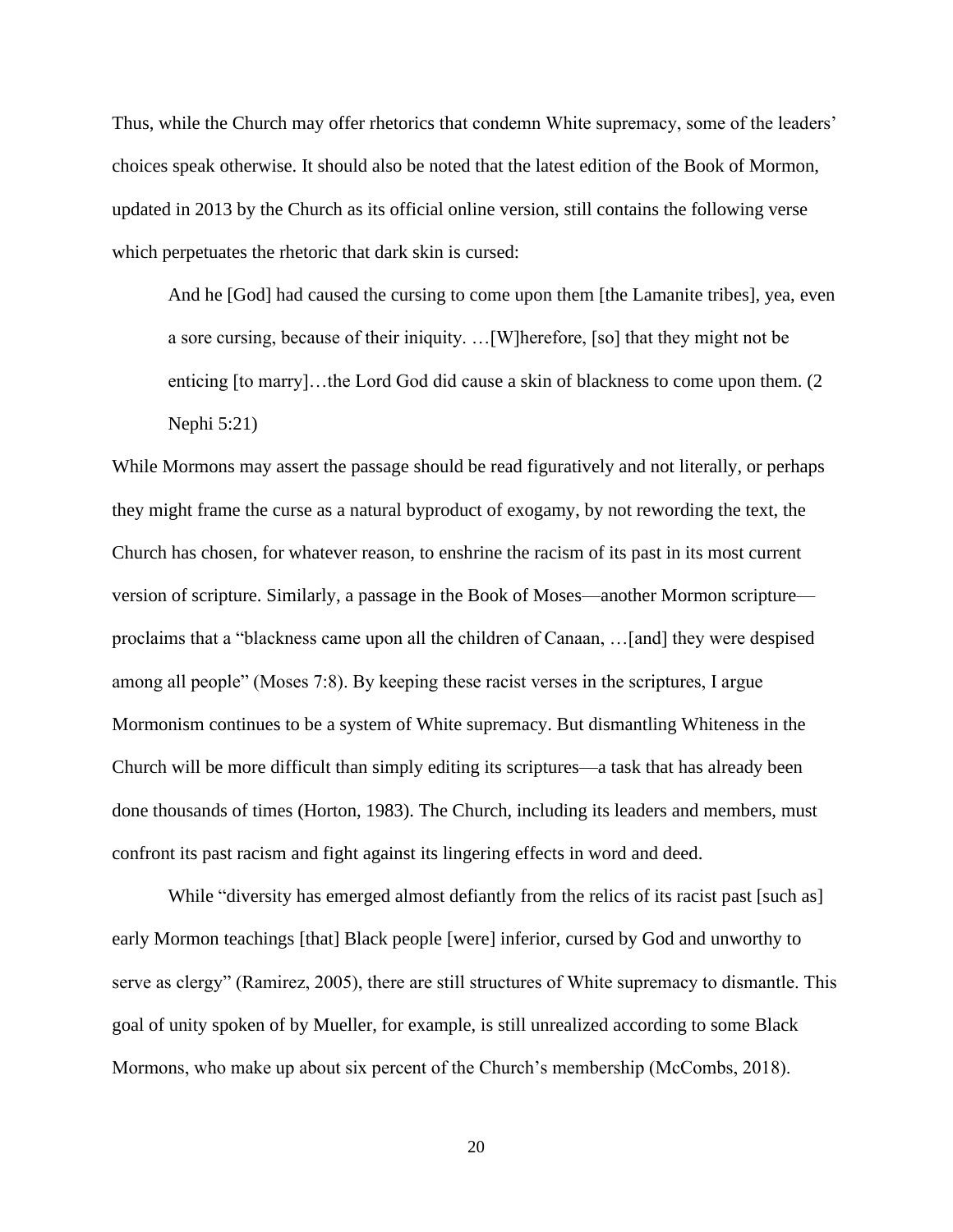Jenkins (2009) notes how Mormonism's refusal to send missionaries to Black Africa until after the priesthood ban of 1978 has led to "disappointing" recruitment efforts there, reporting that the Church in Africa "remain[s] a very marginal presence"  $(p. 12)$ . At the time of the writing of this thesis, there has never been a Black leader (nor one who is openly queer, for that matter) serving as a prophet or apostle, the highest offices of Mormon hierarchy. Racial diversity is also observably lacking among the highest echelons of women leadership in the Church.

Mormons are expected to honor and praise their leaders and make a covenant, or divine promise, to never speak ill of them (Oaks, 1987). Thus, obedience to the Church's hierarchy emerges as a powerful tool of Mormon Whiteness. Non-White people have historically been undermined to not have privileges, including the privilege of agency or resistance to obedience (Ignatiev & Garvey, 1996). Thus, a crucial piece to understand Mormon Whiteness is through agency and obedience. To Mormons, obedience is key, and Mormons are taught to use their agency to obey the Church's commandments. This is not a rare virtue in religious systems; in fact, it might be rarer to find a religion which does not value conformity to the organization's commandments or rules. Mormons believe that through performing rituals and strictly observing the instructions attached, they can enjoy heavenly blessings (Cook, 2018). They cite many Biblical verses, as well as passages from Mormon scriptures, that highlight the importance of good works coupled with faith. Perhaps the most potent of these is attributed to Jesus Christ in the Gospel of John: "If ye love me, keep my commandments" (John 14:15, King James Version). Therefore, Mormons consider obedience to be "an expression of our love for Heavenly Father and Jesus Christ" (*Obedience,* n.d., para. 4).

While most, if not all, organizations and institutions have rules that they enforce, there are also often negative consequences set in place when these rules are violated, and incentives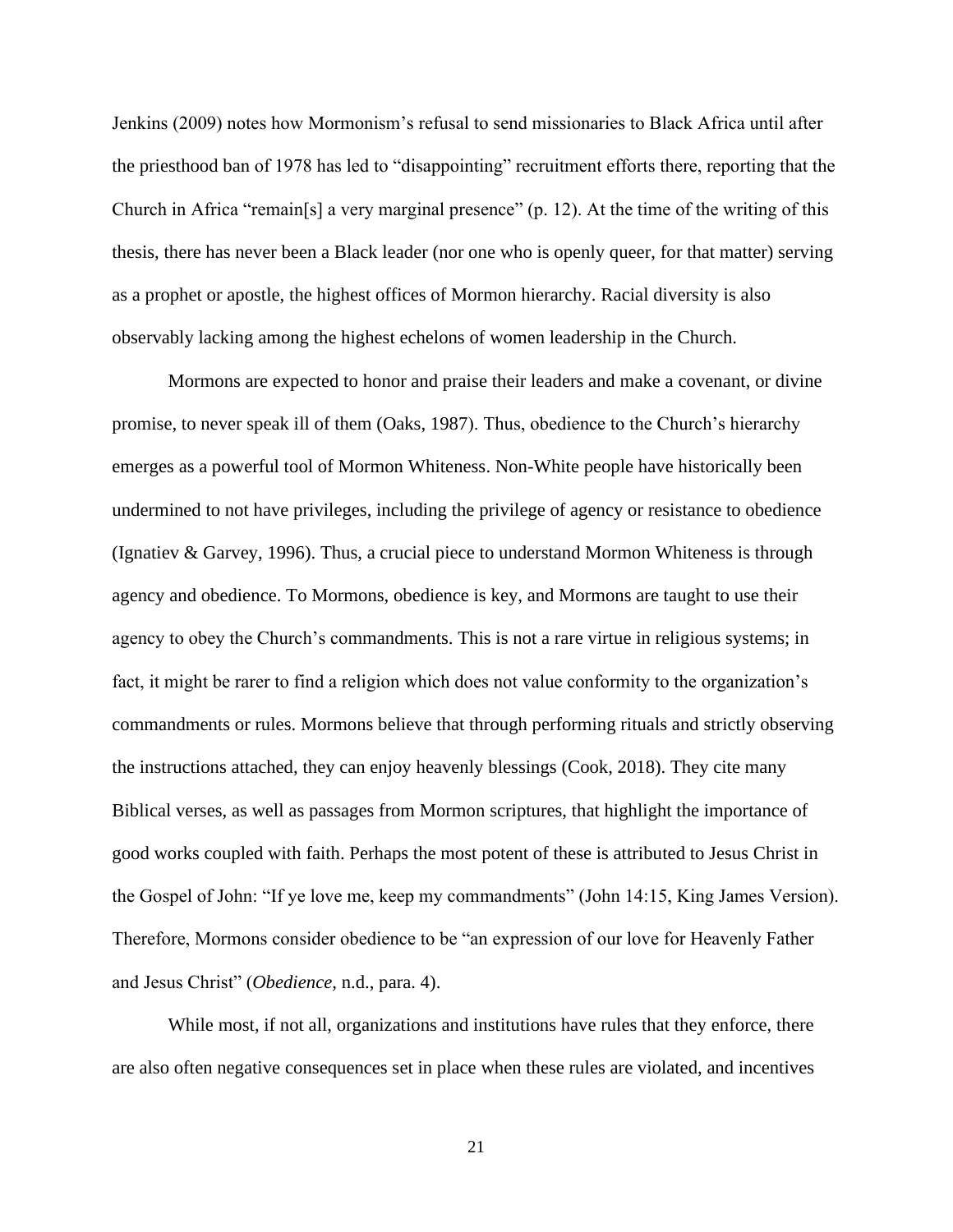when they are followed (Giddens, 1984). Poole and DeSanctis (1990) remind us that groups, such as religious communities, "are organized around common social practices…[like] making decisions, accomplishing work, socializing, …establishing power and status relations, and meeting individual needs" (p. 178). When the organization's needs are not met, control is threatened by an imbalance of power. One of the utilities of religious organizations is to meet the spiritual needs of its adherents by providing communication networks with the Divine, leaders, and peers; thus, one of the overarching goals of a religious organization's management is to use this communication to meet its own needs while simultaneously meeting the needs of its adherents, all while regulating their behavior (Johnson, 2015). This regulation may appear in scriptures, edicts, revelations, policies, rhetorics, and even informal dialogue, including silence, such as queer erasure.

In Mormonism, members are often promised heavenly blessings which may be endowed and administered in this world, or in the afterlife, for their obedience; if they choose not to obey, there are divine consequences (Holland, 1999). While doctrines and policies of stringent obedience are not uncommon among other religious groups, communities with influential Mormon presence have crafted a culture of critique-lessness bolstered by pressure to conform, complete with warnings that angels are recording all actions (Hymns of The Church of Jesus Christ of Latter-day Saints, 237). As Reicher and Haslam (2011) observed, those who are in an agentic state, or a mindset that they are solely following the commands of another, are more concerned about how well they follow through with an authority's commands rather than what those commands entail. Sadly, in Mormonism, this is a common phenomenon which has its roots in the founding years of the Church. As Joseph Smith taught, "Whatever God requires is right, no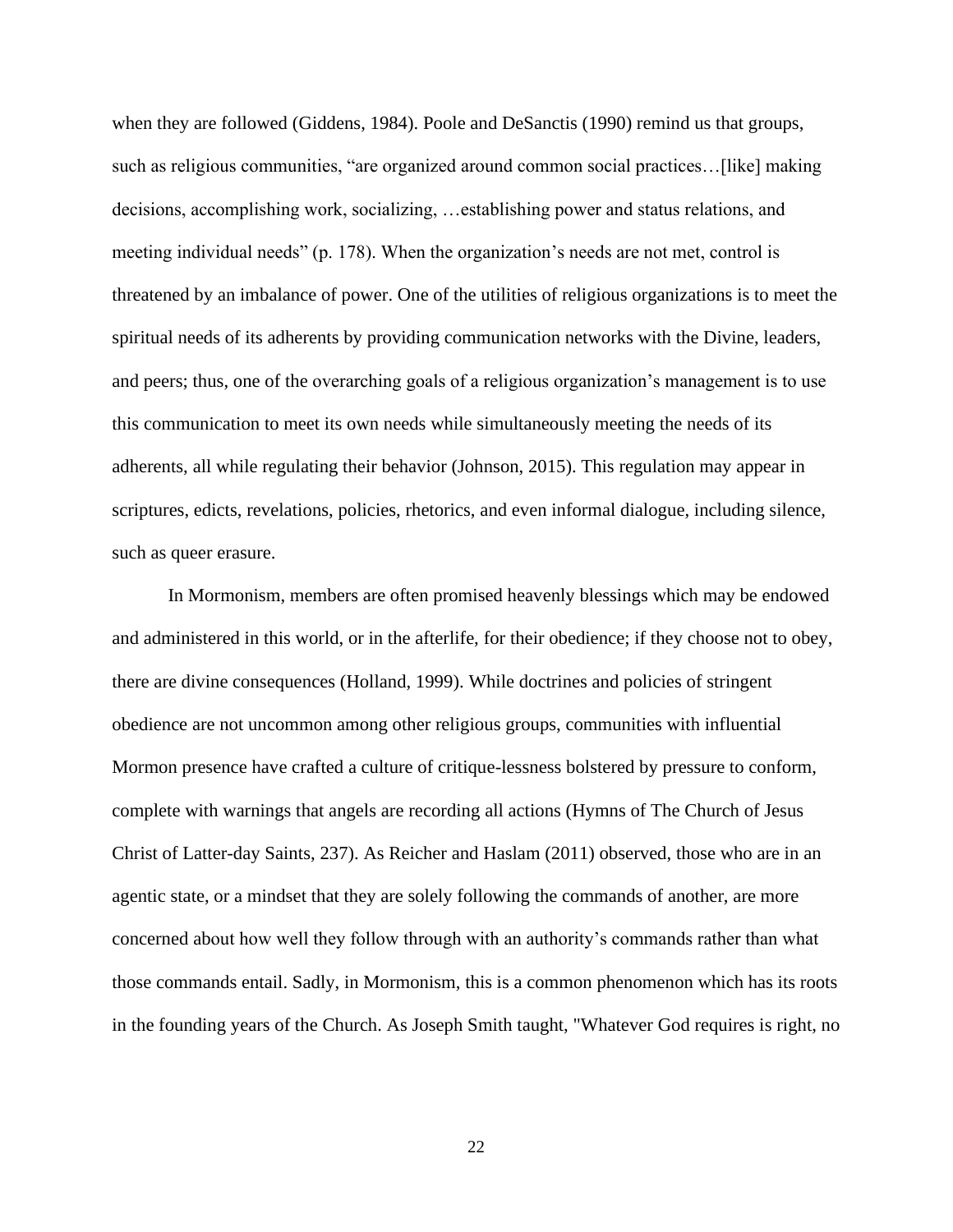matter what it is, although we may not see the reason thereof until long after the events transpire" (as cited by Benson, 1981, para. 44).

Continuing the narrative of blind obedience as being virtuous and not actually blind, Mormon prophet Spencer W. Kimball condemned critics of impervious obedience:

Blind obedience! How little they understand! . . . When men obey commands of a creator, it is not blind obedience. How different is the cowering of a subject to his totalitarian monarch and the dignified, willing obedience one gives to his God. The dictator is ambitious, selfish, and has ulterior motives. God's every command is righteous, every directive purposeful, and all for the good of the governed. The first may be blind obedience, but the latter is certainly faith obedience. ("Teaching of Spencer W. Kimball," 2006, p. 139)

In line with this teaching, Mormon leaders have framed uncontested obedience as faith. A Mormon revelation, given from God to Joseph Smith, reads, "I, [God] give unto you a new commandment, that you may understand my will concerning you; Or, in other words, *I give unto you directions how you may act…,* that it may [be]…for your salvation" (Doctrine and Covenants 82: 8-9, italics added). This scriptural passage highlights how God is the authority figure who directs behavior and choice; to go against His will is to embrace the opposite of salvation, which is damnation.

Because of such strict requirements for obedience in its strongholds, the Church relies on the culture to bolster and maintain membership through this structure of White non-resistance ideologies (Baldwin, 1963). Thus, Whiteness goes far beyond the amount of melanin one's body possesses. It breeds in the ideologies, structures, expectations, cultures, and social contracts that diffuse from rhetoric into everyday life as members of a society are pressured and socialized to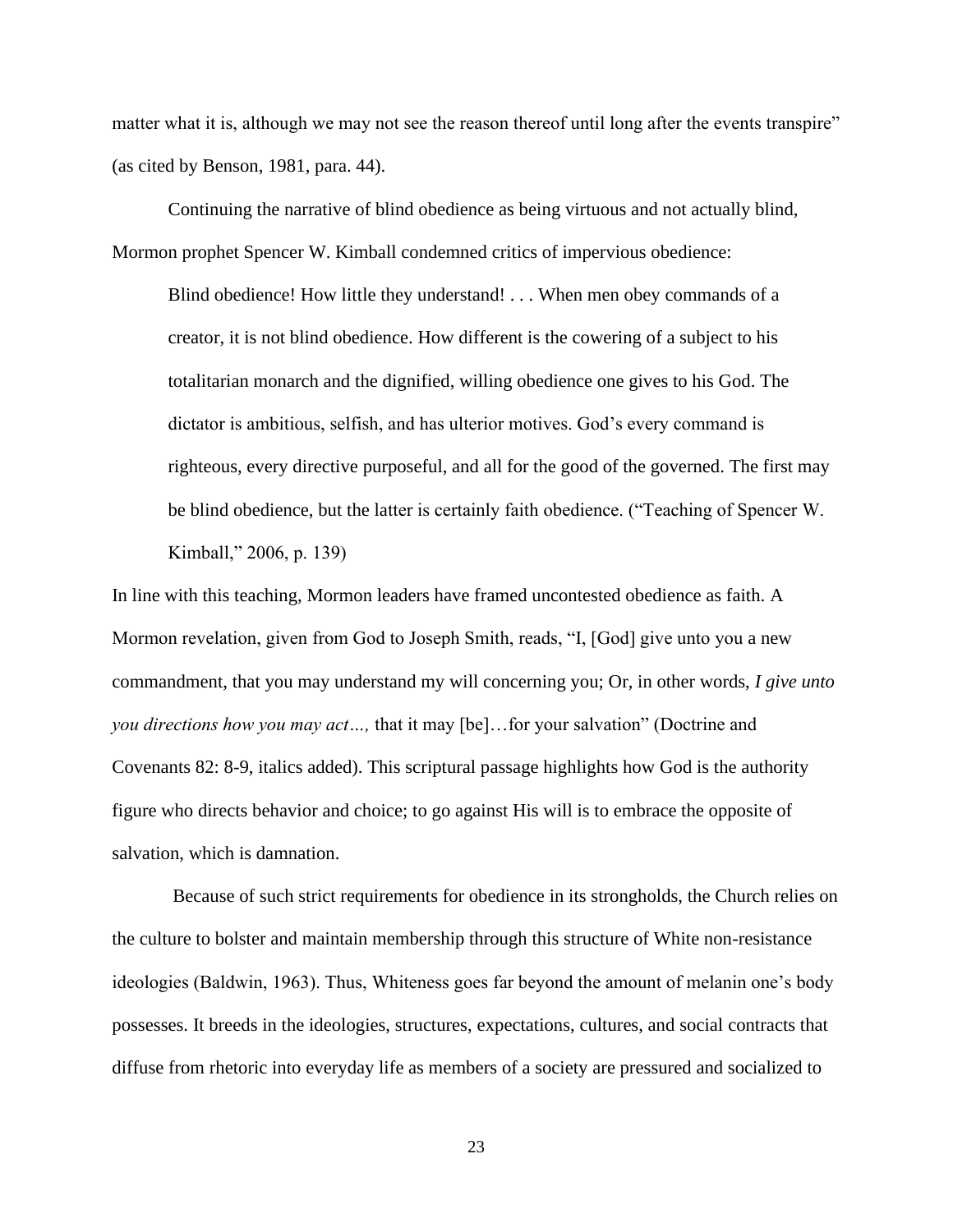perform and enact Whiteness. Therefore, Whiteness should be understood as a system of oppression whose power impacts marginalized groups differently based on other features of their identities at certain points in time. Race must be examined in the context of queerness, especially since "LGBT[QIA] people do not have uniform interests, but [their]… interests differentiate along race and social class lines" (Meyer, 2015, p. 169). To this point, the next subsection briefly deals with the Church's history regarding queer issues.

#### **Queerness and Mormonism**

Since its early days, the Church's relationship with queers has been unpleasant. The first widely documented instance of the Mormon Church dealing with homoeroticism concerned John C. Bennett, a physician in the Mormon utopia of Nauvoo, Illinois. Bennett had originally been welcomed by the Mormons but soon created discord with his abolitionist views, as well as being rumored to be lascivious (Mitton & James, 1998). Writers for a Mormon newspaper called the *Nauvoo Wasp* (1842) recorded this uneasiness by reporting Bennett practiced "adultery, fornication, and …[b]uggery," a term interchanged with (gay) anal sex (p. 2). Whether he was actually homosexual is debated by Mormon scholars Mitton and James (1998), but Taylor (1971) suggests this ambiguity could be clarified "since Bennett never denied the charge [of sleeping with another man], perhaps he was a bisexual" (p. 134).

Decades later, when the Mormons migrated west, their leader Brigham Young created a theocracy in the Territory of Utah. There, he perpetuated homophobia by outlawing homosexual acts (Stewart, 2015). As per the Laws and Ordinances of the State of Deseret (1851), whereas consensual heterosexual sex outside marriage was also subject to punishment, the courts allowed significant latitude in assigning penalties for those found guilty of consensual same-gender sexual intercourse, or "sodomy" (Richards, 1851, p. 30). Sadly, but of noteworthy contrast, the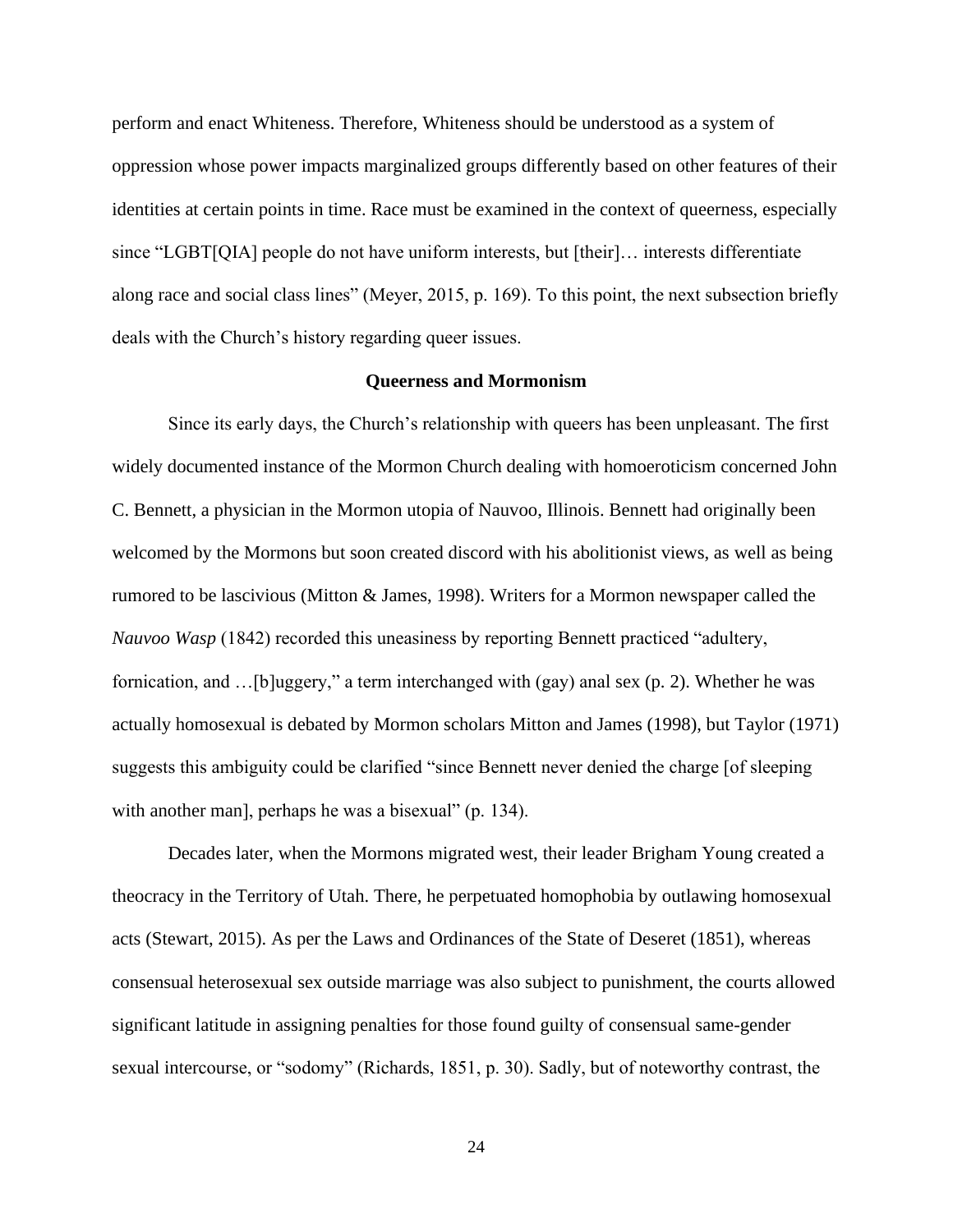courts were also granted this autonomy in cases of rape, essentially assigning the two crimes to be of equal evil. This rhetoric permeates some Judeo-Christian circles and can likely be traced to the encounter of the queer men of Sodom and Lot's angels in the Old Testament (Genesis 19- 20). A year later, the law was quickly revised, perhaps because of the amount of freedom concerning the court's punishment. Although the revised law did not include sodomy as a crime, "there was still a social stigma attached to homosexuality" among the Mormons and residents of Utah (Stewart, 2015, p. 1200).

This stigma continued throughout the generations. Near the end of the nineteenth century, concurring with many Biblical scholars of the time, Apostle George Q. Cannon (1897) wrote that homosexuality was the reason the Old Testament cities of Sodom and Gomorrah were "utterly destroyed" (p. 65). Cannon added that the only way to stop "these abominable crimes" of homosexuality was "the destruction of those who practice it... [or else] they would soon corrupt others" (p. 65). From statements like these, the creation and maintenance of homophobia in Mormonism is obvious. In fact, the social pressure to conform to heteronormativity is so strong still today that it has been identified as one of the primary factors leading to Mormon LGBTQIA suicides in the 21<sup>st</sup> century (Barker et al., 2017; Hilton et al., 2002; Knoll, 2016; Zwald, 2015); sadly, this is not a new story. In 1926, a Mormon lesbian couple committed suicide after feeling pressure to end their relationship ("Order Inquest," 1926).

This culture of pressurized, cisheteronormative views was carried into non-American societies by Mormon missionaries who voyaged the globe spreading the Mormon message. For example, upon traveling to Hawaii, one Mormon apostle condemned traditional *aikāne* relationships, which involved sexual relations between royal males and their male helpers (Quinn, 1996). Similarly, another apostle prognosticated that, through the Lord's wrath, the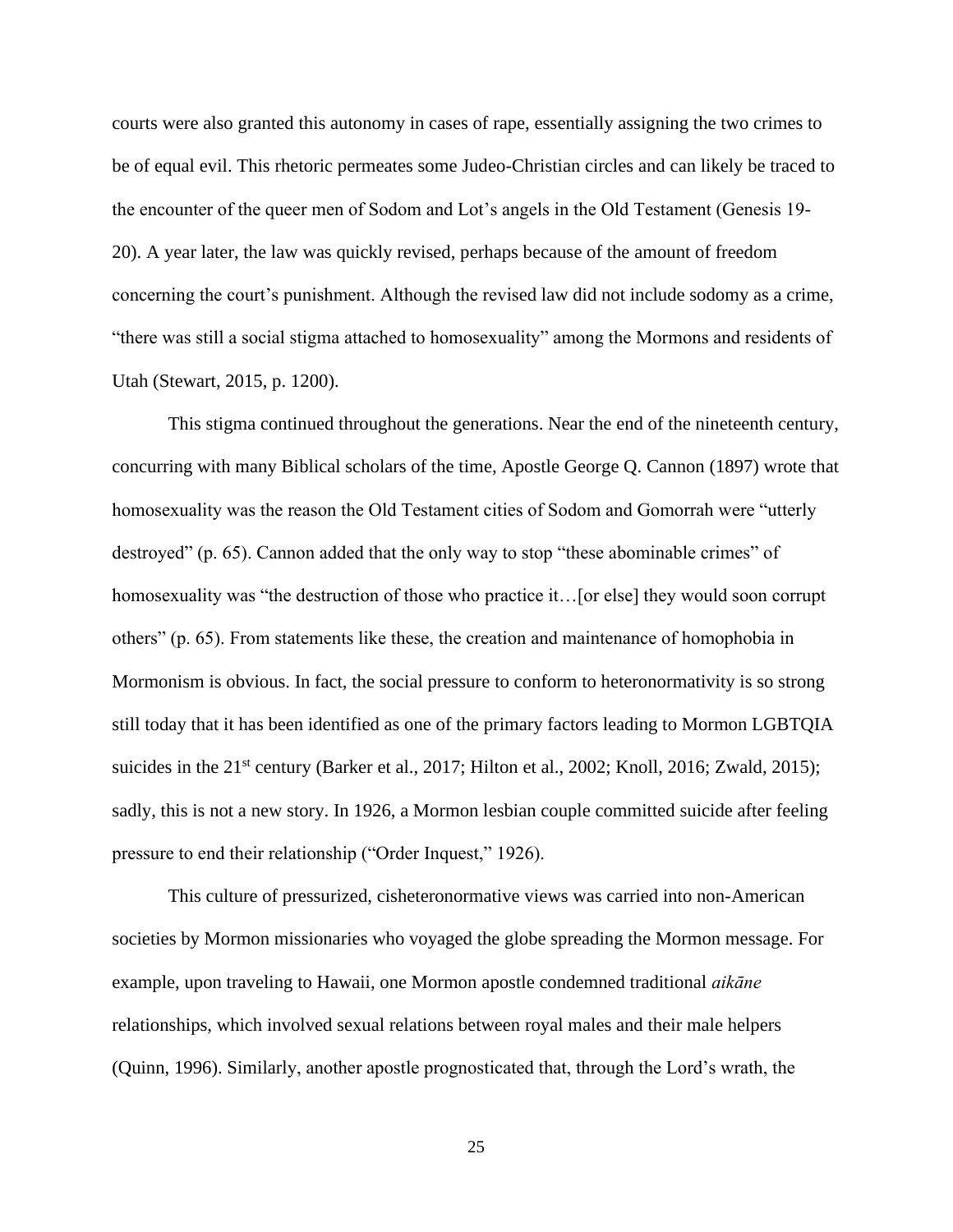inhabitants of Burma, present-day Myanmar, "were about to become extinct" because of their homosexual traditions (Jones, 1854, p. 46). Therefore, as the Church spread throughout the world, societies that challenged White cisheteronormativity were Othered and framed as wicked and ungodly. Simply put, they became the scapegoat for the evil in the world and the supposed cure was Mormonism. This rhetorical framing illustrates Girard's (1986) scapegoat mechanism, which observes that through imperialism or colonialism (which I argue Mormon missions perpetuate), the non-dominant individuals and social groups become Othered and scapegoats for the dominant group's problems. Harmoniously enough, the concept of scapegoats arose out of a Jewish ritual in which a priest removed all of the people's sins, transferred them onto a living goat, and then banished the sin-absorbed animal to the wilderness (Leviticus 16:20-21). In this case, in historical and contemporary Mormon rhetoric, queer individuals are made into scapegoats for the world's woes. Cheng (2011) explains how the process unfolds, writing, "Once the scapegoat is expelled or destroyed, societal order is restored. This mechanism then repeats itself over and over" (p. 95). Indeed, the cycle of making queers into scapegoats would continue to amass in Mormonism throughout the centuries.

Throughout the latter half of the 1900s, and into the Sexual Revolution, the Church slowly simmered their violent anti-queer rhetoric, with one notable exception. In a sermon by Apostle Boyd K. Packer (1976), the leader included a story of a missionary who assaulted his gay companion for reportedly hitting on him, an act that the apostle commended. But outside of this exception, Church leaders began to move away from physically threatening queers, and instead perpetually crafted a culture that socially and psychologically paralyzed LGBTQIA communities. But later, in 1993, the rumbustious Packer again promoted anti-queer sentiment by pontificating to faculty and staff at Brigham Young University (BYU), a top school in Utah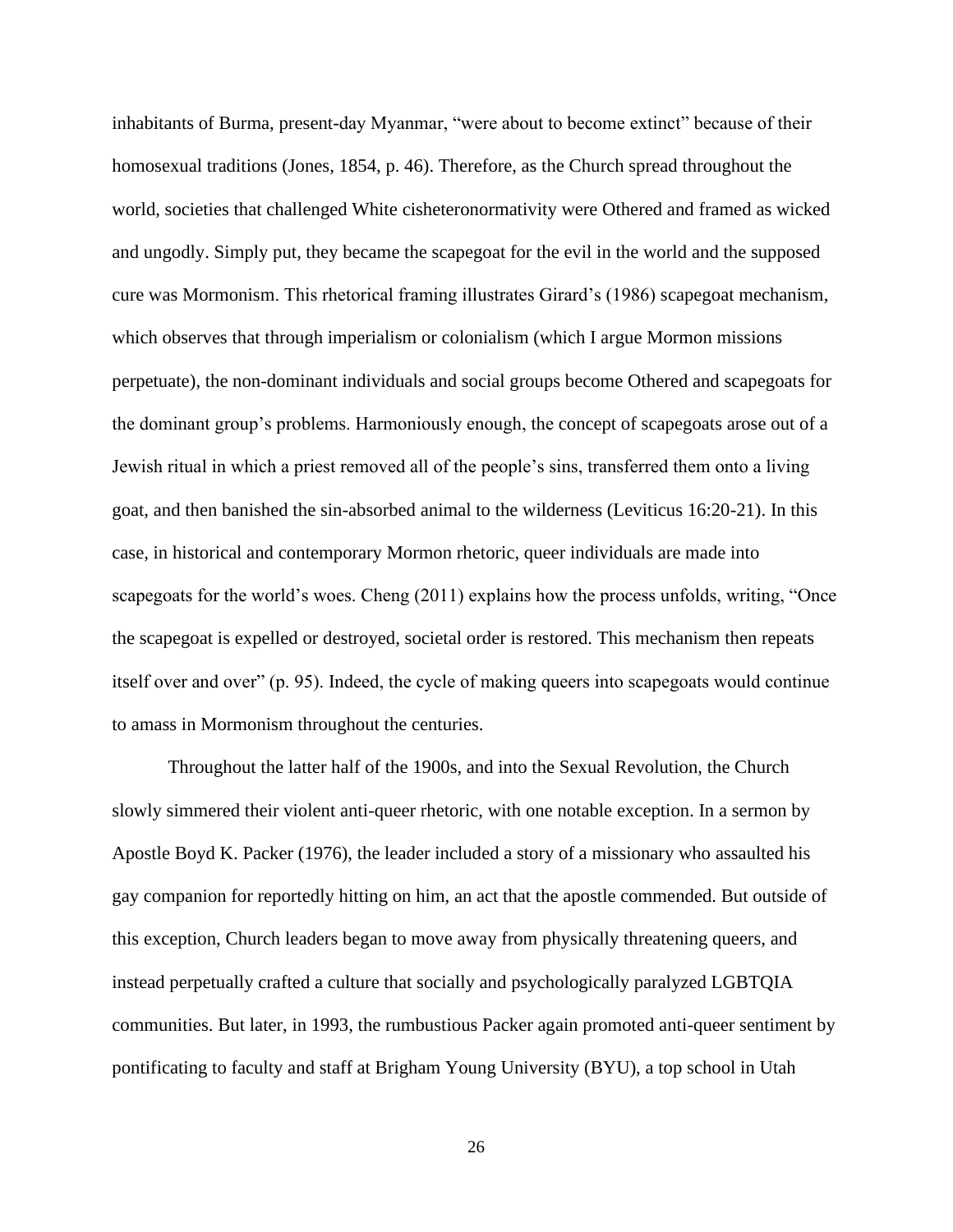owned by the Church, that along with intellectuals and feminists, homosexuals were the biggest threat to the Church (Whitney, 2007). Not only did their rhetoric promote homosexuality as a harm to the organization, but also taught that homosexuality was harmful to those who identify as gay.

Spencer W. Kimball (1969), a soft-spoken yet stern president and prophet of the Church, taught that homosexuality was evil and "an ugly sin" (p. 39) but, like diseases, it can be cured, and with "the aid of the Spirit... [homosexuality can be] totally conquer[ed]" (p. 42). Ergo, convinced that homosexuality was an illness that could be cured, BYU conducted therapies well into the 1980s intended to change or shock the patient into heterosexuality. It wasn't until a decade later that Mormon psychologists at BYU and elsewhere gave up this view, admitting that "the great majority of those who are homosexually oriented cannot fundamentally alter their feelings by desire, therapy, or religious practice" (Schow, 2005, p. 134). In the early 1970s, homosexuality was being removed as a mental illness from most psychiatry and psychological diagnosis manuals (Cochran et al., 2014) and the Church soon began to change their etiological perspectives as well.

These changes in the social sciences paralleled changes in debates for civil protections and liberties in the United States during the 1980s, remnants of the Civil Rights movement decades earlier. As debate grew in the United States surrounding a new version of the Equal Rights Amendment, or ERA, that sought protections for women and queers, the Church published an article in their *Ensign Magazine*, indicating that the Church has the responsibility to share its anti-ERA views with its adherents and citizens. Using fear-mongering and other manipulative communication, the article shares one of the reasons the Mormon Church (1980) brazenly opposes the law: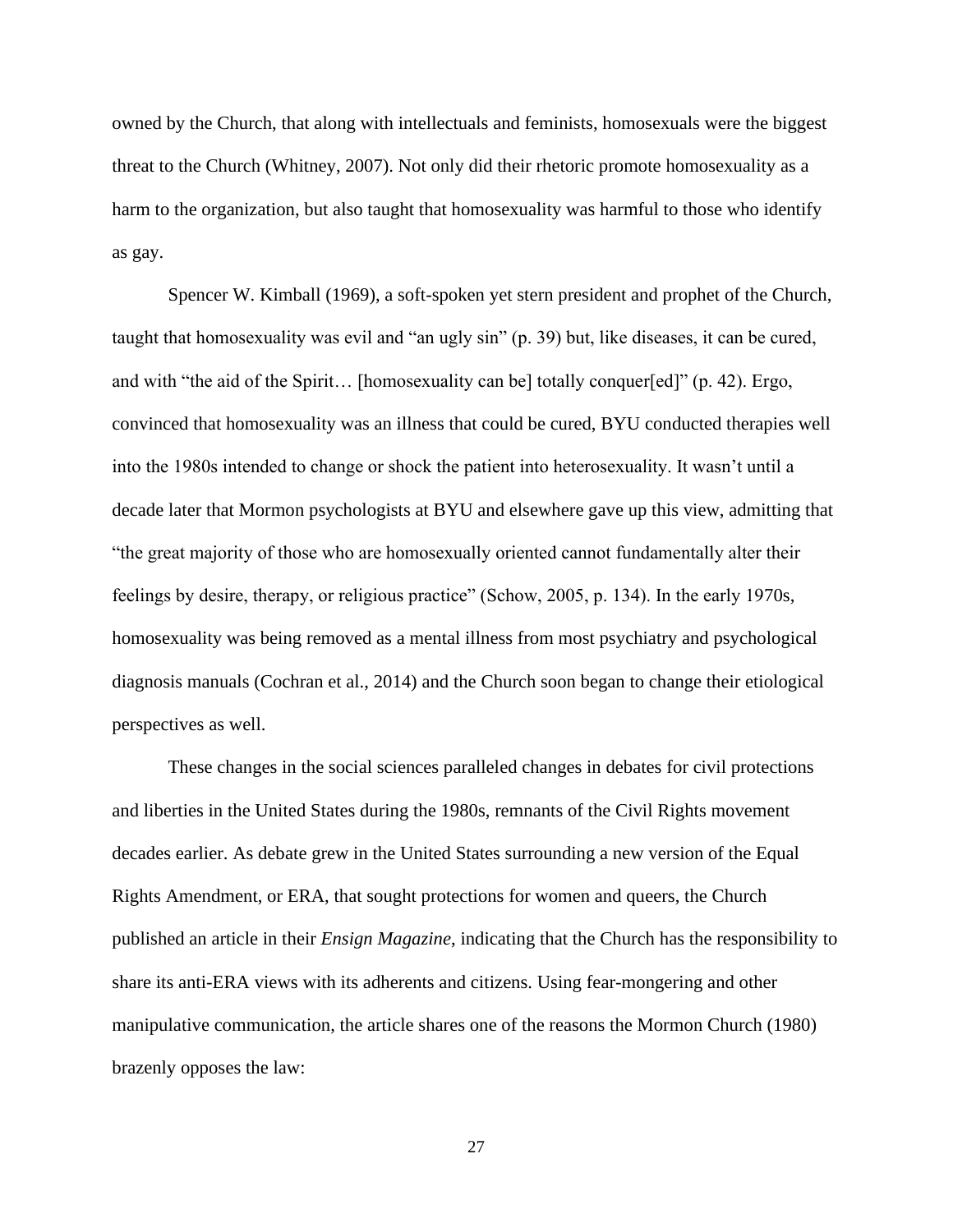Passage of the ERA would carry with it the risk of extending constitutional protection to immoral same-sex—lesbian and homosexual—marriages . . . A result would be that any children brought to such a marriage by either partner or adopted by the couple could legally be raised in a homosexual home. While it cannot be stated with certainty whether this or any other consequence will result from the vague language of the amendment, the possibility cannot be avoided. ("Frequently Asked Questions," para. 44)

This statement is not only concerning in its rhetoric purporting that it is immoral for folks of a same gender to marry, but also in its stance that a homosexual couple is less able to provide a healthy home for children. The article also condemned transgender, non-binary gender, and intersex individuals, claiming, "In the beginning God did not create a neuter 'them'—but 'male and female created he them'" (para. 69). It also seems to condemn those who do not agree with traditional gender roles of male and female parents, stating, "Life was meant to bring—and can bring—great joy and happiness. But that happiness depends, in part, on men and women, as parents, discovering and fulfilling the roles to which each is especially suited" (para. 69).

Despite such vehement hate and traditional expectations, a unique sense of fresh air arose when apostle Dallin H. Oaks (1995), gave a sermon condemning gay-bashing or "physical or verbal attacks on persons thought to be involved in homosexual or lesbian behavior" (1995, para. 20). However, Mormon leaders maintained their heterosexist stance suggesting that homosexuality undoubtedly leads to "discouragement, disappointment, and despair" and that the legalization of same-sex marriage would "unravel the fabric of human society" ("Frequently Asked Questions," 1980, para. 17, 18).

Not only does Mormonism consider homosexuality immoral and disruptive or even destructive to society, it can be argued that same-gender attraction is treated as a type of disease.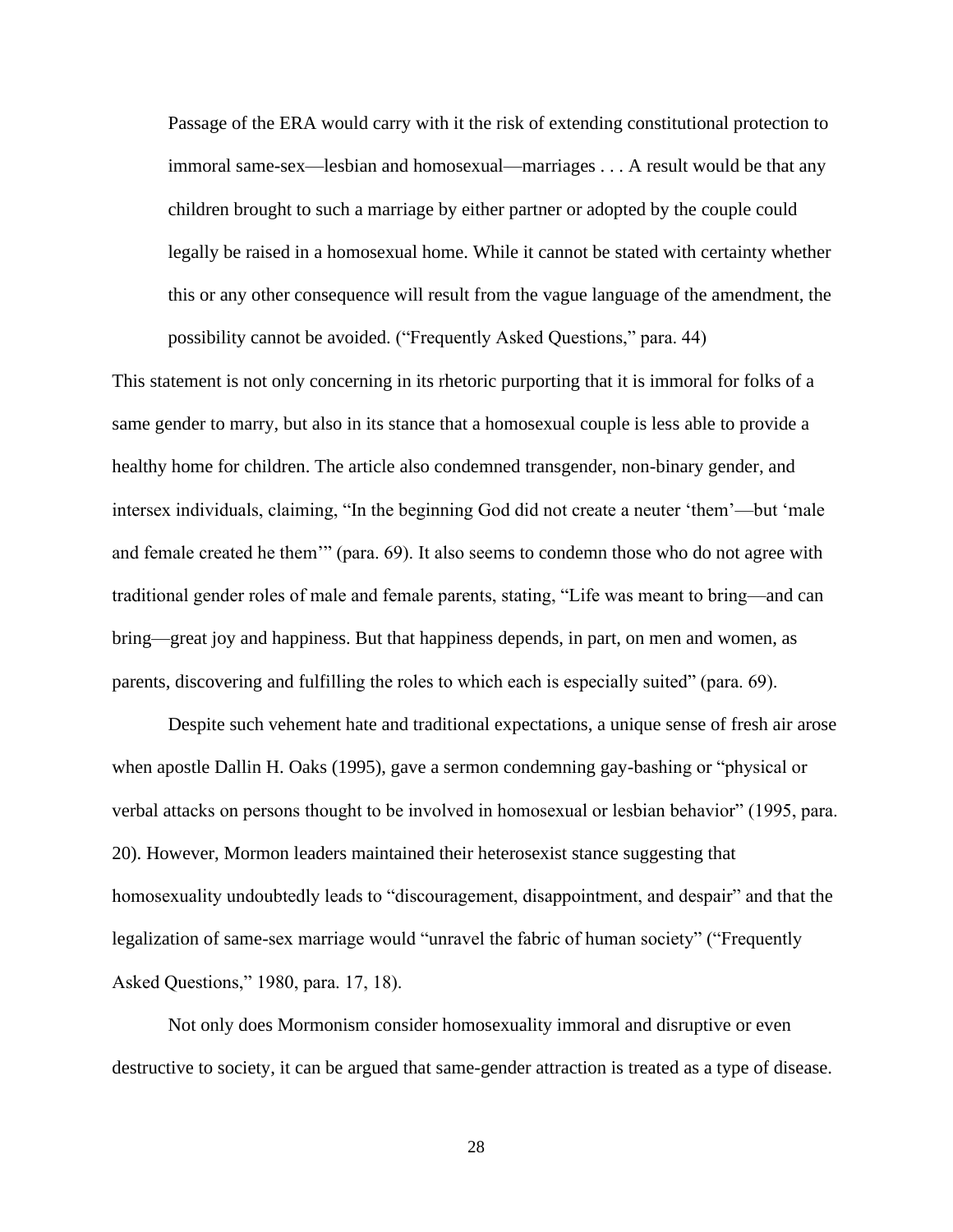According to Mormon scripture, during the resurrection, an immortal state achieved after every human dies, their "spirit and ...body shall be reunited again in its perfect form; both limb and joint shall be restored to its proper frame" (Alma 11:43). This means that in the afterlife, every person's body will be free from any illness, ailment, or disability they experienced on Earth. This doctrine has undoubtedly given hope to many people, and especially to those who are differently abled and experience any kind of handicap (Andersen, 2008). Unfortunately, a modern apostle, Jeffrey R. Holland, likened homosexuality to one of these physical challenges. He said, "I do know that [homosexuality] will not be a post-mortal condition. It will not be a post-mortal difficulty" (Whitney, 2007, para. 71). Thus, the "curing" of homosexuality, like a disease or a disability, is viewed analogously to an amputee growing her leg back, or someone healed of Down syndrome, through the resurrection. This rhetoric frames queers as mentally ill—to say nothing of the Church's rampant ableism broadly.

More recently, perhaps one of the most harmful new policies of the Mormon Church concerned children who lived with same-sex couples. This 2015 "baptismal" policy mandated that church leaders ensure that children did not live with a same-gender couples and that they were "committed to live the teachings and doctrine of the Church, and specifically disavow... the practice of same-gender cohabitation and marriage" before they were allowed to be baptized (Church Handbook 1, 2015, para. 5). The policy was dictated in a private handbook only meant for church leaders, but it was leaked soon after its revision (Dobner, 2015). The changes sparked public outrage as Mormons and non-Mormons in Utah and elsewhere "pour[ed] out their pain and confusion at family dinners and on [Mormon blogs"](http://bycommonconsent.com/2015/11/12/on-persuasion-and-love-unfeigned/#more-60539) (Goldstein, 2015, para. 3). In an effort to protest the policy, a mass resignation was quickly planned and executed in a Salt Lake City park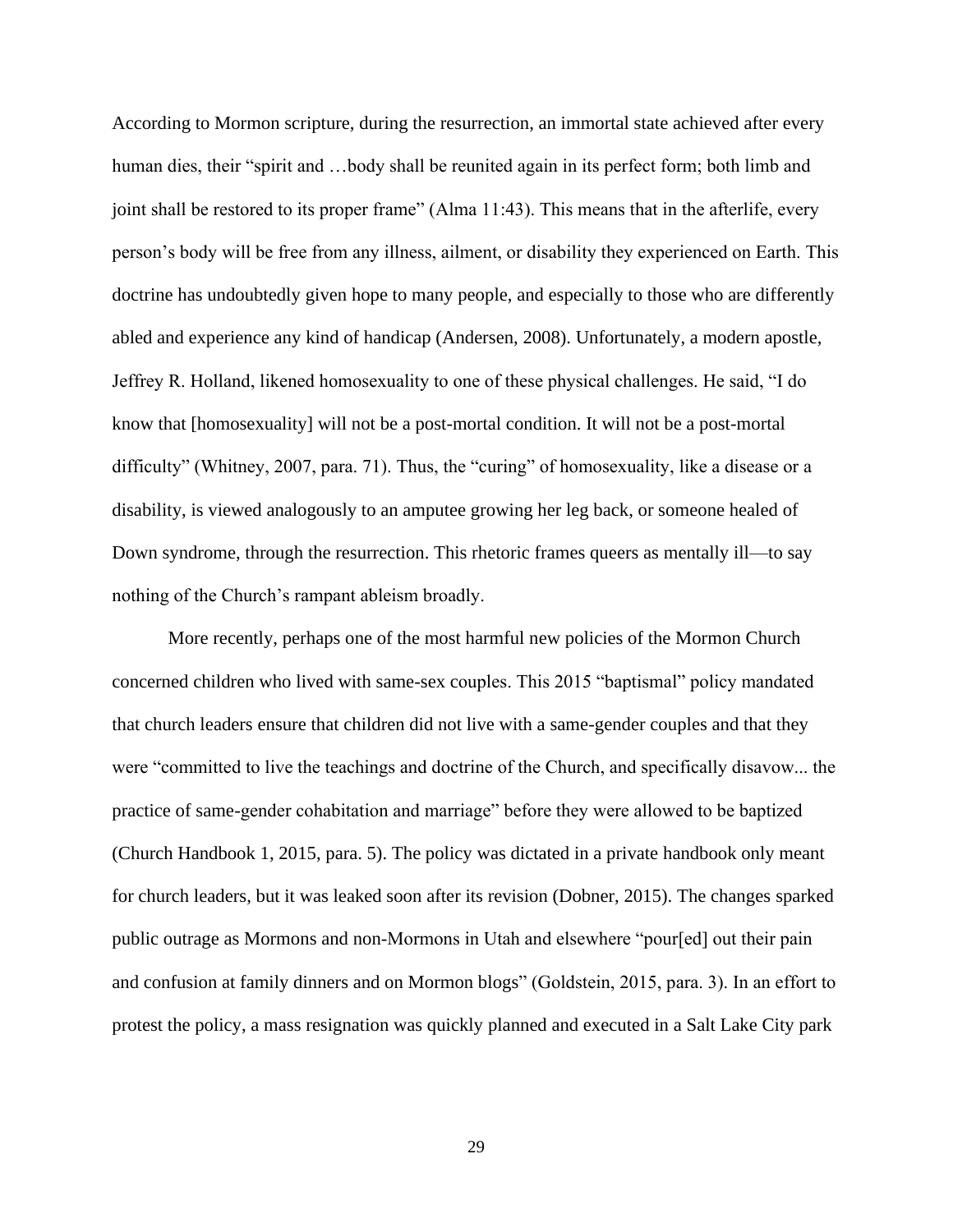near the Church's headquarters, resulting in about 1,500 Mormons resigning from the Church (Moyer, 2015).

Beyond the societal repercussions the baptismal policy evoked, it is also a violation of contemporary Mormon doctrine. "All are alike unto God," as a Mormon scripture says (2 Nephi 26:13), and in a similar vein, a prominent Mormon scholar notes:

Whenever an individual or a nation achieves greatness in the Book of Mormon, it is because the people...treat each other as equals. In contrast, the many tragic pitfalls of pride that the Book of Mormon outlines can be traced to a person or persons withholding

charity [Christ-like love] and thinking they are above another. (Newell, 2007, para. 3) The policy also contradicted one of the Articles of Faith, which are "important statements of inspiration, history, and doctrine for the Church" (*Church History,* 2003, p. 257). The second Article of Faith proclaims that people "will be punished for their own sins and not for Adam's transgression" (Articles of Faith 1:2). This belief clearly removes Mormonism from the concept of original sin, deemed here as "Adam's transgression," and one could argue that the scripture corroborates Ezekiel's charge in the Old Testament that "[the] son shall not bear the iniquity of the father, neither shall the father bear the iniquity of the son" (Ezekiel 18:20).

However, Mormon and Judeo-Christian scriptures also contain examples of one person's choice affecting the lives of future generations (Deuteronomy 5:9; Doctrine & Covenants 98:28; Hebrews 7:5-10). Nevertheless, I contend that the spirit of the Mormon law is rooted in personal agency and accountability for the individual. Since Mormons view the purpose of life as a chance to develop and grow in order to experience "the kind of [eternal] life that God lives" (*Gospel Principles*, 2011, p. 276), then one must remember a cardinal Mormon scripture: you "are free to act for yourselves—to choose the way of everlasting death or the way of eternal life"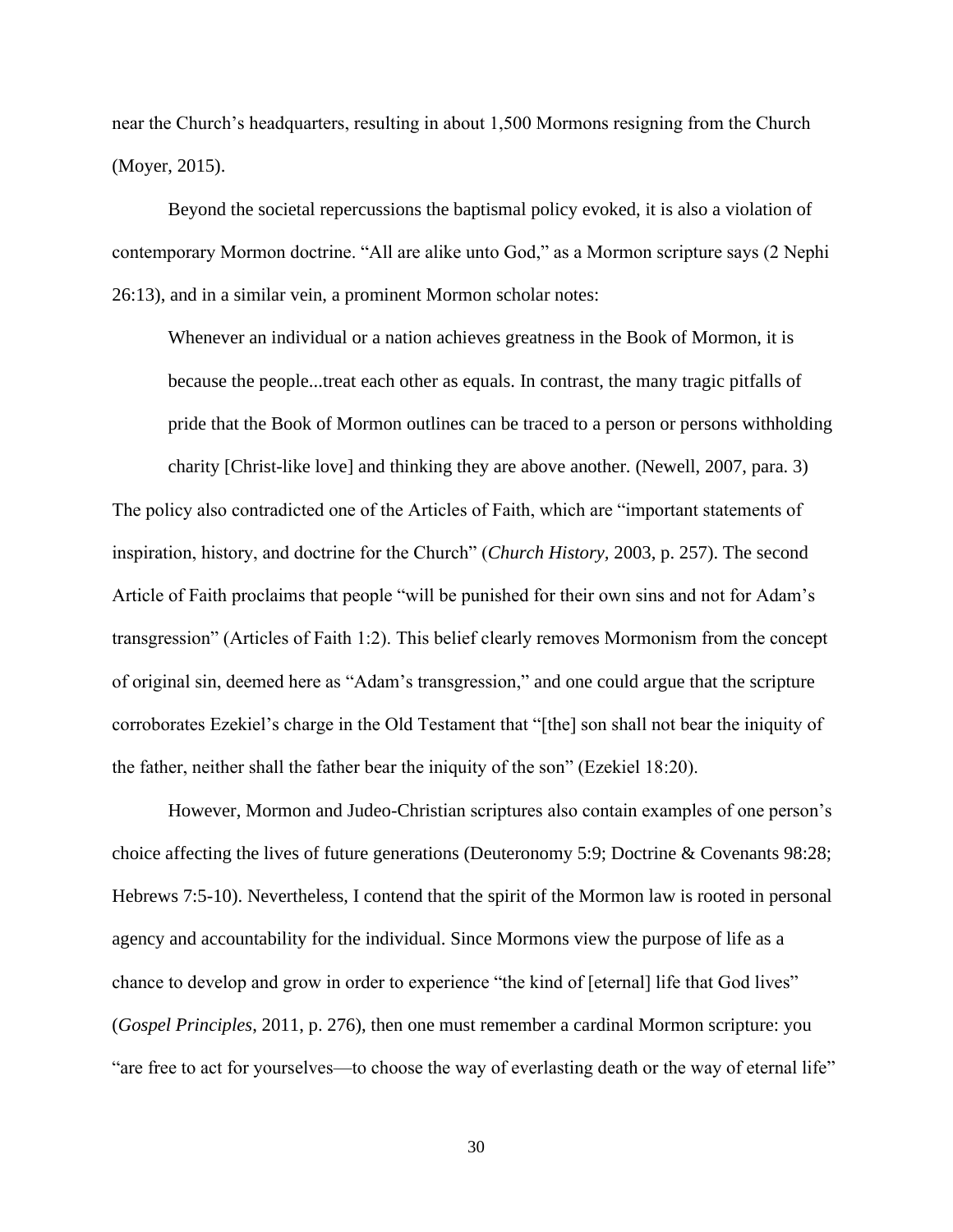(2 Nephi 10:23). Because the baptismal policy aggressively punished children of same-gender couples for their parents' "sin" of cohabitation, I argue this baptismal policy violated its own doctrine. One argument I have heard from loyal Mormons is that the policy extends equally well to children of polygamous families, as if a policy that discriminates against children of polygamous parents validates a policy that discriminates against children of LGBTQIA parents. In my mind, it doesn't. Children of polygamous families are just as innocent as children of samegender families. While the Church has issued a statement that the baptismal policy "is about love and especially the love of the Savior and how He wants people to be helped and fed and lifted" (Weaver, 2015), it is clear that through these policies that children of same-gender parents are not welcomed.

In the spring of 2019, just prior to the annual General Conference, Church leaders called a press conference announcing the reversal of the policy. They offered no apologies and only said that the change was intended "to reduce the hate and contention so common today" (Wamsley, 2019, para. 2). Given this continuing strain of ambiguity and dissonance among Church practices and practitioners, the Mormon Church's relationship with its LGBTQIA members and allies remains uncertain. One example of recent precarity occurred in February and March of 2020 when changes in BYU's Honor Code created consternation regarding queer students' rights to date individuals of the same gender (Walch, 2020). With regards to the future, former church historian Marlin K. Jensen shared in an PBS interview that while it was very unlikely for the Church to ever fully embrace homosexuality, "through revelation, …anything could be changed" (PBS.org, "The Mormons: Interview Marlin Jensen," para. 51). Such a statement dovetails nicely with the function of possibility that lies at the root of queer theory.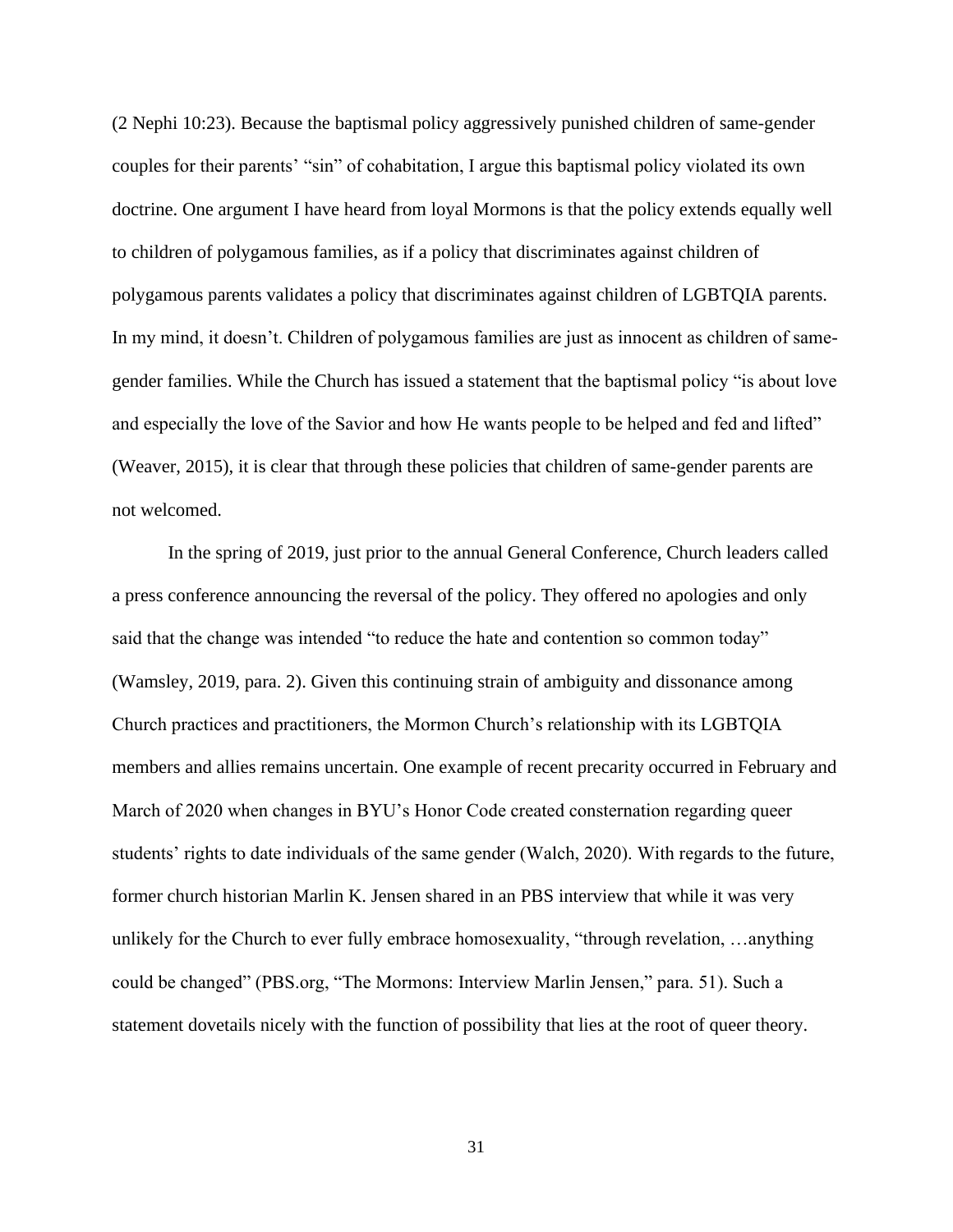While the Mormon Church has undergone significant and often timely reforms and restorations in its recent past, in terms of queer issues it is still obdurate. In 2012, the Church launched an official webpage for its queer members, called "Mormon and Gay" (Walch, 2016). The webpage promulgates the belief that "the doctrine of marriage between a man and woman is an integral teaching of The Church…and will not change" (MormonAndGay.org, "Frequently Asked Questions," para. 11). In an attempt to provide resources for parents of LGBTQIA children, the Mormon Church posted on that site a page called "Ten Tips for Parents." There, they invite parents to understand that queerness is no one's fault, encourage parents to not ask God why or to take away this challenge, exhort parents to remember there is no shame in grieving, and advise parents that the "most helpful question you can ask is…[h]ow can I help? How can I be the mom or dad my child needs? How can we learn from this?" (Mormonandgay.lds.org, 2018, para. 9). Limited as it may be, I believe this resource is a step in the right direction and can hopefully promote understanding and true love in Mormon families and communities so that queer members are able to live in safe spaces.

Now that an overview of the rhetorical history of Mormonism and queerness has been discussed, the next section more broadly explores how other religions and Mormonism, impacts queer identity and relationships. Then, existing research regarding the Church and queerness will be reviewed.

### **Research on Queerness and Religion**

Most, if not all, major world religions have policies or doctrines regarding sex, gender, and sexuality. The nexus of queerness and religion can be difficult to manage and experience in terms of psychological, relational, and spiritual impacts (Dreyer, 2013). Instead of focusing on how to cure the heterosexist hate within their own religious communities, some religions,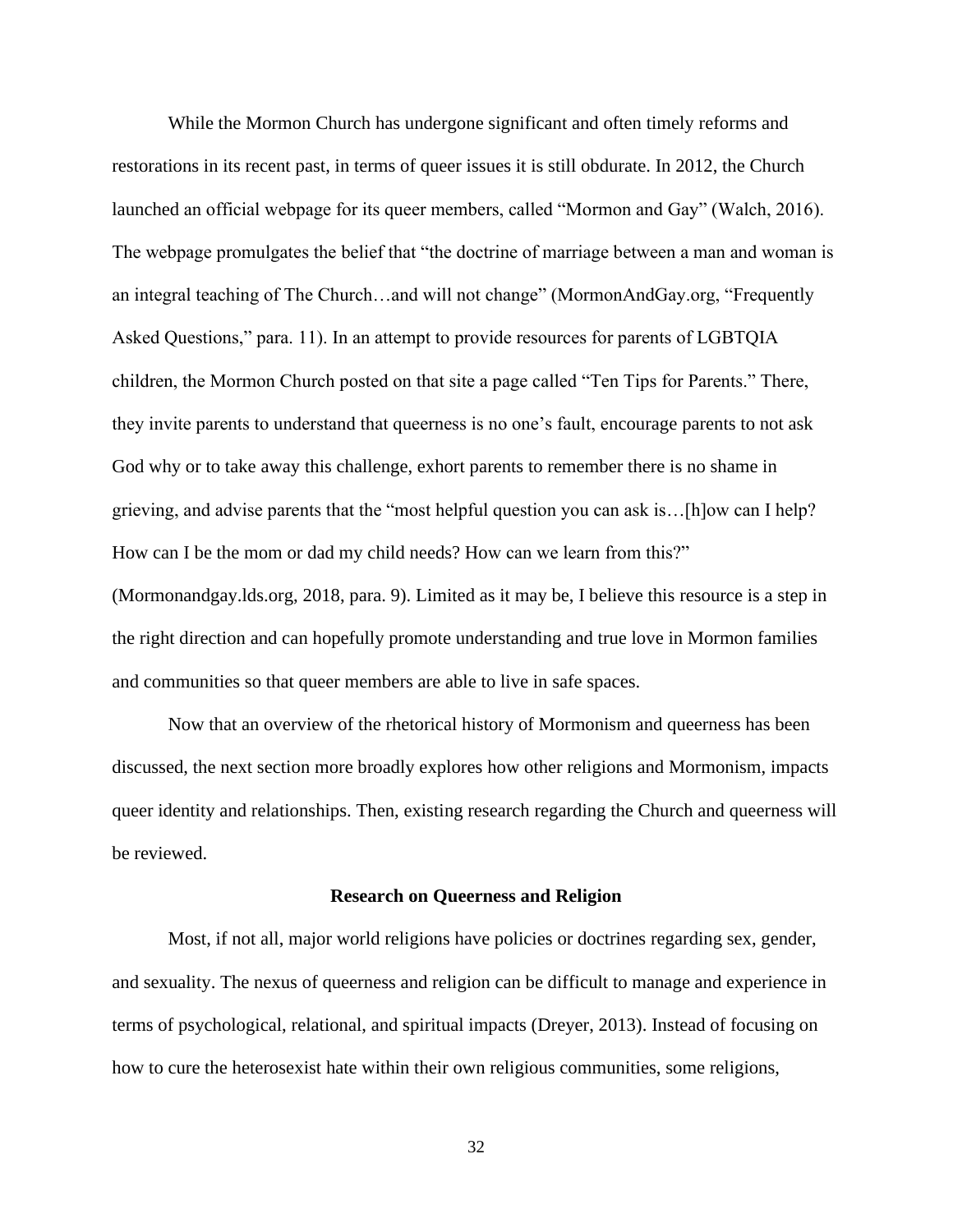including Mormonism, emphasize that they must instead cure or fix the "sinful," "ungodly," or "unnatural" love that queer people feel for others. In other words, Mormonism treats queer love as anathema, and perpetuates an intolerance and, in some cases, a hatred of queers. Thus, their energy is spent on regulating and condemning queer love, instead of condemning the hate some of their members have towards queers. Unfortunately, sometimes, queer children may experience this hate manifested by those who introduced them to the religion in the first place: their family.

*The family.* For most children, queer or otherwise, the home is their first contact with religion. In religious families who are traditional or orthodox, religious views can be devasting to queer children. Some queer individuals who grow up in such circumstances experience intense family pressure to conform to their parents' religious ideologies. Al-Sayyad (2010), for example, found that this restrictive, homophobic familial pressure was especially prevalent in some communities in regions of North Africa and the Middle East. Religious culture, though at times ubiquitous in many cultures, can be amplified within the walls of the home. As Abdi and van Gilder (2016) avouch, "separating Islamic values from Iranian culture is not easy, as many of the shared histories that shape Iranian identity are inextricably linked to [the religion]" (p. 73). Analogously, slivers of Mormon ideology are manifested in Utah culture generally and loom around the communities and homes of orthodox Mormon families.

Instead of being places of love, safety, and comfort, homes of religious families can send a message to LGBTQIA youth that queerness results in nothing but anxiety, shame, hate, psychological and physical harm (Yep, 2003); and in religious homes, I would add to that list the spiritual pain of believing they betrayed their God. Researchers have linked unsupportive families with a myriad of mental health problems such as depression, anxiety, and suicidal ideation (Ryan, Huebner, Diaz, & Sanchez, 2009; Willoughby, Doty, & Malik, 2010). By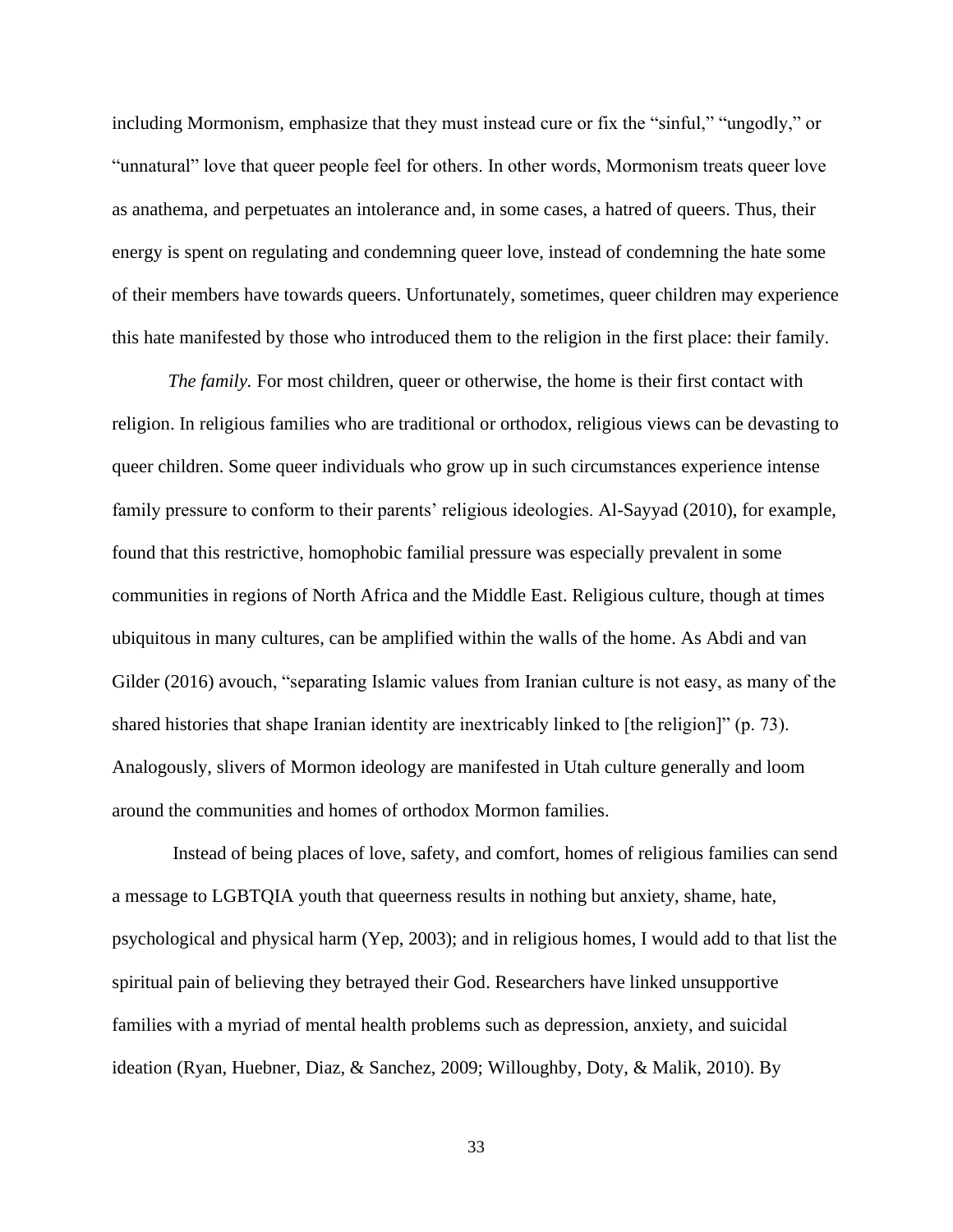contrast, parental support, when it is offered, can have a positive impact on queer individuals; as Grafsky (2014) suggests, "many parent-child relationships either stay the same or improve" after the child discloses their queer identities with the family (p. 37).

*Extant research on queer Mormons.* Individuals with intersectional religious and queer identities are at risk for a decline in mental health (Gibbs & Goldbach, 2015). Utah, the motherland of the Mormon Church, suffers from a unique problem of morosely high levels of suicide, including among queer individuals (Utah Department of Health, 2017). Some submit that the Church's rhetoric and culture may be a factor in this horrific phenomenon (Barker et al., 2017; Hilton et al., 2002; Knoll, 2016; Zwald, 2015). Unsurprisingly, then, much of the research conducted thus far on the topic has been done by mental health professionals (as opposed to church officials), who have emphasized the importance of addressing the peculiar concerns of wellbeing surrounding queer Mormons (Cranney, 2017; Goodwill, 2008; Jacobsen & Wright, 2014).

John Gustav-Wrathall, a gay Mormon, presented a talk (2017), which was later transcribed in an independent Mormon quarterly journal, sharing his reasons for staying a Mormon despite his excommunication due to his same-sex marriage. He professed that God told him to stay in the Church and that is why he stays. While Gustav-Wrathall founded Affirmation, one of the oldest organizations dedicated to serving queer Mormons, this speech's data only provides insights from one person; therefore, the topic needs to be explored more in-depth.

To date, I have found only two projects conducted by communication scholars regarding queer Mormons. The first is a conference paper presented at the National Communication Association by Scholz (2008), a trailblazer in understanding queer Mormons' identities. In her paper she "legitimize[s]…the field of public communication as a significant means to studying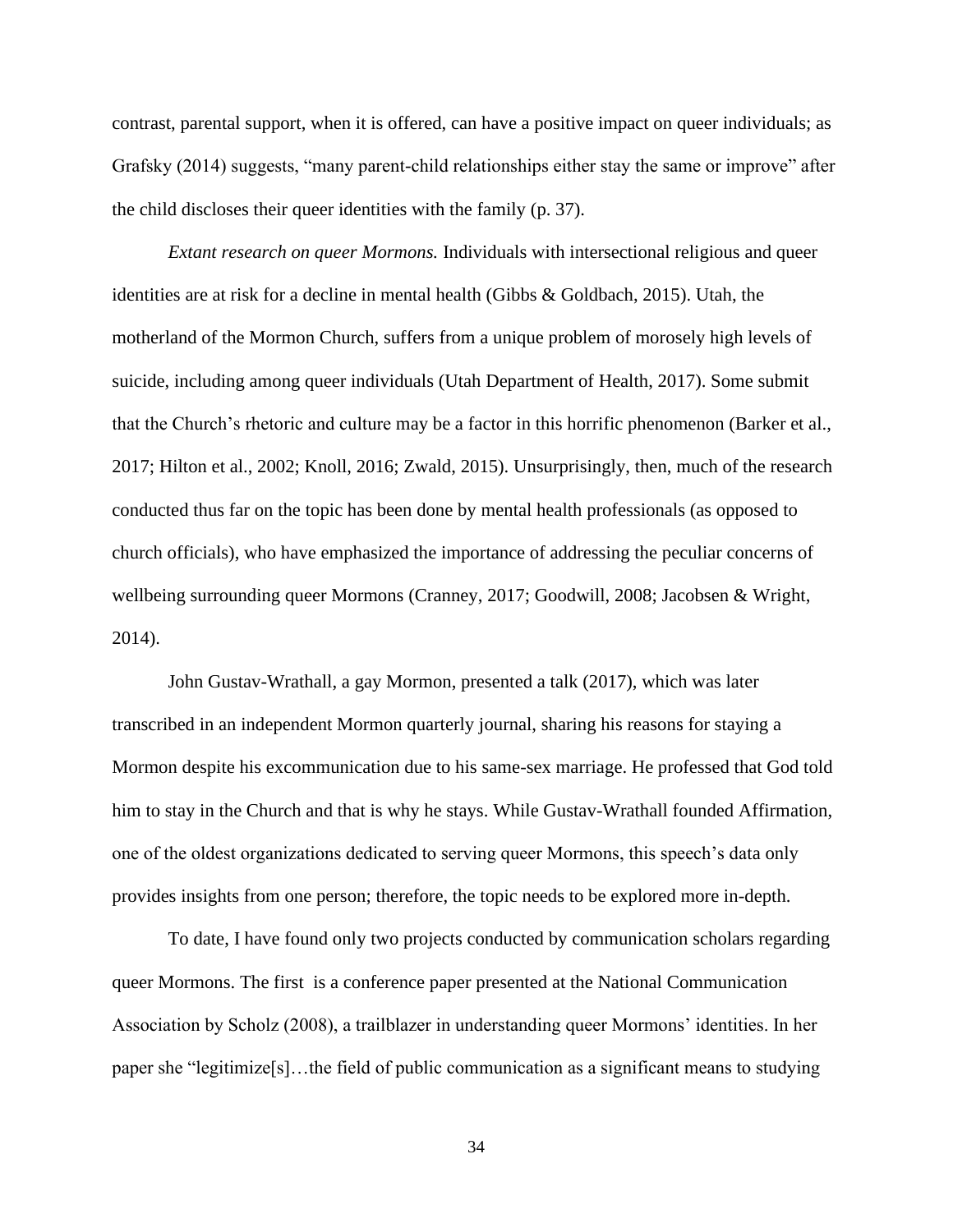homosexual identity formation" (p. 3) and offers insights on how "GLBT individuals rhetorically construct and negotiate their conflicting identities and the consequences that follow" (p. 4). Scholz used content and rhetorical analysis of webpages by an online LGBTQIA-Mormon community called Affirmation to analyze how rhetoric produced by the Church hierarchy impacts group membership and identity disclosure.

The second is Roberts's (2015) dissertation which explores Church rhetorical devices used to yield First Amendment protections as justifications for anti-queer political activism. By analyzing the *Mormon and Gay* website, Roberts develops a theory of "(lie)alectics" which is based on the Mormon Church's rhetorical communication that attempts "to appear nonhomophobic while maintaining homophobic church doctrine" (p. vi). Roberts's dissertation, like Scholz's work, is groundbreaking, but both of these studies used only online data. The present thesis will be the first study in communication to collect data from in-person interviews, and to focus on the intrapersonal and interpersonal impacts surmised therefrom.

As for fields outside of communication studies, a team of psychologists (Dehlin, Galliher, Bradshaw, & Crowell, 2015) investigated the psychosocial navigation and negotiation of queer Mormons. They found that "rejecting one's religious identity is the most common path for [Mormon] LGBTQIA individuals" (p. 20). Not only does it seem to be the most common, but that "option [also] appears to be associated with greater psychosocial health and quality of life" as compared to "rejecting one's LGBTQIA identity or compartmentalizing one's religious and sexual identities" (p. 20). Therefore, these scholars found, it was "rare" for queer Mormons to successfully "integrate" or "compartmentalize" their two very different identities (p. 20). The present thesis takes up these authors' call to discover the lives of this "rare" group of individuals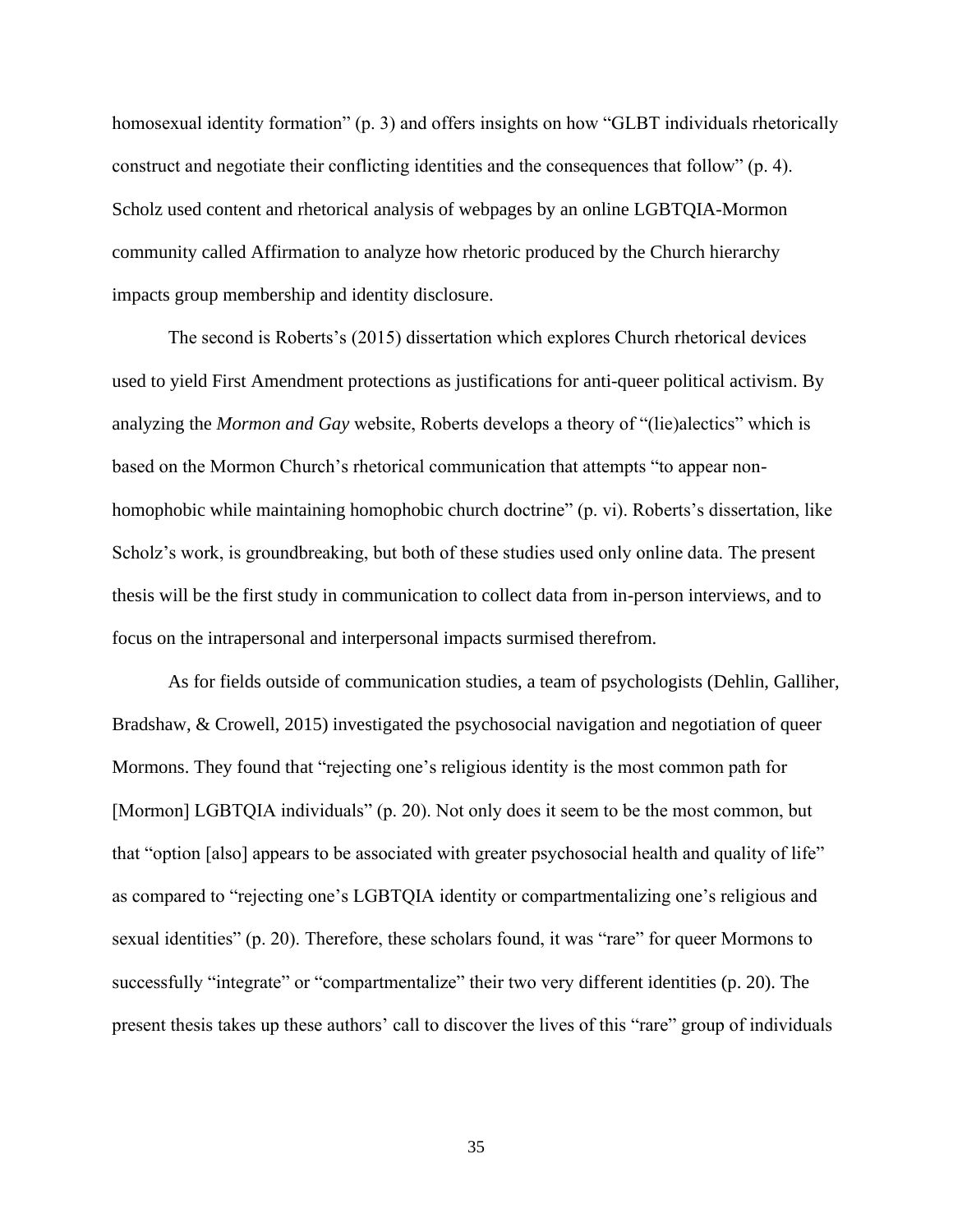who choose to integrate both identities, including revelations on the reasons why some are willing to sacrifice their wellbeing to participate in the Church.

This chapter has reviewed past research conducted involving queer Mormons. While there have been a handful of studies related to the present study's topic, this thesis will be the first to examine identity performance with regards to the liminalities and paradoxes of being a White queer member of the Mormon Church. This chapter has also examined theoretical and conceptual frameworks that will inform the analysis of the data, including Whiteness and queer theory. The next chapter discusses how these frameworks will be used alongside research methodologies to inform the thesis's inquiries regarding identity performance.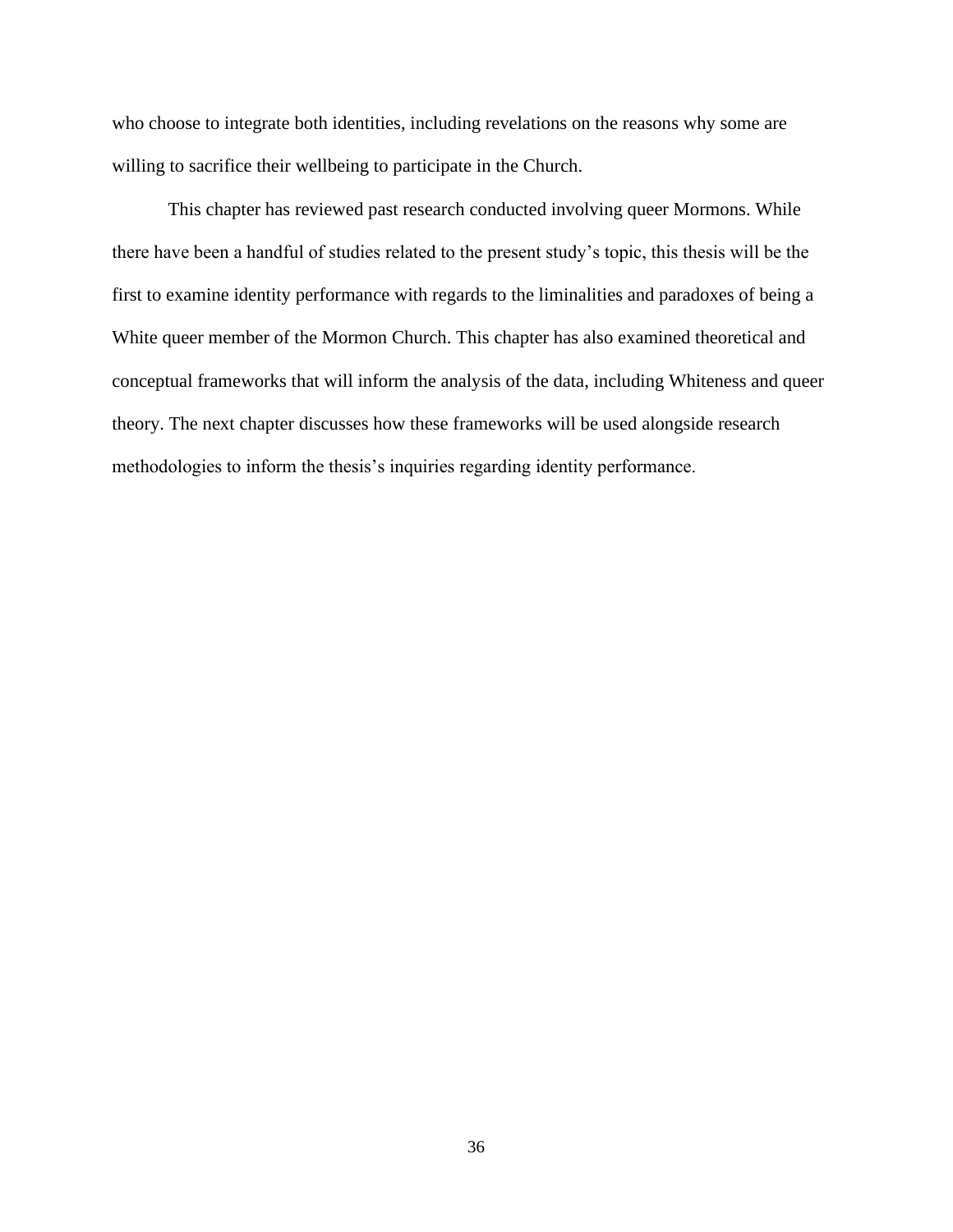# **CHAPTER 3: METHODOLOGIES**

*Racialization is a myth told about God in the sense that race has been thought to be embedded in the very fabric of divine creation. Race is [in reality] a colonial story.* 

—Luis D. León, *The Political Spirituality of Cesar Chavez*

------------------------------------------------------------------------------------------------------------

In this chapter, I recapitulate the research questions posited for the thesis. Then, I have the privilege of introducing you to the participants. After that, I cover the methodological approaches used while conducting the interviews, including the review of data collection procedures and compliance with the Institutional Review Board. Finally, this chapter ends with a brief glance at the themes that emerged based on the thematic analysis of the interview transcriptions.

## **Research Questions**

In the present study, I will be seeking to answer the following research questions:

*RQ1: Why do queer Mormons stay involved in a Church that historically and presently discriminates against them?* 

*RQ2: What are the ideological and rhetorical mechanisms present in the culture and social systems of the participants that impact their agency?* 

*RQ3: What are the communicative patterns of identity performances by queer Mormons in regard to their queerness and relationships with themselves, others, and God?* 

In order to answer these questions, I interviewed 15 active members of the Mormon Church who are transgender, bisexual, or gay. The next section offers more details about the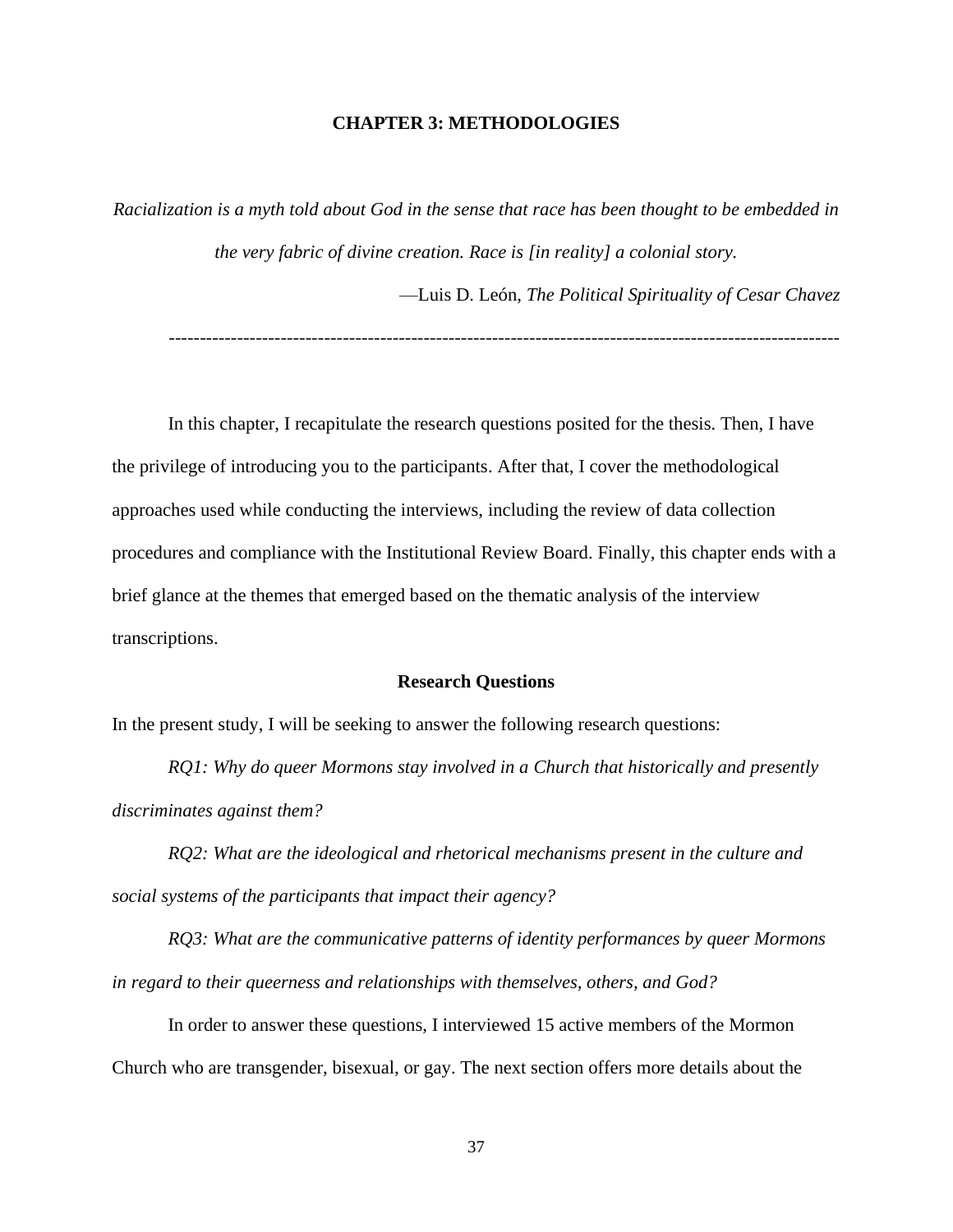participants, as well as the format of the interviews and the methodologies deployed to collect the data.

# **Data Collection**

*Interviewees.* In the fall of 2018, I conducted a survey study on LGBTQIA Mormons. At the end of that study, the majority of respondents indicated that they were willing to participate in any future studies I might be doing (i.e., this current thesis). This indication allowed me to know their contact information and willingness to participate. I sent emails to all of the survey participants and asked if they would like to participate in this current study. I also used my connection with Affirmation (a queer-Mormon nonprofit group) to spread the word to other groups (including on the group's social media pages—which many allowed me to share on their Facebook pages). From there, several participants reached out to their peers which resulted in snowball sampling.

Exclusion criteria included prospective participants' age (not a legal adult), non-queer identity, and inability to understand English. Before the interviews began, I asked the participants if they understood the criteria for this research study, or if they had any problems with the consent form. All participants agreed to the consent form and decided to participate. While Guest, Bunce, and Johnson (2006) suggest that saturation, or the plateauing of new information from participants, generally occurs after 12 interviews, I had the honor of interviewing 15 participants.

Since some of the participants have not shared their queer identity with anyone, or a very small number of people, I allowed them the choice of choosing an alias or having me choose one. Out of the 15 participants, 12 of them are cisgender and gay; the other three are transgender, one of whom is pansexual, while one is straight and the other gay. The three transgender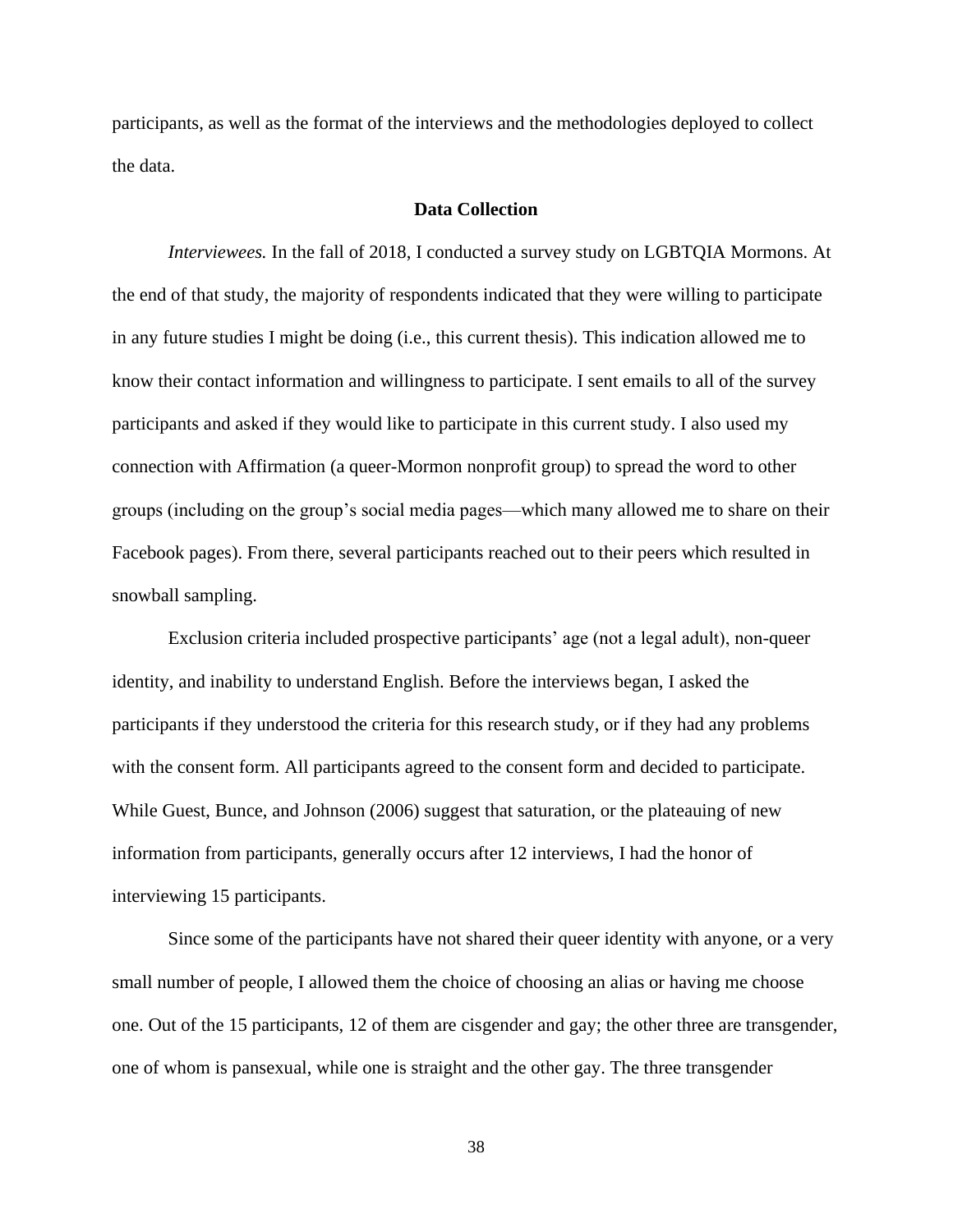participants are known throughout the study as Fielding, Taylor, and Nelson. The 12 cisgender participants are named Joseph, Monson, Ezra, Gordon, Brigham, George Albert, Wilford, Lorenzo, Heber, McKay, Harold, and Kimball. All of the participants' pseudonyms are names of Mormon prophets.

All of the participants in this study were currently active in the Church at the time of the interviews. While the Church has no publicly available statement about how they measure activeness, I borrow Dehlin and his team's (2015) criterion as attending church meetings once a month. Church is held every Sunday, even on holidays. However, because the nature of this project involves identity, I also wanted to ensure that the participants attend church meetings because of genuine personal beliefs. Therefore, all participants have a personal belief, or testimony, in most (if not all) Mormon topics, attend church meetings consistently, and most of them have a calling in their local congregations, known as wards. Since the Church relies on volunteers of the members to sustain its wards, Mormons are offered to serve in specific leadership positions termed *callings*.

The age of the participants varied between 21 and 55 years old. Six of the 15 participants are married, all to spouses of a different gender. All of the participants identify as White or Caucasian. Two participants identify as British and live in the U.K.; all the others are U.S. Americans, who live in the continental U.S., mostly in the Mormon Culture Region that was discussed in chapter two. The homogeneity of the participants (particularly in regard to race and gender) was unplanned. However, as this thesis is a critical exploration, I would be negligent to not highlight this issue. This homogeneity, I believe, arose in part because of the recruitment methods (mostly Facebook); it appears that my apparent White maleness could have an impact on the alacrity of non-Whites or non-males from participating in a study done by someone who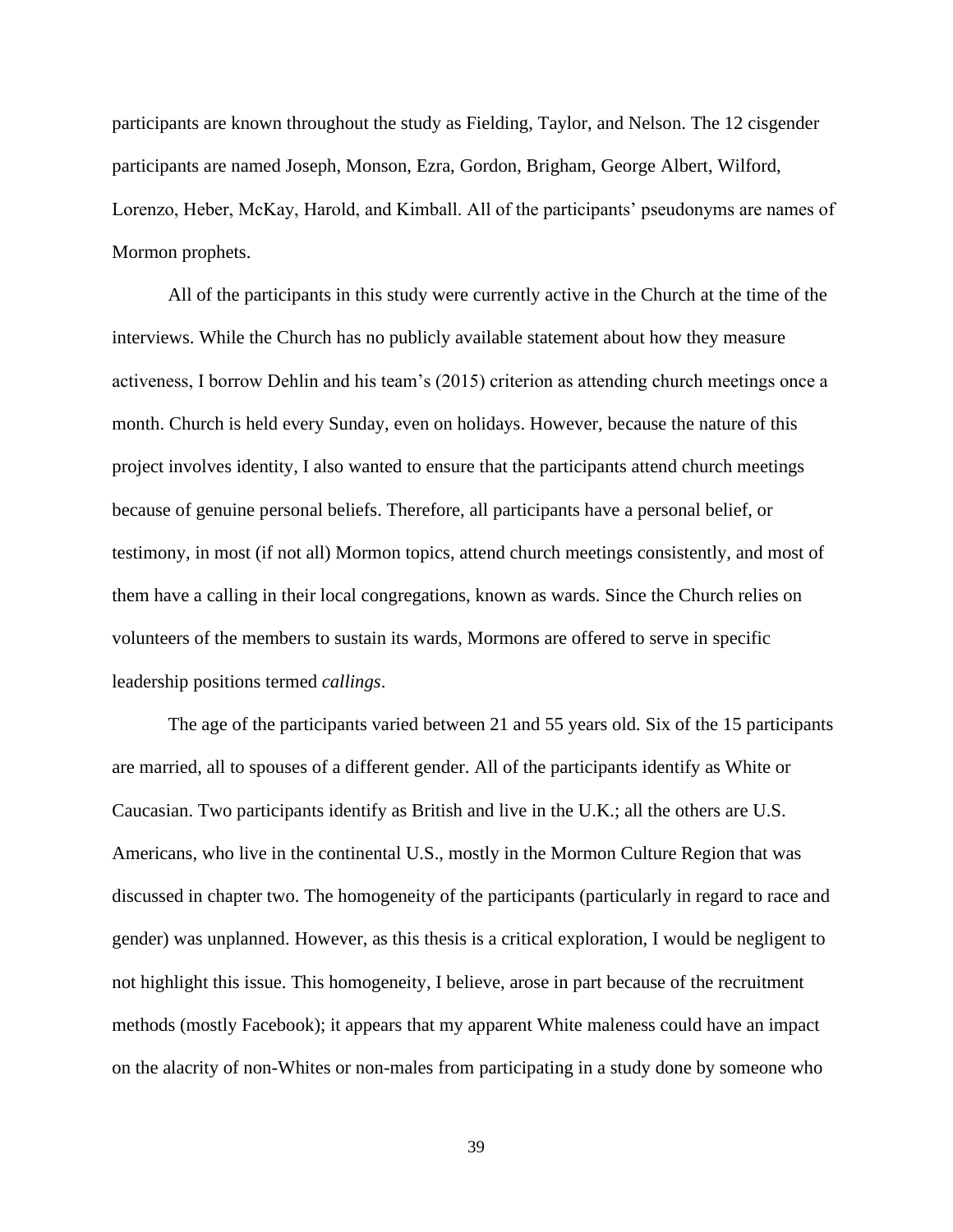looks like me. I was also new to these groups (I joined them as a recruitment tool) and thus my trust, or even familiarity, in the online communities had not yet been established, potentially stopping more (diverse) people from participating. A scroll through the membership rosters of the groups reveals the large majority are White and male-bodied. The limitations of the participants' homogeneity are discussed further in the final chapter.

*Interviews.* To gain a rich understanding of the participants' experiences, I utilized performative interviewing to collect and analyze the data. According to Denzin (2001), performance interviews arose out of the ethnodramaturgical approach, which seeks to situate the interviews "in complex systems of discourse, where traditional, every day and avant-garde meanings…come together and inform one another…[and the] meanings of lived experience are inscribed and made visible" (p. 26). The interview consisted of open-ended questions, allowing the participants to share their thoughts, emotional expressions, narratives, and ideas.<sup>3</sup> These questions were aimed at exploring the participants' lived experiences as queer Mormons in multiple settings, contexts, and relationships throughout different times of their life; for this reason, the interview covered a wide range of questions and topics. Some questions were dedicated to learning about participants' family, for example, "What was it like growing up with your family?" This question provided a foundation upon which the participants expounded on their dynamics of the past, so that I was able to ask follow-up questions regarding their current relationships, and how they envision their future.

Other questions explored their relationship with the Divine, church members, their mission experience, dating or marriage, living in Mormon-saturated communities, obedience and conformity, identity performance, involvement with LGBTQIA communities, and their

 $3$  A copy of the interview guide can be found in the appendix.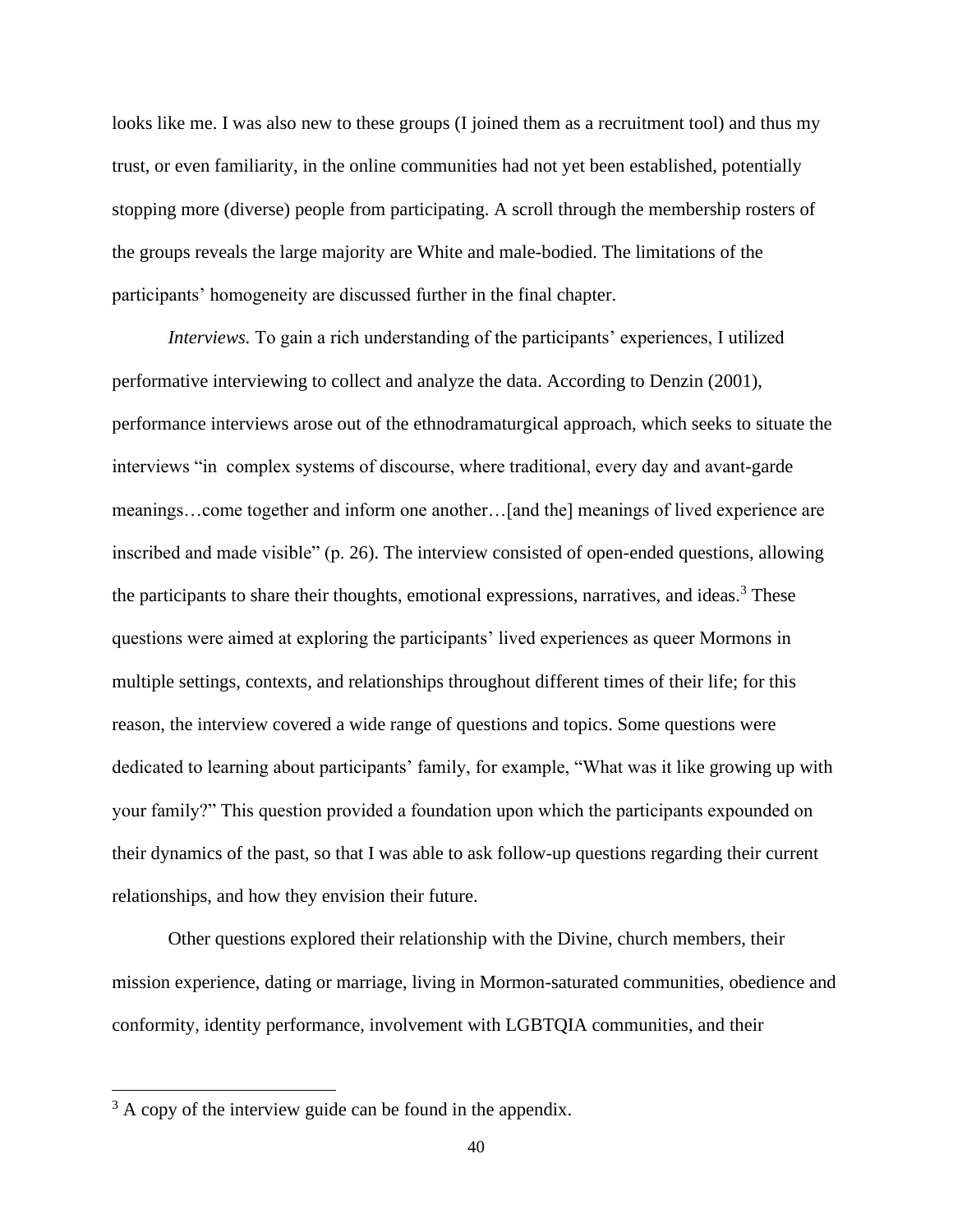relationship with themselves. These inquiries included prompts such as "Tell me about your relationship with God," "Can you think of a time you felt pressured to conform in the Church?," and "How do you decide with whom you will share your queerness?"

During these interviews, I paid particular attention to the participants' embodied performance. Anzaldúa (1987) suggests that only "through the body…can the human soul be transformed. And [in order] for …words [and] stories to have…transformative power, they must arise from the human body" (p. 97). Her insights remind us of the knowledge held within the body itself. There is no way to separate the experiences of humans without recognizing the position and function of the body. In this case, "performative" means the verbal and nonverbal communicative acts, or performances, that promote not only an identity, but also the cultural and societal expectations that are tied to such acts (Eguchi & Collier, 2018). Therefore, as queer theory reminds us, the body is a site of knowledge production that generates unique information and experience— even among individuals from the same culture or group—a production of knowledge that is "charged by a desire for a generative and embodied reciprocity" (Madison, 2006, p. 320). To conduct performative interviews is to be mindful that the participants "are real bodies and real persons being theorized and analyzed" (Moreman & Briones, 2018, p. 220). This approach leads the researcher to engage in critical reflexivity, a method that suggests that I also became a participant during this process. To this end, I was open to sharing my perspectives, positionality, and experiences; my goal was not to monopolize or discredit, but instead to move the interview from an interrogation to a discussion (Eguchi  $\&$  Baig, 2018).

Using a semi-structured format, all interviews were either conducted over the phone or via FaceTime. Nonverbal cues, including paralinguistics and kinesics were noted during the interviews to aid in emotional communication. These notes also aided my methodological goal of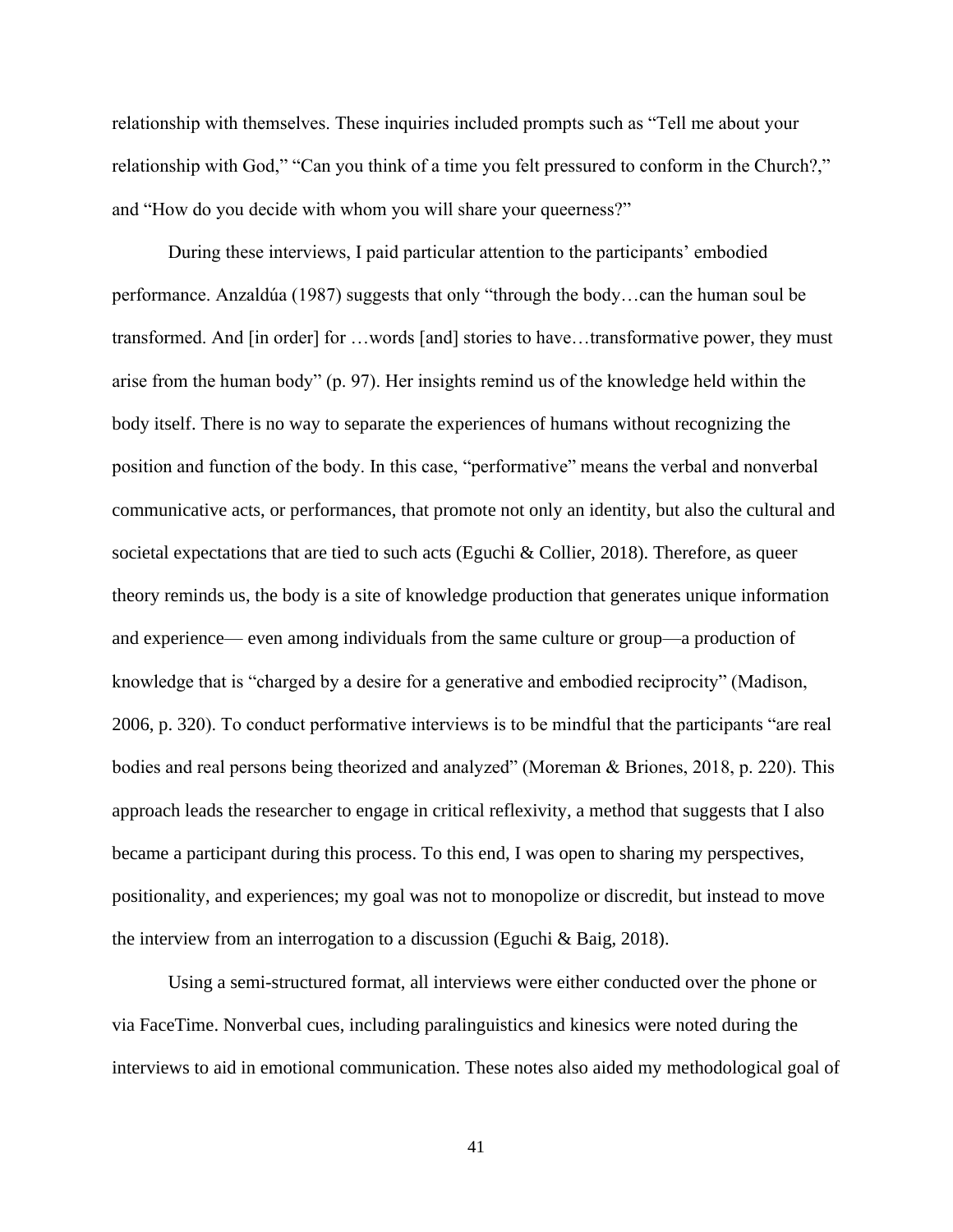performative interviews—particularly with regards to the importance of the body, and a reminder that a performative approach is "intimate play" (Alexander & Meyers, 2010, p. 263). Not only were the participants performing themselves to me, a stranger (except for two of them, who were old friends), but I was also performing with them. Thus, every time I noticed a significant nonverbal cue, such as vocal pitch intonation or an emotive facial expression, I wrote it in my interview notes in real time and highlighted the nonverbal performance to the participants' verbal communication in context.

Alexander & Myers (2010) consider interviews "a collision of forces, the real and the thought to be real, co-habitating and co-animating in intimate play" (p. 263). Therefore, performance of one's self reminds us that humans are capable of creating ourselves. How we perform our identity changes based on contexts and situations in space and time. Our identity is impacted by social factors, personal and shared experiences, relationships with others, perceptions of events, and, sometimes, perceptions of how others perceive us. This social and emotional arena is where queer theory's emphasis on the body and its affect was particularly helpful. While such explorations can be complex and monotonous, Yep (2010) argues it "can produce more nuanced, richer, and more intricate research" (p. 174).

By affirming the participants' experiences, and sharing some of my own, I did my best to create a safe space for the interviewees so that they felt like they could explore and perform their true selves without feeling judged or used. Conquergood (1985) commented on the goals of the research experience, urging interviewers to resist conclusions, and provide interactions in which both parties can "question, debate, and challenge one another" (p. 9). The interactions with all participants were done with beneficence. It was important to recognize the participants' words, utterances, and lack thereof. Weiss (2005) suggests that "a person's language, the aggregation of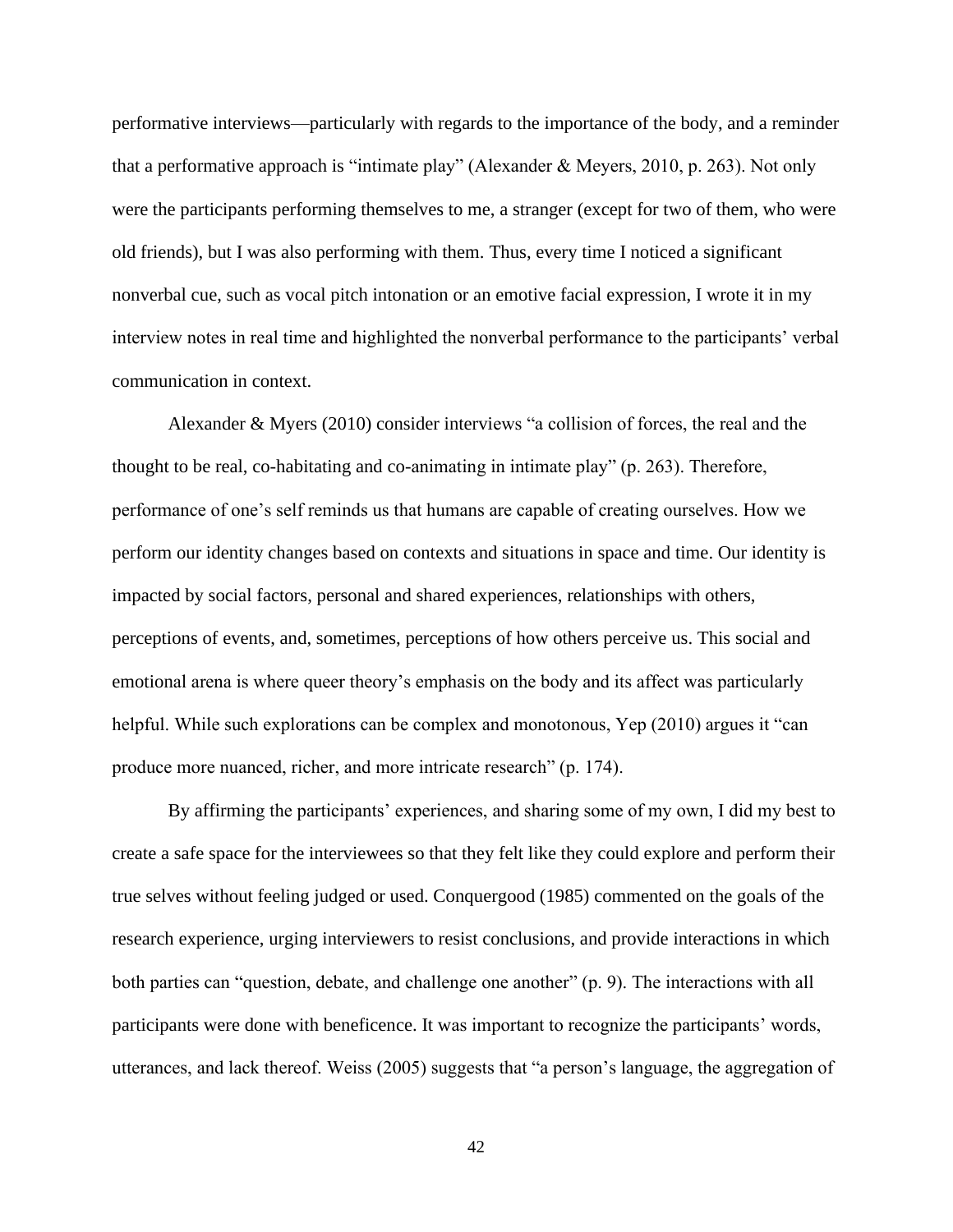[their] individual utterances, is reflective of that person's identity: We …reveal our 'selves' to others, we believe, through the medium of speech, and conceal our 'selves' through our silences and evasion" (p. 78). Thus, the interview process not only revealed important experiences lived by the participants, but crucial features of their identity.

## **Positionality and Reflexivity**

As a queer individual raised in an orthodox Mormon home in Utah, I have experienced challenges which can arise from Mormon expectations and dominance and its inextricable influence on Utah culture. Even now, as I conduct research to explore the lives of Mormons who do not fit within the confines of heterosexuality or the gender binary, I risk ruffling feathers in the Mormon community. Delving into the history and rhetoric and describing the culture that has grown out of the Church is frightening and paralyzing at times. I am constantly engaging in selfreflexivity. In the pithy but trenchant words of Ahmed (2017), "When you expose a problem, you pose a problem" and "[you] become a problem when [you] describe a problem" (pp. 37, 39). According to loyal Mormons, the issues caused by White cisheteronormativity are not at all the fault of the Mormon structure or organization, but perhaps I might be at fault for shedding light on these topics. Mormonism, after all, according to its own set of scriptures, is "the only true and living church upon the face of the whole earth" (Doctrine and Covenants 1:30), so how dare I critique it?

Because of my positionality, it is crucial that I engage in critical self-reflexivity as I conduct this "mesearch." This method is a step towards recognizing my personal biases and positionality through constant mindfulness and social awareness. Perhaps the word *step* does not quite capture its essence, as McIntosh and Hobson (2013) assert that "reflexivity is a process" that requires "a constant acknowledgement of our bodies in relation to power and difference" (p.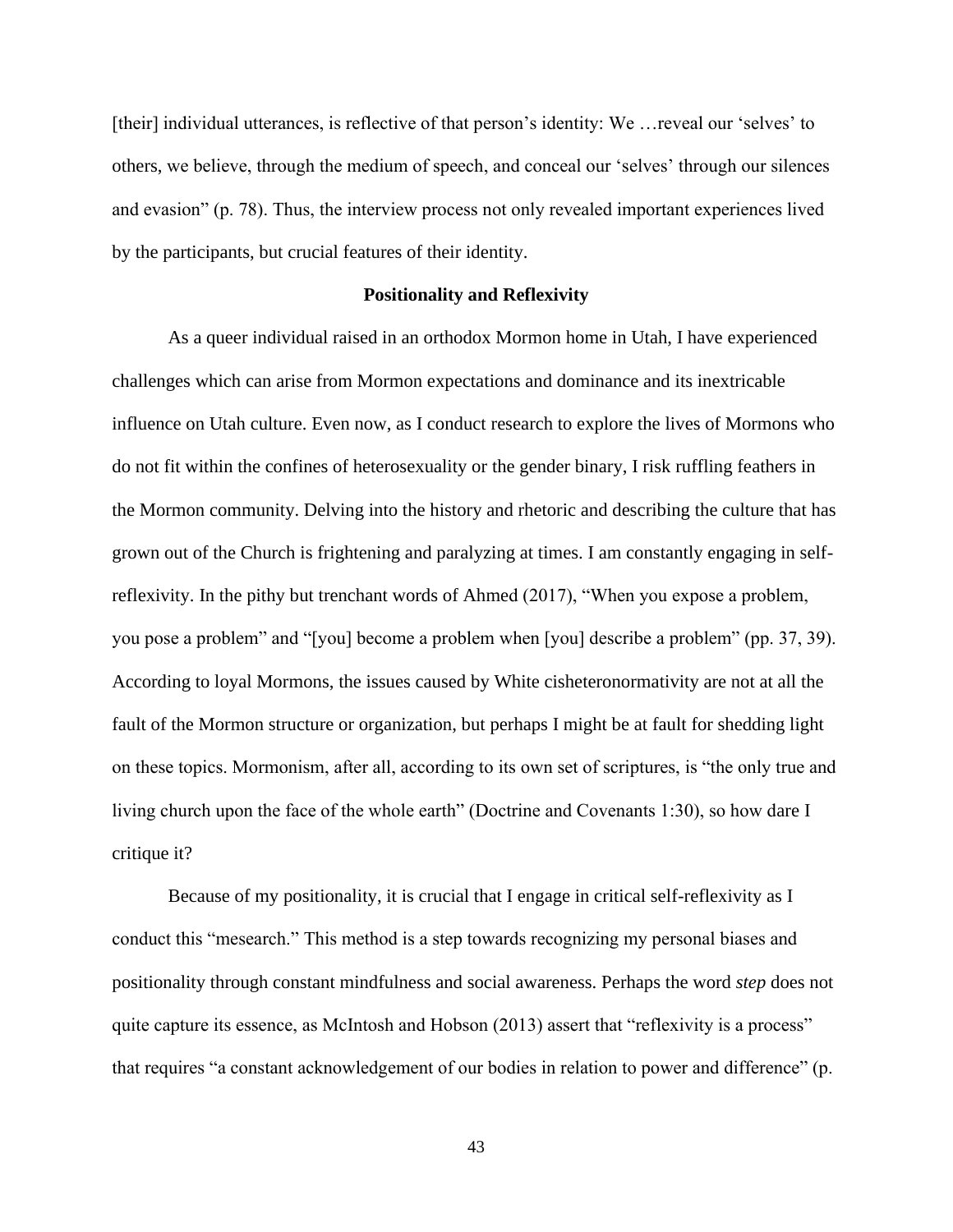3). This process is not to be underrated or taken lightly. Because of critical reflexivity's nature, Jones (2010) warns scholars that this approach is "uncomfortable," "laborious," and painful (p. 124). Critical reflexivity also reminded me to be aware of the humanness of the participants and, really, their courage, by sharing their potentially traumatic and painful memories and experiences. This reflexivity called for awareness of my own experiences during the interviews and required mindfulness of a phenomenological and embodied discussion and discourse produced by myself and the participants (Sekimoto & Brown, 2016).

In this thesis, I adopt a critical approach, meaning the research's purpose is to critique the systems and structures of oppression and harmful hegemony (Davis, Powell, & Lachlan, 2013). By acknowledging injustices, scholars can offer solutions on how to build more equity in affected communities (DiAngelo, 2018); improve quality of life, including among queer people of color (Eguchi & Asante, 2016); develop healthier family relationships (Breshears  $\&$ Braithwaite, 2014; Chevrette, 2013; Eguchi & Long, 2019) and more inclusive organizations (Gamson, 2003; McDonald, 2015). The participants' experiences highlight all these different situations and sites, requiring the thesis to pay attention to the complexity of the rhetorical impacts on their behavior and communication. As Fontana and Frey (2005) remind researchers, "It is clear that gender, sexuality, and race cannot be considered in isolation; … [they] are all part of the complex, yet often ignored, elements that shape" one's life (p. 712). Thus, I was mindful of the complex features of identity performance in an effort to add richness to the findings.

### **Data Analysis**

I conducted semi-structured interviews with 15 participants. All of the interviews were audio-taped and later transcribed. The discussions were conducted in English since all the participants spoke English (American or British dialects) as their mother tongue. On average, the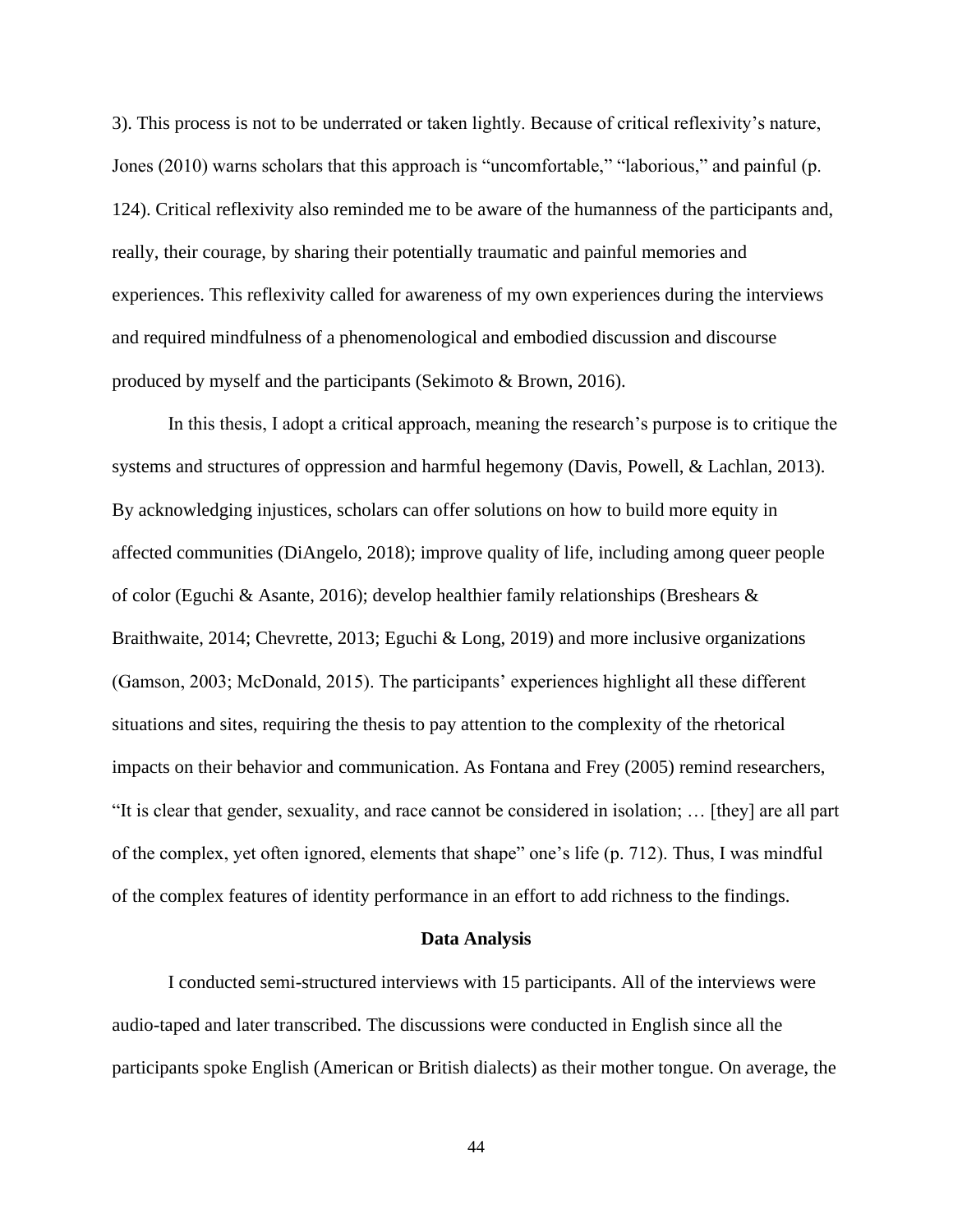interviews lasted 120 minutes. Because of the semi-structured nature of the interview, the participants were asked the same questions; however, the flow and depth of each answer varied depending on the participants' insights and experiences. After the interviews were conducted, the interviews were transcribed.

The transcription data from the interviews was separated from the participants' names, since some participants have not shared their queer identities openly; thus, failure to take measures of their participation in this research could have negative consequences by accidentally "outing" them (Eguchi, 2009). All documents and recordings were kept in a safe location and stored on locked devices. As discussed above, pseudonyms were used to protect the identity of the participants. After the transcription, a critical thematic analysis was done to identify and organize common themes.

Thematic analysis is a family of flexible methodologies whose goals are to interpret and analyze texts based on identifying similar patterns, known as themes. While there are many iterations of thematic analyses, Braun and Clarke (2006) demarcate the methodology by considering it a six-step process: 1) the researcher should familiarize themselves with the data; 2) they should begin to generate initial codes, based on a wide-range of emerging topical patterns; 3) the researcher should begin to search for themes throughout the various texts; 4) a review of the themes should be conducted to ensure accuracy and inclusion; 5) these nascent themes should be named and defined; 6) the research can release the report of the thematic findings. Similarly, Owen's (1984) tripartite guide to thematic analysis encourages researchers to identify and deconstruct the data based on recurrent, repeating, and forceful communicative happenings. Forcefulness relates to the power behind the words in terms of the significant meaning they have to the specific data, the participants, and for which purposes. Owen (1984) distinguishes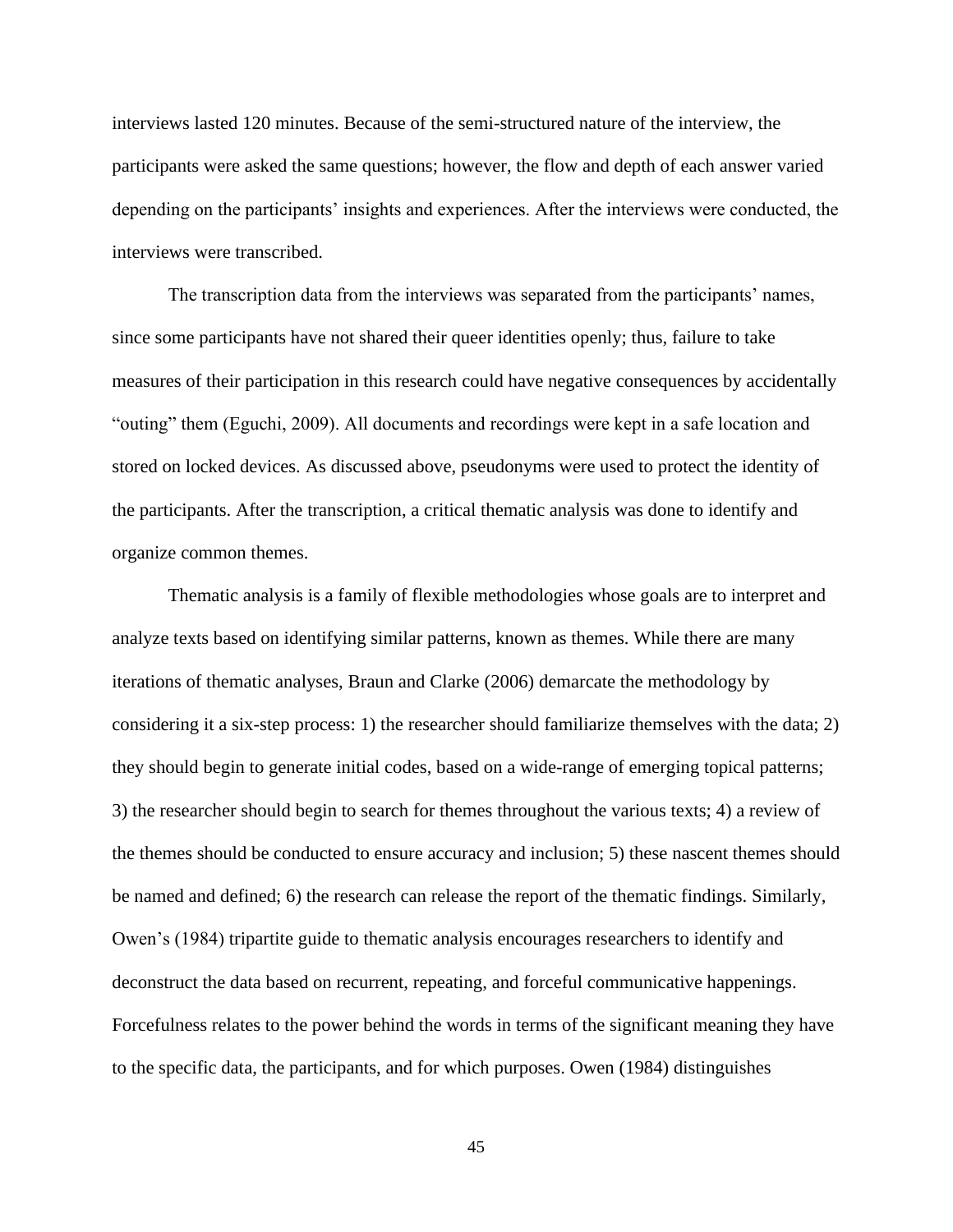recurrent themes as similar words or phrases used by various participants throughout the data that are not necessarily verbatim, while repeating themes are times in which the participants actually use the exact words or phrases as other participants—providing insights into key words or cultural-specific terms.

For this thesis then, the process of the coding consisted of reading and re-reading the transcripts for various themes, printing each of the transcripts so they were separated per participant, and then color-coding the transcribed interviews to help organize the separate topics. For example, all interview data regarding self-hate was color-coded in red, while data regarding participants' relationship with the Divine was color-coded in blue. I wrote the various themes on a large white board in an effort to keep the various themes organized. On this white board with the various themes, I would note which page numbers on the transcript participants the data was found. For example, for the theme of personal connections with God, I would note how data could be found on page two of Taylor's transcript, page four on Monson's, and page seven on Wilford's. This organization was crucial considering the length of the interviews provided many themes to emerge—some with more richness than others.

While drafting sections of the findings, I would revisit the notes I made during the interviews to refresh any emotional or nonverbal expressions that were not easily evident in the transcription. The rounds of coding began to form a plethora of topical themes and patterns known as axial codes, which ultimately revealed overarching and encompassing human qualities shared by this unique group (Charmaz, 2006). Those axial codes revealed patterns that became the four major themes discussed in the next chapter.

While I followed the steps and guidelines listed from above from Owen (1984) and Braun and Clarke (2006), I conducted the analysis using a critical lens; thus, the data was analyzed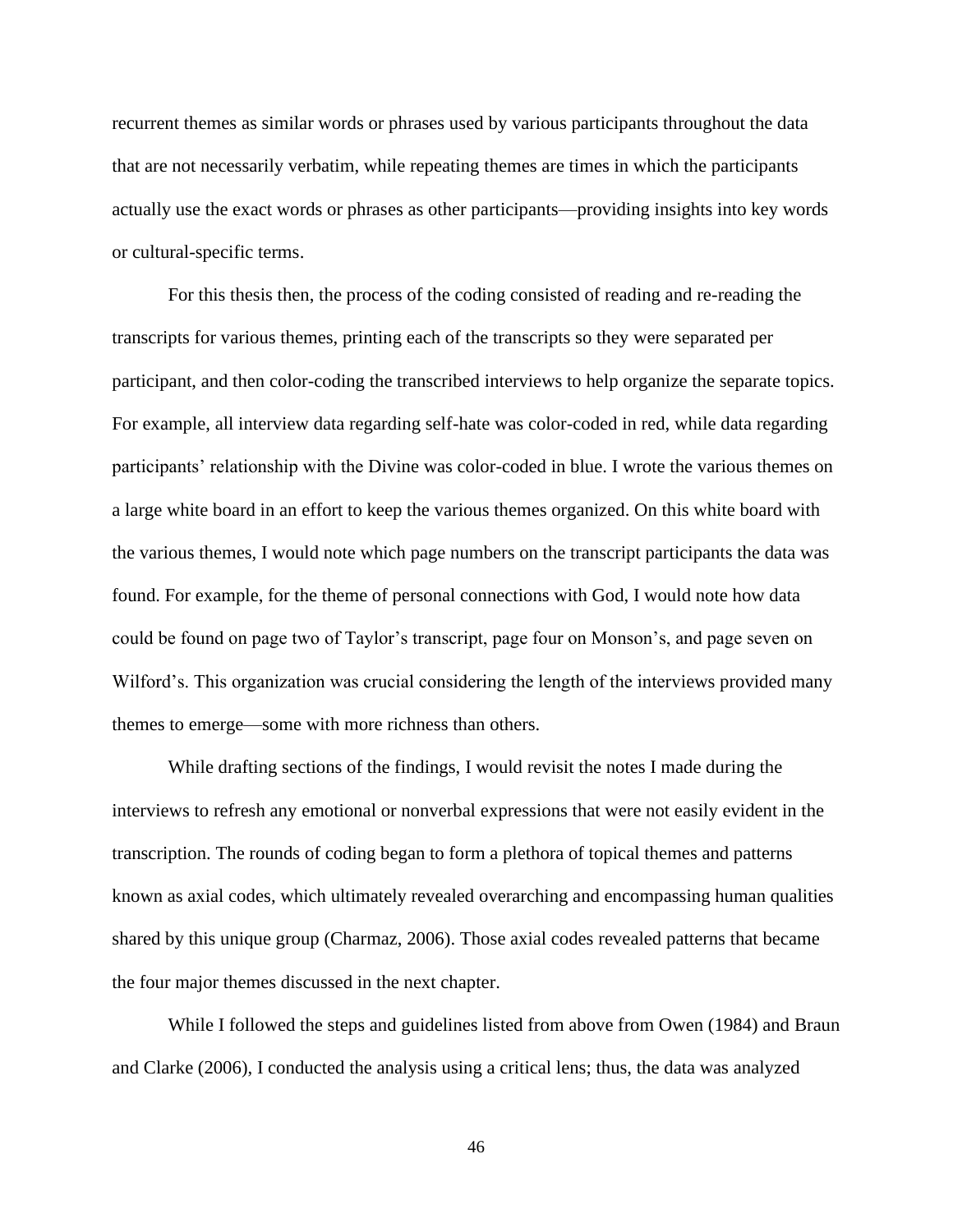using a burgeoning methodology some scholars are labeling critical thematic analysis (Lawless & Chen, 2019), an analytical tool which blends the use of critical approaches to thematic analysis methodologies. Again, critical approaches include "any research that recognizes power—[and] seeks in its analyses to plumb the archeology of taken-for-granted perspectives to understand how unjust and oppressive social conditions came to be" (Cannella and Lincoln, 2015, p. 244). Therefore, when I conducted the tripartite guide and six-step process of thematic analysis, the sociocultural and ideological structures of Mormon White cisheteronormativity were constantly being identified and applied to the interview data provided by the participants.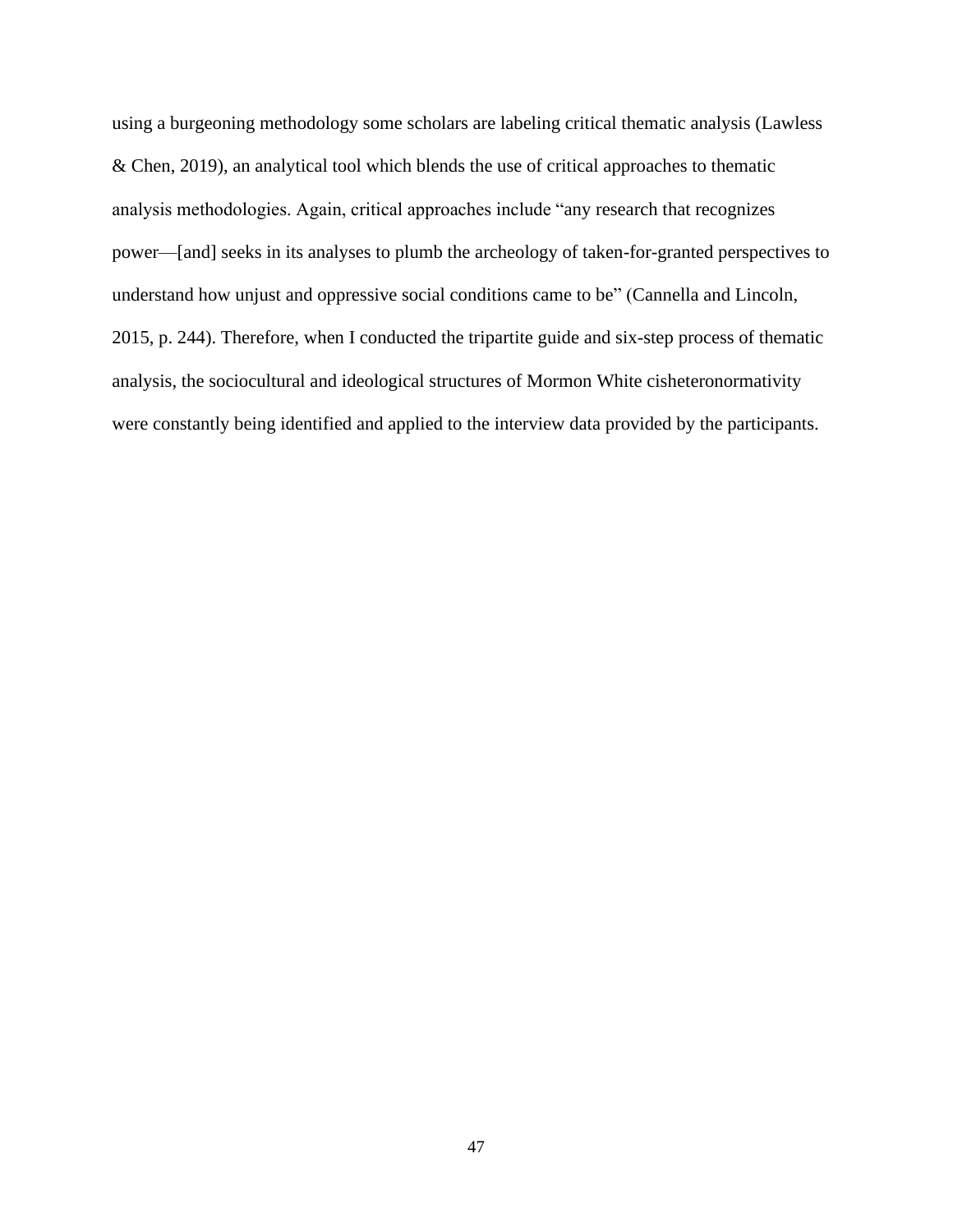# **CHAPTER 4: ANALYSIS**

*Our Heavenly Father is more liberal in His views, and boundless in His mercies and blessings, than we are ready to believe or receive.*

—Joseph Smith, *Teachings of the Prophet*

In this chapter, the major themes from the interviews are revealed, explained, and analyzed. These themes, which illuminate features of White transgender, bisexual, and gay Mormon identity performances are: 1) queerness as non-identity, 2) the primacy of divine identity, 3) paradoxes of ideologies, and 4) health issues regarding identity performance. The communicative impacts of these themes highlight the various intricacies of Mormon rhetoric, culture, and discourse in the participants' lives. In an effort to elucidate the participants' experiences within their unique religio-cultural spaces, each of the themes is situated in context of Mormon rhetoric, including manifestations of Whiteness. This chapter will analyze each of the four themes as subsections, providing a thick description analysis of the participants' narratives and experiences, situated within the rhetorical effects produced by Mormon structure and culture.

## **Queerness as Non-Identity**

As this analysis is dedicated to explorations into gay, bisexual, and transgender Mormon identity, it is important to acknowledge that some participants avoid these labels and instead prefer the term *same-sex attracted*, or that they experience gender dysphoria. In other words,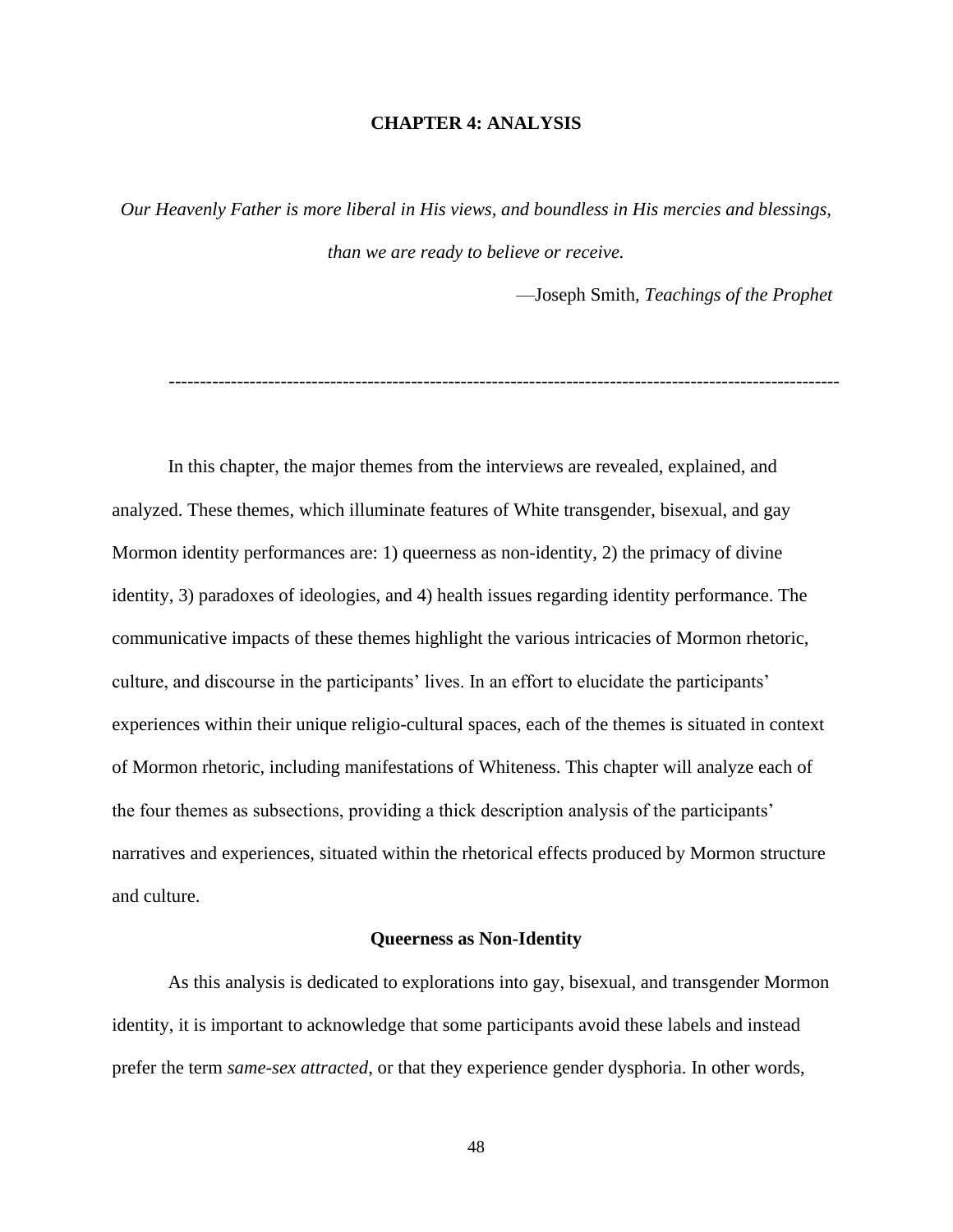some of the participants choose to perform their queerness as something a piece of their human experience, not as a feature of their identity. This strategic communicative distancing between one's self regarding their attraction or gender expression and how one views themselves in terms of queer identity, becomes what I refer to as *non-identity*. Verily, performing queerness as nonidentity appears to be a strategy of self-preservation in which some of the participants choose to not identify as transgender, gay, or bisexual—instead they consider their attraction and gender expression as experiences, not as features of their identity.

Mormon rhetoric is a propellant in developing non-identity and encouraging queer members to embrace it, and thus some of the participants adhere to these rhetorics in attempt to uphold the status quo. Perhaps the most salient example of this can be found on the Church's official webpage MormonAndGay.org, which declares, "[a]ttraction is not identity" (*About Sexual Orientation,* 2018, para. 4). This brief but poignant example may be an attempt to coax the individual to distance themselves from their queerness, or, perform queerness as non-identity.

For example, Heber prefers the term same-sex attracted, because it is the term the Church widely promoted around the time he was coming to terms with his sexuality. For decades, Church rhetoric historically asserted that gay identity was innately a term used by the worldly and unrepentant (Kimball, 1969; Monson, Eyring, Uchtdorf, 2015; Rector, Jr., 1981). In an anonymous article written in the Church's *Ensign Magazine*, the author (1986) warns:

"The plaguing sin of this generation is sexual immorality." Thus spoke President Ezra Taft Benson in his first general conference address as President of the Church. "In the category of sins," he continued, "the Book of Mormon places unchastity next to murder."

…If we are to preserve our children from the plaguing sin of this generation, we must teach dearly and provide guidelines that will protect them. They must understand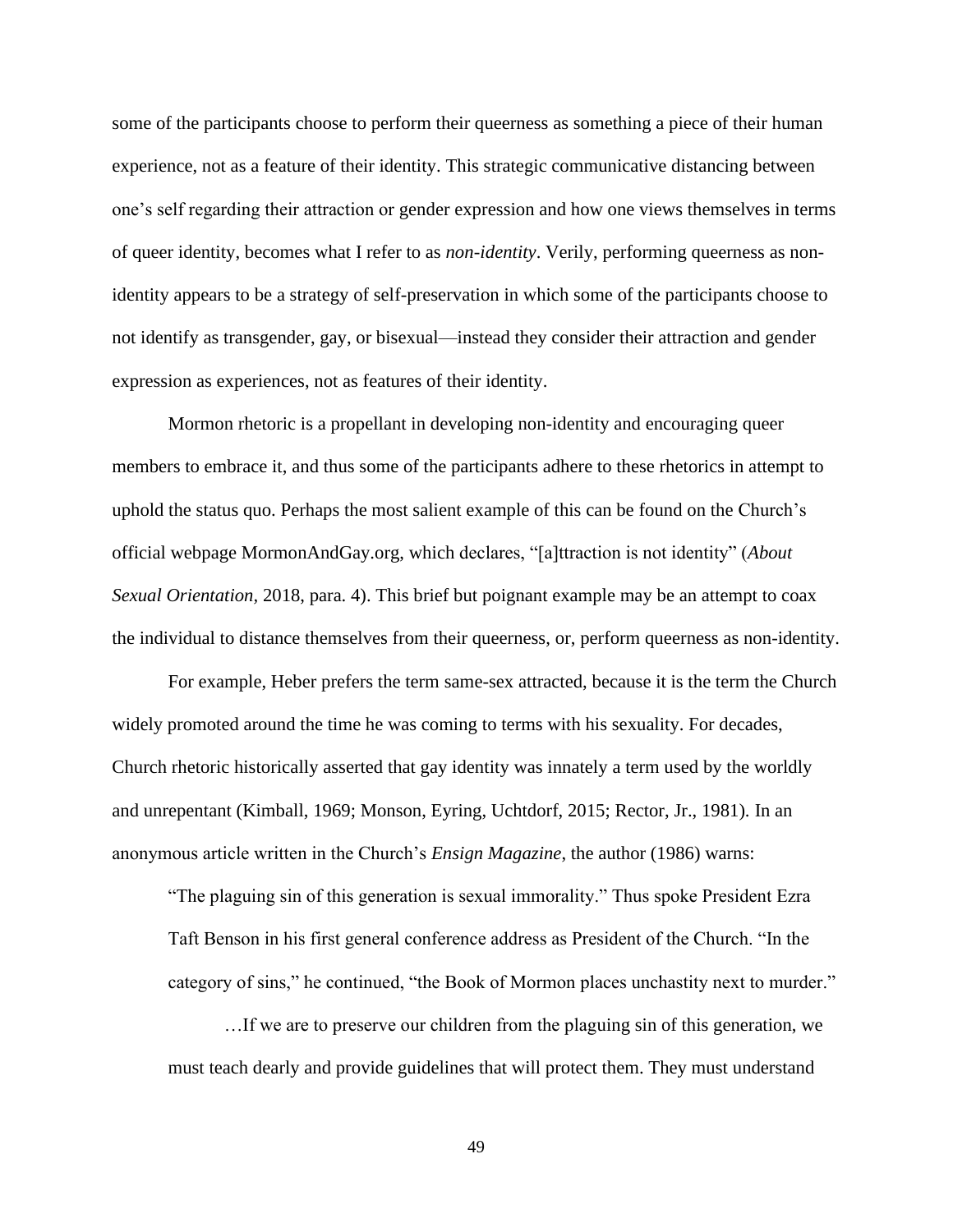the sacred nature of procreation.…We also need to teach our children plainly that homosexuality is a perversion of the Lord's designated roles of men and women.

("Talking with your Children", para. 1, 2, 10)

Under the purview of protecting the traditional family by instructing members to obey strictly the laws of sexual chastity—and thus, shielding children from evils of the world—the Church equated homosexuals with perverts. From a young age then, Mormon children were (are) rhetorically inoculated to believe that homosexuality is a perversion and a tool used by the devil to destroy families. Due to rhetorics similar to this, it takes little imagination to suppose why many queer Mormons are reluctant to disclose their sexual orientation or identity, even to themselves (Ivanov et al., 2016).

Consider some examples of Mormon rhetoric on gender dysphoria and transgender issues. An official Church essay professes that the devil "seeks to... distract us from the truth… [and] attempts to undermine the family by confusing gender" ("*Satan*," n.d., para. 4). Thus, according to Mormon rhetoric, the devil is to blame for gender dysphoria, transgender identity, and other gender nonconforming performances, which will lead to the destabilization of families. By choosing to associate themselves with someone who experiences same-sex attraction or gender dysphoria instead of someone who is gay or transgender, some of the participants manifest their identity performance as members of a Church that labels queers as unholy—and in the case of nonbinary individuals, as mentally ill or defiant of God's creation of the gender binary.

These problematic discourses and rhetorics have direct impacts on shaping selfperception and self-worth. My participant Lorenzo said that he always avoided the term *gay* until recently because of the Church's condemnation of the term as a reference to a way of life he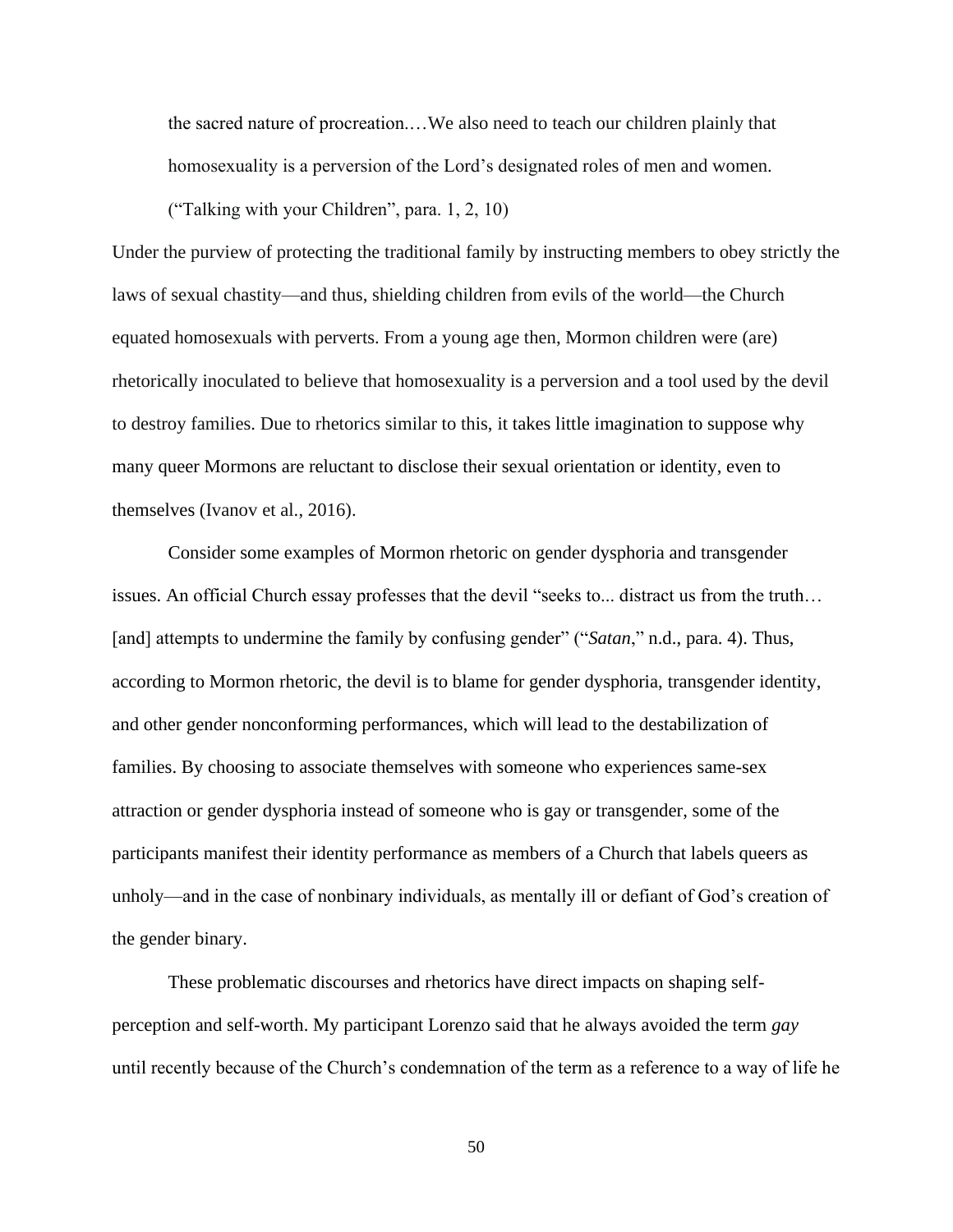chose not to adhere to. Through doing research and personally studying homosexuality, Lorenzo is currently in the process of negotiating this (non)identity. He spoke to the difficulty of changing his views because of growing up surrounded with the anti-gay messages and cultural values of the Church:

I grew up in the Church, and my family—we were like the extra-Mormony Mormons. We were weird even in our ward because we always had family scripture study every single day without fail, we were always at the church, my mom was Relief Society President a couple times and my dad was on High Councils.

So, growing up in the Church was good, but I always associated the term *gay* with a lifestyle choice, and I just don't adhere to that, but I don't have a problem with it. I think it fits sometimes; it's an easy word to use in certain situations where it makes sense to use it, but just in being correct about myself, I'd never use that word about myself before. But I've been doing a lot of personal research and a little bit more studying, and, for a long time ... I'm trying to get away from looking at my orientation as a psychological altercation or like some kind of illness or something, you know? I'm trying to just look at myself as a person of what I am versus that I have something. I am trying to get away from looking at my orientation as some kind of sickness and just looking at myself as a person.

First, Lorenzo's self-communication is caught in the crossfires of this delicate identity performance and negotiation. His sentiment and situation acknowledge how challenging it can be to move past religious-based bigotry and accept one's authentic self. Of course, these interpersonal impacts of the Church's rhetoric are exactly what this thesis aims to uncover. The words taught by Church leaders get passed down to parents, who share with their children the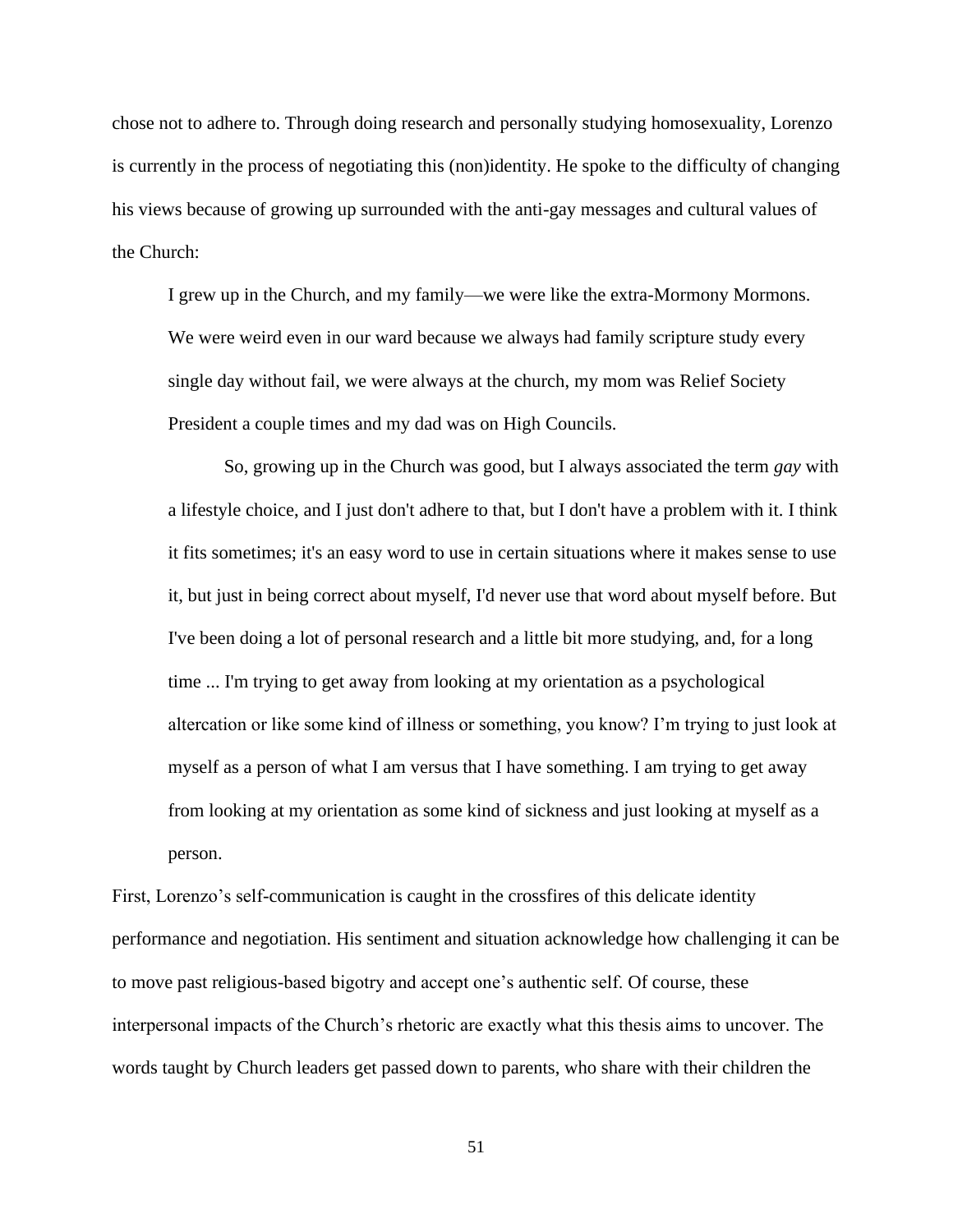Church's viewpoints as absolute truths. In these families, continual inculcation makes it difficult for Mormon youth and even adults to make decisions independent of the Church's teachings. For queer members, this can lead to intense identity conflict, especially internalized queerphobia.

When someone who is queer has disgust, hatred, or fear of queer folks—whether homosexual (homophobia), transgender (transphobia), asexual (acephobia), or against any other queer identity—they are experiencing what I amalgamate as *internalized queerphobia.* Scholars have captured the psychosocial maladies wrought by internalized homophobia/transphobia for decades (Allen & Oleson, 1999; Cronin, Pepping, & Lyons, 2019; Rood et al., 2017; Rowen & Malcolm, 2002) and have catalogued how religious organizations have perpetuated these queerphobic structures of intolerance and enmity (Boswell, 2015; Cheng, 2011; Foucault, 1990). Sadly, all of my participants shared that they either currently or formerly experienced internalized queerphobia. It appears that this self-hatred is a common pattern that leads some of the participants to perform their queerness as non-identity.

As was exemplified by Lorenzo's narrative, the majority of participants come in contact with queerphobic messages through family members, Church materials, and in Church events or meetings. In an effort to combat the barrage of constant doctrinal influence, some of the participants labor to convince themselves and others that they are not queer. This was the case with Lorenzo, who viewed his sexuality as a sickness, and thus something that he wished could be cured. He subsequently distanced himself from any queer label in fear that it would only validate his "illness" further. Now that he recognizes this misinformation, he is beginning to embrace a feature of his identity he formerly considered a frailty.

For example, Joseph, a gay young adult who was raised in the Church, shared how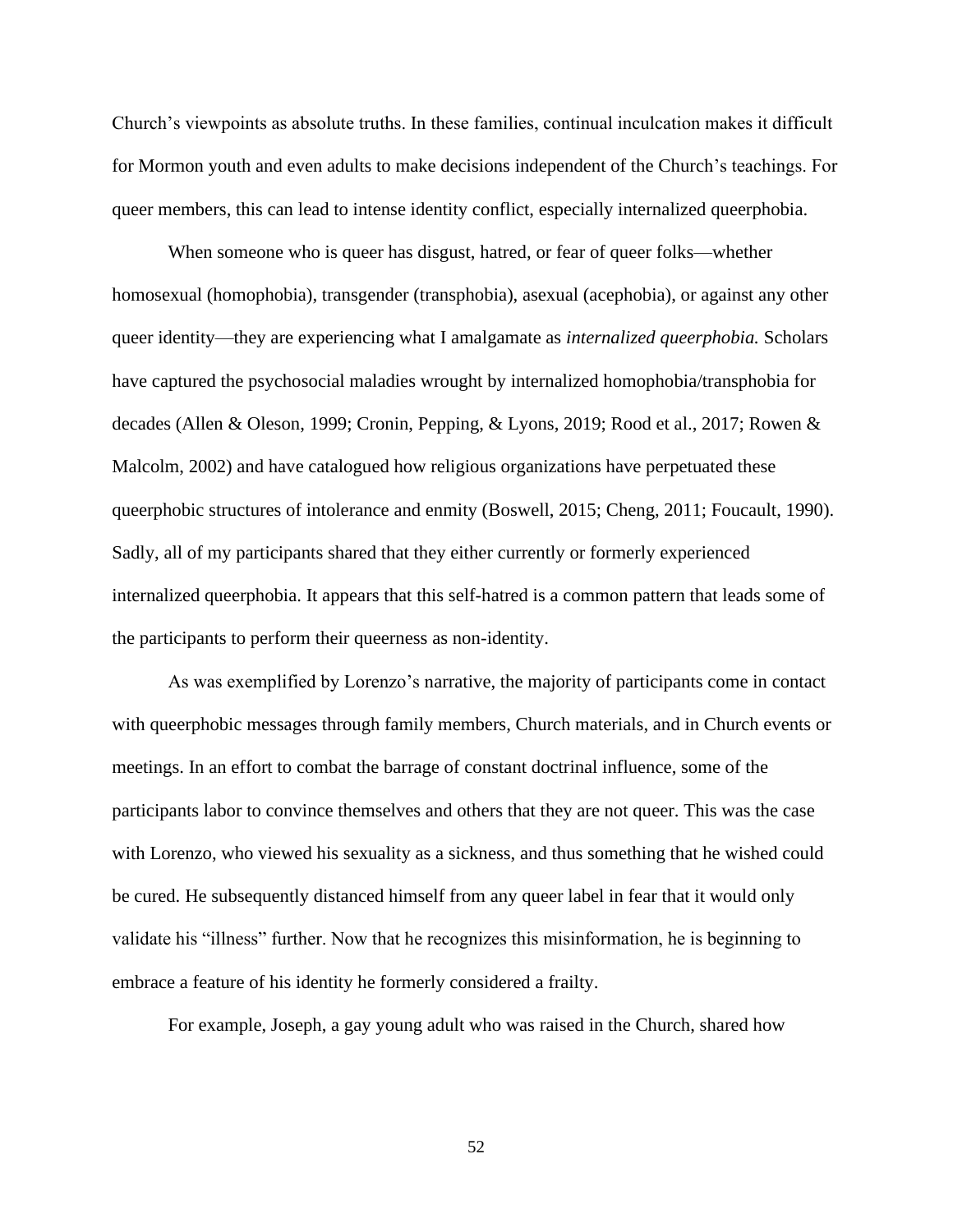Mormon rhetorics impacted his decision to disclose his homosexuality, attributed to his internalized homophobia, and ultimately impacted his self-identify:

Back in high school, I remember seeing all of the different messages. Some of them were videos from North Star [a conservative Mormon-queer group] and their conclusion would be a big coming unto Christ moment. Like, "I just realized that this attraction's not a big part of who I am. And I'm focusing on my relationship with Christ, nothing else." And I remember in contrasting that with a YouTube video that I saw, of someone coming out as a gay Mormon. And me thinking, "What? What is this? Is this allowed?" And I actually felt drawn to that, which, at the time, I felt was Satan, saying, "You should just identify with the attraction."

I remember wanting to come out to my high school, and saying like, "Hey, I'm a gay Mormon, whatever that means," and that would have been catastrophic, because I had no idea who I was, really, at that point, because I hadn't even actually scooped out the internalized homophobia.

...I remember having a church meeting at someone's house and there was this guy who looked very gay, he sounded very gay, and I was just so uncomfortable. Not that I had never seen someone who gave off gay vibes, but it reminded me of the things that I was uncomfortable about myself. Like, any time I would see a recording of myself, or hear my voice recorded, I just like, "Oh my gosh. I don't like that."

Thus, Joseph's experiences growing up in the Church provided ample opportunities to engage with Church (or unofficial Church-related) materials that contributed to his internalized homophobia. He believed that a desire to identify as gay—instead of solely resigning his sexuality to an experience and not a feature of identity—was a temptation from the devil.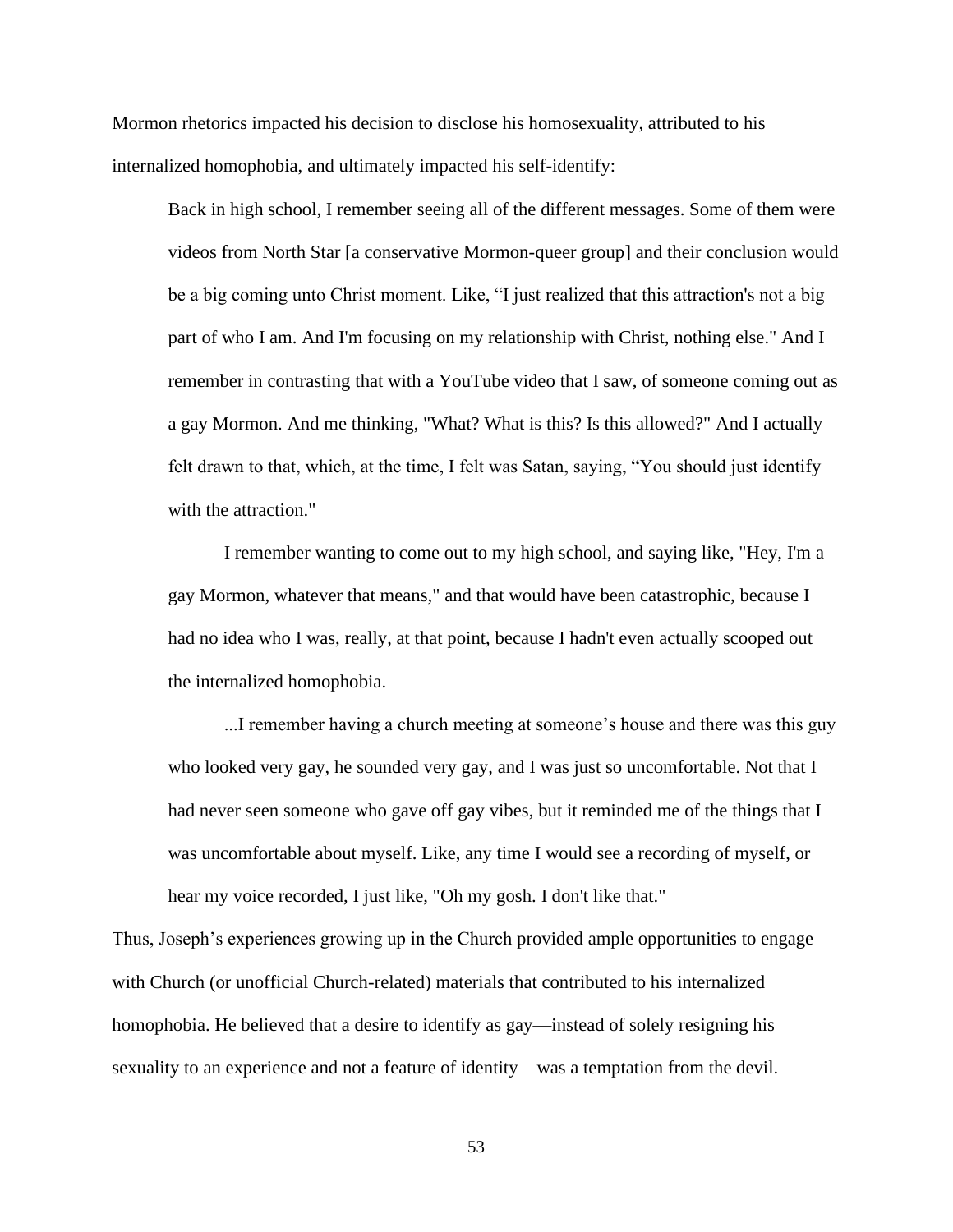Therefore, to some of the participants, to perform queerness as non-identity is to embrace the lies of Satan. It is alarming to hear in the 21st century that some believe that the devil is to blame for queerness, but of course, there is no stronger rhetoric in Mormonland than us versus the evilness of the world.

As a common Mormon song, "Who's on the Lord's Side?" (Hymns of The Church of Jesus Christ of Latter-day Saints, 260), goes:

We wage no common war, Cope with no common foe.

The enemy's awake; Who's on the Lord's side? Who?

We serve the living God, want his foes to know

That, if but few, we're great; Who's on the Lord's side? Who?

Such rhetoric made it difficult for my participants to choose which side they were/ are on, especially in their formative years. On the one hand, they of course, want(ed) to be good Mormons, but at the same time, they experience(d) a yearning and understanding of their queerness, something the Church does not fully offer or accept. This, once again, reinforces binary thinking that plagues individuals of many religious institutions, especially in Christian structures (1 Kings 18:21; 1 John 4:6; Matthew 7:16-20; 12:30; Revelation 3:15-16). The binary rhetoric causes an inescapable double-bind in which the participants have to make a choice to exist on two different ends of spectrum—when in reality, they live in the middle. For example, they want to be obedient to the Church, but at the same time, they all yearn for queer relationships. Because of this very common, maybe even innate, dialectic, they might be judged as having little faith and deemed sinners if they ever enter a queer relationship.

As illustrated by Joseph's encounters, those predicaments can lead to internalized queerphobia because the individual wishes to please their Mormon family, community, and God.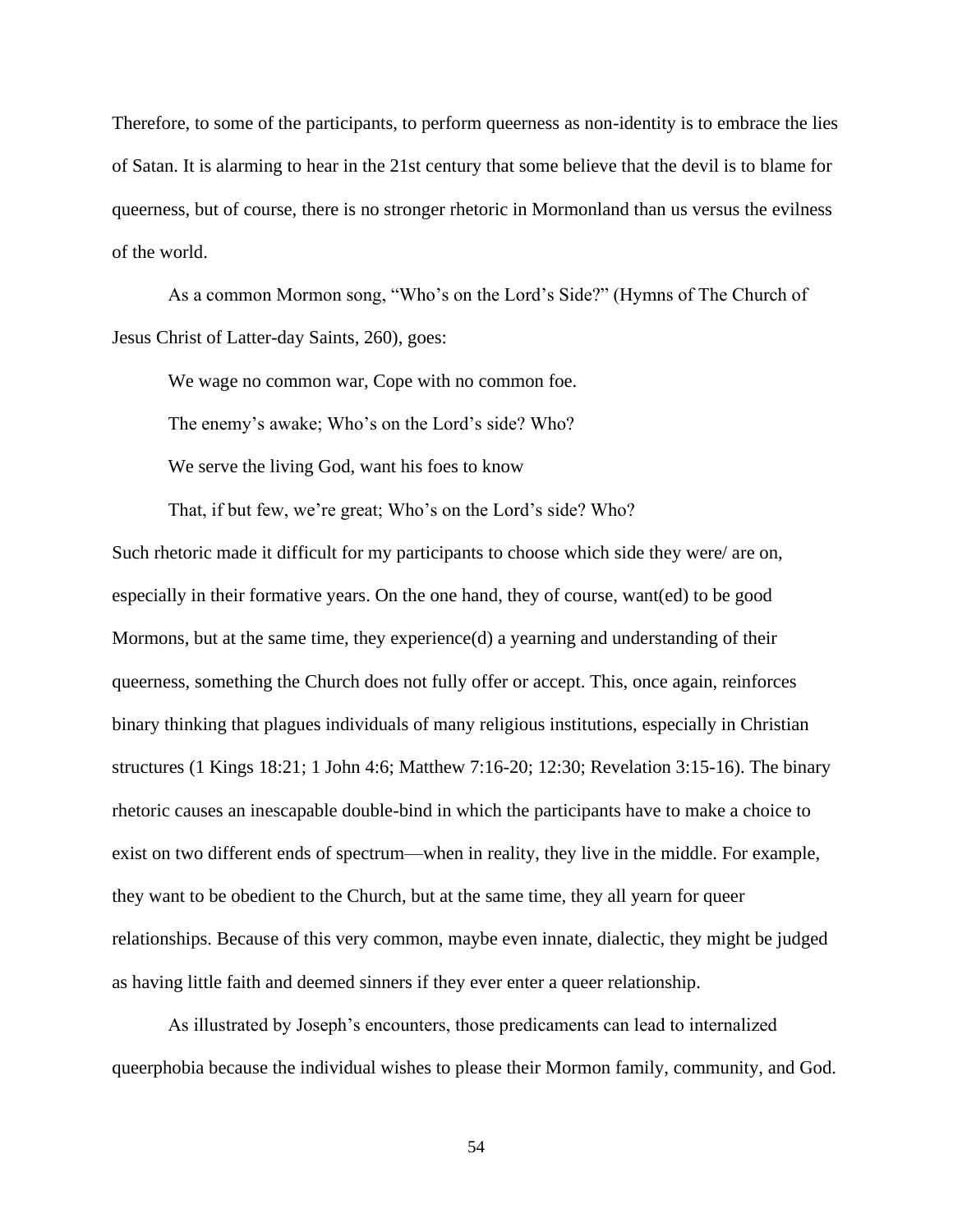Fortunately, throughout the years, Joseph shed his internalized homophobia, and now believes that his sexuality is from God, not the devil. He shares:

Having faced this internalized homophobia, I finally realized if my gestures are effeminate, if the way that I speak, gives off gay vibes to people, that's their problem. And I'm not going to do anything in order to make people more comfortable around me, because that's not my job.

This assertion allows Joseph to be his true self by performing his gayness as something acceptable in the Church. He also recognizes the cisheteronormativity which oppresses queers by mandating their sacrifice of their genuine self for the sake of others' comfort. To this end, Joseph chooses to perform his identity in a way that accepts his own gayness, regardless of any judgment that would come from non-queers in his community.

In a pilot survey I conducted in 2018, I found that many Church members do feel uncomfortable around queers and even go as far as to regale anti-queer sentiments. The study revealed that the average number of stories queer Mormons heard about being treated negatively during Church services was nearly 32—among inactive queer Mormons, this average number jumped to 57 stories. It is clear to anyone who has consistently dwelled in Mormon spaces that they can be judgmental, and this judgement can indeed influence the identity performances and wellbeing of queer members of the Church. The Church's non-queer dominance is an outward manifestation of its Whiteness in that members and leaders alike seek to maintain the status quo. These interpersonal dynamics are indelibly connected to the structural and cultural discourses produced by the Church's rhetorical messaging.

Unfortunately, the Mormon Church's rhetorics of White cisheteronormativity and nonidentity have done less to improve inclusivity and instead have caused more oppression, erasure,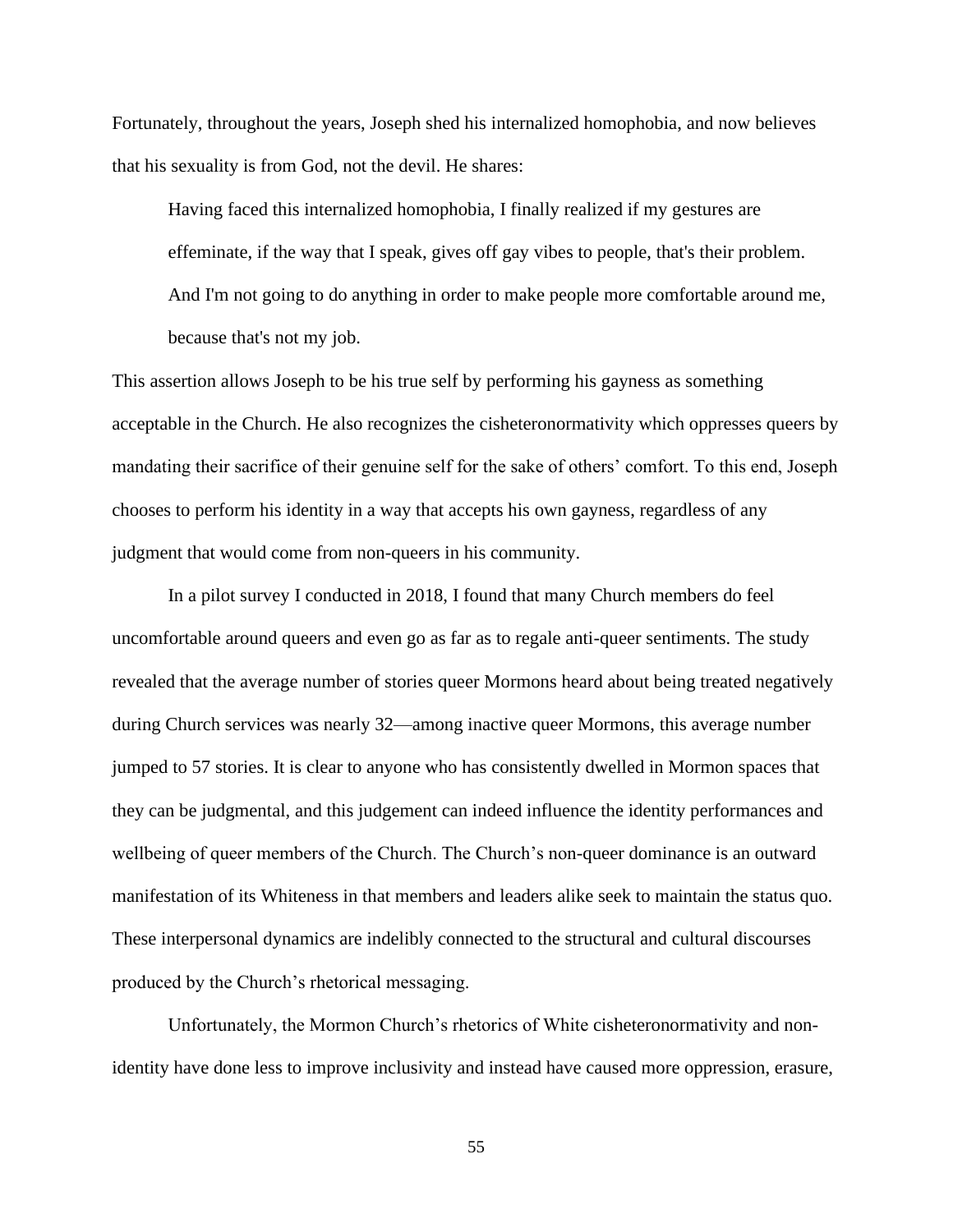and invalidation. The structural rhetorical architectures of invalidation and erasure are especially true of transgender and gender nonbinary identities. For this thesis, I had the opportunity to interview three individuals, Taylor, Nelson, and Fielding, who identify as non-cisgender. Taylor and Fielding identify as transgender, while Nelson prefers to perform non-identity and to say that he experiences gender dysphoria.

While Nelson and Fielding grew up in the Church and in Utah, Taylor currently remains active in the Church in the American south. Despite such geographical distance, all three of them, regrettably, experienced ignorance about what their non-cisgender experiences meant until adulthood. They all felt like they were the only person in the world who was experiencing the feelings and struggles that they were going through. All three of them spoke to how Mormon culture and discourse kept them shielded from these topics, which caused intrapersonal distress. Beyond this tension with the self, Harold, a cisgender gay participant who works in queer activism, explains the larger, systemic impacts of the Church's non-identity rhetoric on transgender issues:

Unless, there's the recognition of transgender identity in the Church where people can go to Relief Society [Sunday School for women] if they're a trans woman and be gendered and recognized in the temple, unless that feeling is recognized…, there's no equality for our people.

Creating Mormon communities and congregations of social equity is one important goal of the present research, and my participant Harold identified one barrier to its realization. Many policies, rhetorics, doctrines, and cultural values in the Mormon system are in many ways cisheteronormative, which, according to LeMaster (2017), are usually structures of sexism as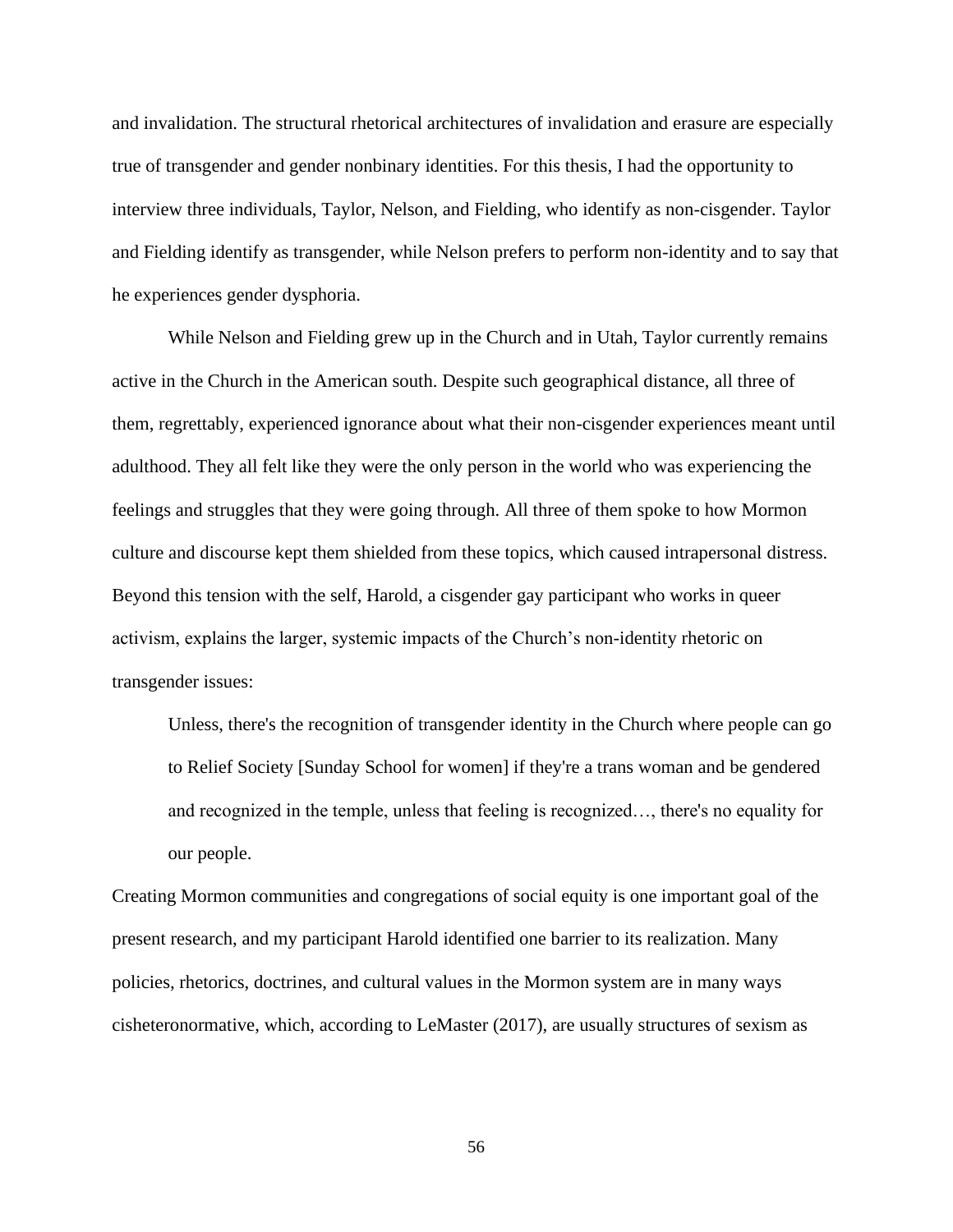well. Together then, it appears that Mormon cisheteronormativity can also be understood as cisheterosexism.

For example, women have the *option* of serving a full-time mission, and if they do so, the duration of their calling is 18 months. Mormon men, however, are *expected* to serve a full-time mission, and their calling currently demands a 24-month service. Along these lines, former prophet and President Gordon B. Hinckley (1997) said in a sermon, "Young women should not feel that they have a duty comparable to that of young men" (para. 44). In Mormonism, the genders are framed as binary, and they are described as having different goals and authorities.

This rhetoric causes issues when queer members challenge the binary. For instance, how would a transgender man serve a mission? Would they serve as an elder, the honorific title of a male missionary? Or would they serve as a sister, the honorific title of a female missionary? Or would their local leader openly discriminate and deny them any service as a missionary whatsoever? What about if the individual is intersex? These are just some examples of cisheteronormativity imbedded in Mormon policy that highlights the stultification of nonbinary gender issues. While the mission policies provide concrete examples of this discrimination, there is another germane context for this study's transgender participants which can be observed in Sunday meetings. At local church houses every other week, men and women are segregated. Adult women attend Relief Society while their male counterparts attend either Elder's Quorum or High Priest Quorum, based on their status within the priesthood.

Highlighting the overt cisheteronormativity, Nelson shares his insights on ways to help nonbinary members, saying, "I definitely hope for more trans inclusion, to [have structures or strategies to] help with their transition [so that they] can attend Relief Society or Elder's Quorum based on how they identify." As illustrated here, until the Mormon Church crafts policies that are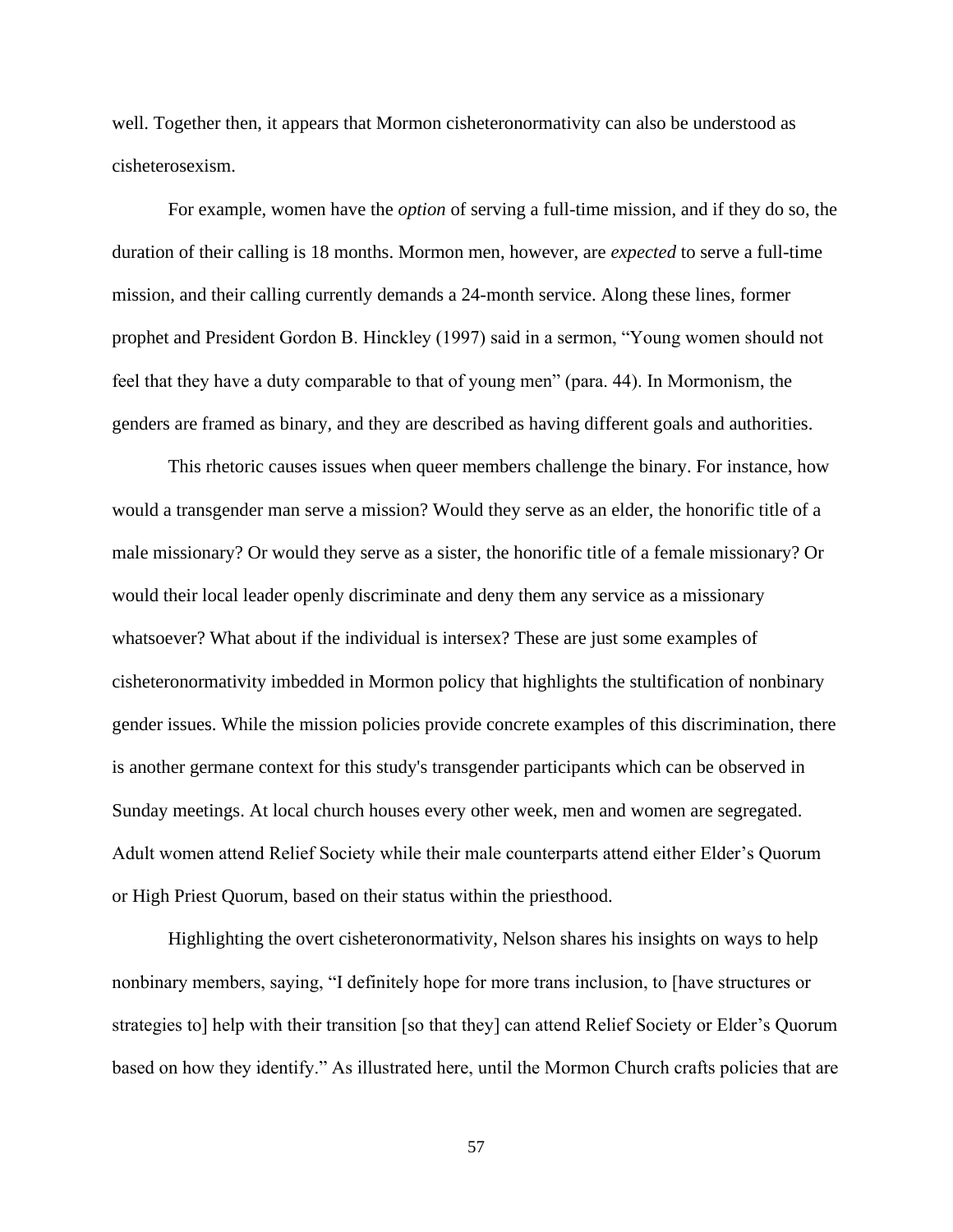open to nonbinary attendance, which I argue would require a massive cultural and maybe even doctrinal shift, strict demarcations regarding sex and gender will continue to marginalize nonbinary members. This exclusion forces many transgender and nonbinary Mormons to ask themselves, *where do I go?* or, more poignantly, *where do I belong?*

To this end, some of the participants testify that being a nonbinary member means that they are opening themselves up to being pushed to the margins even further. Thus, as transgender and nonbinary members choose to perform their queer identities, their belongingness is threatened. Fielding, a transgender participant, explains:

At any time, someone in the Church could say that I couldn't do something, and I'd have to be like, "Okay. Thank you." Like they could say, "Sorry, you can't go to the temple." And then I would have to say, "Well then, alright. I guess I won't go to the temple." If it gets into the petty stuff too, like, "Hey, you can't go to relief society." I would probably say, "Then I don't want to hang out with you if you're going to be like that." I just have to figure out that if people are going to push me, am I gonna stay the same and let them push me around?

Fielding's example of identity performance magnifies the spiritual turmoil that they are (un)willing to experience in order to obey the Church's cisheteronormative policies and conform to its conservative culture. But their narrative also shows that there is a breaking point, that at some juncture, the dissembling crumbles, and the emotional-identity honesty sets in. Data collected by Riess (2019) affirms that the Church's brazen lack of inclusion is a deal-breaker for some younger Mormons, many of whom see themselves as allies in LGBTQIA communities. So, what is keeping the Church from recognizing this tumult?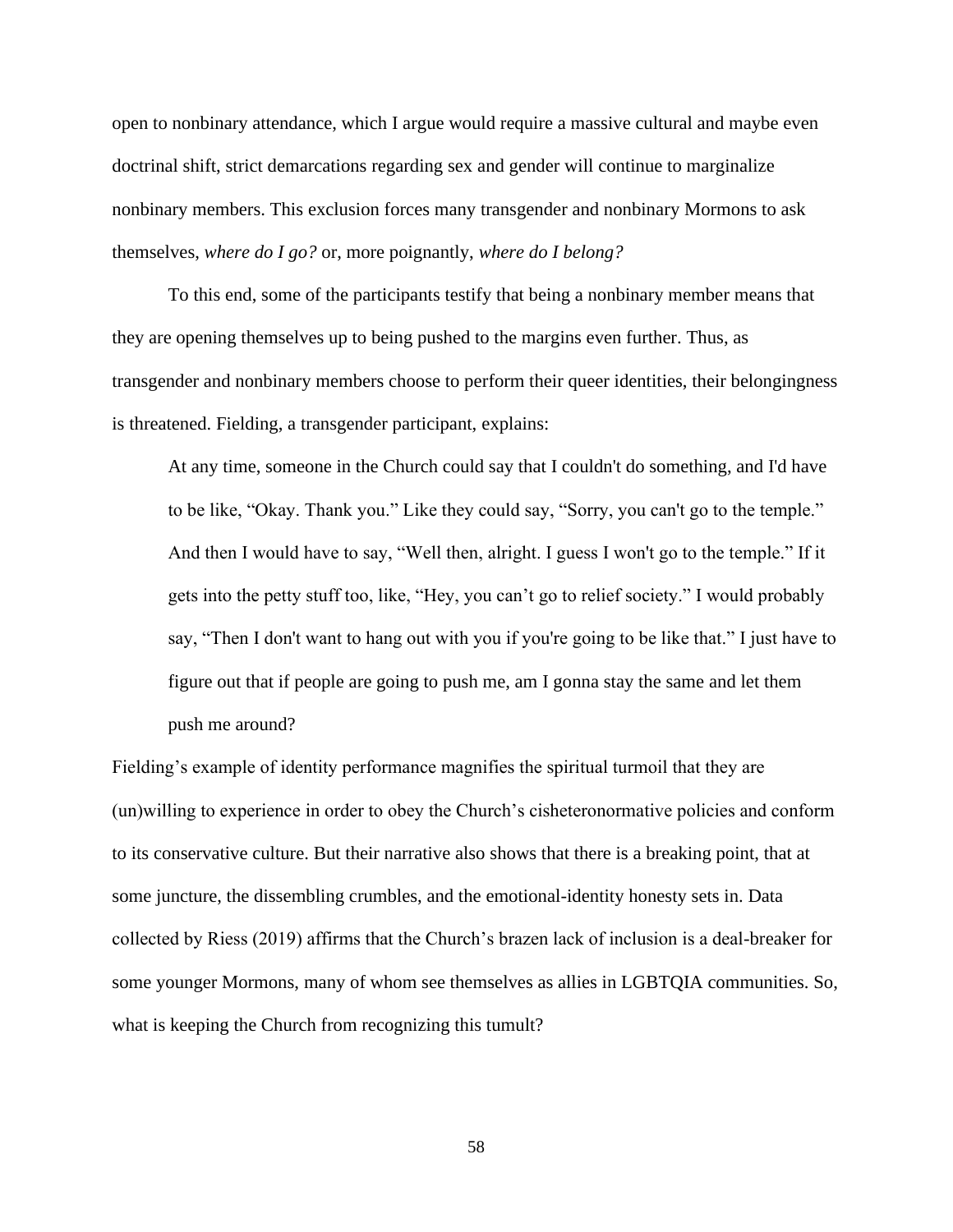I suggest that one cause of the reticence is the inextricable culture that has twisted itself into doctrine or pseudo-scripture. Since the Church has policies, rhetorics, and doctrines that clearly promote cisgender heterosexual power and privilege, the attitudes of members to comply are rooted in ardent religious convictions and those can be difficult to change (Rambo & Farhadian, 2014). My participant Brigham admitted that "[Mormons are] very culturally discriminatory and bigoted." Agreeing to the bigoted ideologies in the Church system, George Albert said:

It just seems to me we're willing to lose good people [LGBTQIA members and allies] to keep the bigots happy. And frankly, I think that the Prophet ...needs to get up at the pulpit and say, "Do you know what? You guys need to just grow up. These are your sons, your daughters, your children, you must love them." And there needs to be a rebuke from the stand.

While "the Church leadership has a huge sway on the culture," as participant Joseph explains, he believes that "the culture of the Church is not... ready" to support statements of queer love and acceptance. This creates a predicament; since the reversal of the 2015 baptismal ban, along with the Church's lobbying of LGBTQIA rights in the workplace, it appeared the Church's approach to queer relations—and with it, Mormon culture's move toward LGBTQIA tolerance—was ameliorating.

However, such a hope is too soon celebrated, especially for transgender or otherwise gender non-conforming members of the Church. A recent Church (2019) press release by a highranking apostle, Dallin H. Oaks, did the opposite of the "rebuke from the stand" for which George Albert calls. In this statement, Oaks unequivocally invalidated non-binary gender identity by stating the "intended meaning of gender …as used in Church statements and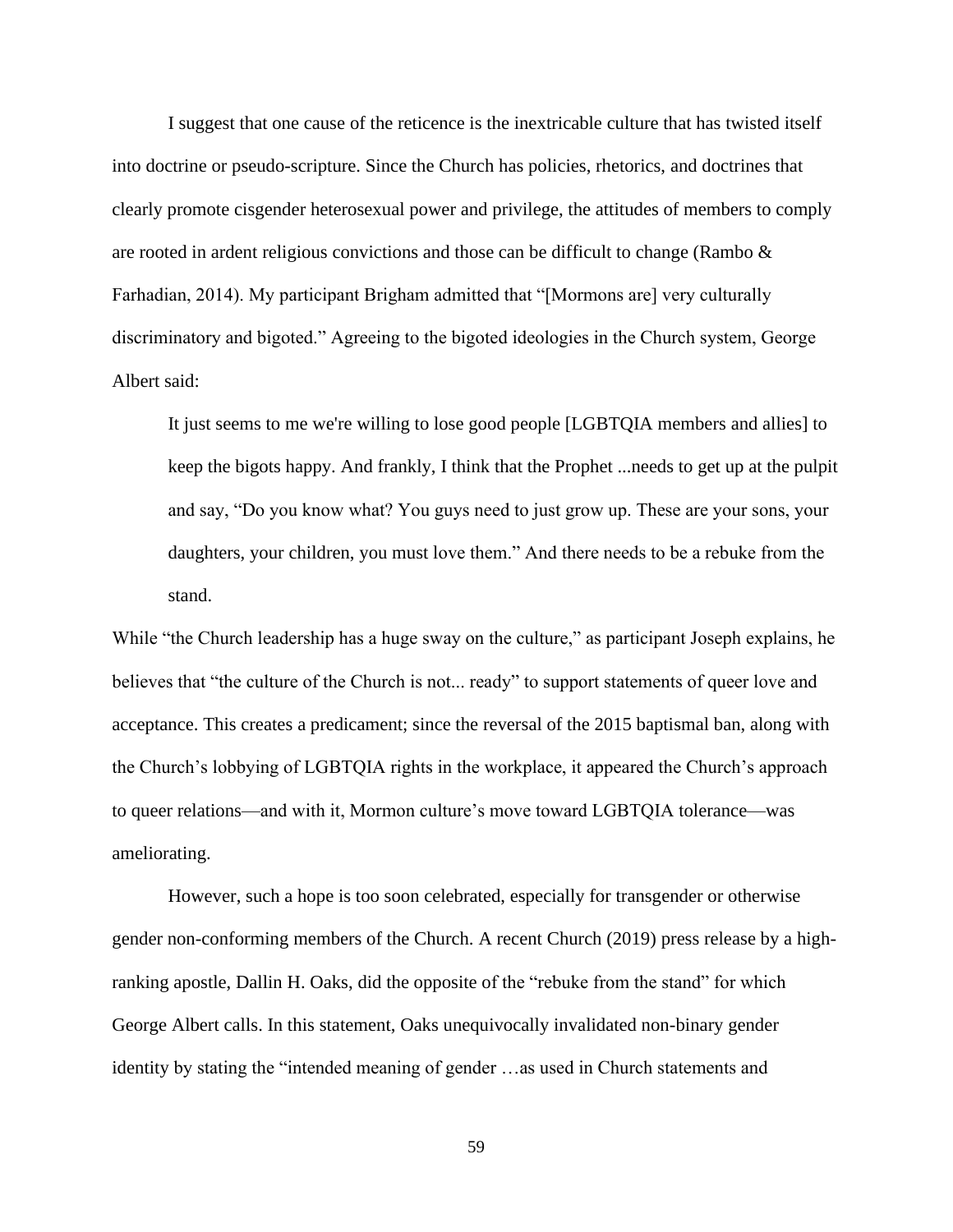publications…is biological sex at birth" and that God's "'male and female'…binary creation is essential to [God's] plan of salvation [and that]… will not change" (para. 13, 15, 17). Such a troublesome line of rhetoric causes some of the participants—even the cisgender ones—to balance the messages from their personal beliefs and nonbinary gender identity. Thus, while performances of non-identity for cisgender participants seems doable due to their attempts to parse apart their sexuality from behaviors, it appears that this separation is a messier process from nonbinary members since the Church's guidelines for what behaviors can and cannot be done as a transgender member have been inconsistent—the only exception being a Church-wide ban of surgical or hormonal therapies.<sup>4</sup>

To this end, McKay, a cisgender gay man, shares how performing non-identity might be more difficult for transgender members than for those who are cisgender:

I think the doctrine of the Gospel is very open and able to include people that are same sex attracted. I think being transgender is a little harder. I haven't talked with enough people who are [Mormon] and transgender to fully understand how that fits in. I have a lot of questions there.

Even McKay, a devout member who is dedicated to living the Church's standards has questions regarding how one might perform their identity as a transgender member of the Church. It appears that some perform this in-betweenness by denying their transgenderness and distancing any identity label through queerness as non-identity.

Recall when Nelson hoped that policies would change, ushering in transgender members' ability to shed performances of non-identity. His thoughts highlight an important function in the

<sup>&</sup>lt;sup>4</sup> In the spring of 2020, nearly a year after the interviews were conducted for this thesis, the Church released a new Handbook discouraging medical and social transitions including surgeries, name changes, and expressive dressing for transgender and otherwise queer individuals (General Handbook, 38.6.21). The impacts of this new change should be followed up in future studies with LGBTQIA Mormons.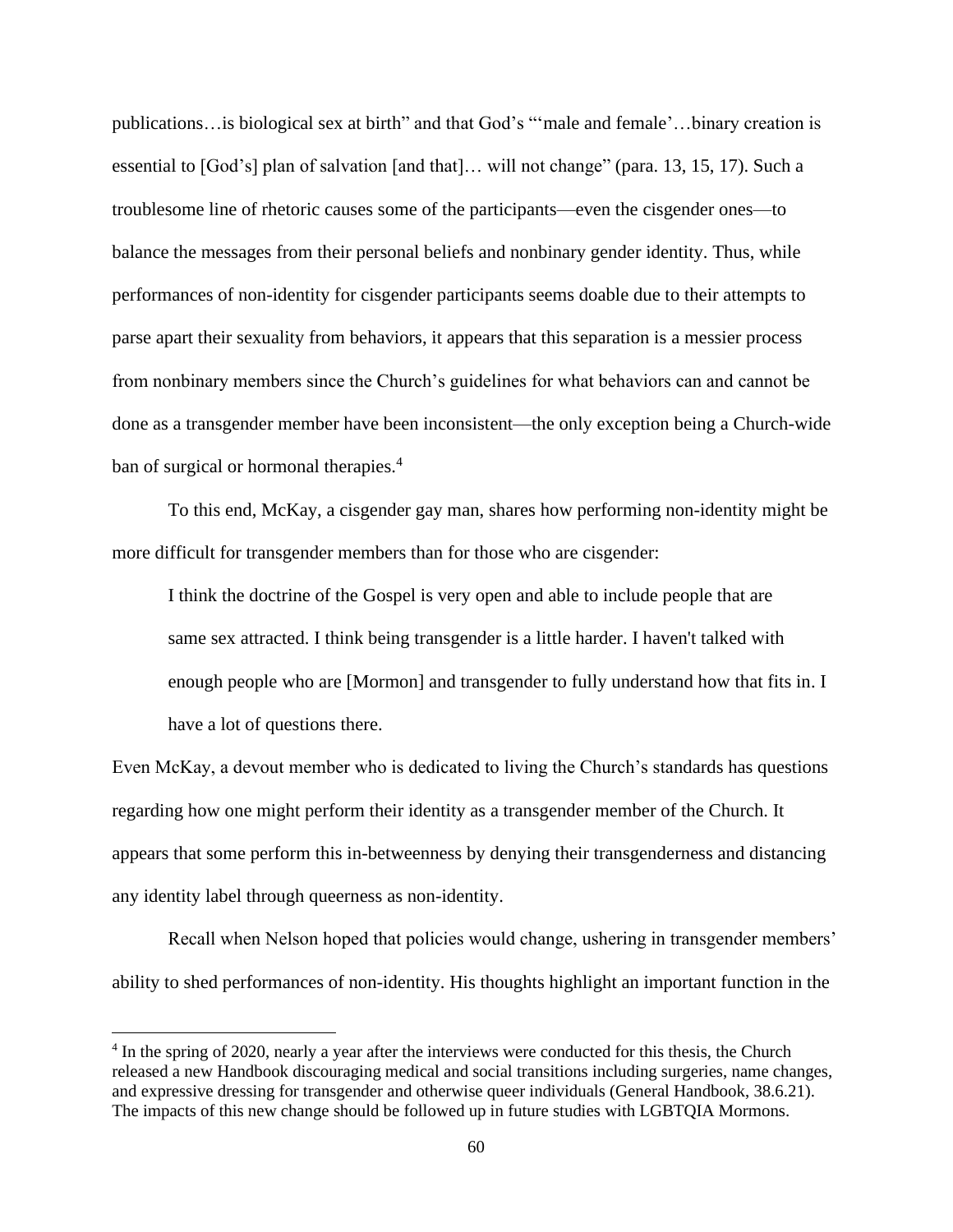Mormon system with regard to its messages of non-identity and identity (in)validation. Not only does he recognize that discourses impact identity but also the designs of Mormon worship services as (cishetero)sexist structures play a role in maintaining cisheteronormativity. These material structures of dividing members by gender forces many nonbinary members to perform against their transgender identity in order to belong in the community. As an exception, Taylor, a transgender participant, shared how her local leaders have no problems with her attending Relief Society, although her sex at birth was (and on Church records is) male. The impacts of inconsistent leadership approaches on identity performances will be discussed more in the fourth and final subsection of analysis.

We have seen from the participants how these messages have impacted themselves and other queer members. In so doing, the Church has reserved its spot as an ultra-conservative institution, which has equated biological sex with gender. Such an approach not only disregards the experiences of nonbinary, transgender, and dare I say, intersex individuals (if sex is gender, based on Mormon logic, intersex individuals are both genders—once again a violation of their strict binary interpretation), but also a contradiction to the preponderance of social scientific and medical evidence which cogently demarcates biological sex from psycho-sociocultural gender (Butler, 1999; Short, Yang, & Jenkins, 2013; Torgrimson & Minson, 2005; West & Zimmerman, 1987; World Health Organization, n.d.).

It also appears that the strategic performance of non-identity is rooted in the privilege it affords the participants by distancing themselves from any outward expressions of queerness. Because of this, such a performance can be considered a symptom of Whiteness (Eguchi, 2018). What I mean by that is that through performing their non-identity, they are allowed to exist in an uninterrogated space of privilege. The power dynamics change once a Mormon begins to apply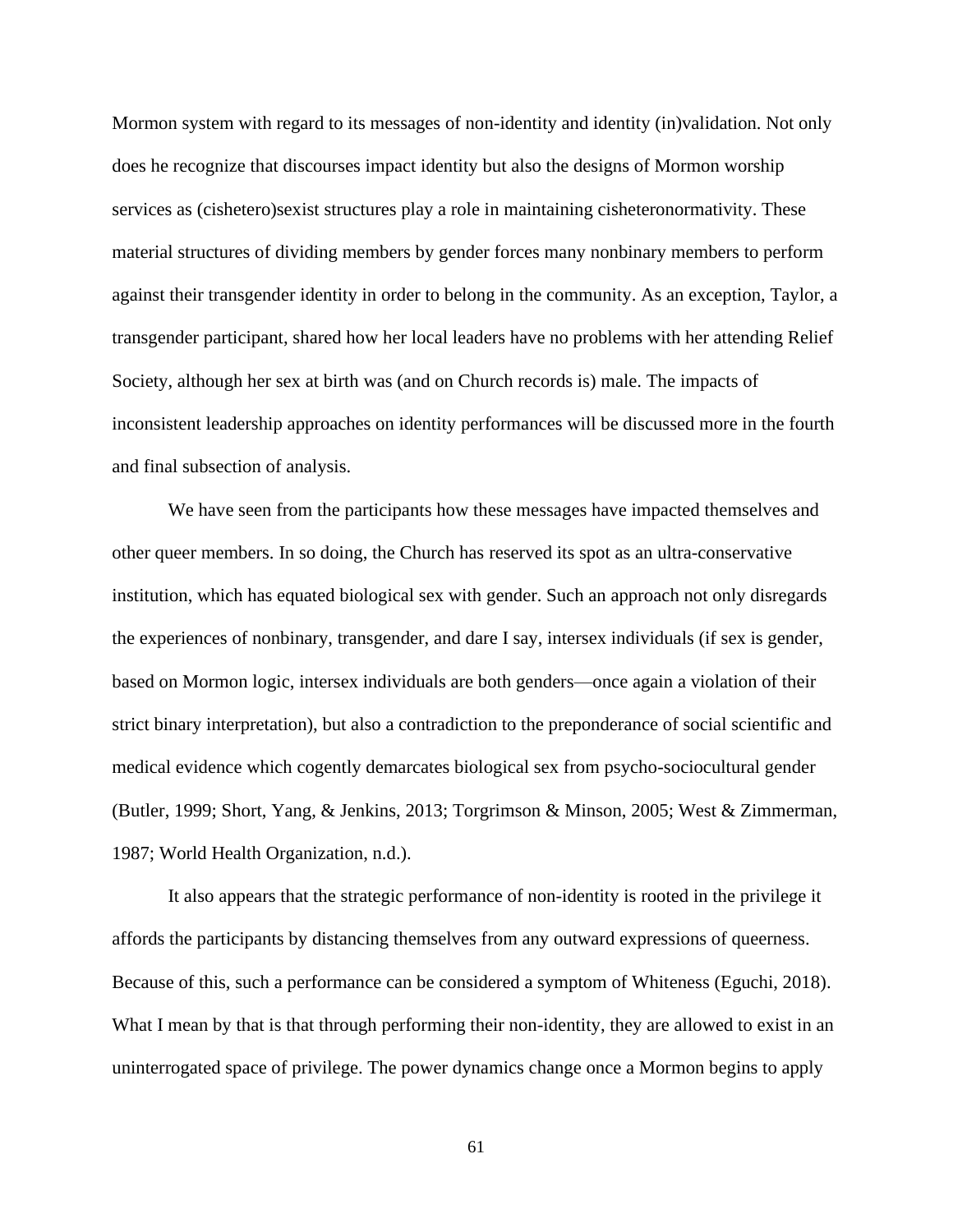the identity to themselves because it challenges the Church's belief that identity is different than attraction (MormonAndGay.org). Then, employing non-identity is not just a weapon in the fight against identity dissonance caused by being queer in a queerphobic religion, but also a material manifestation of privileged Whiteness as they continue to contribute to the organization that marginalizes those who dare own their queerness as identity.

While crucial differences exist between queer members and their non-queer peers, leaders, and policymakers, this section has highlighted how participants' mindful performance of non-identity—and those participants who choose to perform queerness as identity—is a space of intergroup factions within the Mormon-LGBTQIA communities. Thus, I would be negligent if I did not elucidate that these differences exist. Some non-queer Mormons may believe that there is nothing wrong with homosexual relationships, for example, while others consider it an evil inspired by the devil. Similarly, perceptions of the righteousness of same-sex relationships and nonbinary gender identities vary in levels of acceptance among queer Mormons. Thus, the abovementioned cultural shift required for actionable change in Mormon societies must have the ability to permeate both Mormon mainstream culture and the culture of the subaltern.

While this first section of this chapter focused on the pattern of the participants distancing themselves from attributing their queerness as identity, the next centers on the part of themselves that they believe is the most important: their divine identity.

### **Primacy of Divine Identity**

In the Mormon Church, a core doctrine is that every human being is the literal offspring of God, who is our Heavenly Father (Moses 3:5). Members often sing a popular hymn called "I am a child of God" that emphasizes this doctrine (Hymns of The Church of Jesus Christ of Latter-day Saints, 301). In fact, the phrase "I am a child of God" has become so popular in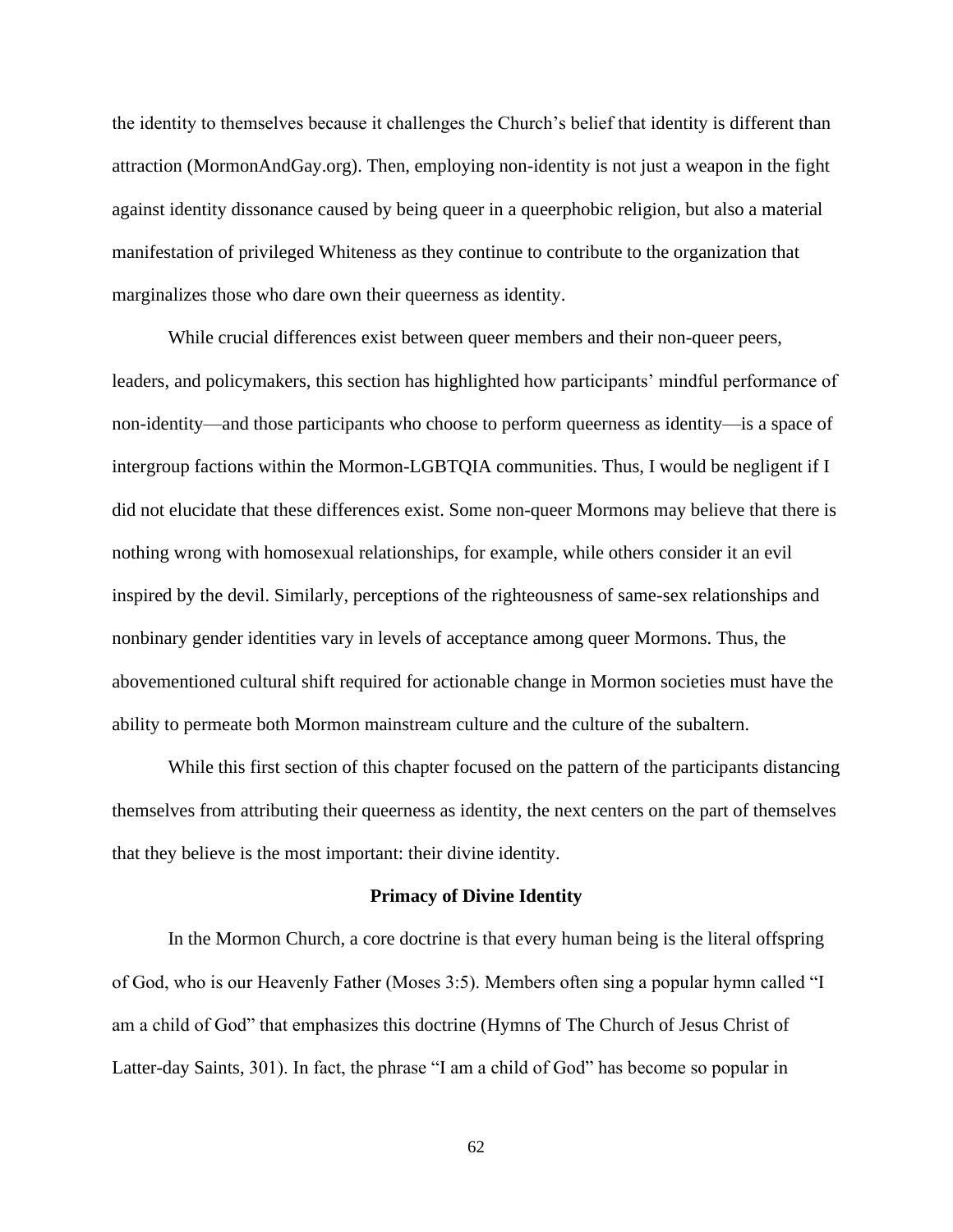Mormon culture that a simple search on the websites of Deseret Book and Seagull Book—two Mormon merchandise bookstores in Utah—results in multiple products such as necklaces and bookmarks adorned with the phrase. Divine identity, then, is the belief that one is a child of God—literally.

Perhaps one of the most salient rhetorical examples that connects divine identity with queerness comes from apostle Dallin H. Oaks in a press release written by the Church (2006). At the time, the U.S. was at the center of a frenetic political battle of equal rights for queers, and religious institutions—including the Mormon Church—wanted to make it clear where they stood on the matter. In this press release, Oaks sets in motion a rhetoric of how to negotiate being LGBTQIA and Mormon by teaching that one should consider their divine identity as the most important facet of themselves, and by framing queerness as a challenge, not necessarily a piece of identity. As Oaks (2006) explains to a reporter who asked the apostle how Mormon parents should respond to their hypothetical son who shares they are gay:

I think it's important for you to understand that homosexuality, which you've spoken of, is not a noun that describes a condition. It's an adjective that describes feelings or behavior. I encourage you, as you struggle with these challenges, not to think of yourself as a "something" or "another," except that you're a member of The Church of Jesus Christ of Latter-day Saints and you're my son, and that you're struggling with challenges. Everyone has some challenges they have to struggle with. You've described a particular kind of challenge that is very vexing. It is common in our society and it has also become politicized. But it's only one of a host of challenges men and women have to struggle with, and I just encourage you to seek the help of the Savior to resist temptation and to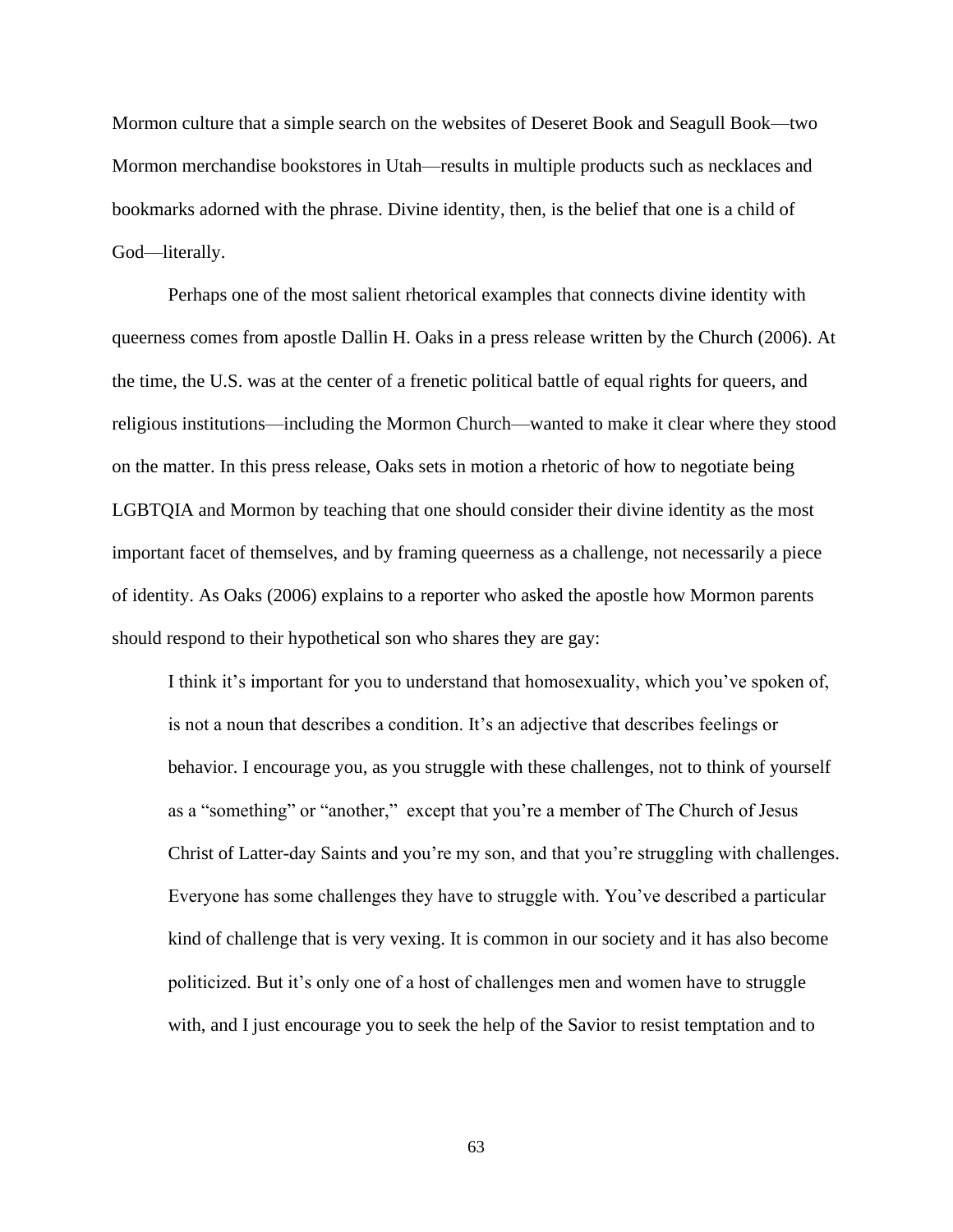refrain from behavior that would cause you to have to repent or to have your Church

membership called into question [e.g., entering a gay relationship]. (para. 9)

Thus, queer identity is delegitimated as a mere "challenge" or "temptation" and that, by remembering one's Heavenly heritage, one can overcome. Now, about a decade later, the Church's official webpage, MormonAndGay.org, teaches that some people consider their queerness a piece of identity—and that's fine—but one's "primary identity [should] always be as a child of God" (*About Sexual Orientation,* 2018, para. 4).

While other Christian churches may believe that we are children of God, no other faith believes in a literal, metaphysical creation of souls quite like Mormons (Alexander, 1980). Because of the Church's focus on this unique doctrine, I was not surprised to find that, for the majority of my participants, divine identity was the most important feature of their self. In the words of one of the participants, Kimball, a cisgender gay man:

I feel like there's a lot more depth when you do things because of your divine identity as a son or daughter of God because you pattern your life after an actual individual [Jesus] who is all powerful, all loving, et cetera.

This knowledge-turned-action is an explanation for why divine identity, a personal and spiritual belief, is connected to a religious identity as a member of the Mormon organization. But Kimball goes on to validate queerness as well:

I believe my divine identity is most important because it's eternal. I obviously have absolutely no way of knowing I'll be gay in the next life. I don't believe I will because of things about the resurrection and whatever. Maybe it will be a part of me, but glorified and perfected. I'm not saying sexual orientation isn't important because it is. It's something to be embraced—and it's very important in its own way.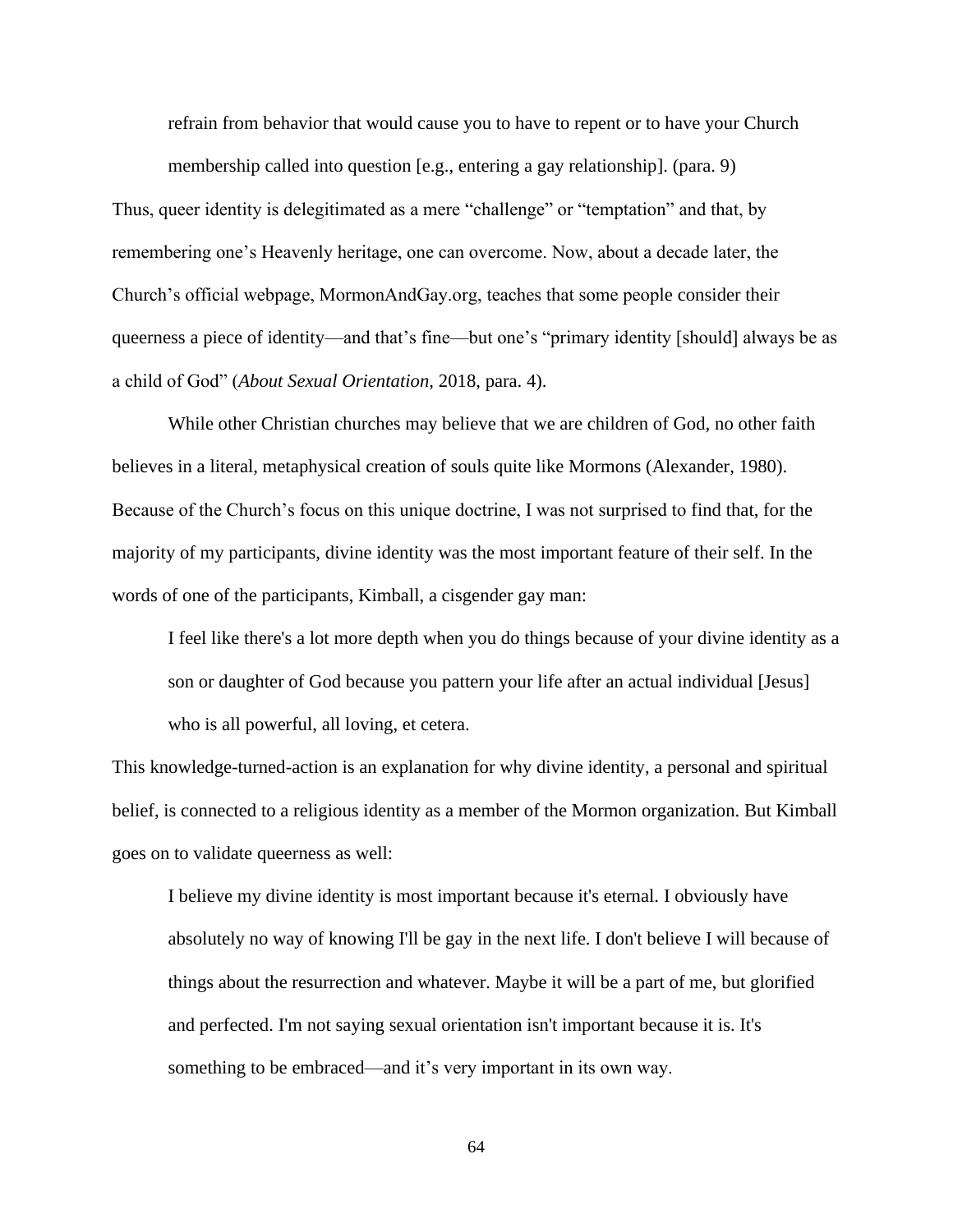Thus, Kimball is able to perform his queer and religious identity by giving his divine identity as a son of God a more important status than his queerness. Interestingly, in this performance, he does not invalidate either his spiritual connections or his sexuality; rather, he is able to focus on his spiritual connection with God now and in the eternities. As a result, the difference between religious and divine identity can be complicated.

Superficially, one might be able to sustain the importance of divine identity regardless of the level of activity in the Church; however, this does not seem to be the reality for the participants. Wilford marked this phenomenon by sharing "I am a son of God" as the most important feature of his identity. "After that," Wilford said, "it's definitely that I'm a member of the Church." While the Church is the vehicle in which the participants are taught the truths, and their identity of members of the Church strengthens their relation to those truths, their (inter)personal connection with God and Jesus Christ is the ultimate tenet of their self-identity. Thus, the performance of Divineness is recognized as more important than the identity performance—or salience, for that matter—of Mormonness or queerness.

In fact, to some of the participants, their queer identity is just another feature of themselves. One such participant is Wilford, a young man who is currently attending a Churchsponsored school. After returning from a mission, Wilford began validating the homosexual feelings he's had since childhood. But the intrapersonal validation of his queerness does not mean it is the most important facet of his identity. He explains:

I'm a son and a brother, of course, but I'm a cousin and grandchild, grandson. ...Someday I'll be an accountant. And that's another part of [who I am] but that's just one of many. Just like I'm also not straight.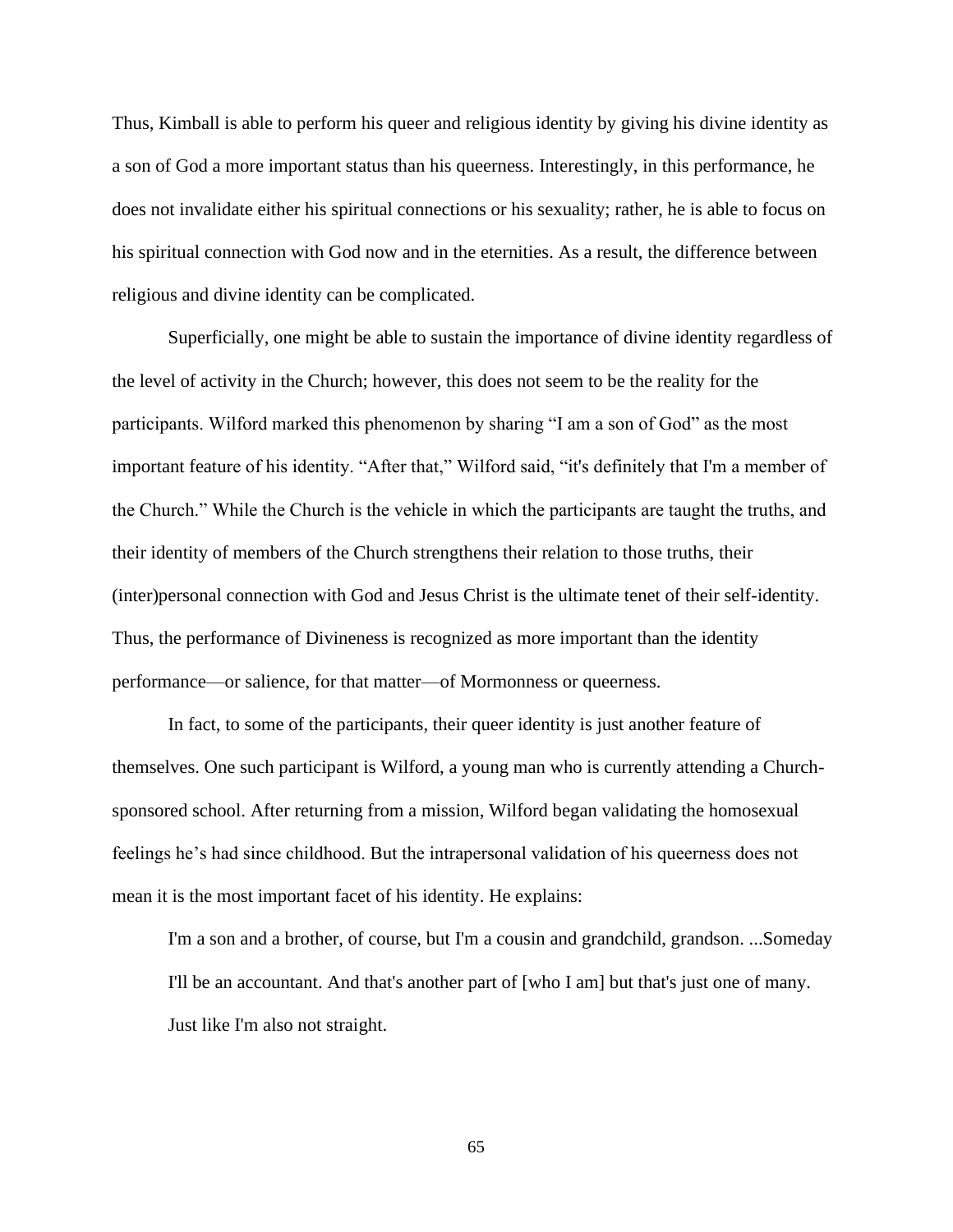Therefore, after the primary identity (divine identity) is established and prioritized, this intrapersonal processing funnels other identities as a list of identity features in no particular order. To this end, another participant, Ezra, explains, "I try not to give one [identity] more attention than it deserves because it's just one part of me." Some of the participants devalue parts of their own identity, such as their sexuality or gender, and consider its importance with social positions, such as their identity as a worker or cousin.

On the other hand, none of the participants—all of whom are White—perceived their race as the most important feature of their identity. This finding corroborates social science research that suggests U.S. Whites typically think less about how their race impacts them than do people of color (Horowitz, Brown, & Cox, 2019). This ignorance—and I mean that in the sense of purposefully not wanting to learn, and innocently not knowing—of not recognizing the privilege of Whiteness is a barrier to intercultural competency and building communities of equity. Its lack of recognition also speaks to "how whiteness secures its centrality, maintains its invisibility, and masks the racialized privileges afforded to white people" (Griffin, 2015, p. 149). Unfortunately, these privileges remain true. As one notable example, "the institutionalization of white male…dominance has been the norm" in the Mormon Church, an organization that "continues its overrepresentation of whiteness" (Bringhurst & Smith, 2004). Mueller (2017) suggests however, that as the Church continues to grow globally and attract people from diverse backgrounds, cultures, and ethnicities, Mormonism will rhetorically situate itself through a focus on unity in order "to become the spiritual home to all" (p. 231). Thus, colorblindness, one of the major tenets of Whiteness, remains intact. This colorblindness not only downplays the race of people of color, but also includes the reluctance of White Mormons to acknowledge any of their implicit privilege or the impact of their social locations.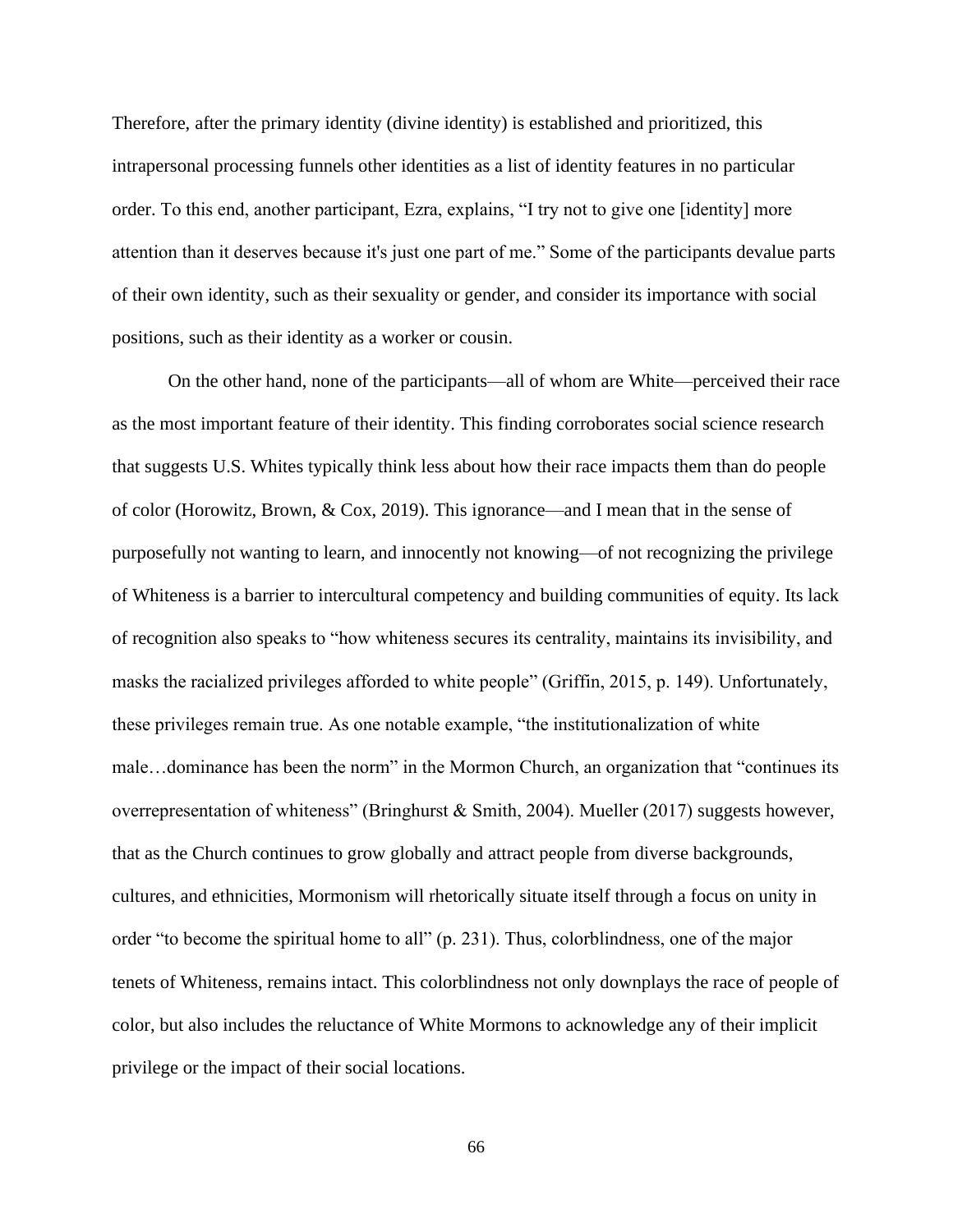Of course, the thoughts and perspectives enshrined by the participants have not occurred in a vacuum. On the contrary, these identity performances should be understood as discursive reactions to Mormon rhetoric. For example, on the Mormon and Gay webpage, readers are counseled:

If you're asking yourself whether you're gay, you've probably experienced same-sex attraction and are wondering how to interpret these feelings. Sexual desires are complex and shaped by many factors. While a romantic, emotional, or sexual attraction can signal a sexual orientation, you should not automatically assume that it does. Sexual desire can be fluid and changeable. If you are questioning, you should not feel pressured or rushed to reach conclusions about your sexuality. …

If you experience same-sex attraction, you may or may not choose to use a sexual orientation label to describe yourself. Either way, same-sex attraction is a technical term describing the experience without imposing a label. This website uses this term to be inclusive of people who are not comfortable using a label, not to deny the existence of a gay, lesbian, or bisexual identity.

Now, it should be noted that Mormonism is not the only structure at fault for this harmful rhetoric; it is simply operating under the cisheteronormativity of U.S. culture at large. While the webpage offers that it is not trying to deny the existence of homosexuality, the evidence of past rhetorics pontificating the opposite is staggering—as is the connection between denying an LGBTQIA label and a Mormon's devoutness and internalized queerphobia (Lefevor et al., 2019).

Insights shared by Wilford illuminate how, through interactions with others, Mormon rhetoric and culture connect to construct heteronormativity: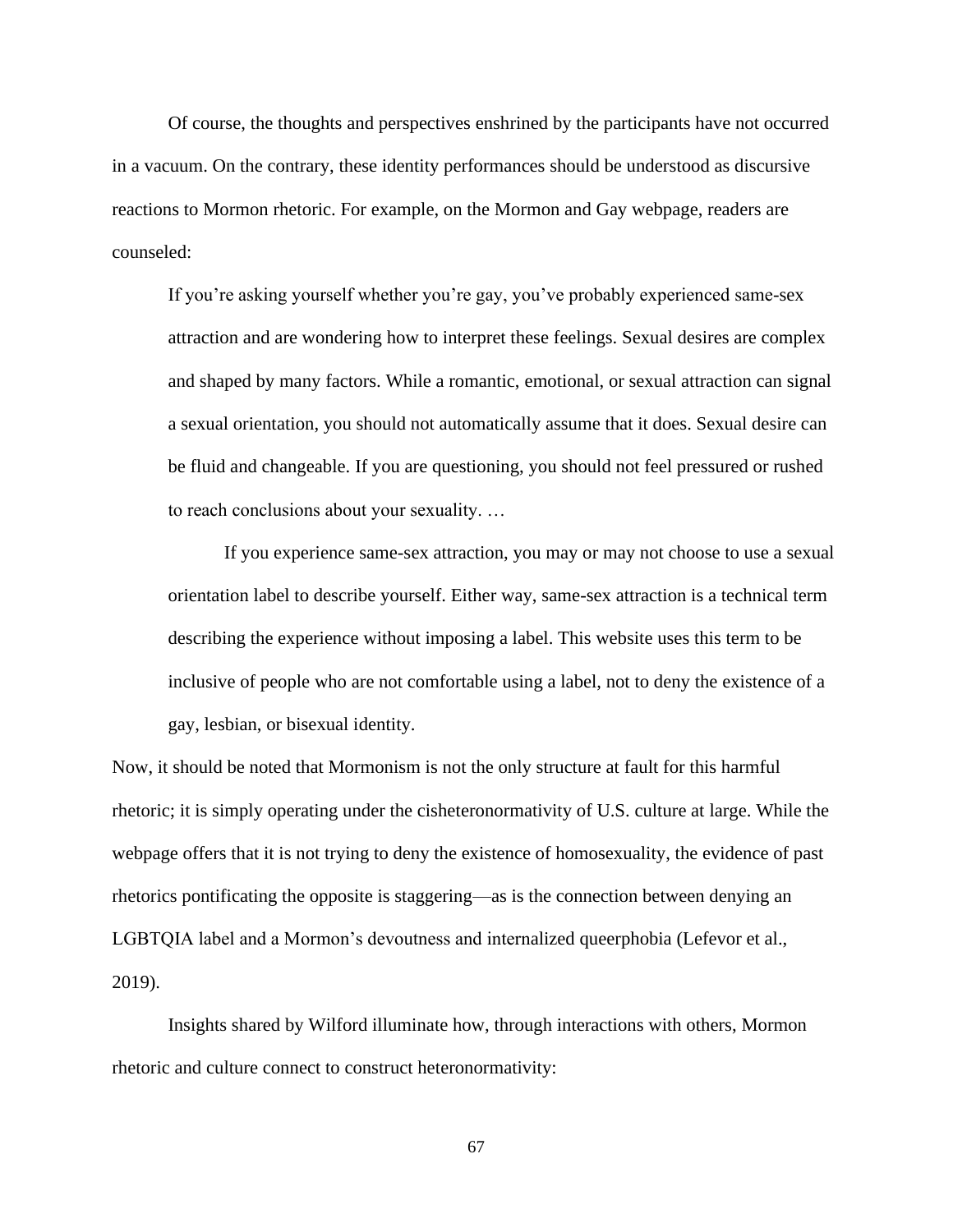I don't know if I would say there is straight privilege, but I do feel that there is a little bit of the dominating thing. But that's just more or less because no one talks about the other stuff [queerness]. And that's all because for a lot of Church members, it's awkward, and uncomfortable, and they don't understand it. This was the case even for myself for a long time, that [queerness is] awkward, uncomfortable, and I didn't understand it. That's part of it.

…And because people in the Church are generally straight, frequently when people do talk about it, they misunderstand it as you trying to throw your sexuality in their face all the time, when in reality, you're just trying to show them that you're a little bit different. I've heard this said too: Be careful not to have your gayness as your primary identity.

Wilford has taken that to heart, for personal convictions, and thus he believes that his queerness should not be a priority. It also follows the script of the erasure of queer identity in Western discourse which minimizes queer presence, thus causing LGBTQIA individuals to form their own ways with little societal structure (beyond the intolerance) on how to form relationships, behave in public, or view themselves.

But as the Mormon scripture goes, "there [must be] an opposition in all things" (2 Nephi 2:11, Book of Mormon), and this seems to be the case regarding identity salience. Unlike Wilford, my participants Harold and Gordon, among others whose personal beliefs seem to channel that of Mormon rhetoric regarding queer salience, believe that being queer and being a child of God cannot be prioritized because those identities are inextricable.

"A gay Mormon… that's who [God] needs me to be," said Gordon. "So, for me, being a gay son of God is the most important part of my identity." Harold likewise believes that his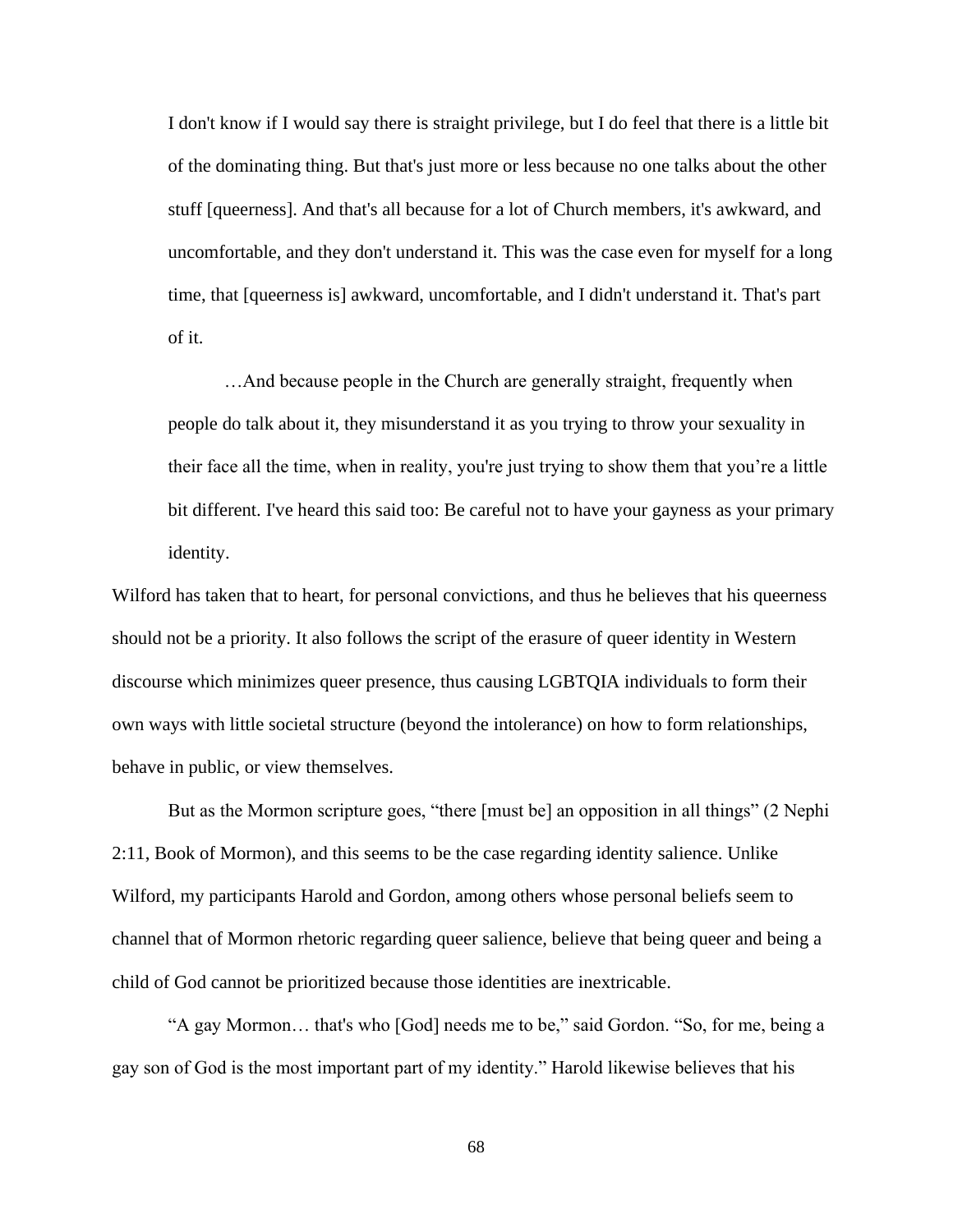divine and sexual identities are of equal importance, sharing, "There's a sense in which my identity as a child of God is central, but I'm also a gay child of God and that's inseparable." In other words, God didn't just create them as sons; He created them as *gay* sons. This view of inseparability tends to be experienced by those participants who have accepted their sexuality and gender identity and are comfortable sharing it.

For those that are not comfortable in accepting these differences, identity performance and maintaining healthy perceptions and relationships can be difficult. Because of these findings, I suggest that *divine identity* serves an important role in *Mormon identity.* Mormon identity, it seems, is rooted in knowledge and action tied to the religious structure. Knowing a doctrine or concept, such as divine identity, then, superficially impacts one's behavior, especially when queerness opposes the very reason for divine creation according to the faith: to procreate with someone of a different gender and have a family.

With such a difficult state of being in mind, the next section focuses on how queer Mormons exist in a coterminous space of being individuals who further White neocolonial ideologies through their support of the Church, while at the same time being individuals who are targeted by Mormon cisheteronormativity.

## **Paradoxes of Ideologies**

The participants exist in a paradox situated between the queer and religious ideologies that are inextricable to their respective identities. They are actively involved in a religion that perpetuates trans/homophobia, and yet they are queer casualties in a "war of words and tumult of opinions" that shake the pews and stain the pages of ancient and modern scripture (Joseph Smith History 1:10). The participants simultaneously and concomitantly occupy the space of both affecting the spread of Whiteness through Mormon promotion and being affected by the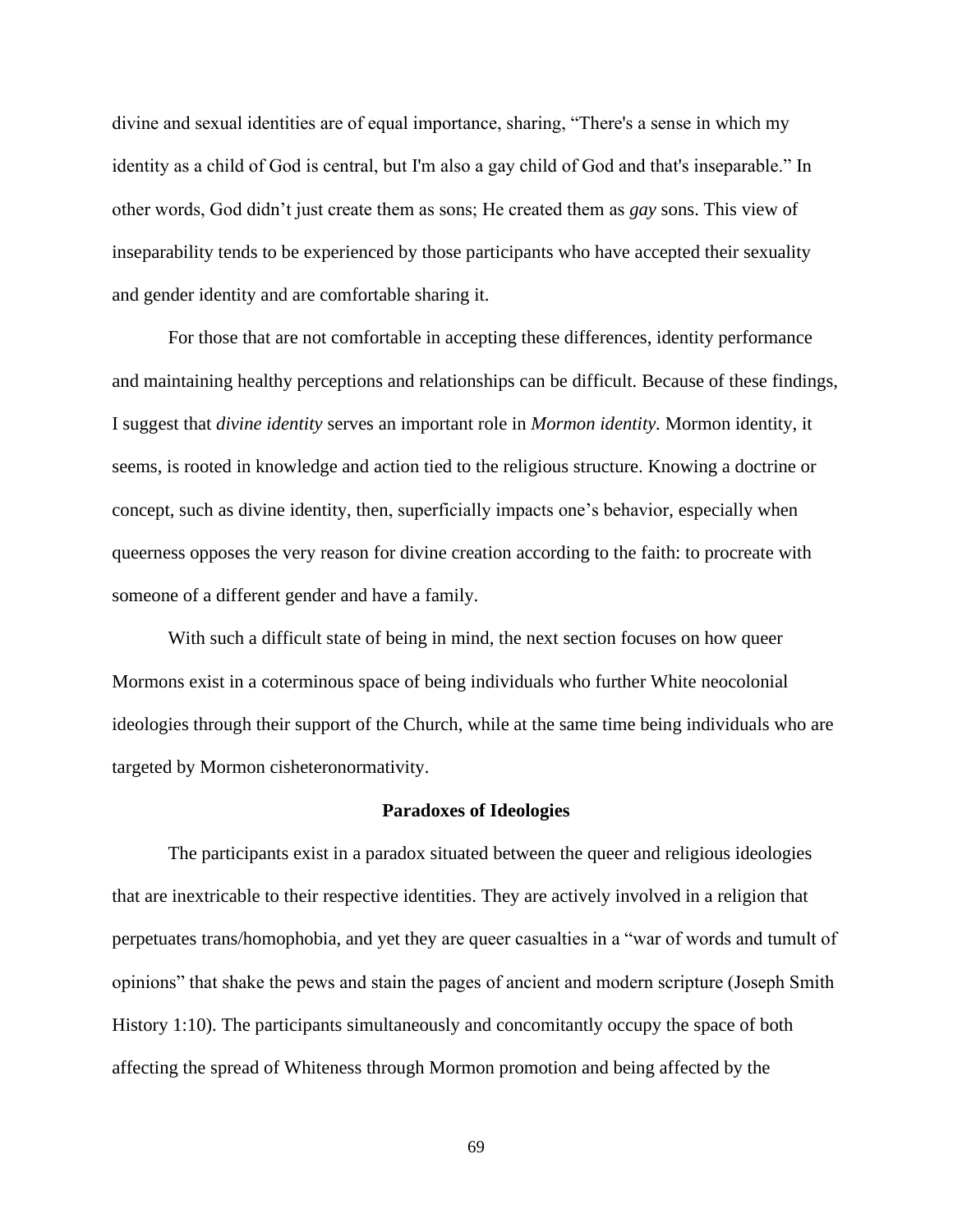Church's discriminatory practices. For example, there is power in the participants' cisgender or heterosexual performance that is embedded in the Mormon system of Whiteness that requires all humans to become like God, and the Mormon God is an embodied human-turned-Deity that is a heterosexual, cisgender male (Oaks, 1995). Because Mormons believe in an embodied resurrection, it is possible, and even likely, that the Mormon God is White. I am comfortable making this suggestion since White U.S. American triumphalism ravaged the lands where Mormon missionaries colonized, including Asia and the Pacific Islands (Mueller, 2017); a Mormon prophet proclaimed the only reason God allowed Blacks to survive the flood of Noah was so they could represent the devil on Earth (Journal of Discourse 22:304); and Indigenous peoples were cursed for their wickedness through "a miraculous act of God" in which He changed their skin color from light to dark (Turner, 1989, para. 11). Thus, in Mormonism, White was (is) the superior race among non-White humans—and, because the Church teaches that Heavenly Father is an embodied Deity, perhaps the Mormon God Himself is White. Not surprisingly then, White supremacy continues to thrive, though at times surreptitiously, in the Mormon system.

This assertion appears to be, in itself, a paradox of modern Mormon ideology, supported by the Church's recent success as a global Church recruiting people of color and its recent condemnation of racism in the past decades. For example, an official press release issued by the Church (2017) declares, "White supremacist attitudes are morally wrong and sinful, and we condemn them. Church members who promote or pursue a 'white culture' or white supremacy agenda are not in harmony with the teachings of the Church" (para. 3). Clearly, here, the Church opposes White supremacy. This announcement was made soon after the August 2017 Charlottesville atrocity occurred, an evil White supremacist rally in which a popular Mormon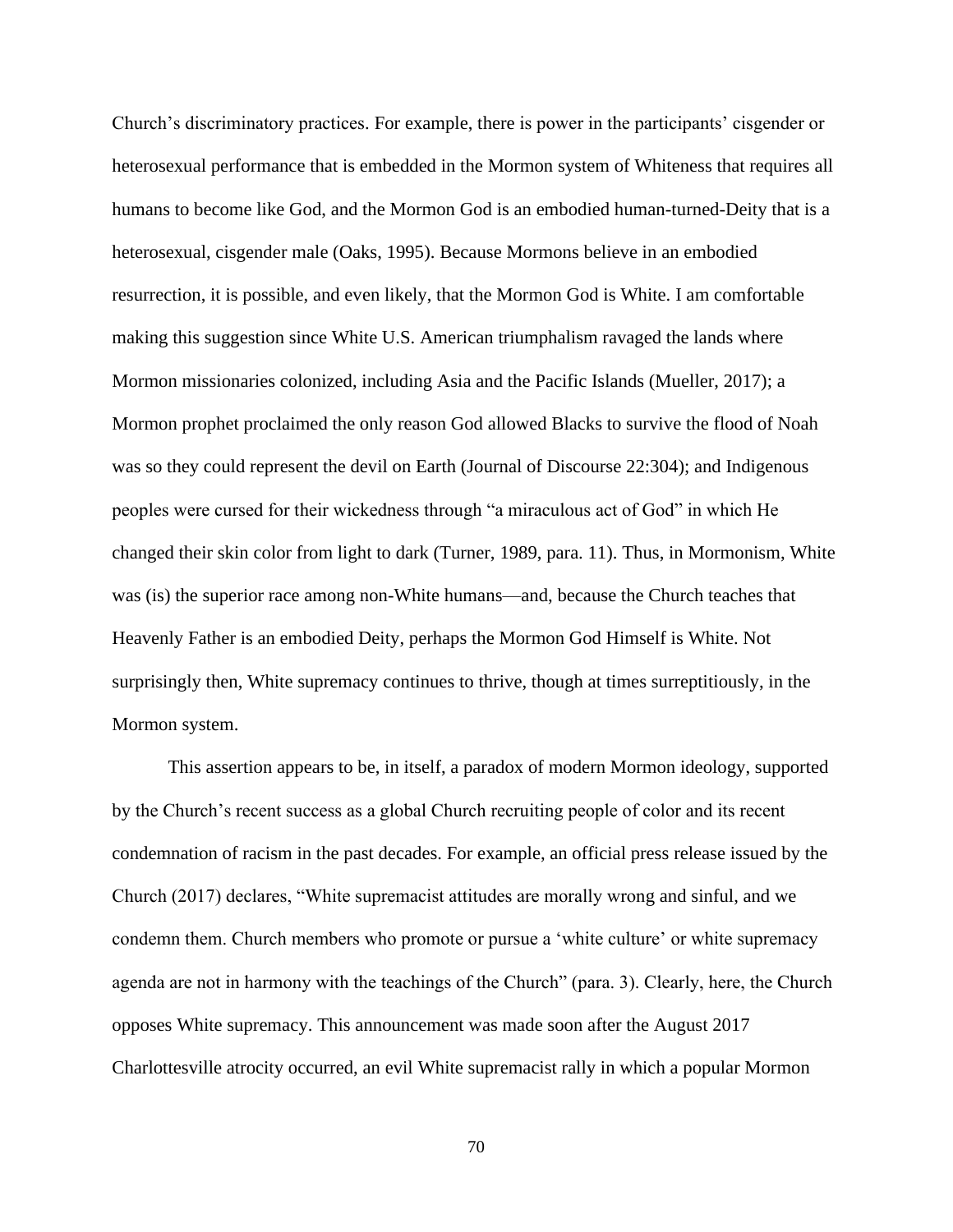blogger, Ayla Stewart, was scheduled to speak. She never did, but perhaps her association with the Church was enough to prompt a deafening, save-face rebuke against the White supremacist phenomena of recent years (Gaffey, 2017). Unfortunately, beyond this, through concerted efforts to deploy colorblind rhetorics and encourage collective forgetting about the awful racist doctrines and policies that still haunts the Church today, it seems Mormonism isn't quite ready to confront its own Whiteness (Riess, 2018).

To this end, while most of the participants may be able to deny some social dominance by countering cisheteronormativity, the majority have yet to engage in critically examination of their own Whiteness or maleness; as a result, they remain perpetrators of White male supremacy. McKay was one of the few who is beginning to recognize the privilege he enjoys as a white male. He shared the role of power and privilege:

Any time that there's a group that holds the majority of power, there is a privilege for that group. So, I think that there is privilege for cis-people, and especially in the church, obviously. I don't think the Church knows how to treat and work with our transgender members. I think male privilege, it can depend on where you're at, but in nine out of ten cases, yes it exists. There's definitely male privilege and there's definitely White privilege. I think [upon living outside of Utah] my eyes have been opened to that a lot more than I had ever experienced before.

McKay recognizes the role of his own privilege as a pattern of Whiteness in the Mormon structure. He also clings to the view that privilege exists in certain contextualized moments, a fact that is crucially in understanding identity (López & Gadsen, 2016). To recognize the privilege, however, is not the same as accepting the differences or being an ally. In fact, even within the queer communities, kerfuffles arise due to intolerance.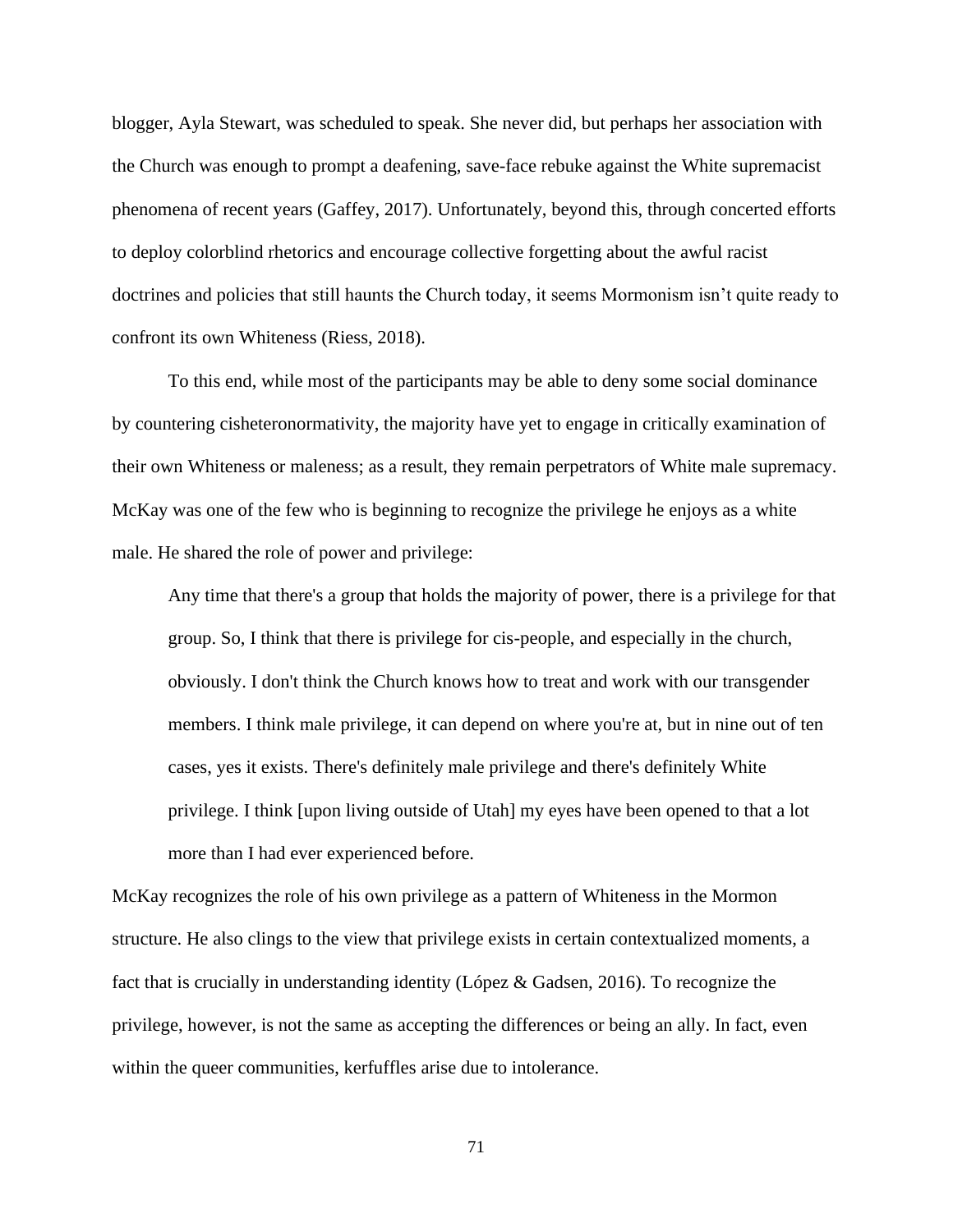For instance, Lorenzo recognized his own biases when sharing about cisgender privilege in his experience as a cisgender, gay White man:

So, about cisgender privilege: to be honest, I am a gay man, so I can understand gay, but, at least up to a week ago, transgender has always just freaked me out. It's just weird and I don't get it and it's weird. So, I can totally understand how people look at other issues as well as the same, but that one in particular, that's just really weird to me. And, as I've heard some stories, I can kind of empathize to a degree, but it's still weird to me, so I'm sure I have cis privilege. Maybe I should be ashamed to admit it, but I'm still getting used to this whole [queer] thing, so, my interactions are limited to walking by somebody in the store or something. …Maybe my interactions in the LGBTQIA community will change that, but at this point those are my thoughts.

It is apparent that Lorenzo struggles with embracing transgender folks, largely due to his own privilege and lack of familiarity with transgender persons. This speaks to the hegemony at work which perpetuates taken-for-granted structures, such as cisgenderness, to be left alone. It also speaks to the LGBTQIA movement's focus on liberating White cisgender male bodies despite originating from the efforts of transgender women of color (Eguchi & Calafell, 2020). While being aware of the historical dominance of White supremacy in the U.S., Lorenzo is also keen on providing insights that, globally, the dominant culture has privilege. He goes on to say that "White people are not extraordinarily demonic in that sense" because maltreatment of Others is "not restricted to us [Whites]." Lorenzo's knowledge of other cultures engaging in racism, though correct, seems to downplay the role of Whiteness in U.S. spaces. Here, he is torn between the ideologies of recognizing his privileges and the ideologies of Mormon multiculturalism.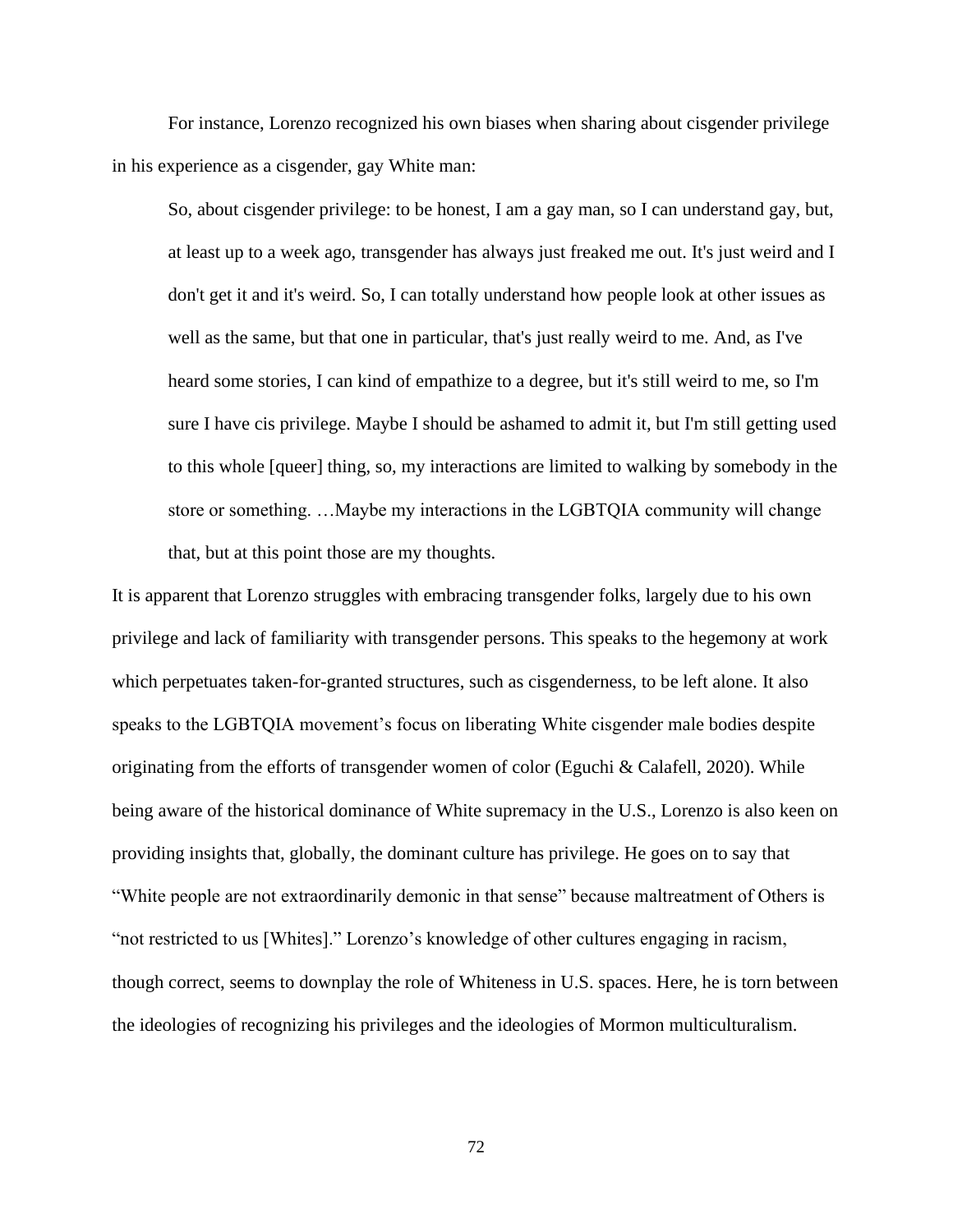This is contrasted with another participant, named Kimball, a White cisgender gay man who disagrees with White privilege completely:

To me, this is how it feels: I will be friends with people of any background. I am friends with people who are transgender, people that are Black, Mexican, I don't care. I don't. It's not important to me. What matters is a person's character. Not the color of their freaking skin. But when people start saying white privilege I think, so just because I'm White I have a better chance of prosperity? Or I have a better chance at living more economically sustainable life?

I know what people are saying. Like it's harder when you're caught in cycles of poverty and et cetera, et cetera. I read about this, I'm not ignorant, right? But personally, I think people use their race as an excuse to be poor or to be brought into a disadvantage. I do, I really believe that. I believe that if someone wants to get out of poverty—in the United States at least— there's opportunity everywhere. And it's there for people who want to seek it out. But honestly, yes, I believe racism exists, and it's not like something to just sneer at. But when someone says, "Oh, I got denied a job opportunity because I was Black," I'm like, that's possible, but was it that or was it because you gave a shitty job interview, or you were underqualified?

Kimball's worldview on White privilege, and Whiteness in general, is indicative of the Church's conservative rhetorics that imbue Mormon communities, especially in Utah. Because the Church is a worldwide organization, it must embrace people from all races. This ideology, as reiterated by Kimball, downplays any racial differences and instead focuses on the sameness of being God's children. It also seems to ignore the structural effects in force today, for example, the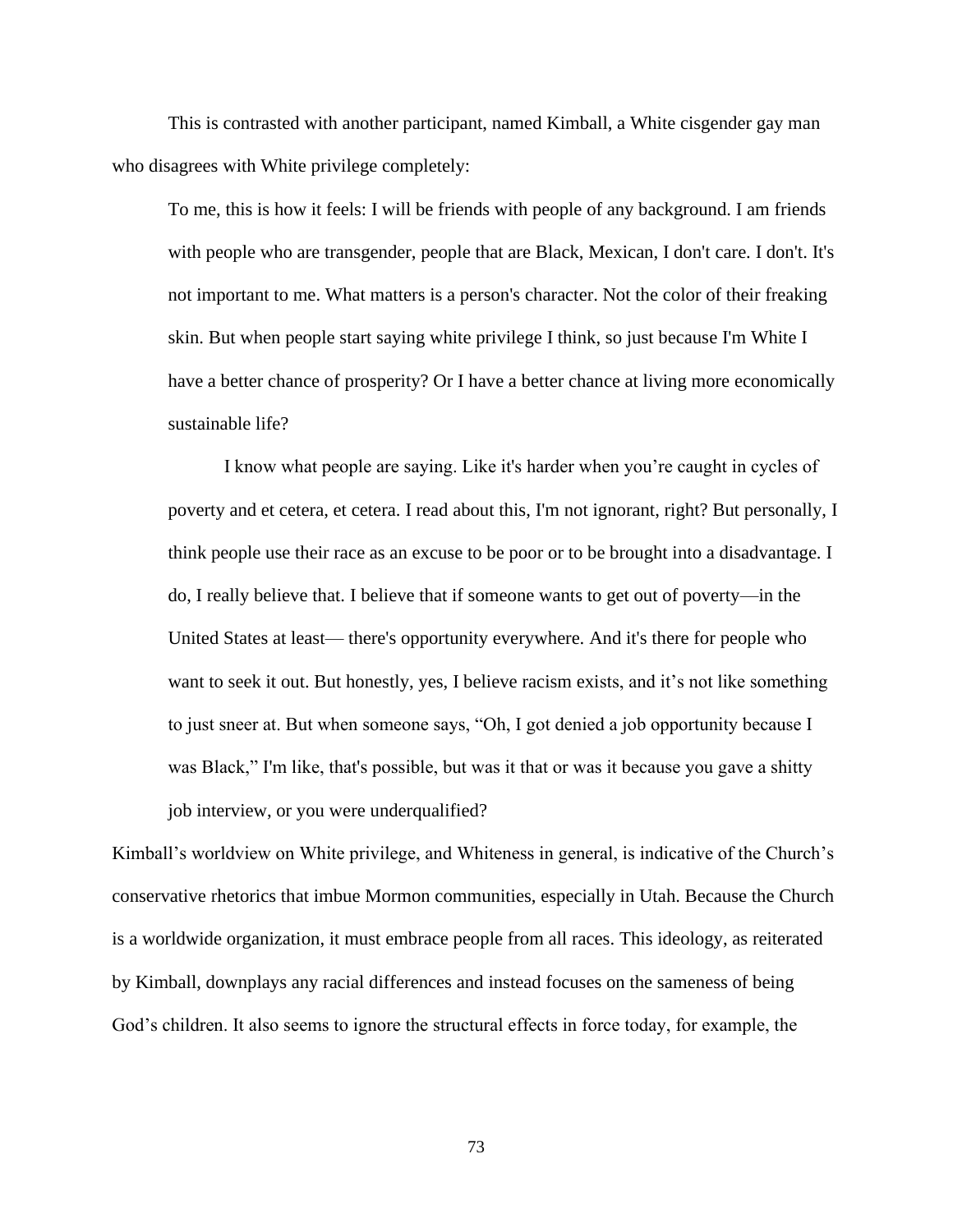racial wealth gap that was caused by slavery and other racist machinations (López, Erwin, Binder, & Chavez, 2018).

This is why Collins's (2009) concept of the matrix of domination, which emphasizes four domains of power—hegemonic/cultural, structural, disciplinary, and interpersonal—is crucial to understanding hegemony. While Mormon rhetoric may cede that interpersonal forms of discrimination exist, as Kimball and other participants surely do, the structural and disciplinary dominations that further bigotry (mainly the Church and its policies, doctrines, rhetorics, or commandments) are ignored or dismissed as excuses for indolence. In this way, Whiteness remains invisible and uncontested among many of the participants, who consequently remain proponents of White cisheteronormativity.

However, to perform queerness in the Mormon system is to relinquish your power and privilege—it is to move away from a space where one is in control and moving into a space of being controlled both ideologically and materially. Such an abnegation of one's cisheteronormativity can undoubtedly elicit feelings of fear, uncertainty, and anxiety. These social twinges can be witnessed below in Brigham's wariness to disclose his gay identity publicly. To do so is to risk his privileged spot in several social locations embedded in the Mormon structure that ensure his power (e.g., White, cisgender, heterosexual, male). Brigham's situation--being a gay man who has been married to a woman for over twenty years and with whom he fathered several children—illustrates the intrapersonal tension of paradoxical being. This in-between space is navigated with recognition of its precarious nature. Similarly, all of the participants occupy a space of paradoxical being in that they are neither fully accepted in the Mormon communities nor neither fully accepted in the queer communities. This unfortunate reality illumes how the participants exist in a baleful void of belonginglessness.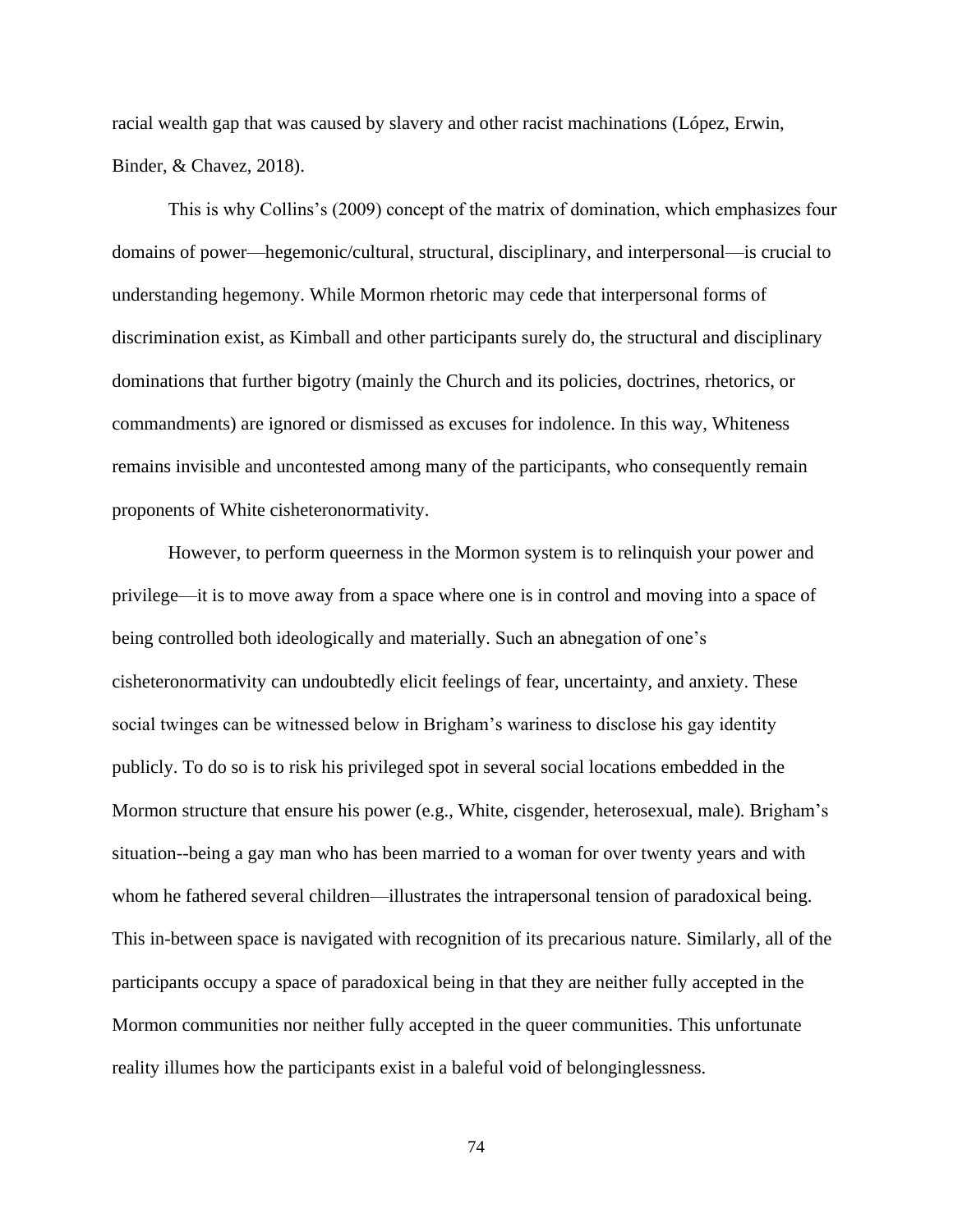Now, a question that remains to be answered is why Brigham feels it is important or necessary to not disclose his sexual identity. This question applies to several of the participants who have decided not to share their identities with anyone or with a very limited group of people. Of note, some of the participants are openly gay or transgender with their local Church leaders but not with extended family or even close friends. Of course, identity disclosure is intimate and a personal decision that should be validated and respected, but this choice to share such a delicate position highlights the importance of Mormon hierarchy in the lives of the participants. Thus, in Brigham's case and in the case of other participants, Church leaders were the first people to know about their same-sex attraction and feelings of being transgender. By sharing these private features of identity with their leaders, the participants have allowed the space of identity paradoxes to be further complicated by the Church's ideologies. As such, their decisions to stay active in the Church are impacted by the interactions they have with the leaders who are aware of their queer Mormon identities.

In a later subsection, the reasons why the participants choose to stay in the Church will be examined. But here, I asked Brigham an important question regarding the intrapersonal and interpersonal effects of his choice to stay involved. The following is Brigham's answer to being asked if, given the chance to start over his life, he would choose the same paths or not:

Would I do it again? Part of me would, for the kids and wife, definitely yes. But part of me has to figure out what to do with the Church. I know that sounds backwards, but that's what I have to do. I have to still shed some of the guilt and I still have to figure out if the Church is true and things connected to that. Now, why am I thinking this way? Why can't I just say [to my wife], "Honey, I love you, but let's get a divorce and just be friends"?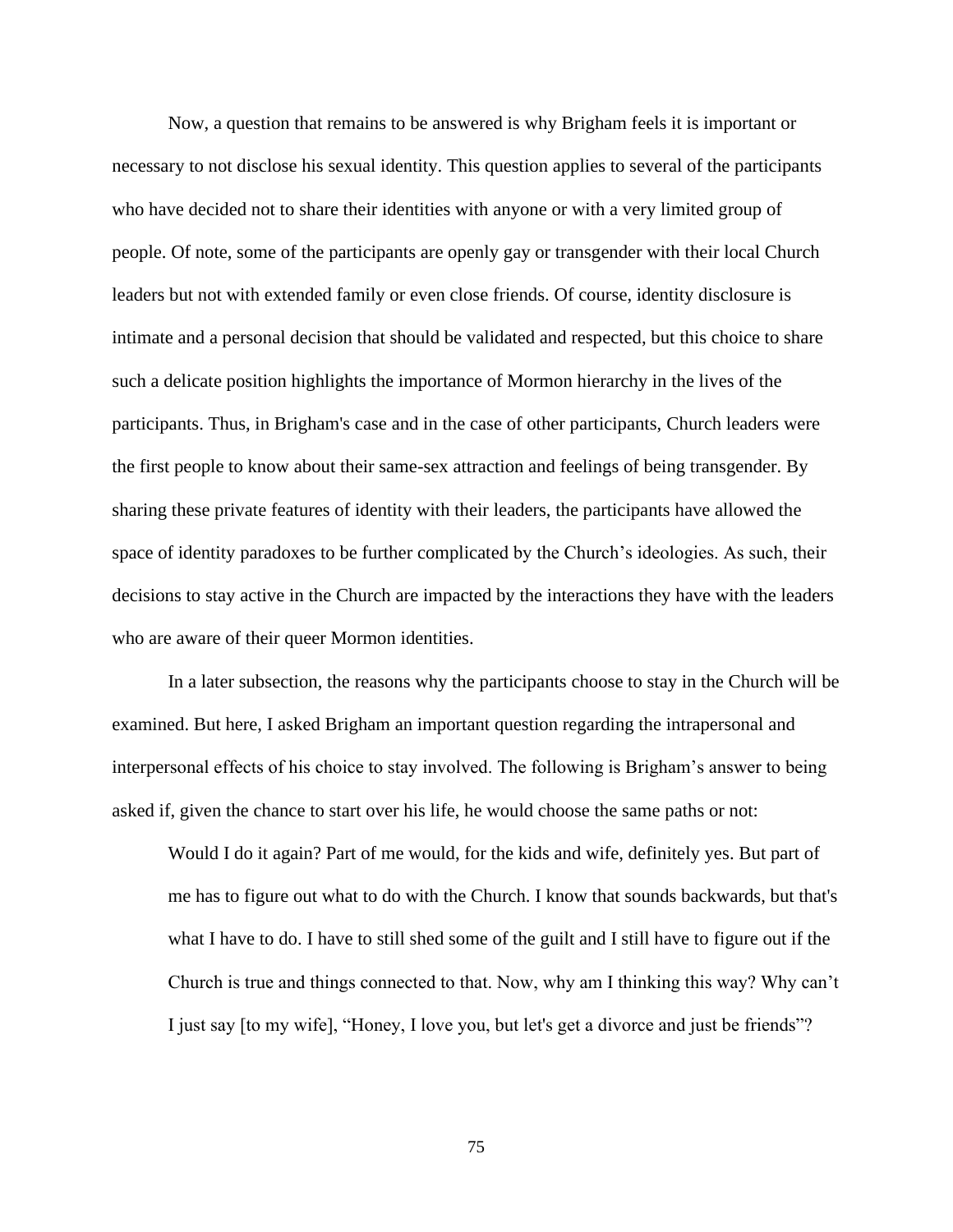But then I also worry that I'm not getting any younger and I still feel the gay stuff. You know, it's like I don't want to be 85 years old and saying, "Ah, goodness." I don't know what I'm going to feel when I'm 85. Did I do everything the best I could and support the family? Did I stay on that straight and narrow [path of obedient Mormonism], but yet be missing a part of my life? Or do I go the opposite way and then feel such guilt because I messed up my marriage and kids?

Brigham's incertitude, noted not only in his message but his tremor of voice and painful intonations observable during our discussion, obviously causes intrapersonal distress that impacts his wellbeing. His decision to remain in the Church despite his testimony status also influences his decision. For example, instead of taking a step back or removing himself from the Church that is causing him so much distress, he continues to participate out of fear of familial dysfunction. To present himself as Mormon—a White, straight male—is to preclude his genuine identity performance by outlining the spaces in which he can enact his gayness. Thus, instead of his culture providing him a space "to locate [himself] in the world [that] ...can provide a comforting resource to (re)stabilize subjectivities," Brigham's cultural space is the cause of his pain and identity imbroglio (St. Louis, 2009, p. 565).

It is here that I wish to highlight an irony in the Mormon system. Mormon prophets are believed to hold the spiritual gift of prophecy, which gives them the ability to forewarn the people of future dangers; as it is written in the Old Testament, "Surely the Lord God will do nothing without revealing his secrets to his servants, the prophets" (Amos 3:7). Mormons also believe the righteous members of the Church can receive their own prophecies, framed as personal revelations (2 Nephi 32:5, Book of Mormon). At the same time, the limitations that rankle Brigham and other participants from disclosing their queer identities is fear of the future: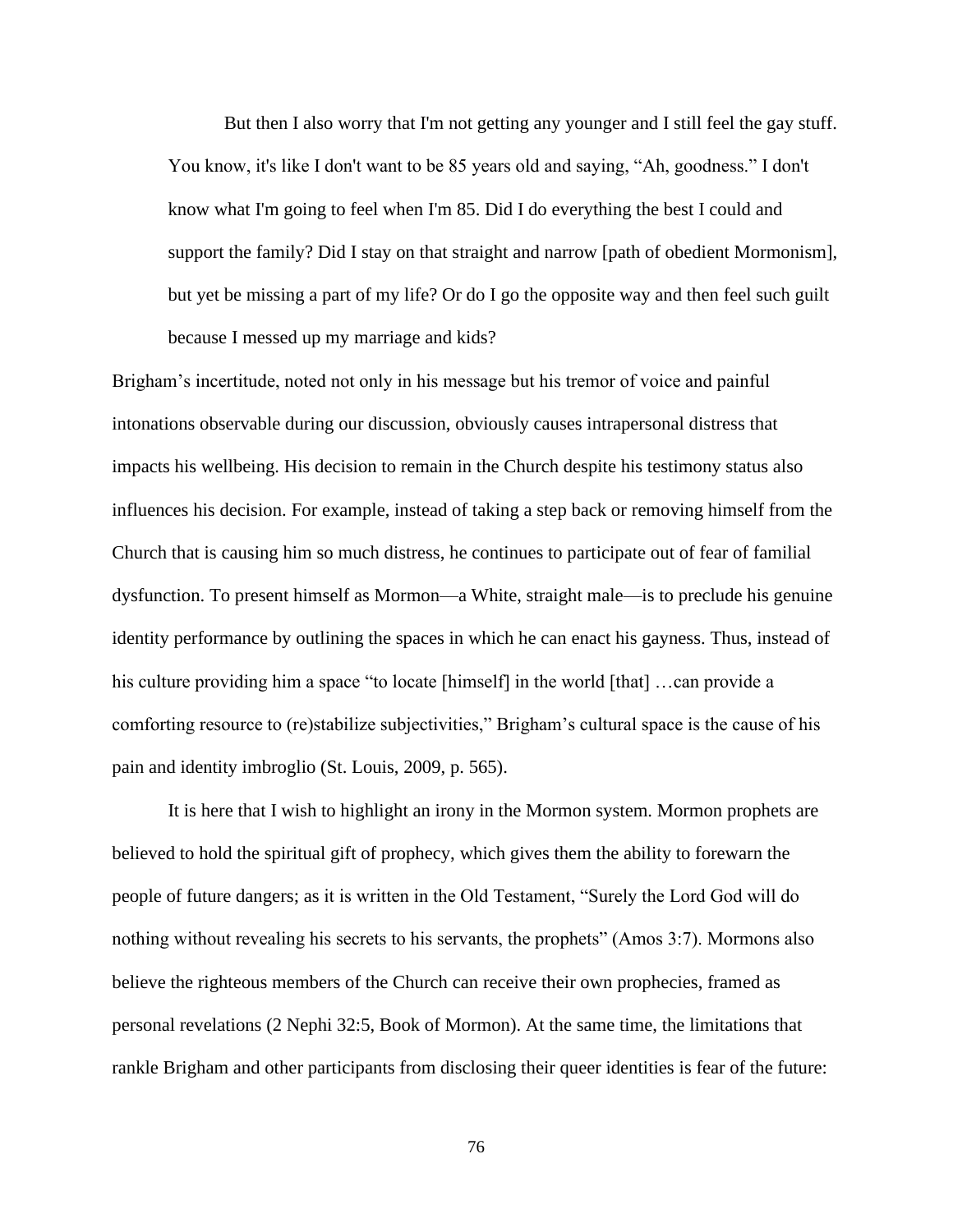it's the fear of how their ward members will react, how sharing their queerness might impinge on their status among their neighbors, and how it can bifurcate family members into those who support LGBTQIA communities, and those who see any inkling of queerness as anathema. Heber shares a similar tale of the distress that comes from (not) sharing who he really is:

I have some pretty massive fears about rejection, so I think that's the biggest thing that's keeping me from coming out. I have four siblings, but I have never told any of them. My parents know, but we don't talk about it. …I think it makes them uncomfortable. I feel uncomfortable thinking about talking to them about it, and I think they feel like as long as I'm doing what I'm supposed to be doing [in the Church], then they don't need to worry about it.

There are two important facets to the discomfort felt by Heber's family: 1) such discomfort was once felt by many of the participants in themselves (and still is in some cases) in the form of internalized queerphobia, and 2) the lack of comfort felt by Heber's family divulge the issues of Whiteness in the Mormon structure at large.

While the Mormon Church reinforces certain beliefs, these values are often taught by parents and other family members. Interpersonal and family discussions regarding religious expectations can have benefits and negative consequences. For example, Marin (2016) found that 96% of religious queers have prayed to God at least once to make them straight, hinting at the unhealthy dynamics of human-God relationships. On the other hand, Dreyer (2013) argues that since internalized homophobia "is all about self-concept," a complete "dependence on the [Divine] could…help sexual minorities to eradicate their internalized homophobia and alter their self-concept to that of whole [healthy] people" (p. 607). This statement, of course, is parochial in that it operates within the system that causes the oppression. To quote Lorde (2007), "the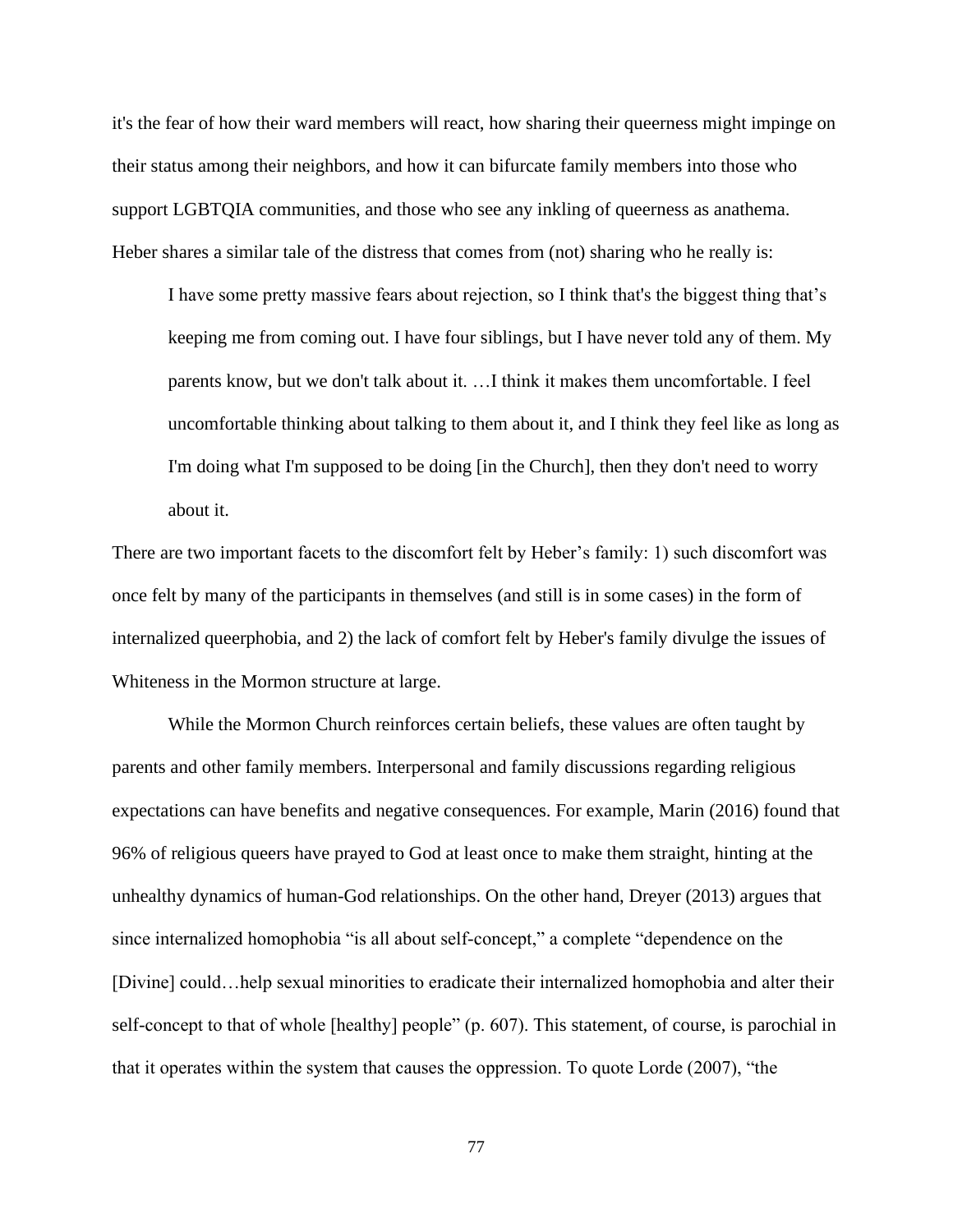master's tools will never dismantle the master's house" (p. 110). But after all, this is one of the grand performances the participants—and all queer Mormons—must negotiate: to revere and humble themselves before the God that marks them as Other.

Now, the belief in a divine being has been the focal point of Mormon identity for generations (Conley, 1990). This certainty can be juxtaposed against the uncertainty of sexual and gender identity. To illustrate, Joseph shared how he knew he was a child of God but felt "selfish" using the term *gay* to explain his attraction to men. This selfishness arose from the Mormon belief in strict obedience. This dogma is commonly framed as when you do what you want to do, you are being selfish, but when you do what the Church or God wants you to do, you are being selfless. Such a emphatic control and obsession of one's personal sphere is symptomatic of White individualism (Jones & Okun, 2001).

As for other issues of Whiteness in Mormonism, in the same way that many members feel discomfort and malaise when discussing institutionalized racism predominant in Mormon scripture and thought, Mormons may seek to stonewall conversations about sexuality and queer discrimination in the Church today. DiAngelo (2018) examines a psychological phenomenon which she terms "White fragility," an explanation for why White folks find it difficult to discuss racism. Building on this idea, Brooks (2018) asserts that Mormons must actively confront their positionality in order to successfully overcome Whiteness; as she writes:

Mormons will have to choose to acknowledge the pivotal and pervasive role of white supremacy in the founding of LDS institutions and the growth of the Mormon movement. White LDS people will have to choose to see the possessive investment in whiteness and the possessive investment in rightness as a harm to spiritual wholeness and as corrosive to the faith—individual, collective, and institutional. Among the many fruits of this work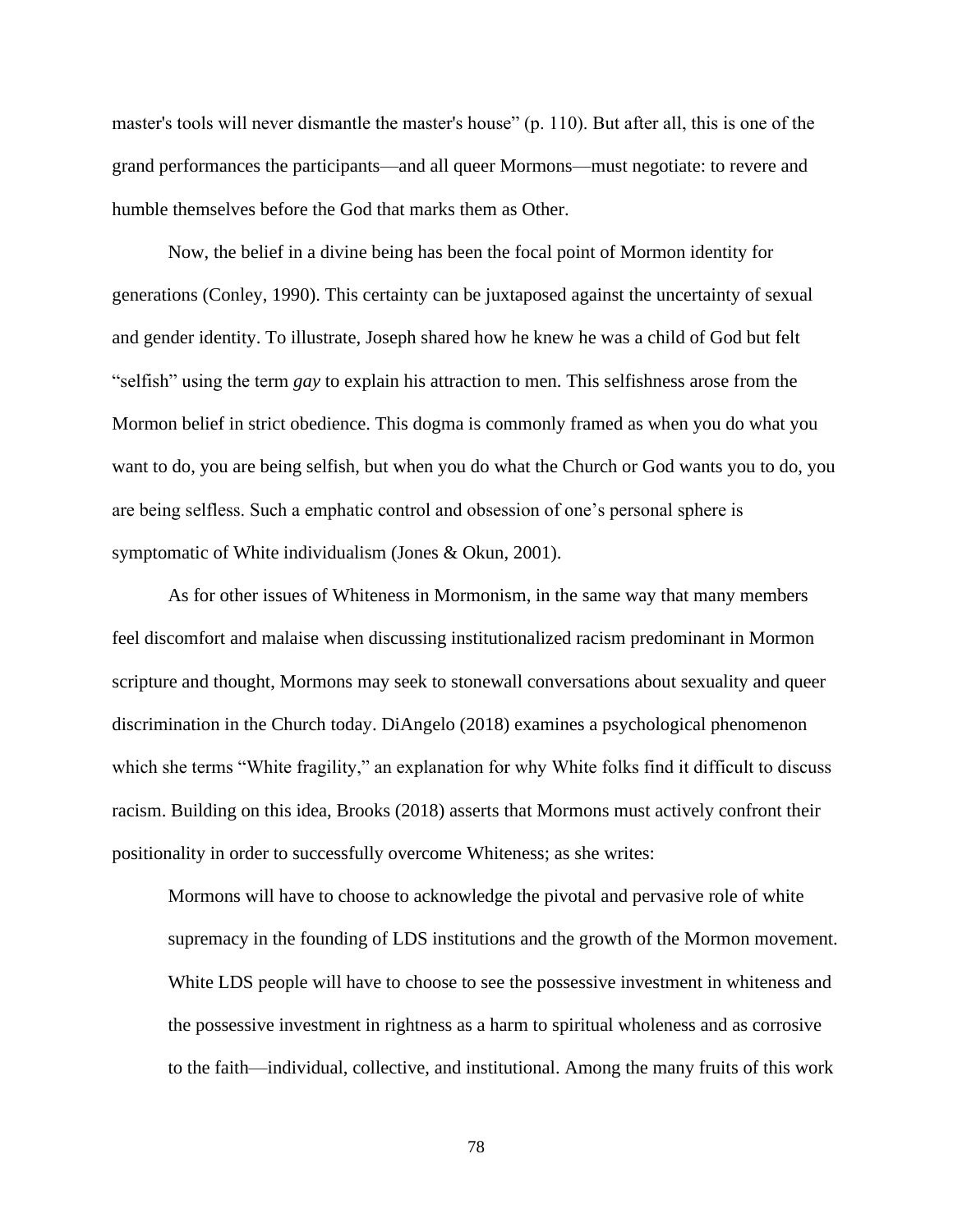may be a faith that is more resilient when confronted with its own enormous and inevitable humanness, a faith that need not be protected from its own history—a faith capable of surviving its failures and recognizing, renouncing, and repairing its wrongs. (p. 81)

As the author reminds us, Mormon Whiteness is embedded at all levels of the social strata within the Church and its communities. Thus, it might be helpful to use Winnubst's (2006) conceptualization of Whiteness—a phallic, heterosexual, cisgender mechanism of power which targets any disruption to the group's dominance and desideratum as quickly as possible—as the species of Whiteness rampant in Mormondom.

In light of this conceptualization, the participants maintain their status as one of the dominant group members as long as they stay within the bounds crafted by the hierarchy. At the same time, those confines impact their sense of self and reality. To cope with such an acerbic tension, the participants choose to focus instead on features of their identity that they share with others—their belief that they are all children of God. Unfortunately, not all queer Mormons are accepted as they are—not even by themselves. This can cause several issues to their health in various ways, which will be explored in the next and final section of analysis.

## **Health Issues regarding Identity Performance**

In this final subsection of analysis, I explore how identity performances of queer Mormons educe maladaptive effects. While there are undoubtedly more, I have chosen to focus on three issues: 1) relational health, 2) mental health, and 3) spiritual health. Narratives and experiences from the participants will be shared which highlight the reality of each of these challenges. Their situations, which they negotiate constantly, will be contextualized with existing research as well as rhetorical or cultural contributors. Many of these issues can be considered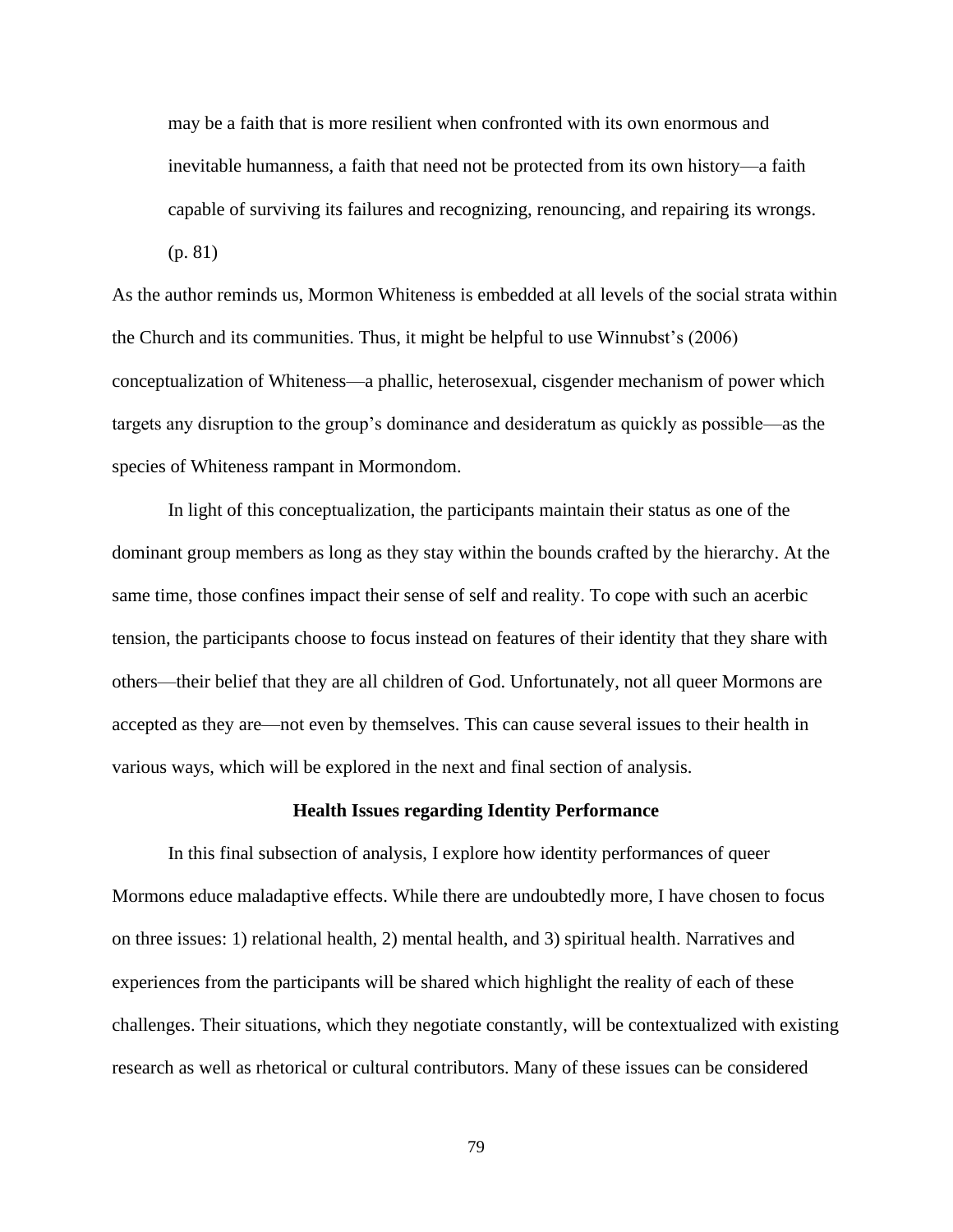side effects produced, at least in part, by Whiteness—including its perpetuation of toxic masculinity (Kelly, 2019).

While this final section is broken into three subsections, I would like to emphasize the imbrication and interconnectedness among the three issues involving identity performance. As will be made evident, the participants' concerns with building healthy relationships are connected with the difficulty in maintaining spiritual health, and overall homeostasis, including their mental health. I suggest it is not a linear process of one-way influence, but rather the issues regarding the participants' simultaneous existence as queer Mormons that impact their lives. The first of these issues that will be discussed revolves around the participants' relational health.

*Relational health.* Humans are social creatures and we require feelings of belongingness in order to function in healthy ways (Floyd & Hesse, 2017). Because of cisheteronormativity, queers are often marginalized or Othered for their relationships (Chevrette, 2013). Examples of this bigotry may include family members asking their gay relatives to only date someone of a different gender, coworkers consistently mis-gendering their nonbinary colleagues, or intersex individuals being taught by religious leaders that God only creates males and females so anything else is a mistake or dysfunction of mortality. All of these perpetuate cisheteronormativity by invalidating and making queer individuals inferior to their non-queer counterparts. Whether with a family member, a friend, romantic partner, work associate, or religious leader, queer and non-queer relational tensions can be distressing and harmful to one's health. In this subsection, the impact of the participants' queerness on interpersonal relationships with family members and loved ones will be explored.

While none of the participants reported being exiled or disowned from family members,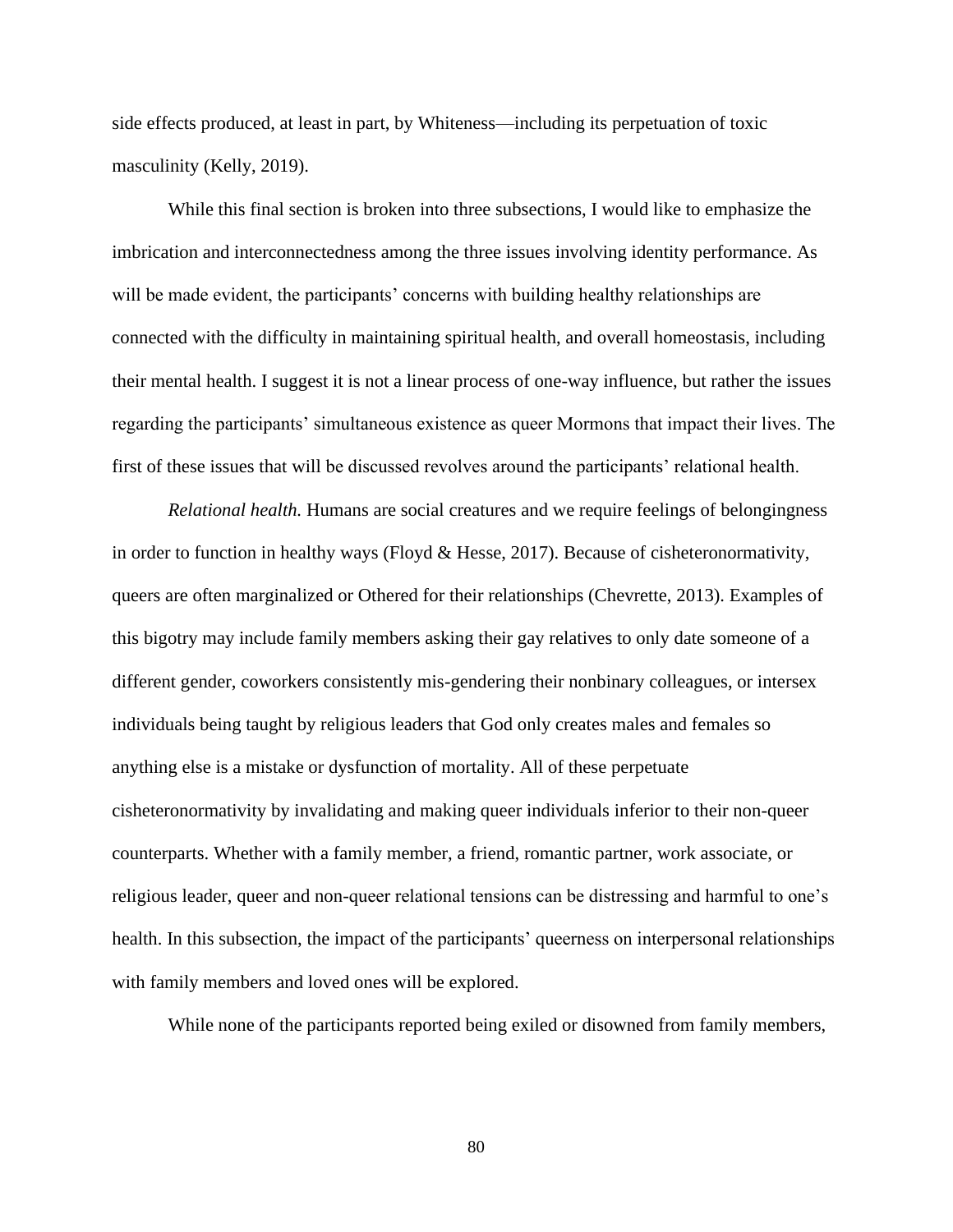all of them adduced changes in family dynamics after disclosing their queerness. Ezra shares how the social dynamics with his family changed after he began performing his gay identity:

When I was living openly gay, I knew my family still loved me, but it was definitely strained, and I felt like they didn't accept me. You know? They would always invite me to stuff—it's not like they disowned me or anything; I don't have a story like that—they always made sure I was invited to everything, but they would never allow my boyfriend to come because it was just too uncomfortable. And honestly, it was probably too uncomfortable for me because I didn't want them to go through that. But I understood why they thought the way they did about my sexuality and partner, but I really disagreed with it obviously at the time, and still today, I don't necessarily think they handled everything correctly.

I remember when I first came out, my mom pulled me aside, talked to me like in the car one day and tried to tell me that it was a phase. She was really trying to push me in the direction of saying I would grow out of it. It was hard for her. I mean, I think for any group, any religion, parent, it would be hard because you know, you have a vision of your son or daughter getting married and having kids one day and when they come out to you, realize that's probably not going to happen it can be difficult for them. She also definitely let me know there's a line if you cross it, meaning they said they would kick me out if I had my boyfriends over or had sex at their home.

Luckily, Ezra's parents "have done a lot to try to understand [his] journey with [his] sexuality… even though they…hold to their beliefs very strongly." This means that they did not disown him and seemed to hold to a standard of no sex in the house before marriage; if he crossed that line, he would be asked to find a new place to live. But Ezra's experiences also highlight the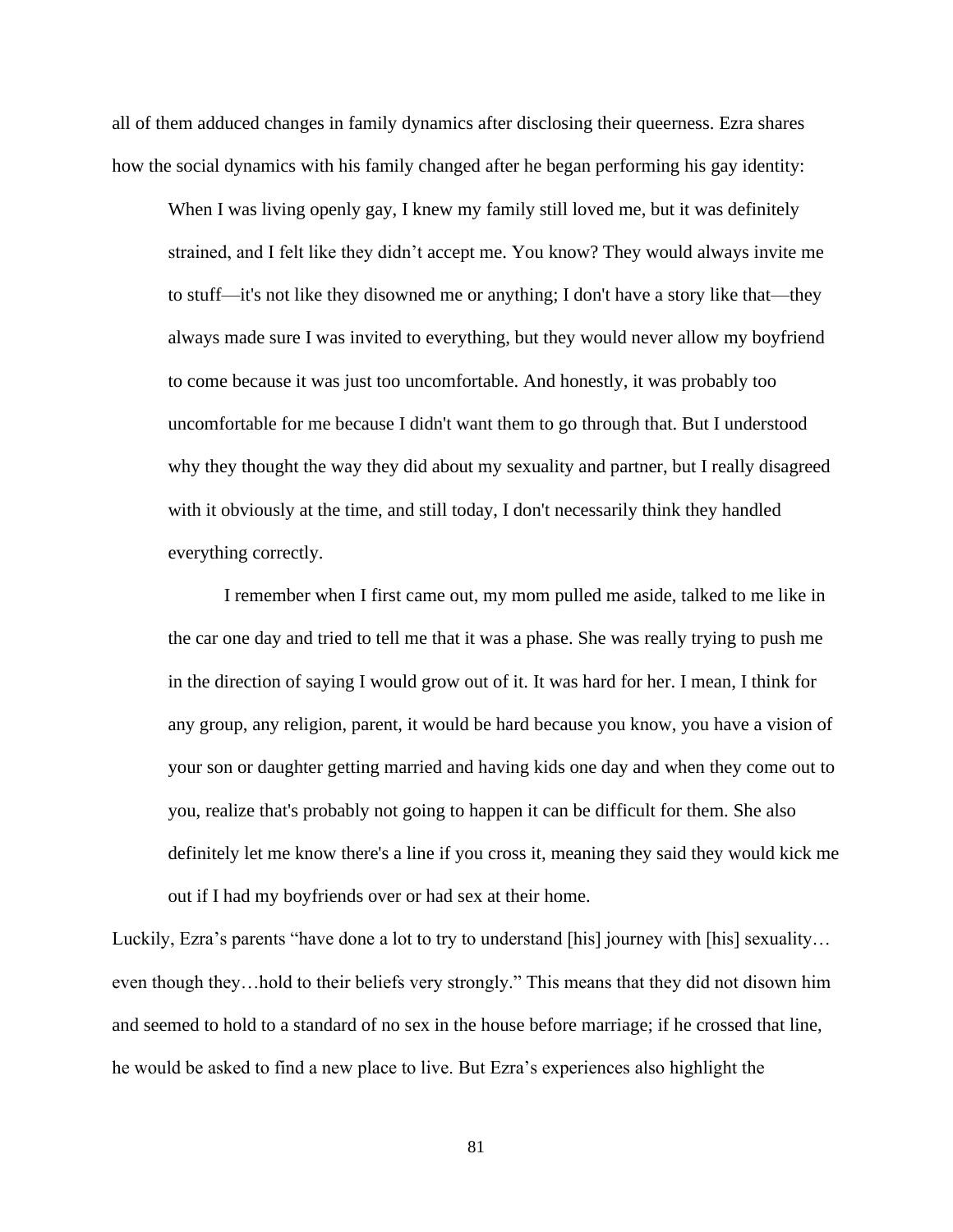communicative tendency for non-queer Mormons to minimize same-sex attraction or transgender feelings as genuine and long-term. This discourse only contributes to the larger conversations in Mormonism that work to invalidate queer identity.

Ezra also calls to our attention the importance of intergenerational effects, or the patterns and behaviors that children inherit or mimic from parents (Vangelisti, 2013). Ezra's mother learned from her parents that queerness was something evil, sinful, or at least different, and she is merely passing on that worldview to her children. When that pattern is disrupted, it creates tension in the home in terms of outlook, but also perceived perceptions of other members of the community, or in this case Church members. Ezra's mother, like many of the parents of religious queers, was concerned about how this would impact her family's official standing in the Church, and its social status within the Church's interconnected communities (Great Big Story, 2018). In the words of Sumerau and Cragun (2014):

Since [Mormon] familial classification schemes leave no room for homosexuality, … [it can be viewed] as oppositional to the family …suggesting that only heterosexual-based families could serve the purposes of God, and that the heterosexual family was the only appropriate context for sexual relations. (p. 339)

The invalidation and trivialization of queerness by family members (and others) speaks to the Whiteness that invisibly holds together the Mormon structure. Much like how Whiteness is pleased when difference is erased through sham facades of racial inclusion—or in Mormon terms, the rhetoric that race is not important because everyone is a child of God—this false blindness also extends to the tendency to disregard the importance of queer identity in the Church.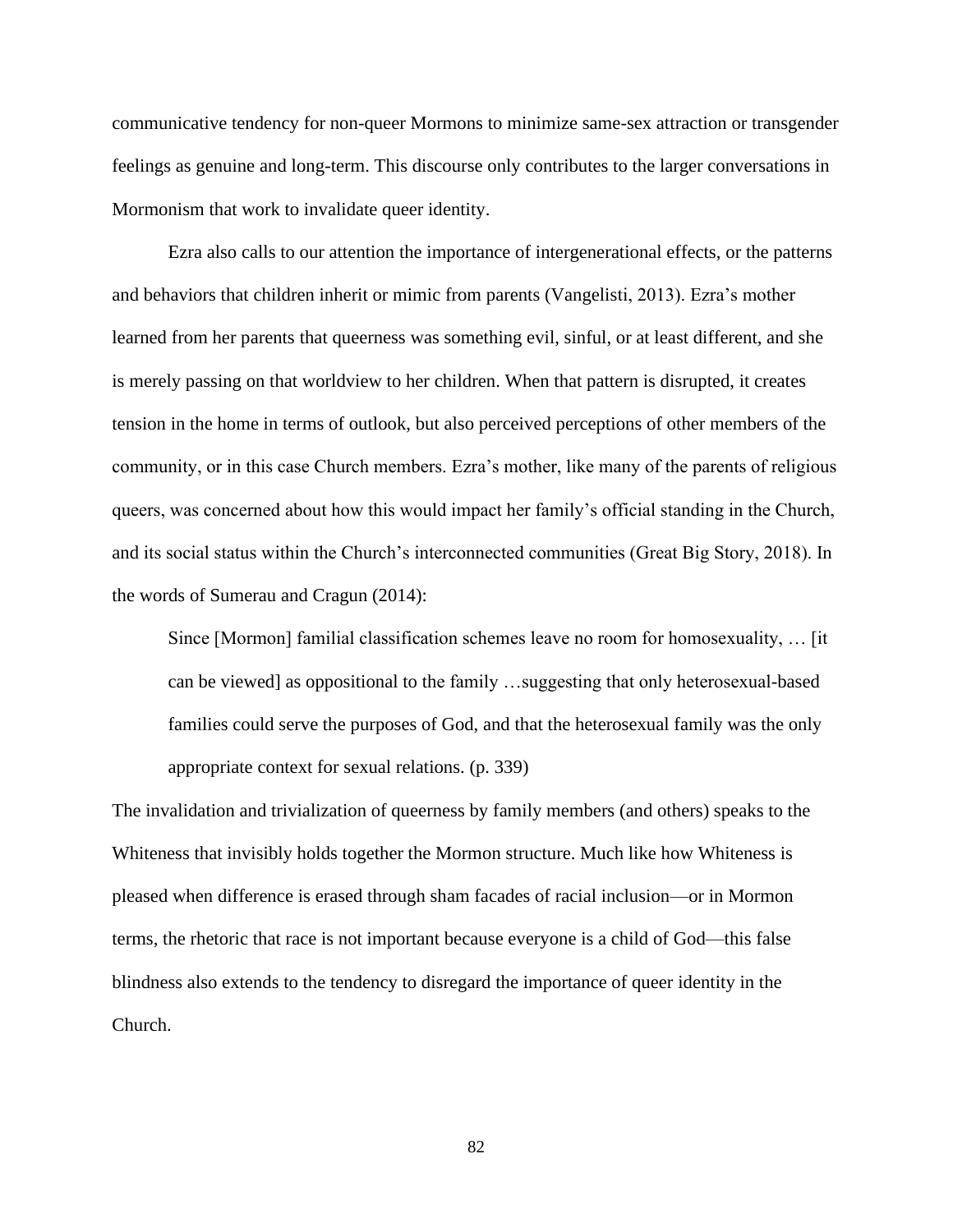This White anti-queer rhetoric may manifest itself in a parent's attempt to convince queer family members to downplay their attraction or identity by suggesting it is a condition of mortality and not eternal. Family members or others may also seek to disrupt social partnerships any queer members may want to build with non-member queers by criticizing the queer communities as evil, or at the very least, spaces void of the Holy Spirit (Sumerau & Cragun, 2014). Thus, Mormon Whiteness impacts the relational destinies of its queer members by regulating the dynamics of relationality itself. At its most staunch levels, Mormon Whiteness also calls for devout parents of queer children (especially those who are nonbinary or transgender) to put their loyalty to the Church's ideologies and expectations before unconditional love towards their children.

While the above narratives have provided examples of relational health in regard to family dynamics, Mormon queerness has significant impacts on the participants' romantic lives. Church rhetoric preaches the importance of family and childrearing for heterosexual couples, and mandates complete celibacy from homosexual relations (Hite, 2013). This cisheteronormative pronatalist rhetoric has direct impacts on the relations of many of the participants. For example, Lorenzo realized his girlfriend of five months needed to know the truth about his identity and orientation. Though he has been attracted to men, he only recently began validating his homosexuality. Lorenzo called dating his girlfriend "an experiment" because he was not certain about how authentically he could date a woman. As he explains:

I'd been in brief relationships in the past, but never really anything long term, and she knew about my orientation and my attraction to men, but we were willing to kind of see where it went, and, over the course of the last few weeks ... I mean, the last month or so, I finally came to the determination like, "This isn't working." And before, I was really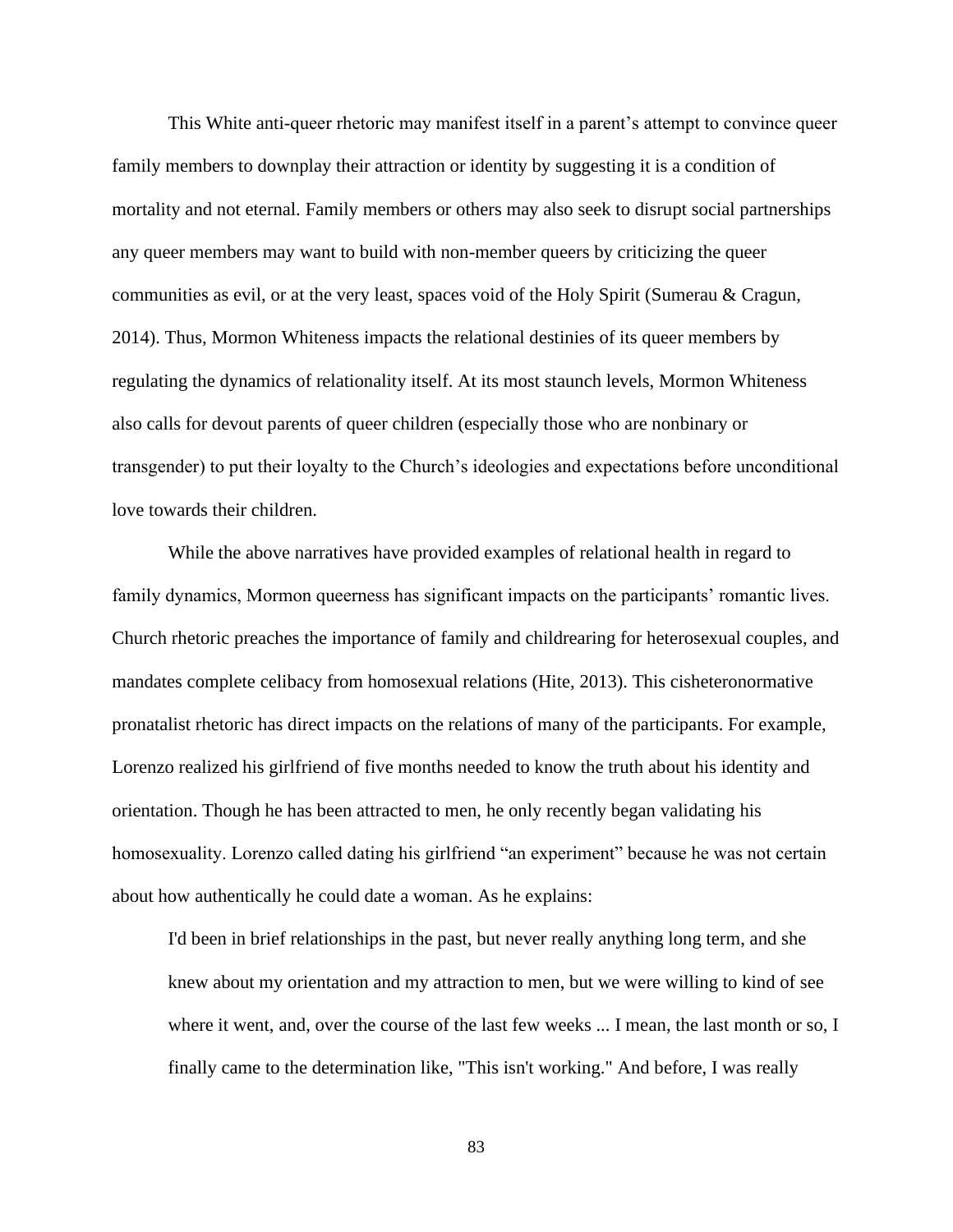positive that a mixed orientation marriage would work for me, and now I'm kind of iffy on it. But it wasn't going to work with her, and I could tell, and so, I ended that last ... about a week ago, ended it a week ago.

I think it's harder for her just because the fact that she's the straight one, so she's more attached, you know? So, it wasn't quite as difficult for me as I feel like it should be. I feel bad. I guess I feel bad for not feeling bad.

Lorenzo's recent break-up illustrates the interpersonal and emotional impacts his queerness has on his relational health. The Mormon system—including singles wards (congregations consisting only of non-married young adults)—is crafted with the goal of increasing Church membership through bloodline loyalty.<sup>5</sup> As a result, Lorenzo and other participants have dated (or married) people to whom they are not necessarily attracted. They do this in an effort to be obedient to the Church. Such problematic obedience is a manifestation of the hegemonic control of Whiteness within the Mormon system.

But perhaps Whiteness as obedience is more powerfully manifest in parent-child relationships. AI would then be remiss to not discuss the impacts of Mormon parent and queer child dyadic exchanges. In an aforementioned Church press release (2006) with Dallin H. Oaks, the high-ranking official was asked by a public relations reporter how a Mormon parent should react to a queer child's desire to live authentically. The apostle responded:

It seems to me that a Latter-day Saint parent has a responsibility in love and gentleness to affirm the teaching of the Lord through His prophets that the course of action he is about to embark upon is sinful. While affirming our continued love for him, and affirming that

<sup>&</sup>lt;sup>5</sup> I argue the Church's rhetoric and emphasis on (endogamous) heterosexual marriage is not only cisheterosexist but also pronatalist and allosexist.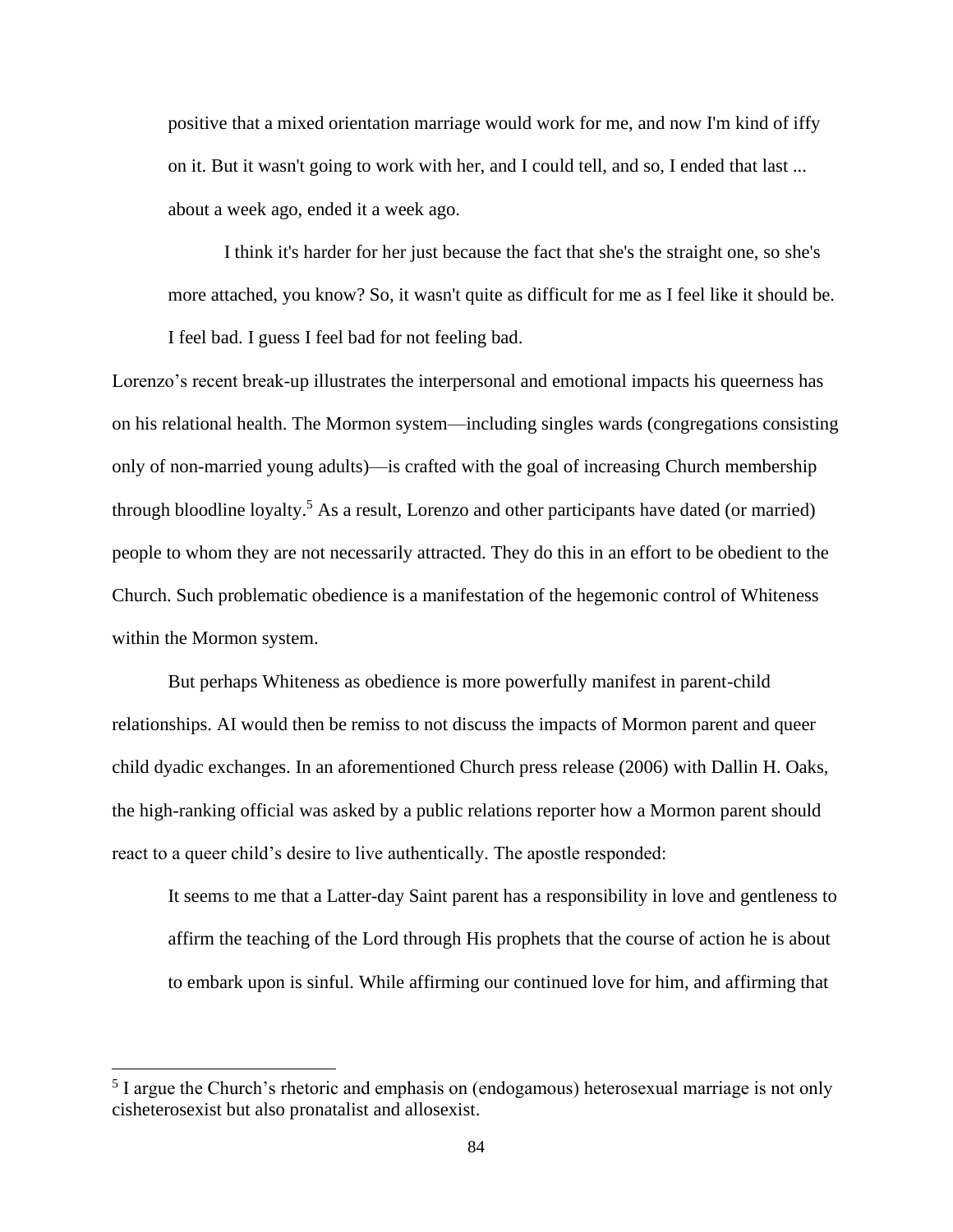the family continues to have its arms open to him, I think it would be well to review with him something like the following, which is a statement of the First Presidency in 1991: "The Lord's law of moral conduct is abstinence outside of lawful marriage and fidelity within marriage. Sexual relations are proper only between husband and wife, appropriately expressed within the bonds of marriage. Any other sexual conduct, including fornication, adultery, and homosexual and lesbian behavior is sinful. Those who persist in such practices or influence others to do so are subject to Church discipline."

…Finally, it may drag you down so far that you can't come back. Don't go that way. But if you choose to go that way, we will always try to help you and get you back on the path of growth.

Oaks highlights the importance of showing love to one's queer child but emphasizes that love falls short of complete acceptance and affirmation. In fact, that final sentence, in which he instructs parents to never give up trying to convert their child, reads to me as an obstinate directive to never stop convincing their child that they are wrong, sinful, out of line, or Other. It is merely Whiteness disguised as love. Miller (2019) exposes "the 'love' the Christian right [conservatives] supposedly has for queer people…for what it is: erasure and violence" (p. 111). The brilliance of the framing, though, makes it seem as though their mulish communication is what any parent would do to an astray child, but in reality, this merely attempts to mask the Church's anti-queer pillory under the façade of being a good parent.

Such rhetoric is only part of a larger whole of what Roberts (2018) theorizes as "(lie)alectics", or the Mormon hierarchy's attempt "to appear non-homophobic while maintaining homophobic church doctrine" (p. vi). The two-faced nature of the rhetorics also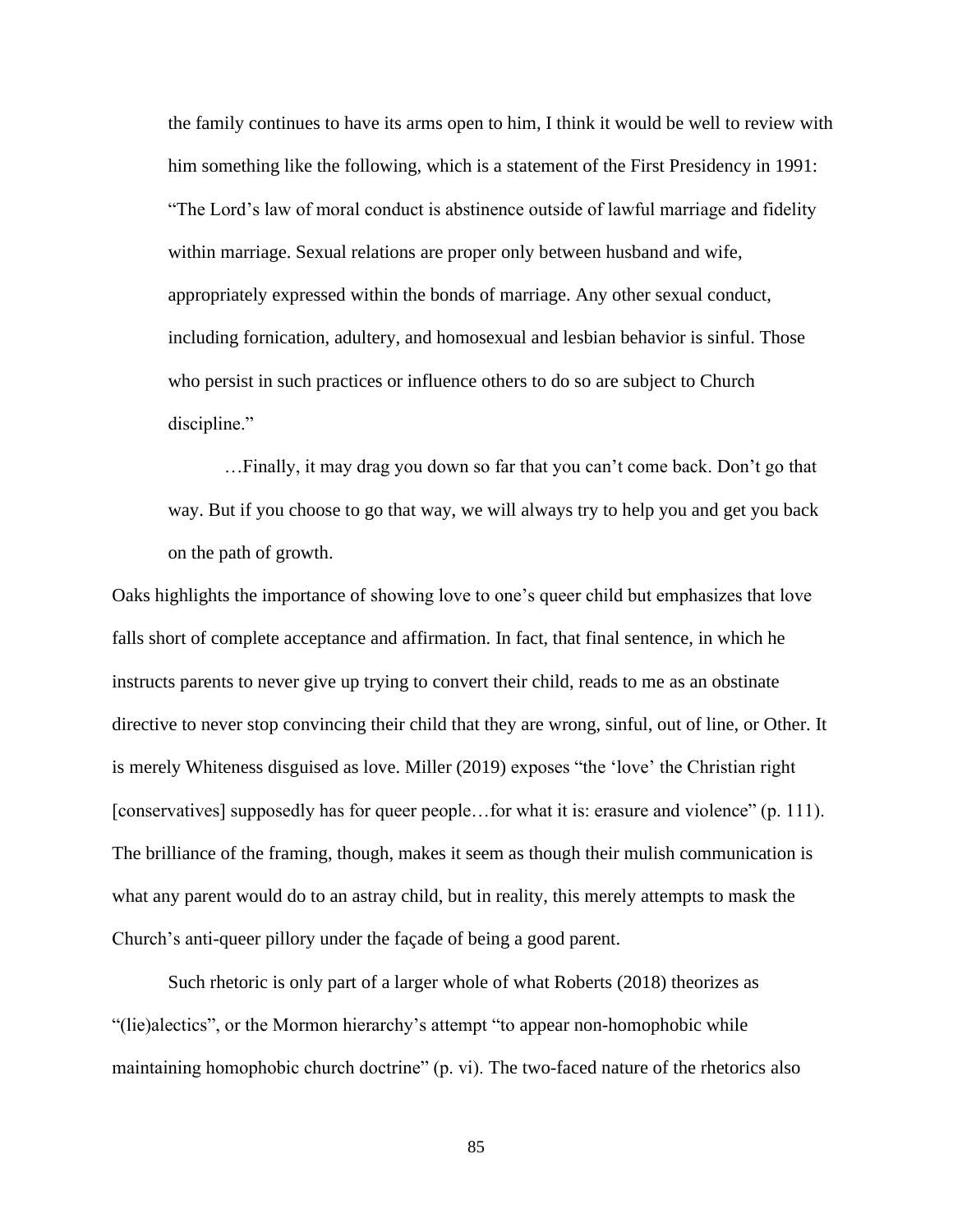seems to produce a sort of incivility that is cloaked as civility which breeds in the fertile grounds of Mormon Whiteness. As LeMaster and Mapes (2019) illuminate, "the discursive constitution of 'civility' …produces and sustains the materiality of racialized [Othering]…through the privileging of White discourses of normative gender and sexuality" (p. 64). This insight shines light on the rhetorical tools Church leaders use to perpetuate Whiteness as a means to discourage queer family relations in superficially civil manners. Because of the continual rhetorical production of pro-queer presentiments, I worry there is no space allowed for the devout Mormon family and their queer relatives. Without safe spaces in the home or community, the wellbeing of LGBTQIA Mormons is a risk of urgent concern.

*Mental health.* While I make no claims to be a trained mental health specialist of any sort, I do believe that communication plays an important role in one's mental health. As was reviewed in chapter two, the majority of the extant research on queer Mormons has been conducted by mental health professionals. The present subsection adds to the archives by providing some qualitative insights to the body of quantitative data already collected, a collection of research which overwhelmingly found that LGBTQIA members of the Church are at risk for a myriad of mental health challenges (Dehlin, Galliher, Bradshaw, & Crowell, 2015). In my experience living in Mormonland, mental health is a salient concern, but it's a topic that is so stigmatized I rarely encountered positive discourse on it. For a while, Mormon rhetoric taught that mental health concerns, particularly mood disorders such as depression, were symptoms of a sinful life (Oaks, 1991).

Perhaps this cultural stigma can be traced to a cardinal Mormon scripture that teaches "wickedness never was happiness" (Alma 41:10). This scriptural rhetoric is often taught as a warning for members to obey the Church's rules and commandments or else they will experience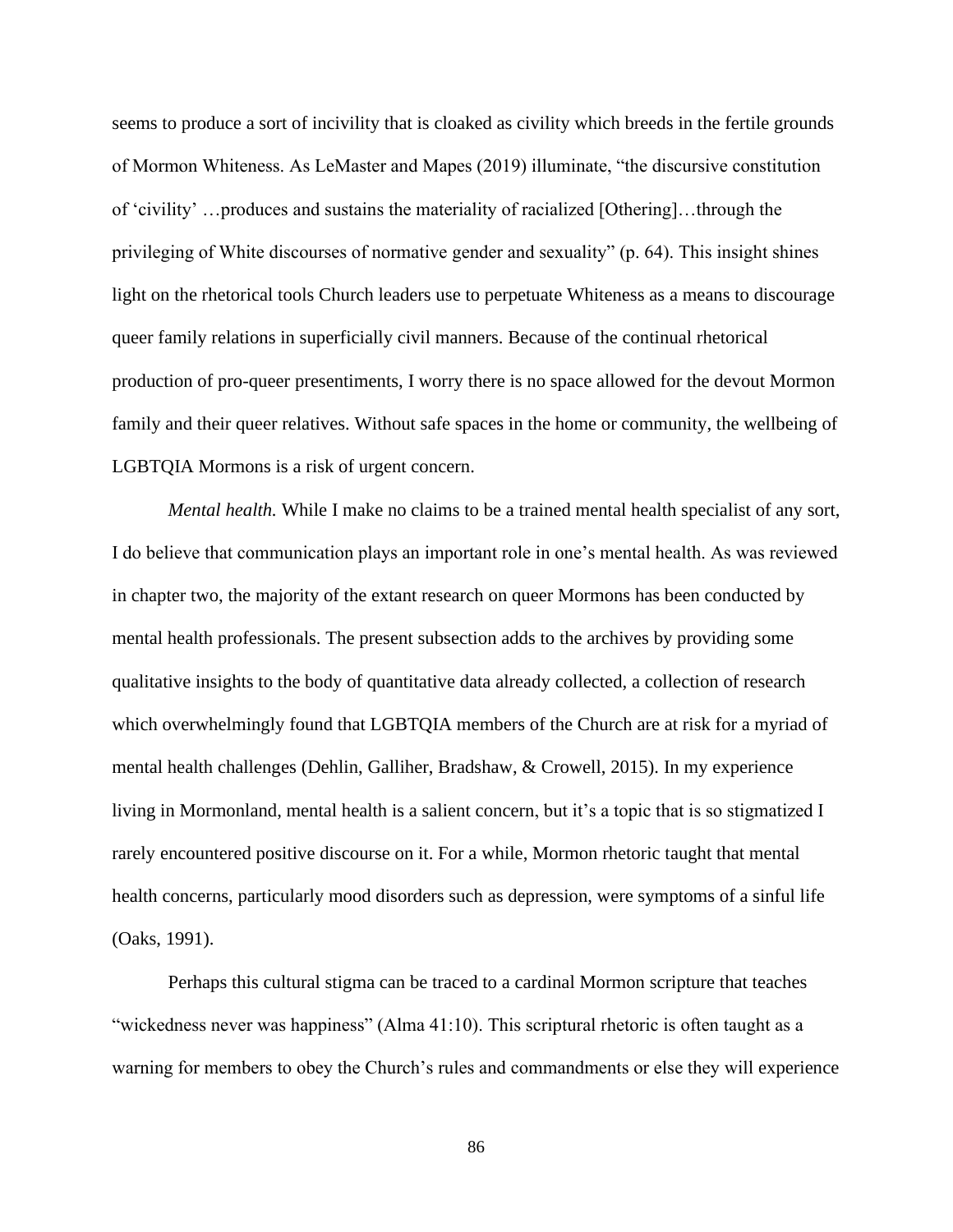unhappiness as a consequence for their rebellion. This discourse was something that I grew up with, being told that numerous times by family members and church leaders alike. I argue that there began to be a shift when apostle Jeffrey R. Holland (2013) gave a now-beloved sermon that made it clear the devil or disobedience is not always to blame for one's experience with mental health issues. And while Utah is still plagued with depression and suicide, mental health issues are becoming less stigmatized (Riess, 2019).

Unfortunately, there still seems to be a strong prevalence of stigmatizing queerness in Utah (Reynolds et al., 2018). This might be related to the belief that homosexuality was widely considered a mental illness until the 1970s, and transgender identity is still often delegitimized as a symptom of gender dysphoria or a similar mental disorder in U.S.-American conservative circles broadly (Haynes, 2019). For example, my participant McKay expressed the interconnectedness of stigma regarding queer identity and mental health:

There needs to be more community resources... in general, but specifically for LGBTQIA youth that are around mental health. I think there's still a little bit of a stigma in some ways with talking about mental illness. Even myself, I can talk about past problems, but I really struggle with talking about current problems that I'm going through. So, I think destigmatizing both being LGBTQIA+ and having mental illness, and not necessarily them being related, but both separately, would be really beneficial for society as a whole, especially the queer community.

McKay's narrative paints the picture of a culture that ostracizes and Others anyone who has mental health issues, or who is queer. The impact of the cultural expectations regarding communication of mental health challenges is strong enough to keep him from disclosing his current issues. For whatever reason, the cushion of time plays a crucial role in developing a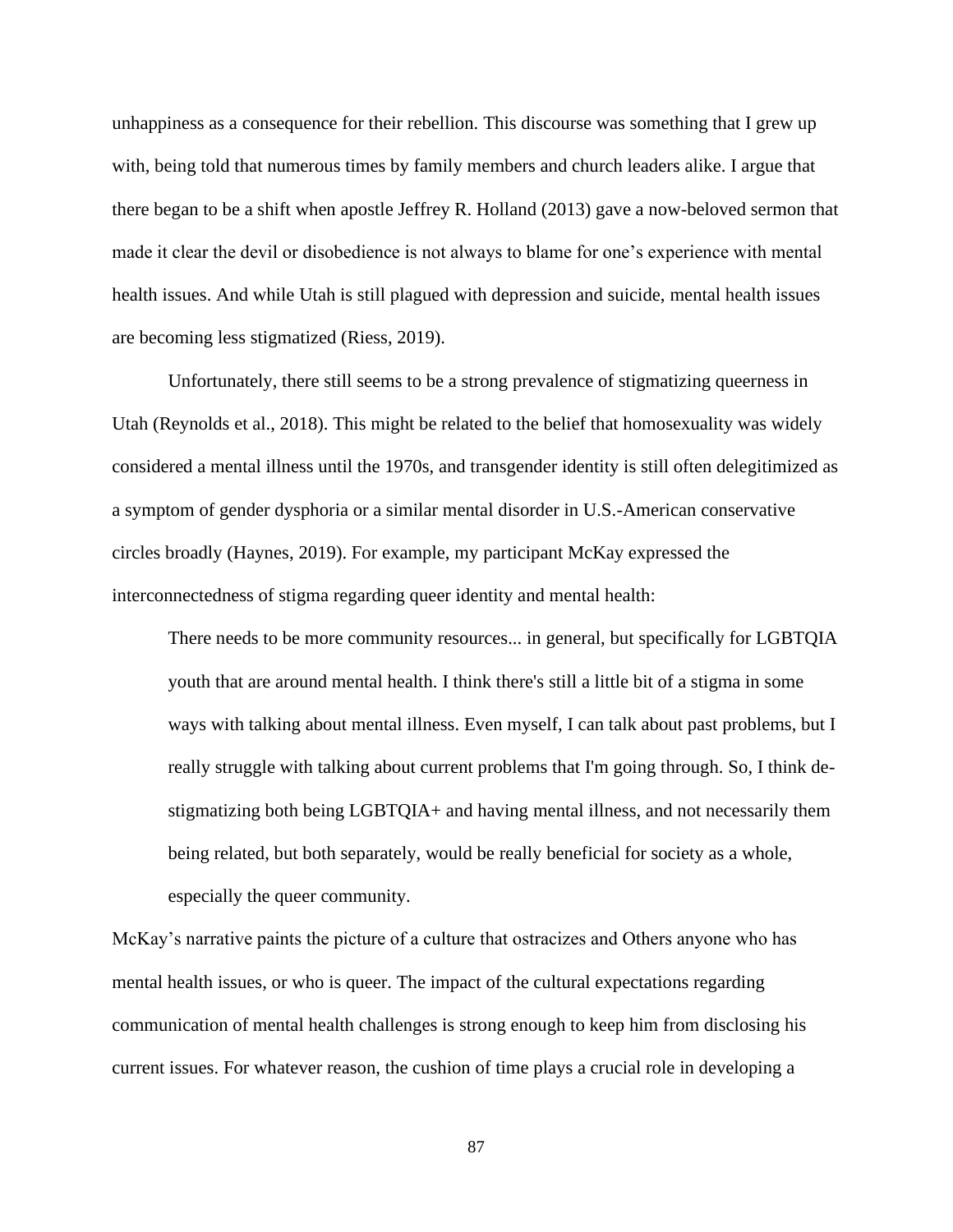space where he can feel safe discussing his journey with mental health as a White queer Mormon man. With this rhetorical backdrop setting the stage and informing us on the communities, homes, and other places in which the participants exist, it is little wonder that their identity performances influence their mental health. Balancing the conflicting identities of Mormon and queer can be difficult to manage and often incur social costs; as Brigham said, "If you're going to stay in the Church, you pay a price and you give up a part of yourself."

Giving up a part of one's self is a cornerstone of queer theory's liminality, or the focus on in-betweenness of being. Disidentification, or "a rhetorically practiced form of identity that coopts dominant constructs to resist" allows for marginalized folks to thrive in such liminal spaces (Asante, 2020, p. 166). Unfortunately, the rhetorics and culture of Whiteness in Mormonism combat queer disidentification. For instance, disidentification is frequently undermined through conservative ideologies which ask (or coerce) Others to deemphasize certain parts of their existence (e.g., statements in Mormonism such as "you are more than your sexuality" or conservative claims that "it doesn't matter what race you are, we are all children of God"). Relinquishing the right to be one's self has tremendous impacts and can spar with disidentification. In the words of Lorde (1984), marginalized people are "constantly being encouraged to pluck out some aspect of [themselves] and present [it] as the meaningful whole, eclipsing and denying the other parts of the self" (p. 120). These sorts of identity performances have costs, as Brigham says, and the price one will pay depends on the person. For example, some participants have less trouble negotiating or performing their dialectical identities. For others, like Monson, they "struggle with [it] on a daily basis."

This identity performance of struggle is not just an internal or intrapersonal process; rather, it is a very social journey. This analysis shows that the underpinnings of identity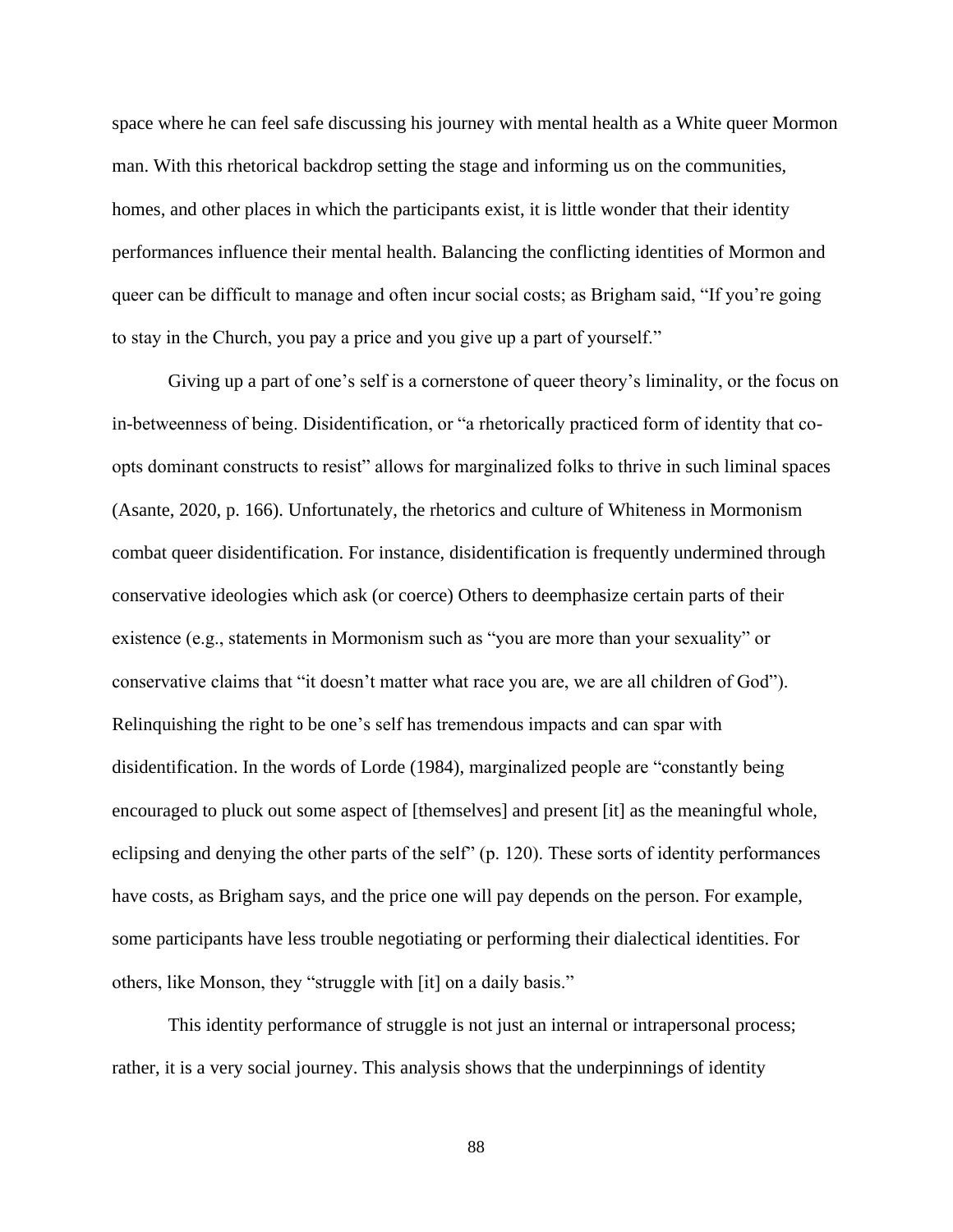performance are connected to the common need to belong (Baumeister & Leary, 1995). Brigham confided, "The anxiety, guilt, and pain that I feel over being gay...and active LDS is almost too much to bear." Such a harrowing statement hints at the difficulty of existing in Mormon spaces as a queer. His remark also provokes the subtle cries for help queer Mormons may communicate. The emotional and psychosocial pains Brigham experienced were shared by all of the participants, though the intensity and duration varied. In such bleak times, it is important to remember the possibility for a better world that queer theory offers; there is always hope (Muñoz, 1999). However, open and honest emotional communication, even when negative, should never be minimalized.

As a transition to the next subsection, which explores spiritual health, I provide an analysis of a statement given by Kimball, in which he offers his advice on the suffering he experiences as a queer member of the Church:

When I feel lonely because of what I've chosen with my sexuality and I feel deprived romantically and sexually do I truly know that I can have an experience, at least a smaller one, that will reassure me where Jesus is saying to me personally, "I know that you're struggling but I am here for you and here is something to help you get by to help you feel joyful."

Like people will say, "Oh, you're staying in the Church? You are going to be lonely; your life is going to miserable and sexually frustrated. …You're going to be deprived and sad and depressed, your mental health is going to decline." Now, I'm not denying that that doesn't happen because it does. But I believe that Jesus meant what He said: we're gonna have an abundant life [in reference to John 10:10 in the New Testament]. It's not like we have to die and have a life of suffering, full of total celibacy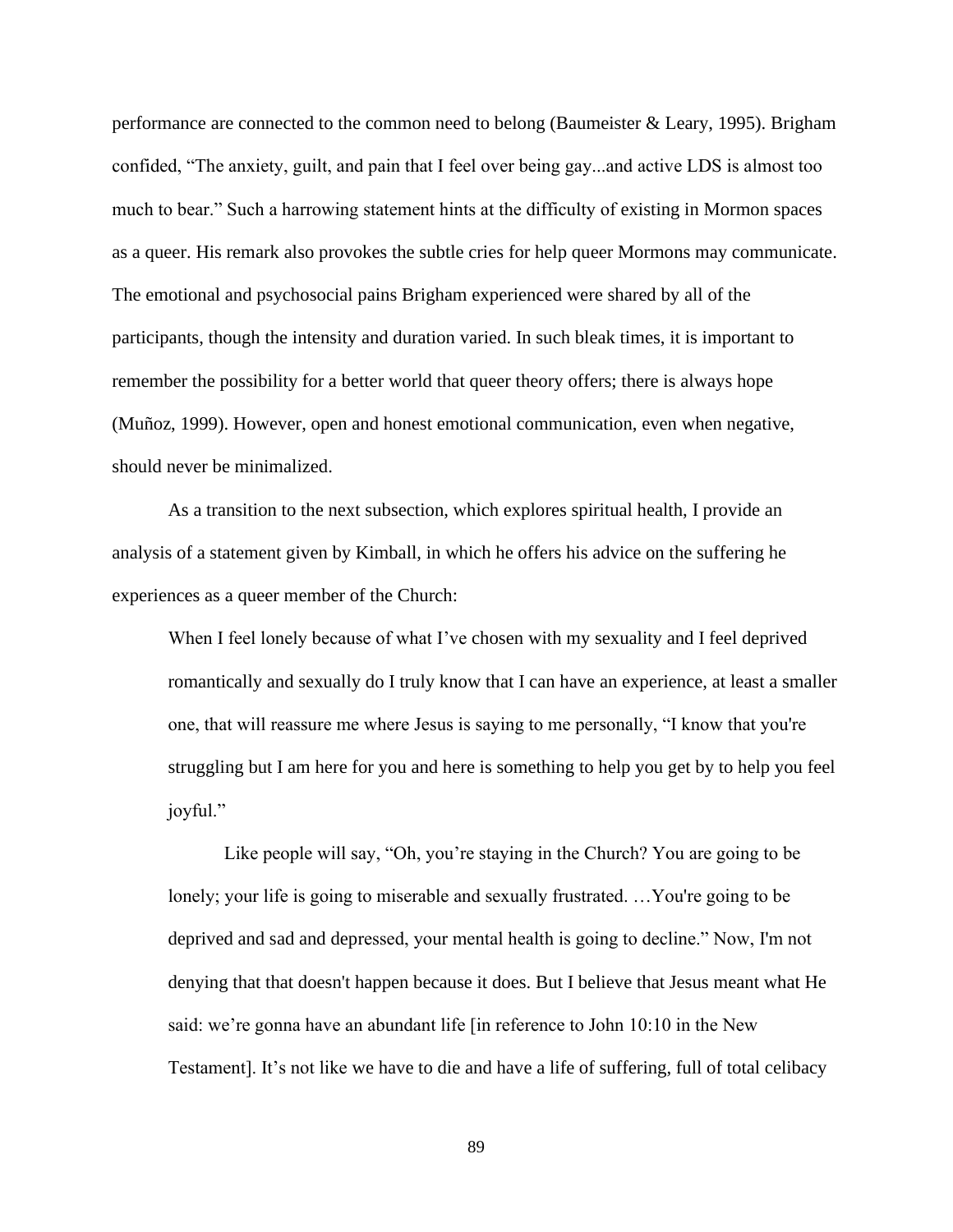and aloneness. You know what I mean? That's not the Jesus that I know. It doesn't make sense to me that He would say on one hand, my teachings are true and real, but you're going to be miserable living them.

But basically, it comes down to cultivating a close relationship with Christ and trusting that He will give me what I need and want to have a fulfilled, joyful, abundant life—not something that's drudgery or whatever people want to call it. I love being gay and a part of the Church. Yeah, it's depressing at times and it's freaking hard and it sucks sometimes, but overall, it's worth it because I get the best of both worlds: I can celebrate my sexuality and celebrate my relationship with Jesus. And he's the Man that I love more than any other guy.

As is evident here, Kimball clearly believes in the power of Jesus Christ to aid him with emotional and mental maladies. He also believes that Christ does not expect his followers to be miserable being his disciples, while acknowledging the neuroticism that can arise from being a queer member of the Church. His sentiment also sparks the age-old philosophical notion of theodicy, or the reasoning behind why a benevolent God would allow His creations to experience pain. Kimball chooses to work through his personal challenges because of his interpersonal-Divine relationship with Jesus. This narrative plainly illustrates the importance of maintaining spiritual health as a metaphorical analgesic to social and mental health concerns. The next subsection explores how the participants succeed in (or struggle with) preserving their spiritual health.

*Spiritual health.* Taking care of ourselves socially and mentally is important in maintaining homeostasis, but sometimes our spiritual health, or maintaining a beneficial connection with the Divine—whatever that Divine entity may be—goes unattended (Ghaderi,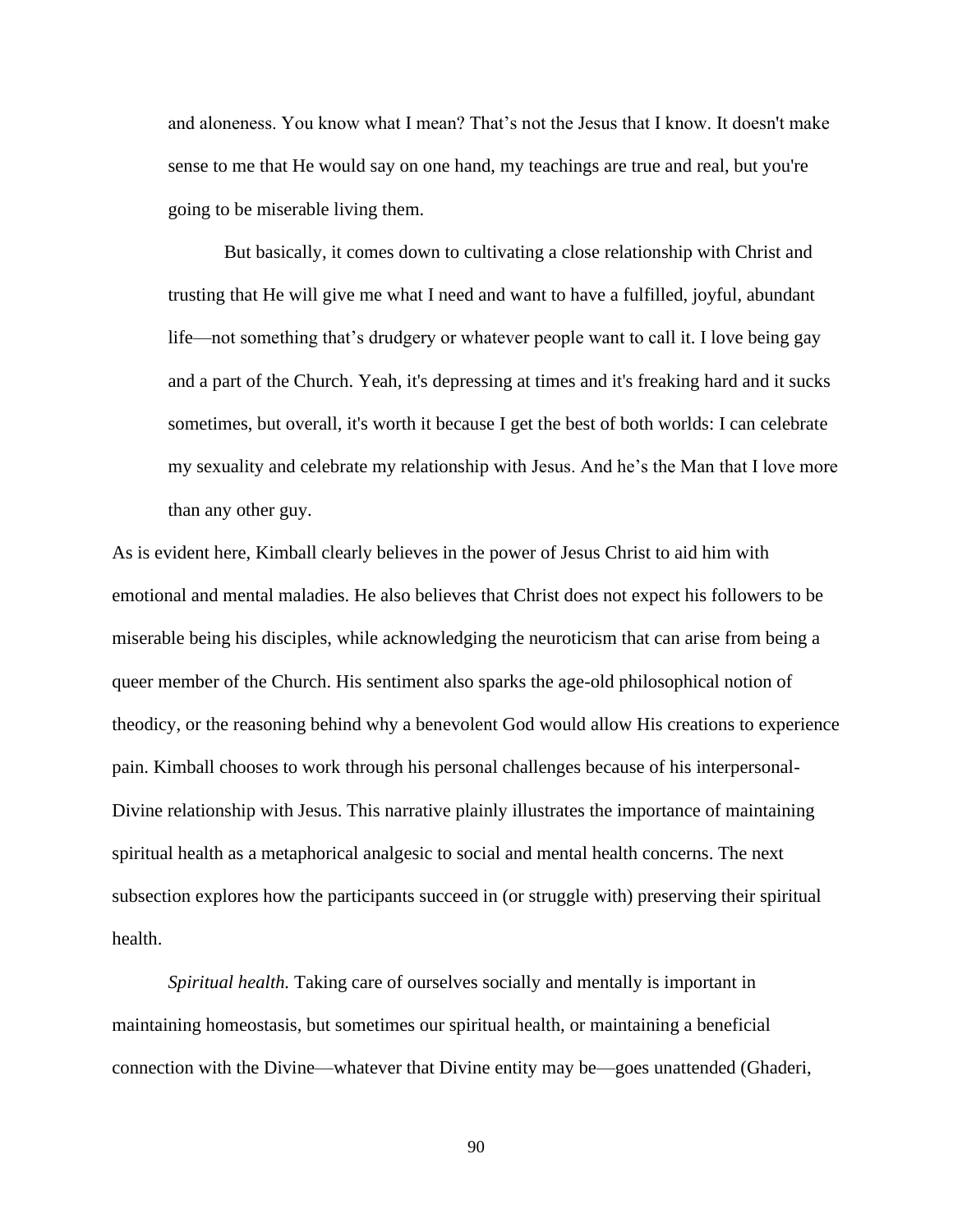Tabatabaei, Nedjat, Javadi, & Larijani, 2018). This statement is true in the study of human health itself, in which Western health scholars have paid little attention to the effects of spirituality on the human body and mind (Vader, 2006). While there are reports of global trends that document humans moving away from traditional religious adherence, there also seems to be an increase in being spiritual (Lipka & Gecewicz, 2017).

At times, it seems that some of the participants' spiritual experiences contradict religious frameworks, ideologies, policies, and even current interpretations of doctrines. This is the case with Joseph, a 22-year-old raised in the Church and now a returned missionary, who is beginning to reconcile his faith with his queerness. He shares one experience with how a spiritual experience he had in the temple—the apex of Mormon sacredness—seemingly challenges current anti-queer rhetoric taught by the Church. Joseph explains:

I was studying at the temple and trying to ponder what the heck is going on with my sexuality. I have gained pieces of personal revelation that seemed very blasphemous, honestly, a lot of the time. And, for instance, when I was in a better mental state, because I have a lot of anxiety after my mission, … I asked the Lord what He thought about the word *gay*. And the response was, it means what I had taken the word to mean. And I felt that the Lord was proud of my progress, in coming out, and fighting the internalized homophobia.

But I also felt He said that the word itself isn't necessarily operative in the next life. But that the attraction would be part of ... And this is best I can put words to it, is that my attraction would become a part of it, an important part of a greater whole. And I have no idea what that means. And you're like, "Okay, so if what's happening is that everyone's going to be gay in the next life, what's that mean for me right now? Or how does that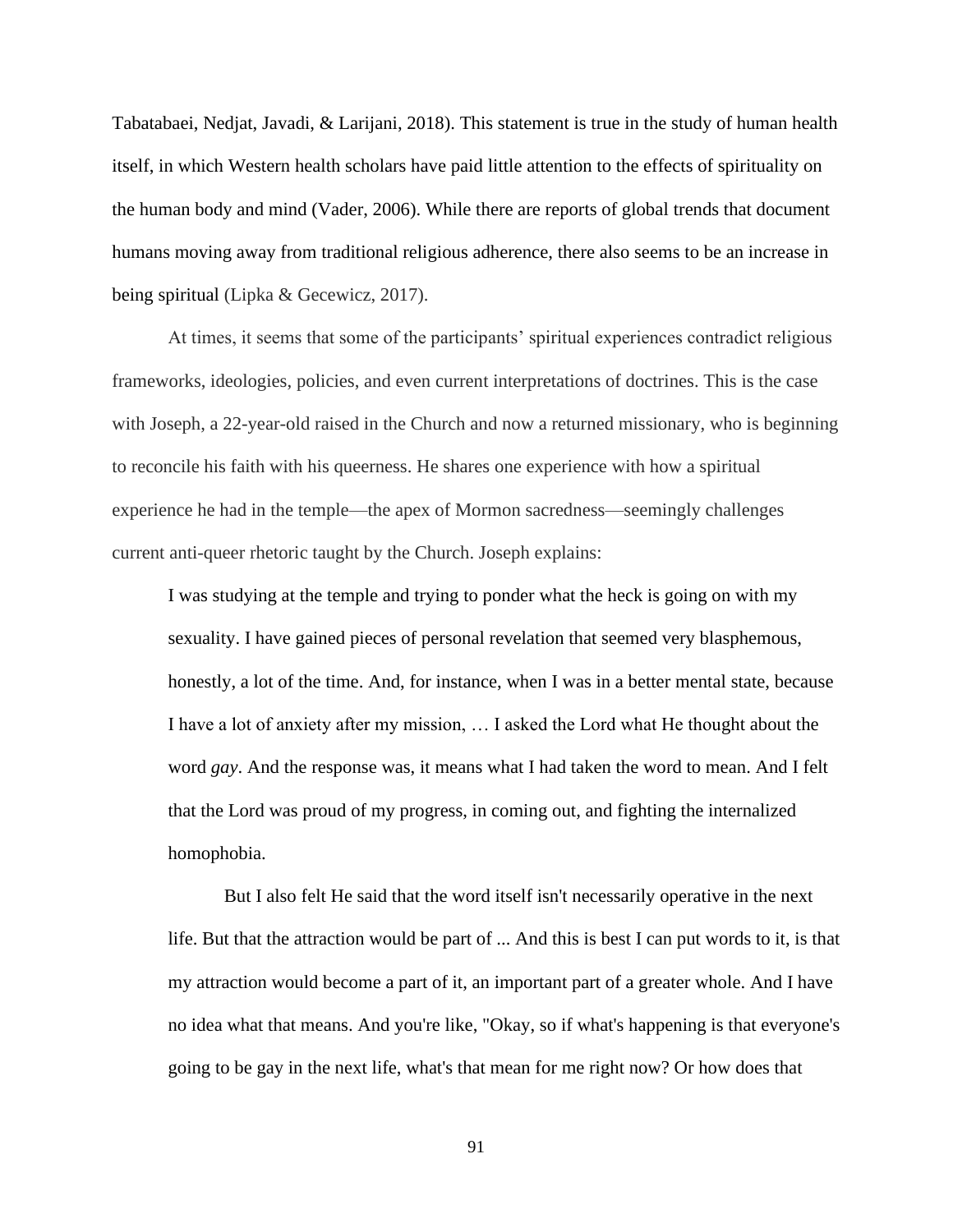connect to anything that we've been taught, or any of the rest of my testimony, or the Family Proclamation?"<sup>6</sup>

And I don't know, but I know that this has been something that has brought me a lot of additional truths, that I would not have expected and could not have conceived knowing about it if I hadn't been born this way, I guess. That being said, cognitive dissonance destroys people and ... this has led to PTSD [post-traumatic stress disorder] and suicide, and all of the other things that haunt this space of being LGBTQIA and Latter-day Saint.

Joseph's experience underscores the spiritual, emotional, mental, and physical toll that being a queer Mormon can have on one's health. He speaks of a stress disorder epidemic among LGBTQIA members of the Church and mentions how it haunts them. His assertion does not require much encouragement to entertain; after all, how traumatizing would it be for you to be raised in a family, in a community, in a Church that teaches that you are different and wrong and evil, and yet expects you to stay and actively participate? But imagination is not necessary here; as Simmons (2017) found, 86% of the 278 LGBTQIA Mormons who participated in her study met qualifying criteria to be diagnosed with PTSD in relation to their religious experiences.

Equally concerning in this realm of spiritual health is how Joseph's narrative emphasizes the most precious tool in Mormon theology: human beings can receive personal revelatory communication from God Himself, and thus anyone can be enlightened on the truths of the Universe by its Creator. Joseph asserts, using Mormon logic, that the structural rhetoric

<sup>6</sup> *The Proclamation,* as it is colloquially called, is a modern-day scripture that reaffirms the Church's position on a number of topics regarding gender and sexuality, including the eternal nature of binary gender, same-sex marriage as antithetical to God's design, requirements for traditional gender roles within marriage, and the duty of married couples to have children.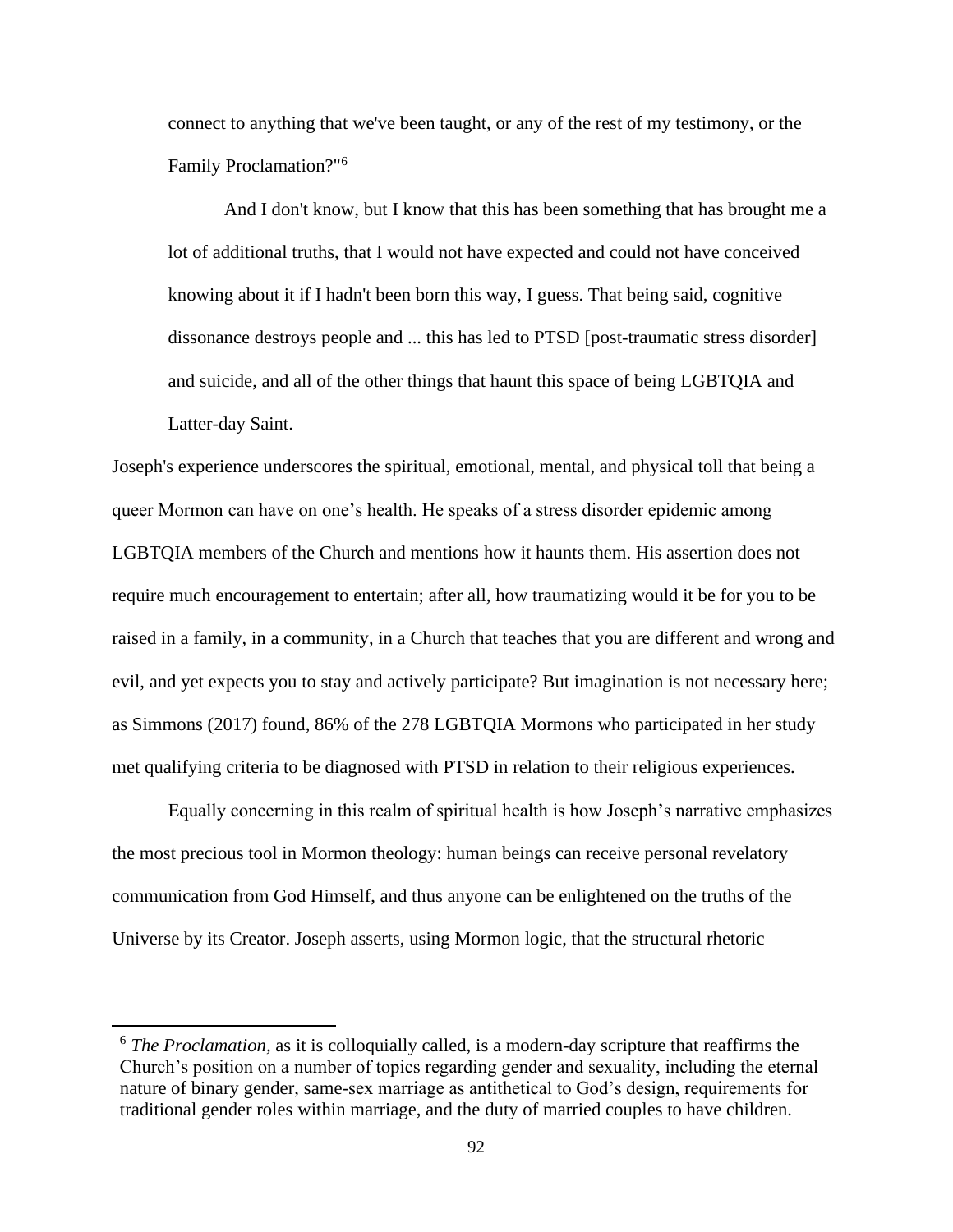regarding sexuality is wrong, and because of that, he has been able to receive more truths directly from his Heavenly Father. Thus, while Joseph discusses afflictions that are emotional and psychological, they must also be understood as social and spiritual issues. It is not easy to intrapersonally negotiate whether your inspiration from God is really divine, especially when it may directly challenge what the Church's leaders preach as God's will.

To help assuage some of these pains, most of the participants seek to develop relationships with other queer Mormons, as well as non-queer members in their local congregations. Relying on ward members and/or other Mormons in their communities can ease some of the suffering, but these social connections can also be the catalyst for difficult identity performances. Monson highlighted the importance of non-queer congregation members to be "supportive and helping [queer members] live and not feeling complete ashamed." When support fades, and when the participants are unable to negotiate their identities in ways supported by those they trust, serious mental health concerns emerge. From the analysis, issues that are caused by performing and negotiating these religious-spiritual-queer identities can be discursively linked to the epidemic of Mormon LGBTQIA suicides. With all solemnness, I must report that all of the participants in my study have experienced suicidal ideation, engaged in parasuicide, or have attempted suicide.

I asked the participants for their ideas about what can be done to mitigate the suicide crisis. Many of them, like McKay, spoke about their personal connection with mental health and queerness, and spoke to the need of more resources available. Recalling McKay's narrative from the earlier subsection, his insights speak to the interconnected nature of mental and social health. As he said, being queer and experiencing mental illness are features of identity that are stigmatized in Mormon culture. Thus, he suggests that having resources available that dismiss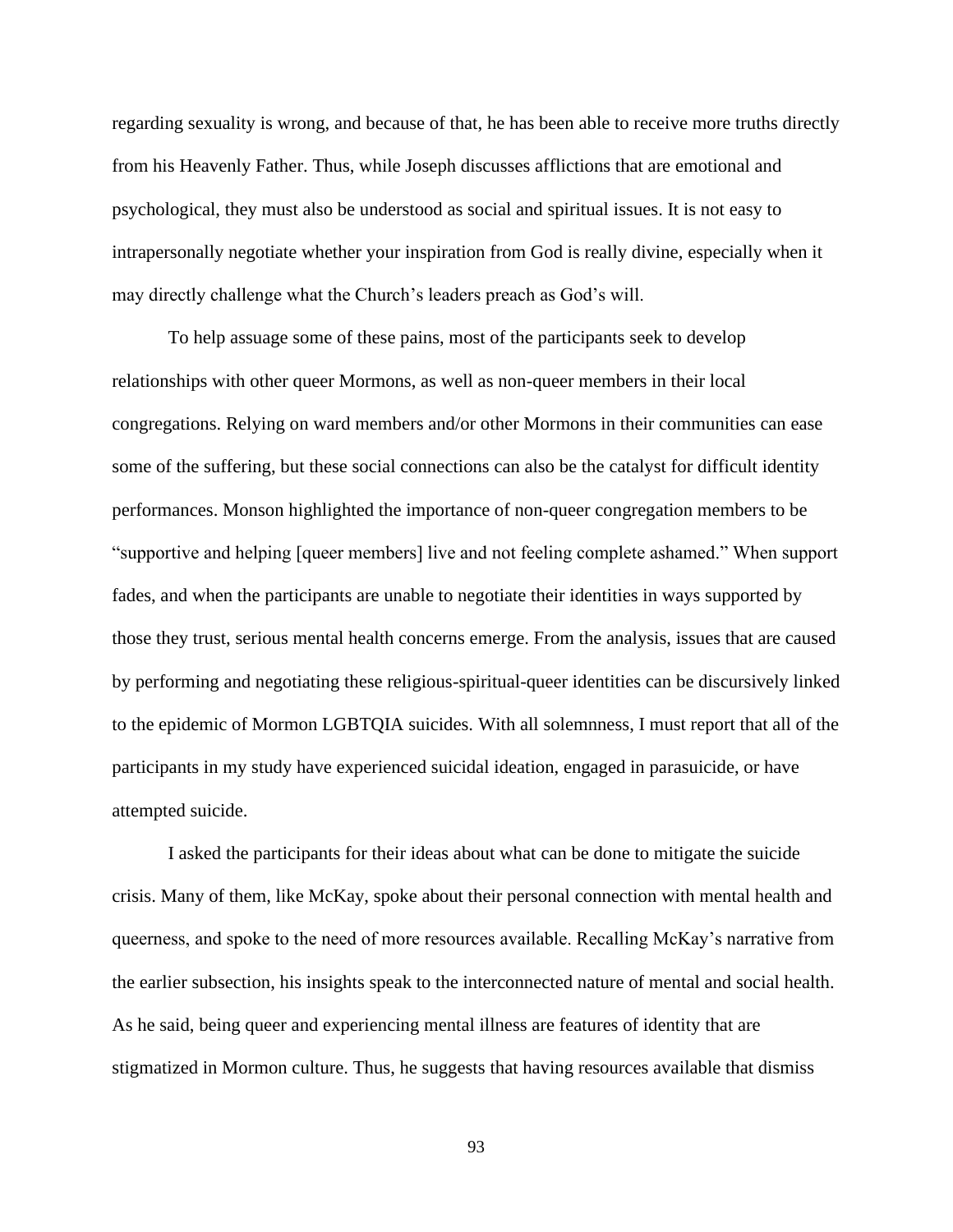myths and misinformation can be beneficial. But, according to McKay's own narrative, such stigma is difficult to break through—to the point in which he is reticent to share his current mental health state with most people.

This internalized stigma is not experienced only by McKay. For example, Fielding shared how Church rhetoric has persisted to not only impact their intrapersonal outlook, even after coming out as transgender, but also relationships with non-queers in the Church:

There are probably other things that keep us queer members divided from non-queer members, but I think stigma is the biggest one. I can tell you what I felt as a cisgender, a non-queer man for twenty-two years: every interaction than I had with queer members of the Church, or just queer people in general, was always colored by this thought in the back of my mind that their lifestyle, everything they're doing, it's a sin. It's not right. And as long as I still have that thought in the back of my mind there's still a wall there and there's still a block of acceptance. And it's like, that's, that's a tough thing to ask the

Church to do, to declare queer people and their lifestyle as not a sin anymore. This example illustrates how Mormon Whiteness must be complicated in the framework of colonization of minds, bodies, and lands. Even still today, Fielding has difficulty accepting their peers in the LGBTQIA community, including themself. The resistance of accepting queers as equals can be mapped from the Church hierarchy and traced all the way down to the members who praise God in pews every Sunday.

While devout members ensure that Church standards (e.g., White cisheteronormativity) remain enforced in their meetings and communities, local leaders play a pivotal role in gatekeeping anti-queer rhetoric. This is illustrated through an experience Nelson had with his local male leader, known as a stake president. A stake president is a male leader who oversees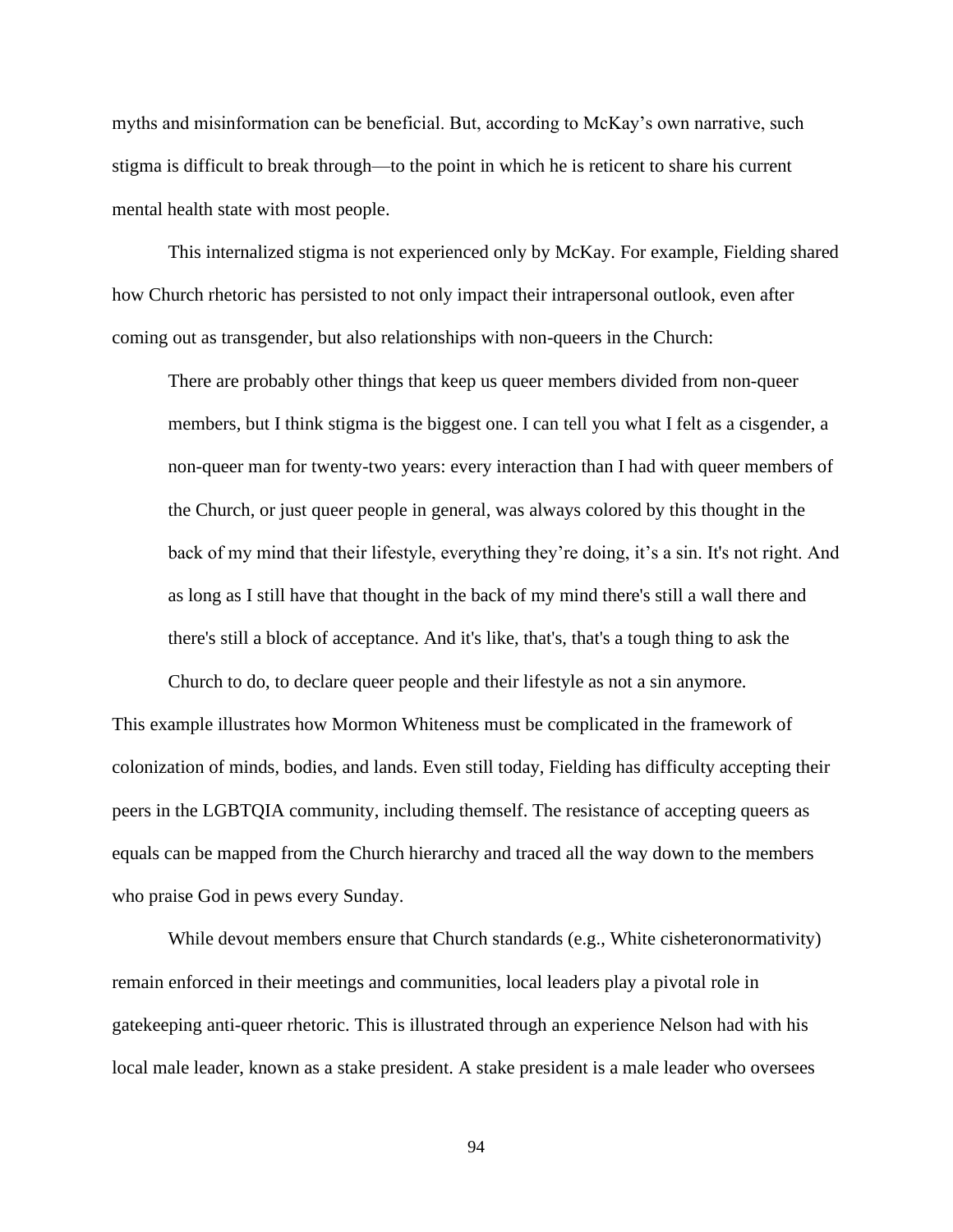and oversees a handful of wards. They can be understood as a supervisor of bishops.

After keeping his transgender identity to himself for thirty-six years, Nelson faced intense suicidal thoughts after he disclosed his identity to his wife and stake president. Upon confiding in the stake president, the leader threatened to take away Nelson's temple recommend, a card of ecclesiastical endorsement that one must have in order to enter a Mormon temple. In order to stay in good standing, Mormons must keep their temple recommend current by having interviews with local male leaders who examine their worthiness by obedience to commandments. Nelson's experience unfolds:

I shared my story with the stake president. I said, "I've felt this way since I was five and I prayed a lot about how to handle this," and my wife was saying the same. She was like, "we really prayed a lot. We really do feel like he's coping, and this is appropriate and that it's okay." Anyway, he was like, yeah, I need to take away your temple recommend. Keep in mind, I never stepped outside of my room [to cross dress]. … So that just crushed me. That was as close to suicide as I've ever been after that. Because I thought, *how do I get one answer [from God] and how does [the stake president] get another answer? And now he's casting judgment on me? He's known me for exactly an hour, and he's taken away this [temple recommend]*. I was just crushed. ...I just started spiraling, really, really, spiraling into depression and having suicidal thoughts. Like, there's this tree on my way home from work that I thought I could just drive right into it.

It is clear that from Nelson's experiences that revoking a temple recommend threatens the individual's salvation, which can have severe psychological, emotional, social, and spiritual effects. But it is also important to highlight the agency of the leader in this instance, and his choice to take away Nelson's temple recommend without any official policy to guide his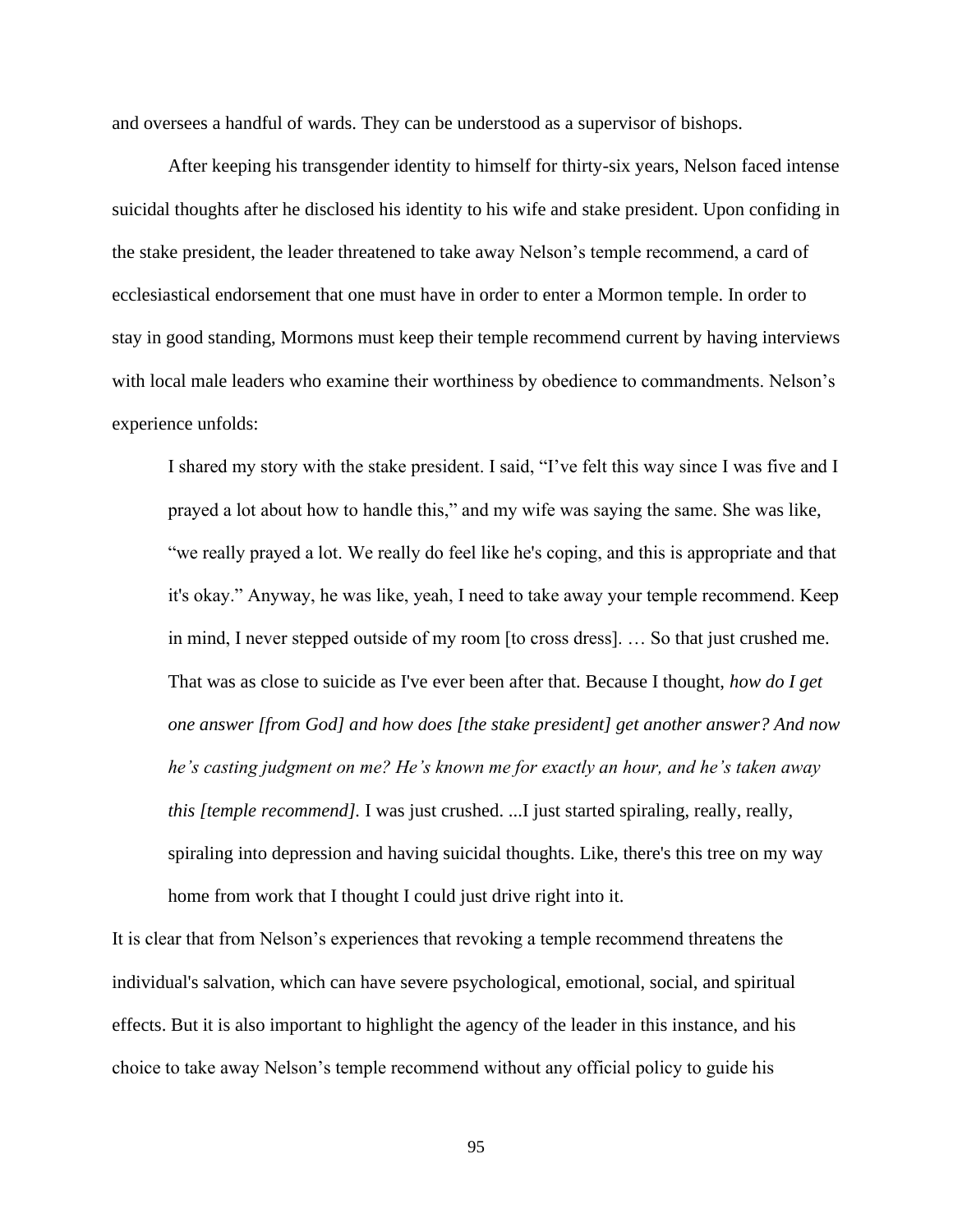decision. There is, however, a church-wide policy regarding "transsexual operations" which states:

Church leaders counsel against elective transsexual operations. If a member is contemplating such an operation, a presiding officer informs him of this counsel and advises him that the operation may be cause for formal Church discipline. Bishops refer questions on specific cases to the stake president. … A member who has undergone an elective transsexual operation may not receive a temple recommend. …Members who have undergone an elective transsexual operation may not receive the priesthood.

(*Church Handbook 1*, 2010, pp. 98, 26, 238)

These statements, found in the Church Handbook 1, published solely for leaders of the Church (like stake presidents), outline religious repercussions for queer Mormons who have surgery to conform their gender with their biological sex.

Unfortunately, it appears the stake president in this case considered Nelson's crossdressing—in the privacy of his own home—as the equivalent of having a bodily surgery. Thus, we see that in contemporary Mormon culture, the temple recommend is weaponized as a tool of White cisheteronormativity by opinionated leaders. Wilson (2018) asserts that not only have temple recommends been weaponized, but worthiness itself has been; temple recommend holders "are being monitored and infantilized in ways virtually unknown to other adults" via panoptic, religious surveillance (para. 17). Thus, the temple recommend card is weaponized because Mormons believe that the only way to enter Heaven is by learning rituals, obeying commandments, and being faithful to the covenants (promises to God) made in the temple, and Nelson's identity performances done in the privacy of his home are punishable. The Mormon system is deeply rooted in promoting feelings of guilt or shame when expectations are not met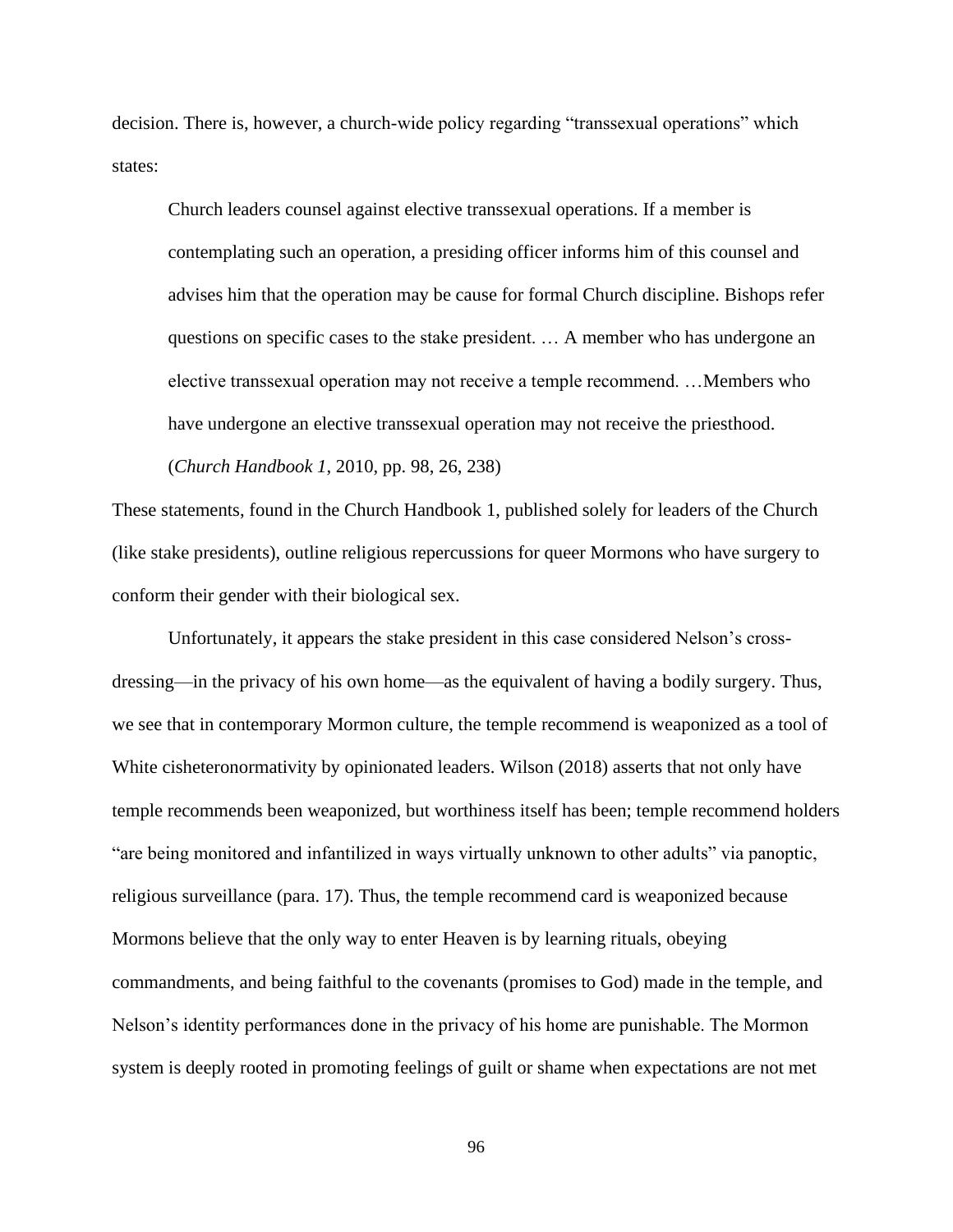(Lyon, 2013). This is a major reason Nelson felt like he could trust his leader to help his spirituality improve and thus disclosed a very personal matter to a stranger who wore a badge of religious authority.

However, there is an important step to understand the complexity of these maladies which requires the complication of Mormon identity broadly. Temple attendance is required to be a good Mormon, but a temple is just a building for performing rituals. The real concern for LGBTQIA Mormon wellbeing arises from their testimony of the Church's truthfulness, including the sacredness of temple rituals, which are called ordinances. Therefore, it is not necessarily the behavior of attending temple sessions, but the belief that the ordinances done inside the temple are truth and allow members into Heaven. In other words, the negotiation of Mormon identity and queerness, and all the pain and effort that goes into the performance, is caused *because* of the negotiation process itself. Perhaps this is why it is rare to find LGBTQIA Mormons who remain active in the Church (Dehlin, Galligher, & Breshears, 2015). In fact, George Albert said, "I have never, ever met a gay Mormon that didn't want to kill themselves at some point." Unfortunately, George Albert's experience was shared by all of the participants who have experienced suicidal ideation, committed parasuicide, or attempted suicide. He continues to explain the harrowing truth to the deadly impacts of gay-Mormon identity negotiation:

People don't understand that ...when you're a gay Mormon, you don't kill yourself because you don't believe it's true. You don't kill yourself because you don't have a testimony. You kill yourself because you do. Because you know that what you're being taught is true. You know that this church is true, and you feel that you have no place in [God's] plan... and that any purpose of you being on this earth is gone.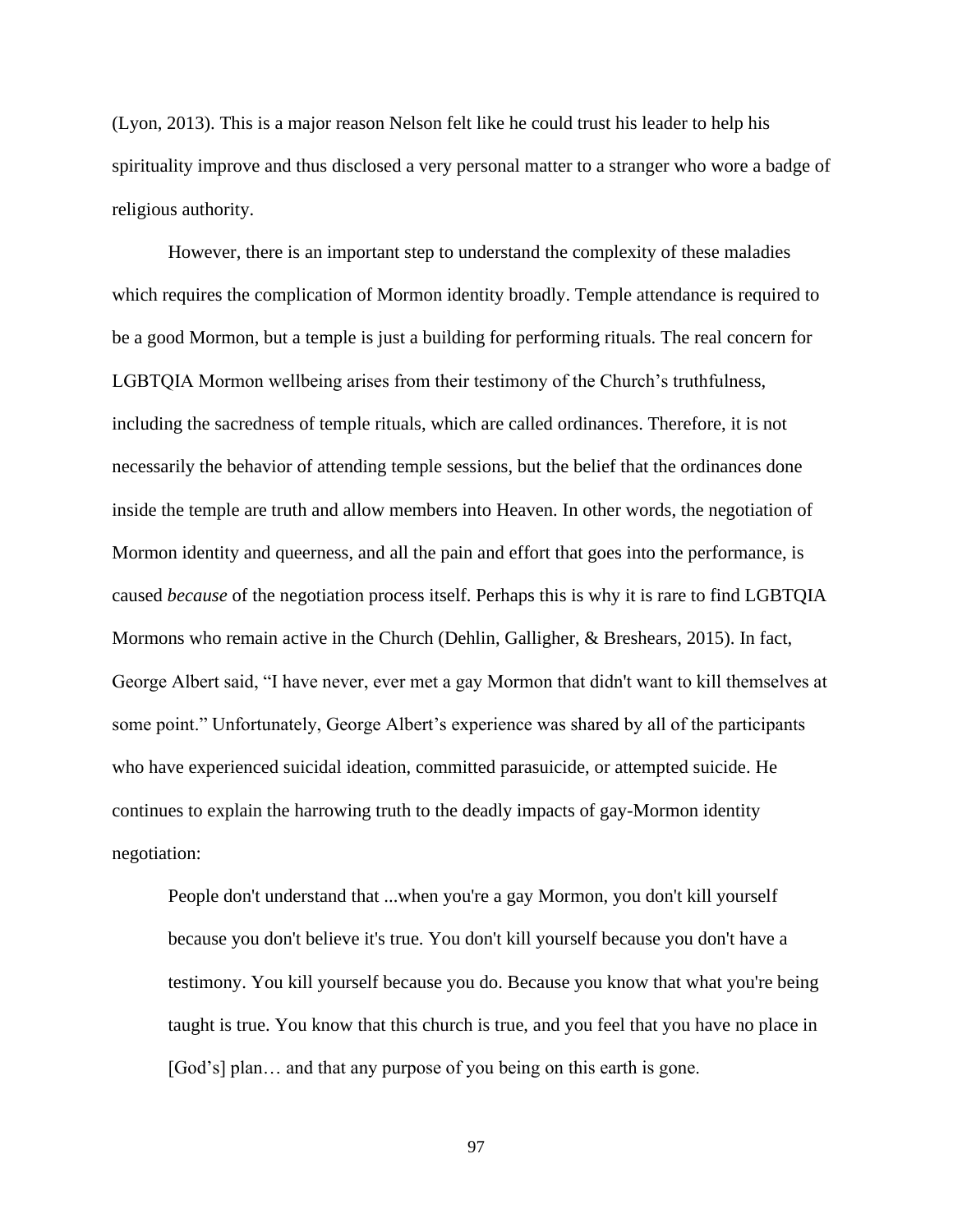Thus, the negotiation process is the culprit, because if participants were not Mormon, they would not experience religious turmoil over the queerness, and if they were not queer, they would not experience turmoil for being Mormon. It highlights the feelings of emptiness and meaninglessness all too often experienced by queer Mormons, feelings that often lead to the thought that suicide is the only option.

This terrible trend that George Albert shares lies at the core of the purpose of Mormonism, or I suppose more correctly, at the core of what a Mormon's purpose is in this world: to be faithful to the Church and raise a cisheterosexual family to do the same. It seems if the participants can convince themselves to do this, they are able to maintain the support of the Church—at least superficially—and thus it would behoove them to not perform their queerness, just in case of any stigma or damnation from intolerant Church members or leaders. If the participants feel like they cannot have a cisheterosexual marriage, then they must choose celibacy, which, they are well aware, requires a life full of loneliness and heartache. Either way, the dejecting narratives and experiences from the participants make it clear that queer Mormons must, as the participant Brigham said, "pay a price" in order to perform their identities, even up to taking their own life.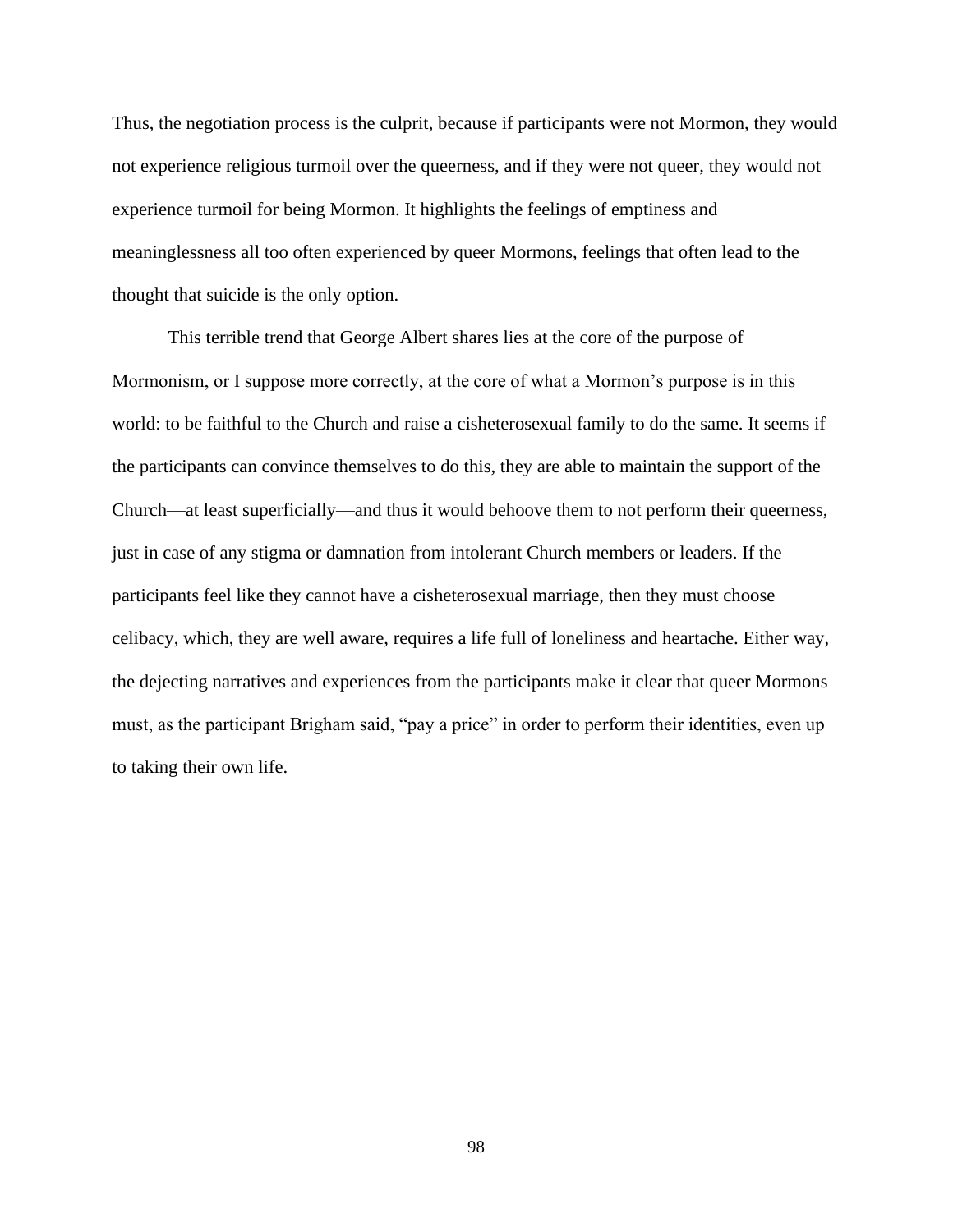## **CHAPTER 5: DISCUSSION**

*If you want a happy ending, that depends, of course, on where you stop [the] story.* —Orson Welles, *The Big Brass Ring*

------------------------------------------------------------------------------------------------------------

In this final chapter, I recapitulate the purpose and goals of this thesis. Then, I share how my positionality relates to, and impacts, the research as I engage in a process of critical selfreflexivity. The four themes are expounded upon and situated within rhetorical contexts and theoretical contributions are discussed. The limitations of the thesis are acknowledged. The thesis closes with offering possible future directions and next steps following this research, including policymaking and implementing the theoretical and analytical findings in praxis.

*Review.* In the first chapter, I provided an overview of the Mormon Church and its histories of Whiteness and cisheteronormativity. In the second chapter, a literature review of extant studies done on LGBTQIA members of the Church was conducted, and in part, explanations for why the current thesis adds to these archives. In chapter three, the methodology—qualitative interviews conducted with transgender, bisexual, and gay active Mormons—was previewed, along with an explanation of the use of the critical lenses of queer theory and Whiteness. In the fourth chapter, I identified the four themes that arose from the analysis, namely the pattern of some queer Mormons to engage in non-identity perceptions and performances, the participants' positions of precarity as participating in a religious organization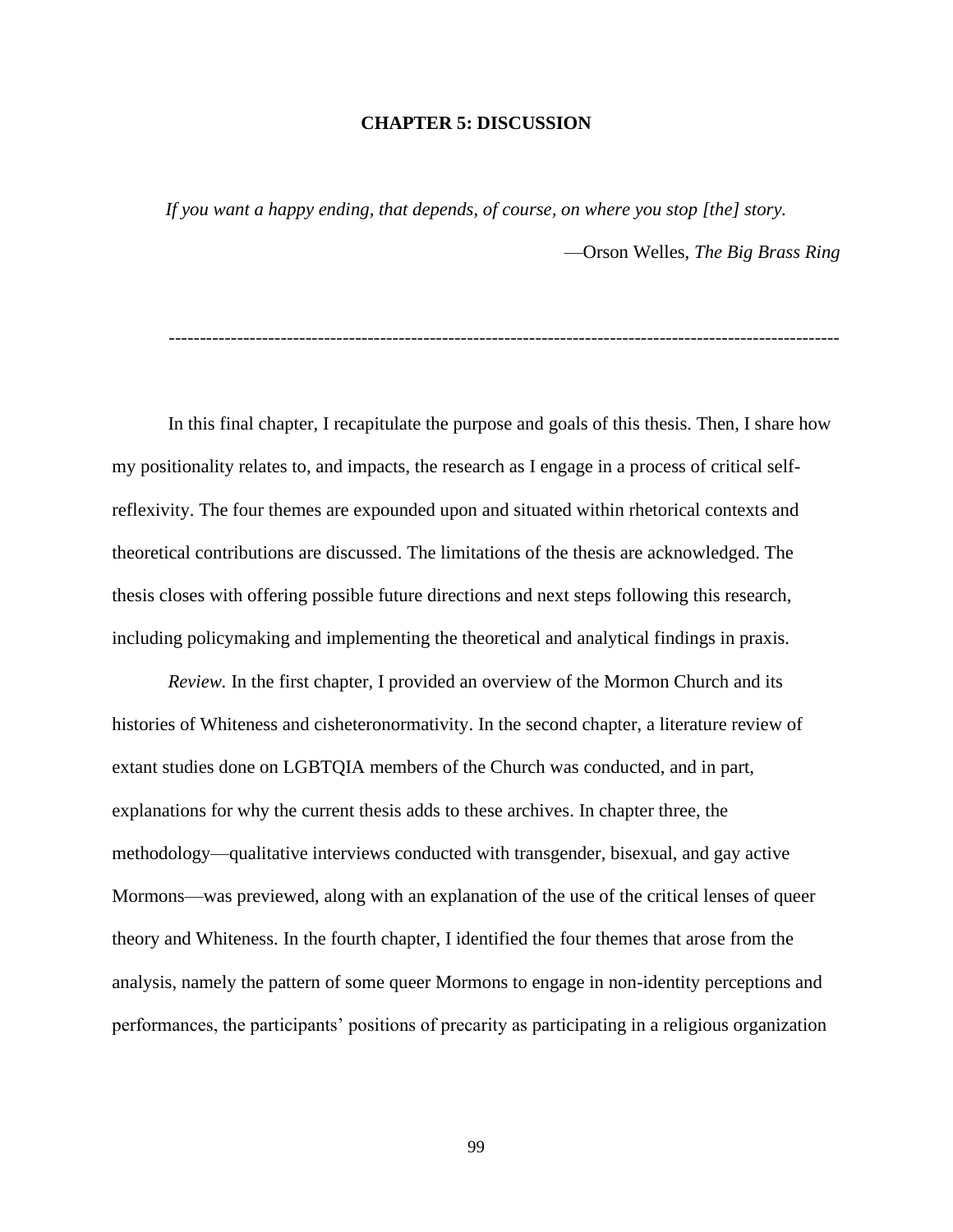that discriminates against them, the master status of divine identity, and various health issues which can arise from performing the disparate identities of Mormonhood and queerness.

Overall, through the experiences and narratives collected from the 15 in-depth, semistructured interviews, the purpose of this thesis has been to understand and critique the impacts Mormon rhetoric and culture have on the identity performances of queer members of the Church. The information gathered from my interviews with the participants offers new insights into the intricate worlds of religious queers and reveals the intrapersonal turmoil caused by conflicting expectations for these two very different features of their identity. The experiences of the participants are similar to what O'Brien (2004) discovered over 15 years ago: the "integrative struggle… experienced by lesbian and gay Christians… [is] a *raison d'être*" (p. 182). *Raison d'être* is a French phrase meaning "reason for being." This assertion suggests that queer Christians' whole existence is rooted in the belief that they are who they're meant to be, and for Mormons, existence is believed to have begun before this life, in a pre-Earth realm, and will transcend death into the great beyond.

Here, I'll elaborate on the significance of the findings as they connect to the research questions. The first research question sought to answer why queer Mormons stay involved in a Church that historically and presently discriminates against them, while the goal of the second research question was to identify communicative patterns of identity performances by the participants with regard to their queerness and Mormon relationships. The final research question aimed to explore the ideological and rhetorical mechanisms present in Mormon culture and social systems that impact their agency. I found that many of the answers that arose from the research questions were interconnected. Thus, instead of recapitulating the findings under the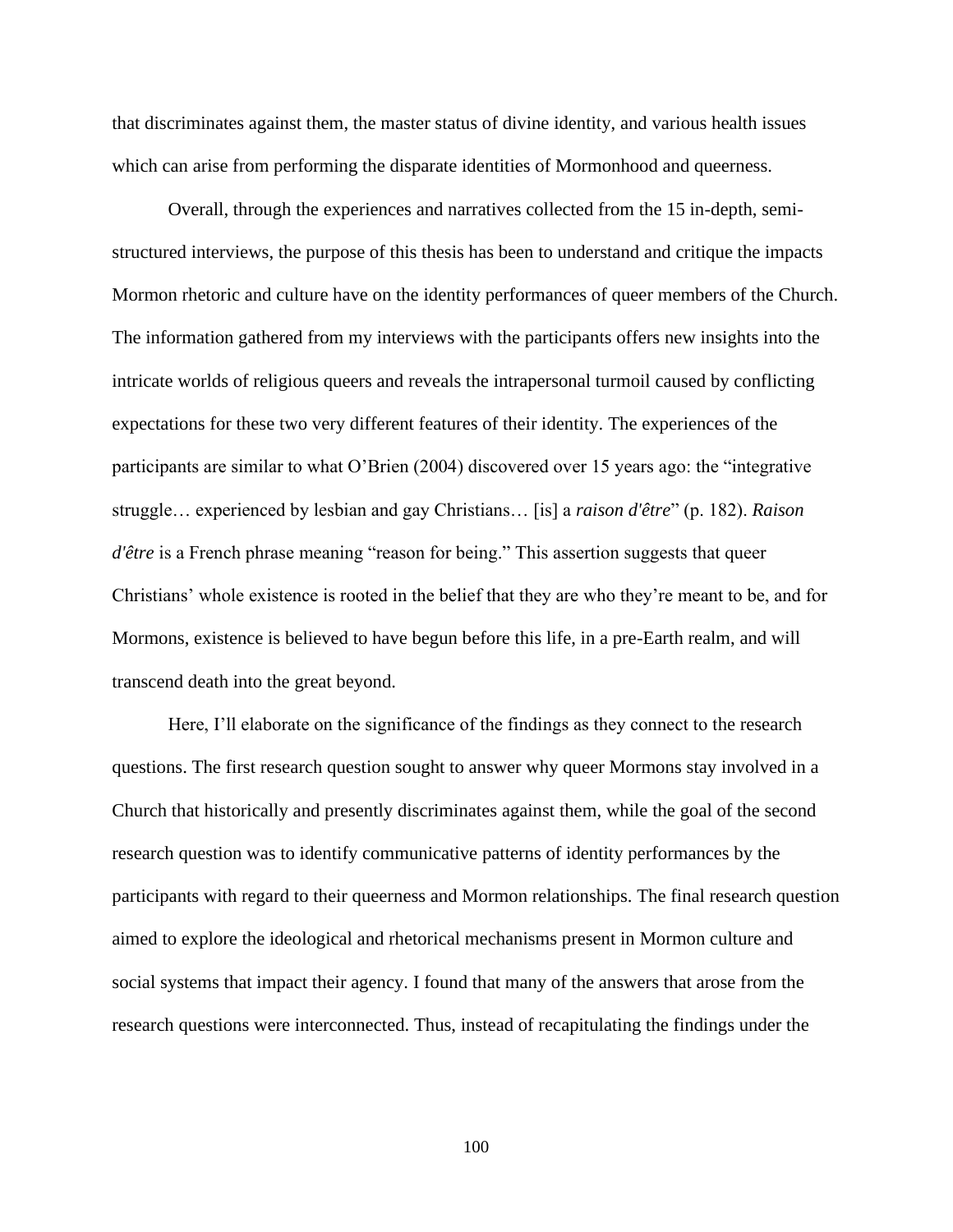purview of each research question, I return to the significance of the four major themes as complex, messy, and inextricable to one another.

To begin then, it appears that the participants' choices to stay involved in the Church, is in part, due to their testimony that they are divine children of God. Mormonism teaches that human beings are the literal children of God, and that like any good parent, God cares deeply for us (Uchtdorf, 2011). Coming from such a noble birthright undoubtedly generates feelings of pride for being God's chosen people—a sometimes problematic identity dripping with Whiteness. One sermon given by Beck (2006) stated:

When you know who you are and what you should be doing with your life, you don't want to hide your light. ... For instance, you would not want to "hide your light" by wearing clothing that diminishes your royal potential. You would not use improper language or stories or mar your body with tattoos or other procedures debasing for a [child] of royal birth. You would not cheapen your birthright by taking into your body any substance that is harmful or addictive. Neither would you view or participate in any behavior which is immoral and lowers your noble stature …If you will keep the Lord's statutes and commandments and hearken to His voice, He has promised that He will make you high above the nations in name and honor and praise. (para. 17-18)

Because Mormons believe they are literal children of God, they must obey strict commandments; for example, those restrictions listed in the sermon. Unfortunately, in these examples, homosexual relationships and transgender expression would be considered immoral and thus something that threatens the participants' divine identity.

This is where the participants choose to negotiate and perform their queerness under the purview of their divine identity. This explains, in part, why the participants continue to stay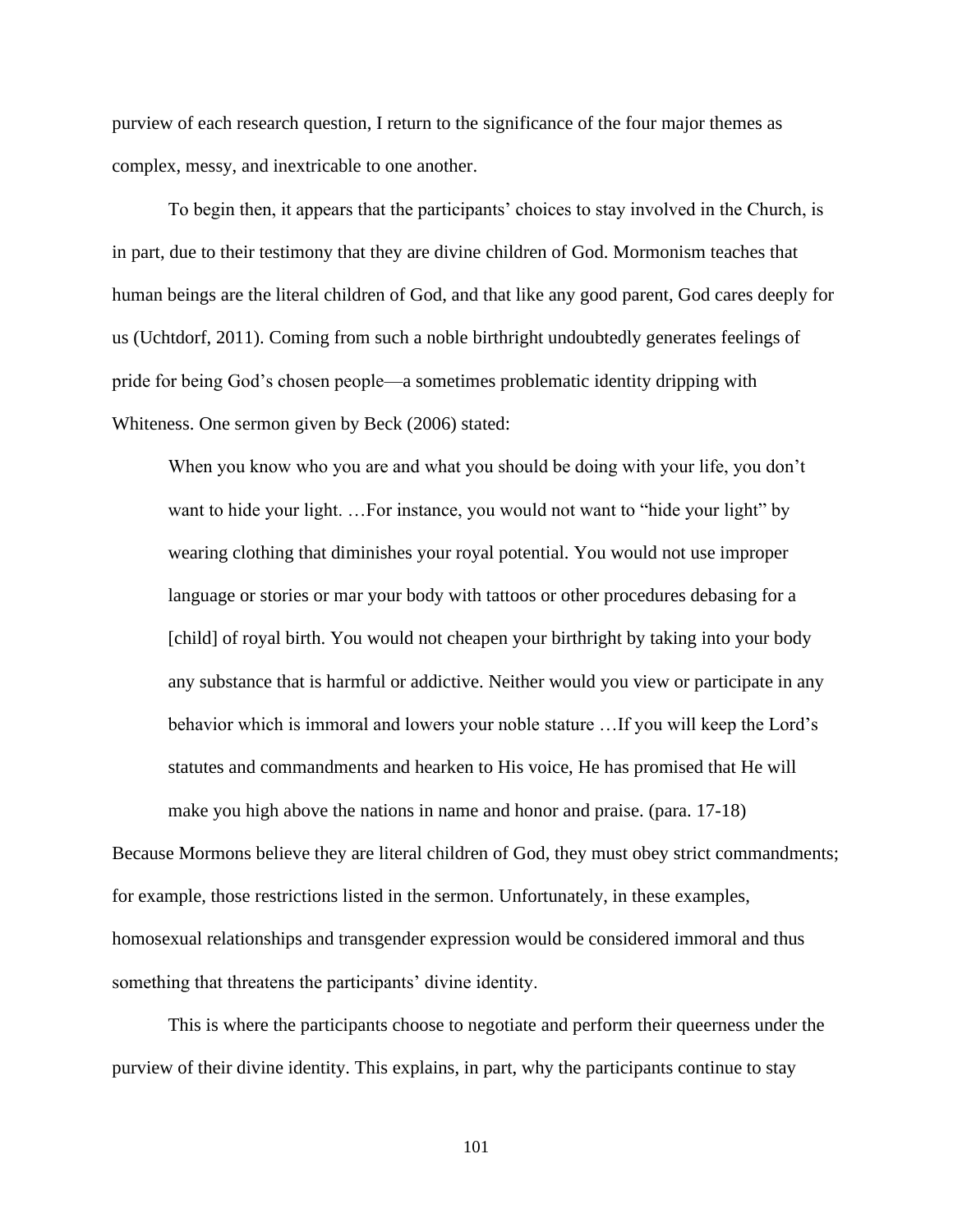active in a Church that openly labels them as Others: they have a testimony that they are children of God who loves them and has a plan for them; although they may not be able to understand why He would create them with queerness, they believe everything will be made right in the Heavens. Therefore, while it is a pleasant thought to believe that humans are supervised under the tender care of an empathetic God, it also complicates the persistence of evil, and perhaps more important to the present thesis, it also complicates one's understanding of themselves as a queer child of the universe's Creator. This, in turn, complicates their standing in Mormonism as an organization that engages in the White neocolonialization of lands, minds, and bodies. Thus, we see that the participants reasons to stay are also connected to ideological mechanisms of community/family and honoring a loving God, and at the same, this requires the identity performance of liminality—of an in-betweenness of fully Mormon and fully queer.

The first set of findings focuses on some of the participants' embrace of their queerness as non-identity, or that their queer being is not a feature of selfhood. Mormon rhetoric historically taught that identifying as gay meant that one automatically assumed a lifestyle contrary to the conservatism and strict commandments of the Church. As for members who exist outside the gender binary, like the transgender participants in the present study, a recent Mormon press release reemphasized that God created males and females only, and that the Church considers biological sex equal to gender. This rhetoric invalidates transgender and nonbinary members and places them in limbo. However, of note, the Church has no official policies regarding intersex folks—another group of queers whose mere birth challenges the binary supremacy of Mormon thought. The erasure of intersexuality from Mormon discourse is so potent, Prince (2019) calls it "the sexuality orphan within Mormonism" that "poses an irreconcilable dilemma" to the Church (pp. 284, 286). While none of the participants of this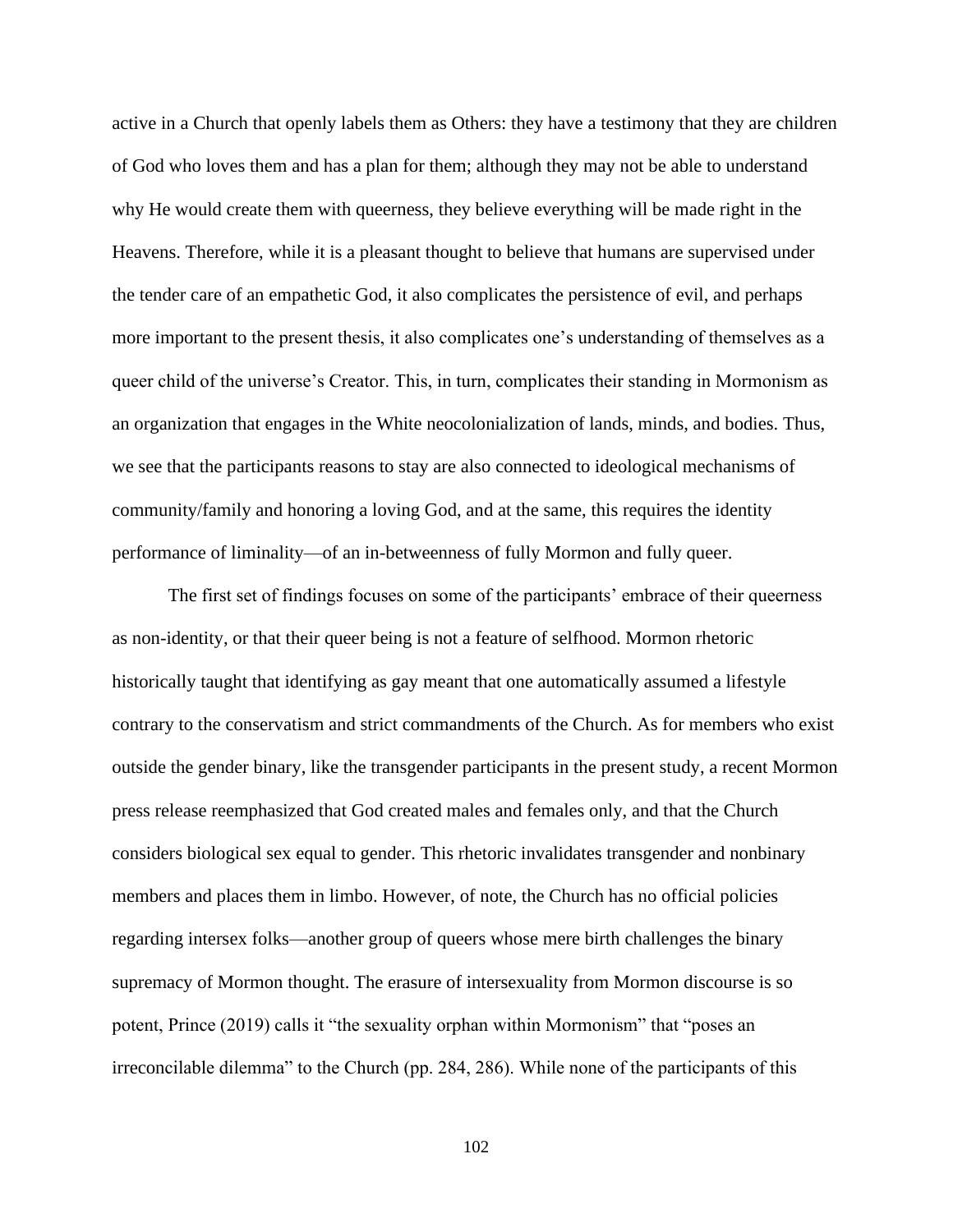thesis identify as intersex, I hope that future research (which will be discussed later) will such individuals, who are born outside of the sex and gender binary. In the case of non-identity for the gay, transgender, or bisexual participants who elect such a performance, the choice of labeling how they identify—or do not—is up to them. Some choose to discount or downplay their gayness to attraction only, or their transgenderness to solely the effects of a mental disturbance. In contrast, all of the participants identify as a child of God, and to all but one of them, that is the most important part of who they are.

For example, Prince (2019) highlights the caustic conjunction of the Mormon fight against LGBTQIA rights, opining that when the Church argued against legalizing same-sex marriage, "[t]he same language used to justify racism was now being used to justify religionbased homophobia" (p. 243). Prince continues by citing rhetoric produced by the Church asserting the consequences if same-sex marriage were allowed, and then explaining its irony:

"Essentially, religious beliefs in traditional sexual morality could come to be equated with racism[,]" [the Church wrote]. The writers conveyed no sense of irony in making the comparison to race, which for decades was the basis of discriminatory speech and action justified by deeply held religious beliefs that Blacks, in particular, were inferior in the eyes of God, and thus, could be treated as inferior by Whites. (p. 243)

As we have seen, the Church uses God as the ultimate authority—and a scapegoat—for providing reasons why racism was okay and even instituted by God. Within those hierarchies of racial privilege crafted in the Mormon system, some relics exist today (Mueller, 2017). Consequently, rhetorics of Whiteness seep into the interpersonal exchanges in the pews of the Church's chapels to ensure that White cisheteronormativity is maintained. Now, I would be misleading if I did not note how Mormonism is not the only religious organization that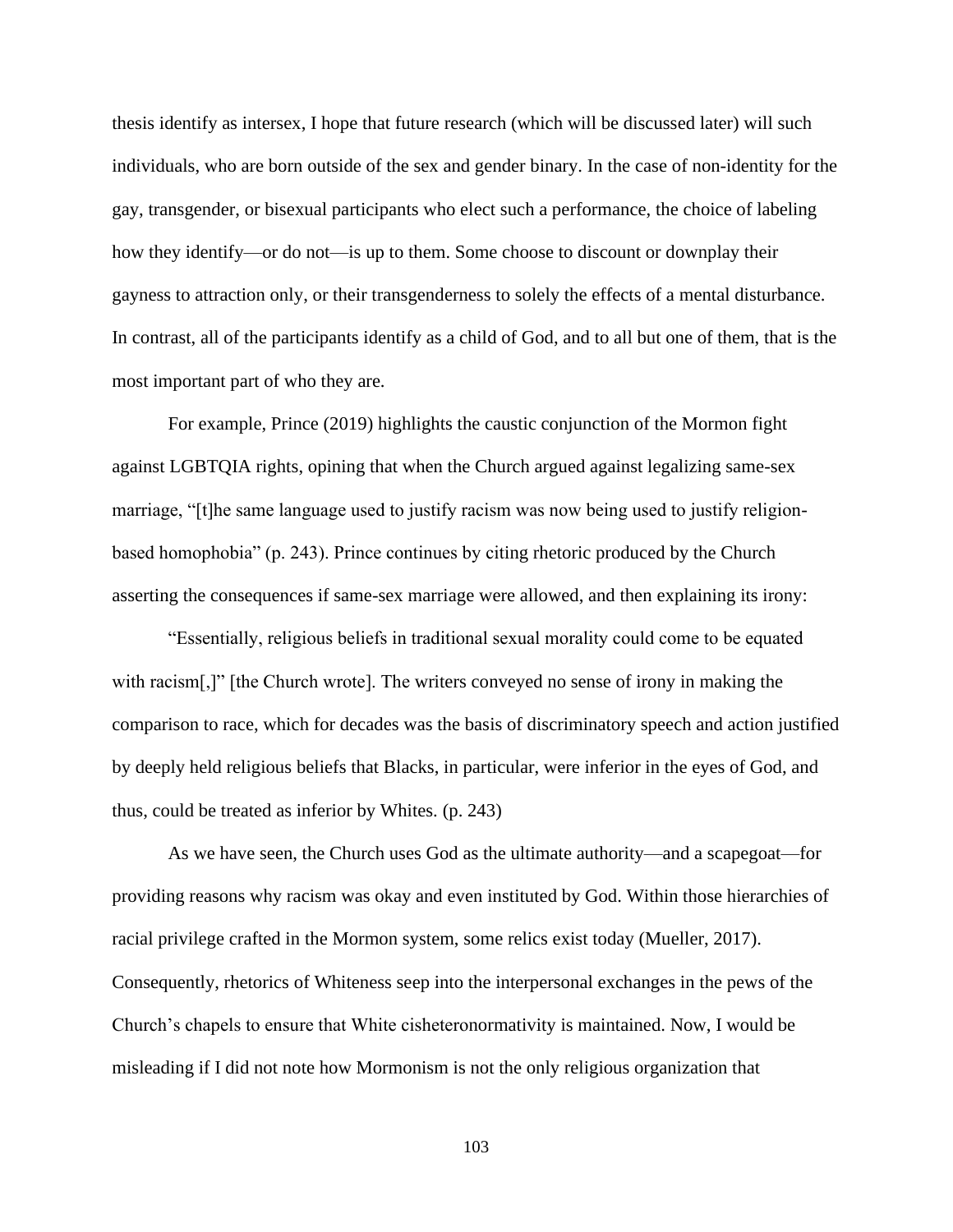promulgates White colonialism. For centuries, Christian institutions in Europe and the U.S. taught that "[t]he mission of the White race was to 'civilize and Christianize' the heathen, the savages, the less fortunate—all lesser beings in God's creation" (Wander, Martin, & Nakayama, 1999, p. 16).

While so-called God-given rhetorics regarding White supremacy have mostly simmered in the latest generations, Whiteness is still alive and well in religious institutions such as Mormonism. This is not to say that all Mormons overtly mistreat queer members or neighbors of color; in fact, the opposite may be closer to the truth. However, when a devout member disregards the Church's past racism and current cisheteronormativity—perhaps by saying something like, "Well, it's God's decision on who is cursed or sinful, not ours,"—or when Mormons refuse to talk about social disparity or inequity including racism or cisheteronormativity, they perpetuate those bigotries and Whiteness prevails unscathed. Of course, seeking to embrace the positive, it is undoubtedly a goal of many Mormons, regardless of their queer status or race, to cultivate congregations of inclusive love, acceptance, and nonjudgment (e.g., Mormons Building Bridges, Mama Dragons, and Affirmation are a few Mormonbased groups that preach love for LGBTQIA members and fight against discrimination).

Efforts should be made to be inclusive of everyone who is benevolently seeking to be understood, including those who choose not to label themselves, but these efforts should also be made to be inclusive in ways that are not cooptive but done with a genuine goal of building communities of parity. In this way, instead of villainizing members of the queer communities for not embracing their identities, we can seek to understand why. For example, perhaps those participants who choose not to apply labels, and thus perform queerness as non-identity, such as Nelson who occasionally uses the term transgender, but prefers to explain himself as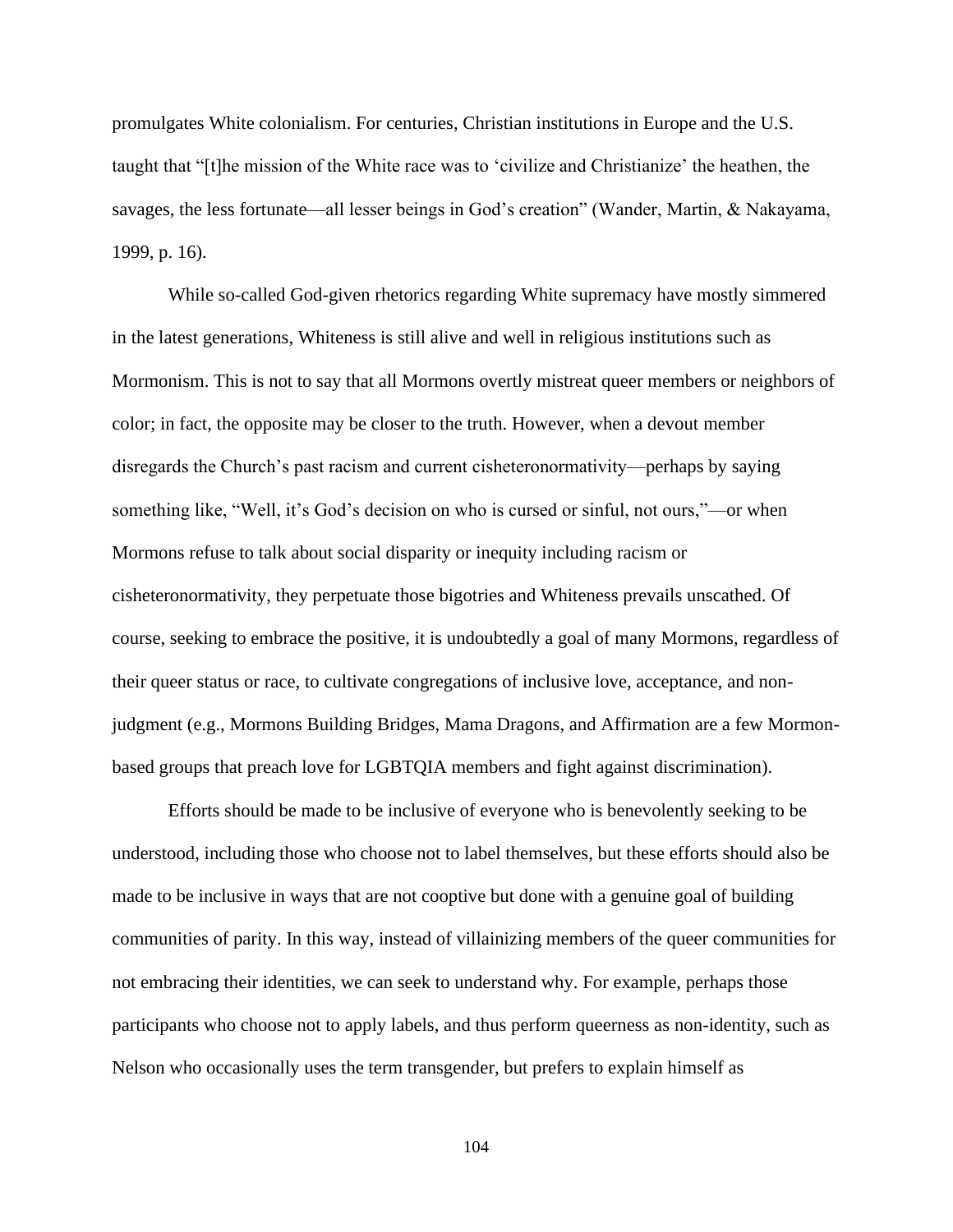experiencing gender dysphoria, and Heber who denies the label gay, and considers himself to "experience same-gender attraction"—are resisting homo/transnormativity by challenging the "privileg[ed] set of hierarchies, social norms, and expectations that cause the oppressed to oppress one another" (Flores, 2017, para. 1). This means that participants who do not consider their queerness as features of identity, but rather pieces of their human experiences, should also be treated with benevolence and understanding.

Because the participants are transgender, gay, or pan/bisexual, they are often not fully accepted as equals among non-queer members or leaders. At the same time, Church doctrine also creates gaps in families, friends, and significant others who accept and attempt to live up to Mormon standards of White cisheteronormativity. The mere participation in the Church means, to some extent, that the participants are perpetuating the very system that works to discriminate against anyone who seeks to challenge its bricolage of colonial projects—including themselves. On the other hand, because they are queer and Others, they also exist in the paradoxes churned by the queer and religious ideologies with which they identify.

It is here that the participants' awareness of their privileges and disadvantages in the Church come to light. The majority of the participants downplay their Whiteness and the privileges it affords them while also seeking acceptance and escape from the discrimination that labels them as Others. Some feel that narratives of the Church operating as a system of neocolonialism are ludicrous and the products of liberal maligning. But at a deeper level, what these patterns unmuffle is a chorus of individuals—with many privileges and few—who are unwilling to disrupt the status quo. The findings uncover a disturbing fealty performed by minds and bodies that are oppressed at the hands of White cisheteronormativity to carry out their work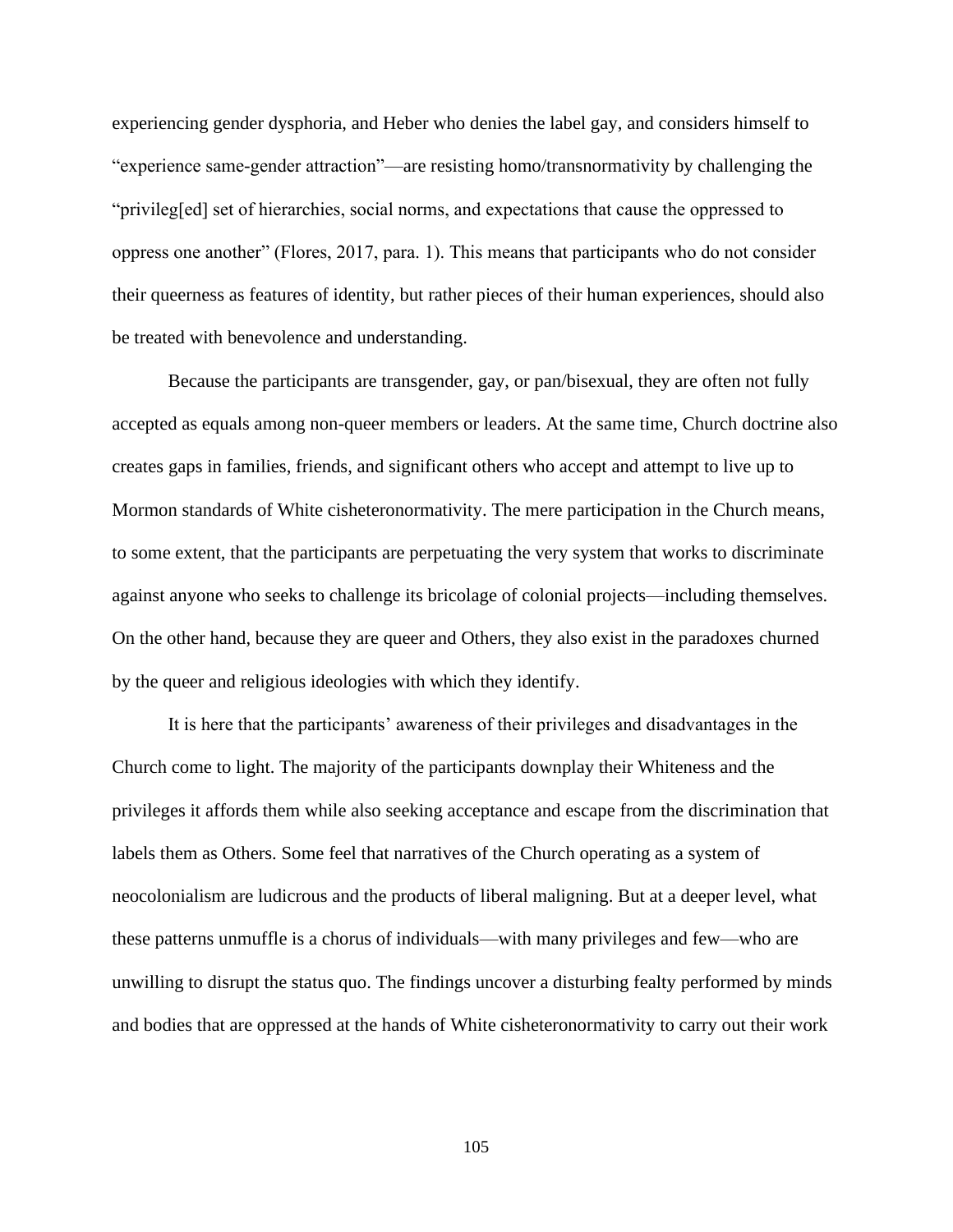with little to no resistance. It speaks to the power of what humans will do when they believe they are choosing the right and following the commandments of their God.

Because this is the case, not only are the participants vying for belonging among their non-queer ward family members and leaders, they are also continuing to develop a relationship with God. At times, the participants feel like their queerness does impact their holiness, at other times it does not, and many times, such a balance involves the perceptions and judgements made by others in various social groups including family members, church leaders and members, and friends or significant others. Such a predicament only adds to the discursive and identity performances the participants must learn to integrate or balance. Most participants entertain the idea of having to leave the Church eventually, whether by choice, or by force (i.e., excommunication).

Unfortunately, while all of the participants already experience great amounts of distress performing their identities, former queer Mormons who have left the Church still report feelings of distress and loss of community. According to Cranney (2017),

[T]here are often in-group cultural barriers to identifying as both Mormon… and LGB due to the historical tensions that have existed between these two populations…. [Though for some] the paradoxical LGB Mormon category may be associated with better mental health, …religious services attendance may not cause better mental health due to the potential for experiencing homonegative treatment and scripts. (p. 739)

Therefore, I fear that the identity performances of Mormon and queer may always carry with them emotional and psychosocial baggage of possible maladies. Further, this phenomenon of the silent suffering that often accompanies the participants' identity performances can be a symptom of Whiteness.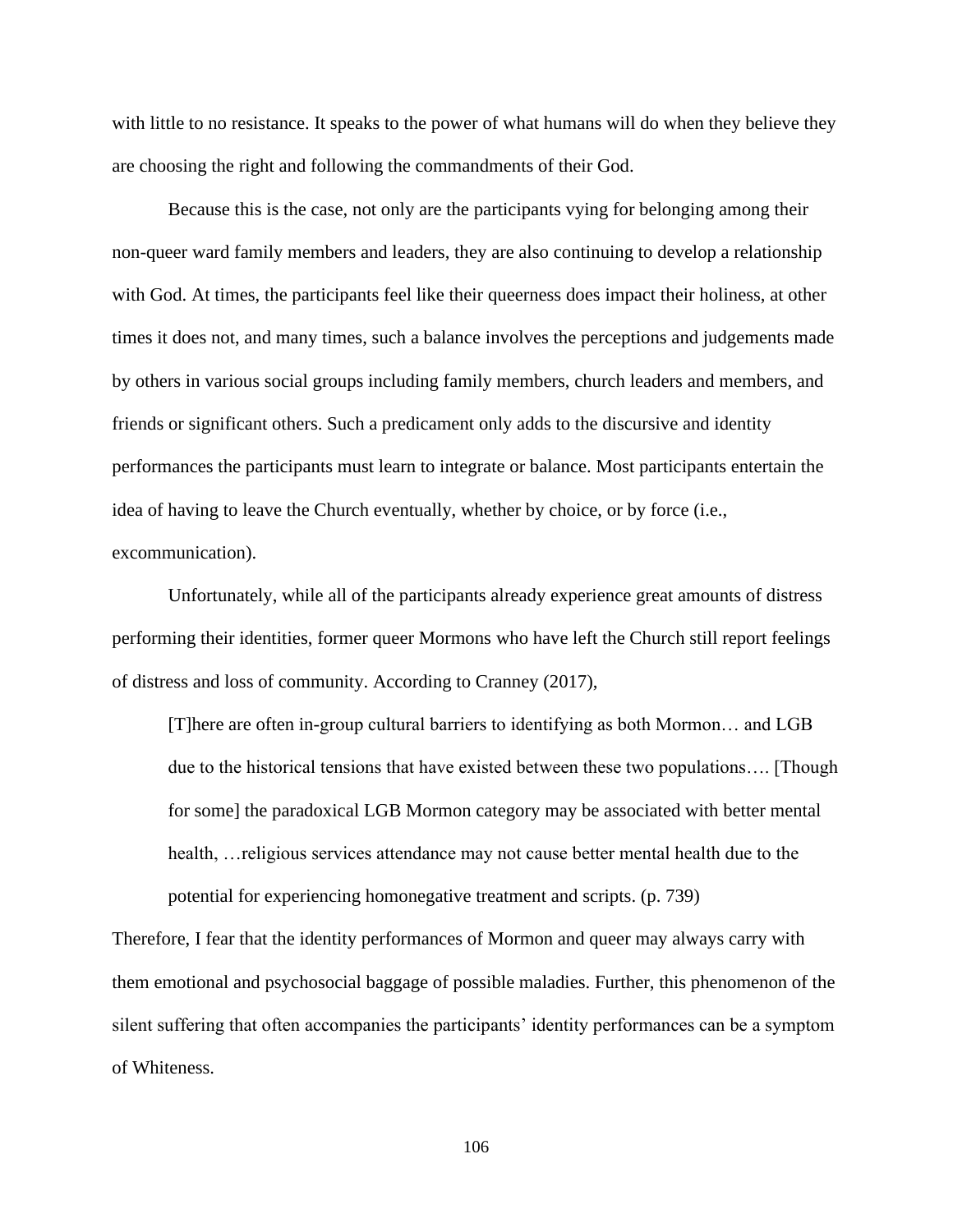Much like the dialectic queer-religious positionings and experiences of the participants, Mormon masculinity itself is rooted in paradox. Ruchti (2007) argues that Mormon men, through their strained history of constant interactions with non-Mormons, have developed a normative masculine performance that "emblematizes the ideal American masculinity [i.e., White masculinity] but does so from the position of a marginalized other" (p. 138). Mormons were/are marginalized because of their status as religious minorities seeking a place in the U.S. space of Christian Protestant dominance, but also privileged in that they may perform their masculinity in a way that symbolizes the ultimate American, a transformation possible because of Whiteness (Harris & Bringhurst, 2015). With this in focus, a major contribution of this thesis is unveiling new insights into the operationalization of Mormon Whiteness.

*Theoretical contributions.* Whiteness is crucial to understanding Mormon identity, which is why the thesis has sought to understand it. While various interpretations exist of what constitutes Whiteness and how it operates, "at least one feature is discernible," writes Kincheloe (1999): "Whiteness cannot escape the materiality of its history, its effects on the everyday lives of those who fall outside its conceptual net as well as on white people themselves" (p. 3). Using rhetoric from the present day and also the past, it has been my goal to indeed show how the Church cannot escape from its White history, and how it impacts Mormon communities today.

For example, the privileges afforded because of Mormon Whiteness allow Church members to frame themselves—individually and collectively—as God's (newly) chosen people; because they are God's chosen, they are endowed with special Divine gifts. Perhaps the most salient example is Mormon men's sole right to hold the priesthood. As discussed earlier, during much of the 19<sup>th</sup> and 20<sup>th</sup> centuries, the right of being a priesthood holder was withheld from individuals of African descent. Today, through rites, faithful Mormon men of all races are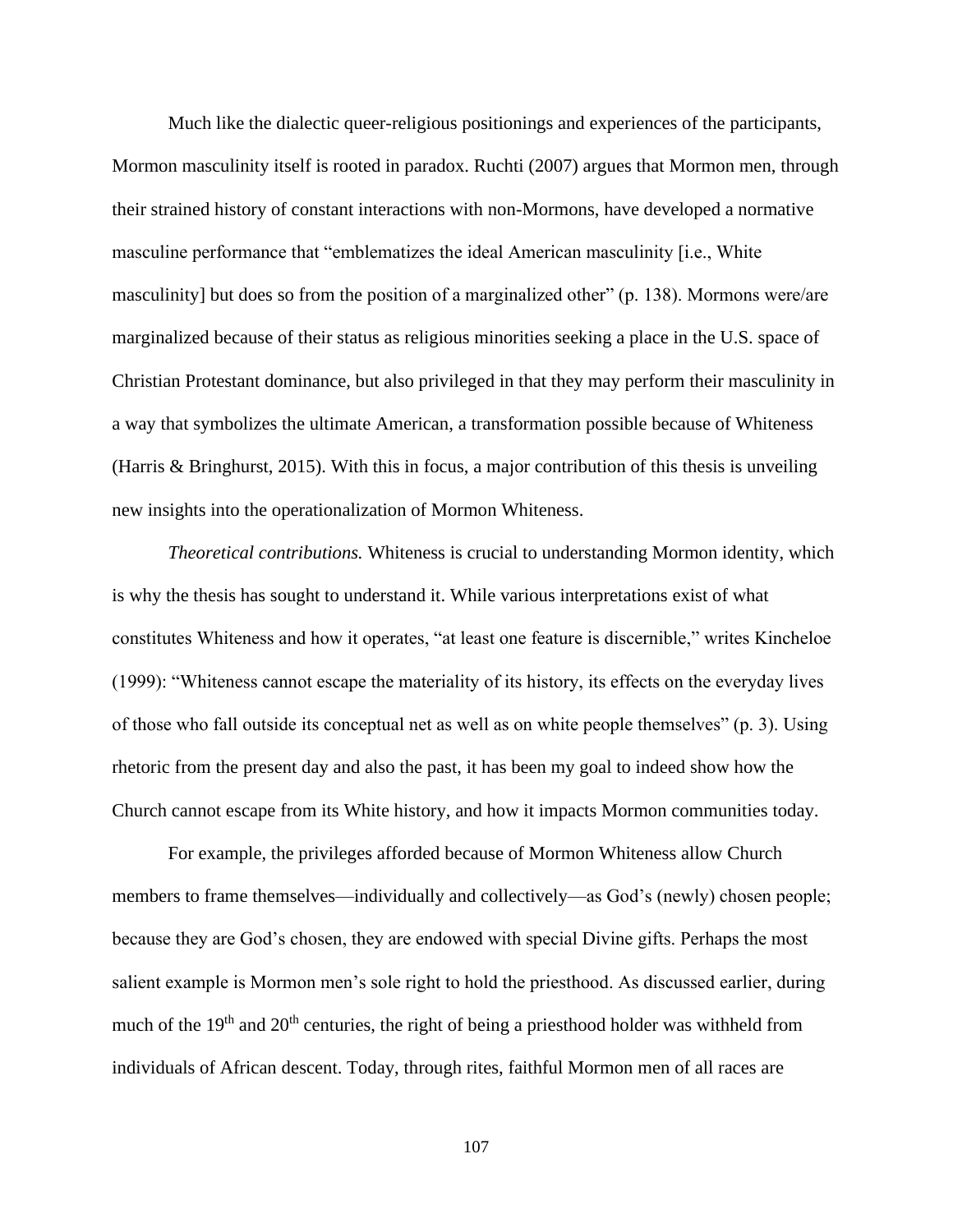ordained to the priesthood and are subsequently "inseparably connected with the powers of heaven" (Doctrine & Covenants 121:36).

To more fully understand the given to Whiteness and to Mormons being a peculiar people, it is important to study the rhetoric of Brigham Young and others who historically reserved the priesthood power for not only men, but non-Black men. A journal entry written by an early Mormon leader, L. John Nuttal (1879), captured the emotion of Mormon Whiteness after he anointed Elijah Abel, a Black man, to the priesthood:

[When] I had my hands upon his head I never had such unpleasant feelings in my life, and I said I never would again Anoint another person who had Negro blood in him unless I was commanded by the Prophet to do so. ... In [later] years ... I became acquainted with Joseph [Smith] myself … [and] I received from Joseph ...the ...instructions …[that] I could baptize [enslaved Blacks] by the consent of their Masters, but not to confer the Priesthood upon them. (p. 50)

Therefore, access to the priesthood acted as a mechanism that protected Mormon White specialness. In an effort to protect their place as the Lord's anointed and chosen, the Church's cisheteronormativity produces a sort of wrath against the evils of the world. I see similarities in this cultural value of masculine piety as is explained in DiAngelo's (2016) concept of White wrath, a coercive tendency for White folks to collude with people of color by having them assure Whites that they are good people and not racist. Defensiveness or emotional displays of indignant sadness erases any semblance of the White individual's onus and fulfills "a vicious cycle" in which people of color uphold the racial order by not challenging the inappropriate comments made by the good-hearted White person (p. 153). As other communication scholars have done by applying similar concepts to expand the literal, I would argue here a "White wrath"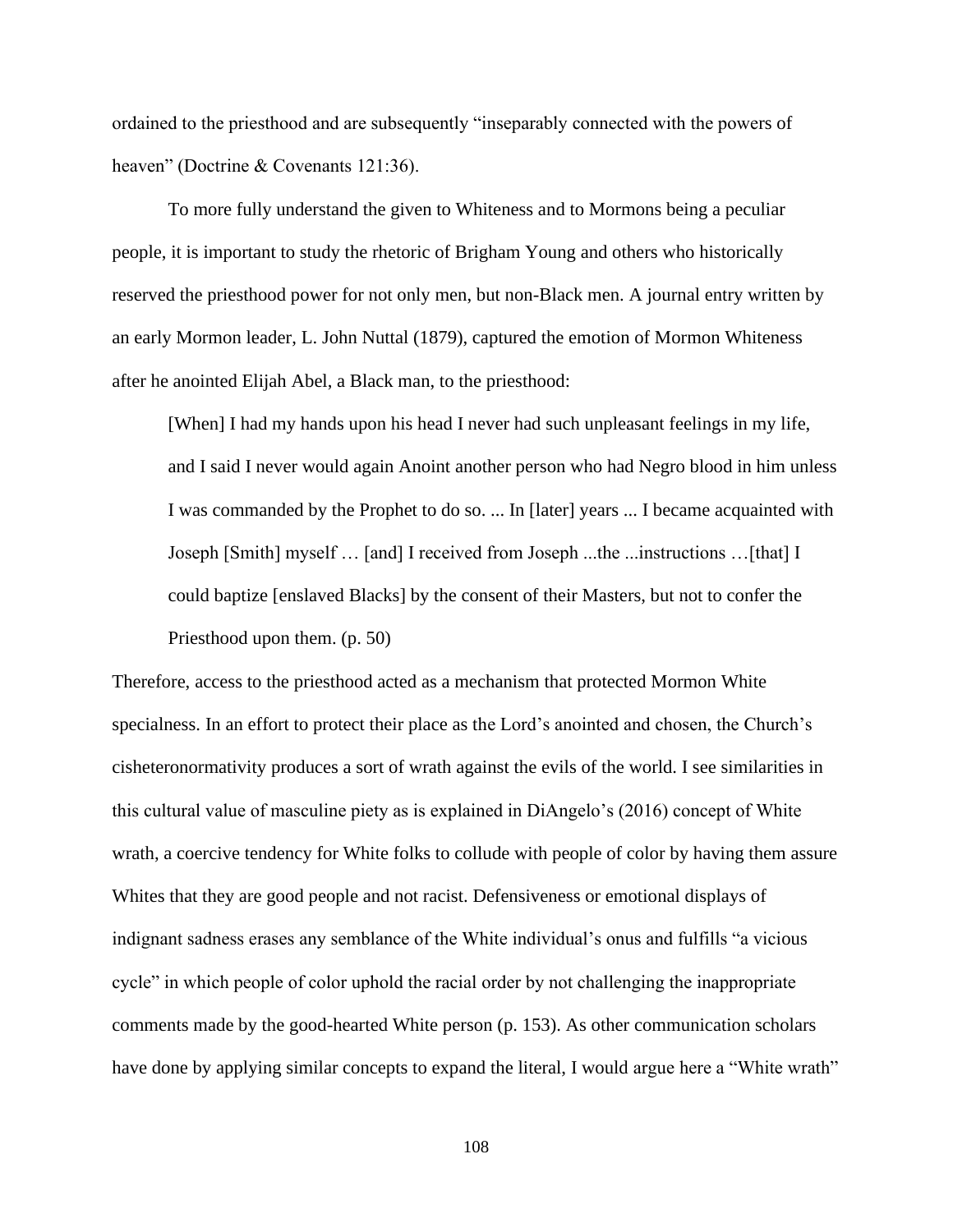in Mormonland could be conceptualized as a "Mormon wrath," meaning that those who are not Mormons—or Mormons who are not what they should be (e.g., members who are progressive, non-White, or queer)—are violating the social constructs of true Mormonness, which is rooted in cisheteronormative Whiteness, and are therefore Othered in a (passive-)aggressive process.

Not only has this White Mormon wrath produced a historical and contemporary racist component to Mormonhood, but it has also crafted rhetorics of cisheteronormativity that impact the relationality of Mormons, queer or not. For example, because of the priesthood's eternal nature, Basquiat (2001) argues that the Mormon gender roles and doctrinal values which place men (as priesthood holder) as the ultimate leaders in the home are eternal, and thus women are required to submit to men, even in the afterlife. Unfortunately, sexist structures are really cisheteronormative structures (LeMaster, 2017), particularly when we recall Winnubst's (2006) conceptualization of Whiteness as phallic and straight. Through rhetoric and discourse, Mormon leaders have constructed White heterosexual masculinity as "natural and normal, and other things (homosexuality [and gender nonconformity]) as problematic" (Cragun, Williams, & Sumerau, 2015, p. 294). The Whiteness is so powerful that it has become entrenched in Utah, where the land—just as the minds and bodies of its queer members—has been colonized to rid itself (themselves) of the non-Mormon and non-normative Mormon ideologies and expectations.

In this process, Whiteness intertwines with the cisheteronormativity that is the foundation of Mormonism. Because this is the case, in this thesis I used queer theory to identify these structures and reinterpret, or *queer,* the meanings implicit and explicit in the Church's rhetoric and cultural values within interpersonal dynamics and identity performances. Through the queer theory lens, it became apparent that the definition of *queer* as a feature of identity, which comes equipped with ideological underpinnings and expectations (Eguchi & Asante, 2016), means that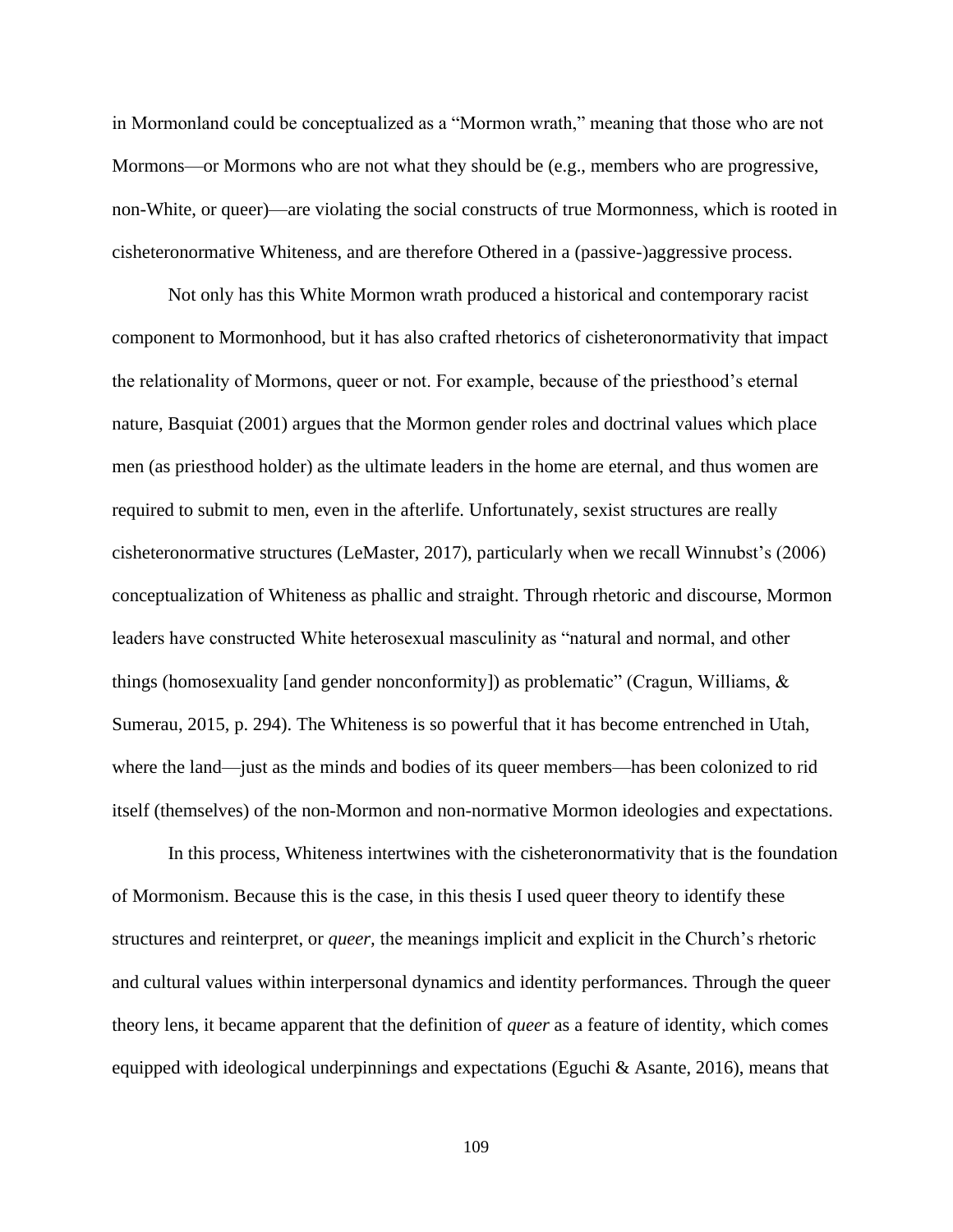those ideologies can sometimes be rooted in homo/transnormativity. For instance, we would not expect a man who experiences no sexual attraction to a woman to marry a woman—but that is what some of my participants have done. They have faith that if they follow the Church's commandment to marry a woman, they, and their marriage, will be divinely blessed for it. While some of the participants seem to thrive in this challenge to normativity, others experience excruciating dissonance. This end is summarized by Asante's (2017) insight that "Queer [folks] have to navigate the meta-narratives of ... religious intolerance on the one hand while simultaneously constructing their own identities" (pp. 14-15). In the process of internally creating their queer identities, the participants are also externally negotiating their divine and religious identities through a spiritual and social process. They exist in a world that is built through delicate interactions of identity formation and performance as transgender, gay, and bisexual Mormons who live in the Church—and all of its community, rhetoric, rules, and culture.

Of course, the diversity in how one chooses to perform their identity is what makes queerness an untapped spring of possibility. Though there arose patterns of similarities in my participants' comments, as exemplified by Harold's explanation that "this is how you navigate the world," the findings as a whole revealed a wide range of ways in which the participants navigate the very different worlds of being queer and Mormon. As Muñoz (1999) reminds us, queer theory's power is in possibilities. In this possibility is a wonderful world full of healthy navigations between religious and queer spaces, Mormon homes where parents embrace their queer children with complete love and acceptance, a Mormonism in which LGBTQIA members feel a freedom to perform their identities that is upliftingly genuine, and a life in which they have the ability to enter whatever relationship they would like with another consenting adult, regardless of their identity or social location in the Mormon strata.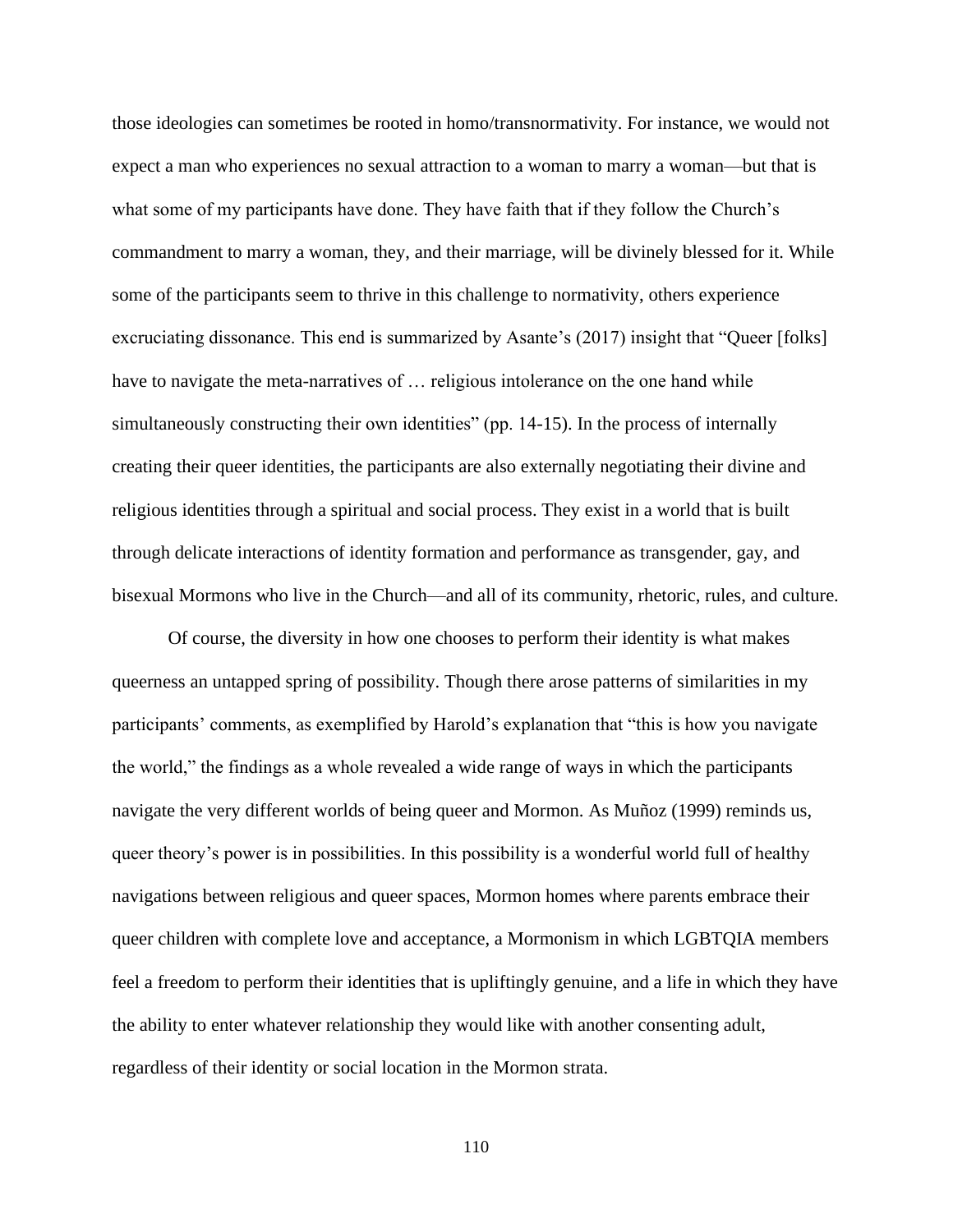*Critical self-reflexivity.* Beginning around the age of ten, my mom started to ask me something along the lines of "Are you gay?" While I'm uncertain why she felt that was a pertinent question to ask me, I assume it had to do with my identity performances that were usually effeminate. But when she would ask me that, maybe once every few years since my prepubescence, I was ashamed. I was angry. At first, my reaction was more innocent and childlike, as my knowledge of what gayness truly meant was derived from school-yard bullies using the epithet to label anything or anyone as stupid, weak, or unwanted. And of course, I didn't want to be any of those things, so I repressed any inkling of my queerness, except for the occasional joke where I would pretend to be interested in men or want to wear women's clothing or paint my fingernails.

When going to high school with queer students, I would also seem to distance myself from them and surround myself with female friends. I seemed to plunge myself further and further from ever wanting to explore those feelings I had squandered in my early years that something was missing and that I wasn't being my real self. Church meetings, some of which promoted harsh (ultra)conservative views of homosexuality that were homophobic and hatefilled, were normalized. The temerity and surety that many of the adults in my congregation felt about the Church's veracity—including their correct views dealing with queer issues—was equally intoxicating to the point that I easily absorbed the belief that the Church was true and that meekness and being teachable only existed outside of the gospel topics (for the truth could not be debated once Church leaders had given their admonitions). It is unfortunate that, in an atmosphere of such deluded arrogance on the part of the Church, I was still, at times at least, able to confront my own fear and hatred of myself for so many reasons, including my yearning for queerness. All this time, my Whiteness seemed to go unchecked, though I saw myself as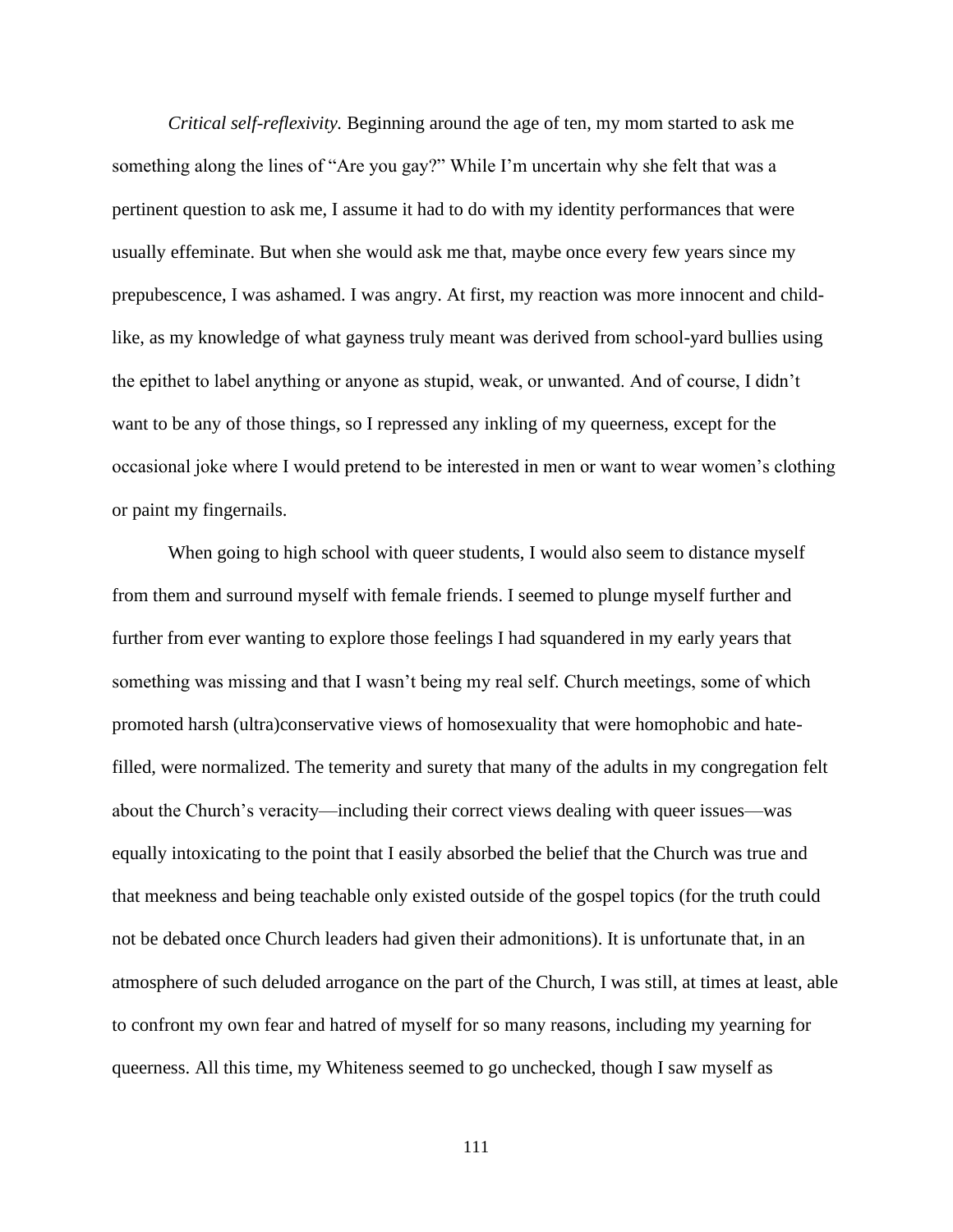sympathetic and curious about non-White people and cultures. Such a curiosity was genuine, though not completely altruistic or free from cooption.

I feel that providing this background information is helpful, to both my readers and myself, in coming to a deeper understanding of my own biases that were unavoidably operating while I produced this thesis. It is the first time I have, in any consequential manner, analyzed the reality of White cisheteronormativity in general, let alone in the Mormon institution. It has been eye-opening for me to learn the history of the Church in these regards and to be inspired to unveil how those past enactments impact today's world for the participants. Being critically selfreflexive has allowed me to recognize the importance of boundaries in academic work, and in life. To this point, Yuval-Davis (2011) profoundly observes how "boundaries cannot really be avoided once we start questioning who cares for whom and what are the emotional and the power relations which are involved in this interaction" (p. 7). The power innate in my relations with the Church as one being raised devoutly in it (and the relationships with my many friends and family members who are still devout), while at the same time coming to terms with my queerness and seeking to understand it more and more with each participant interview, etches; with each of these interactions, I seemed to simultaneously build and blur boundaries between the new and the old, and between the past, the present and the future.

Therefore, it was painful at times to conduct this research as feelings of disgust, hatred, depression, loneliness, and pure loss of impetus were sometimes strong enough to the point where I had to stop completely and rest or cry. It is a difficult thing to realize that sometimes destruction is crucial to creation (Fisher, 1974). At some stages of the thesis I became a *weltschmerz*-filled curmudgeon, who decided upon entering a doctoral program, my study path would no longer be so intertwined with who I am. Dr. Eguchi pointed out that such a choice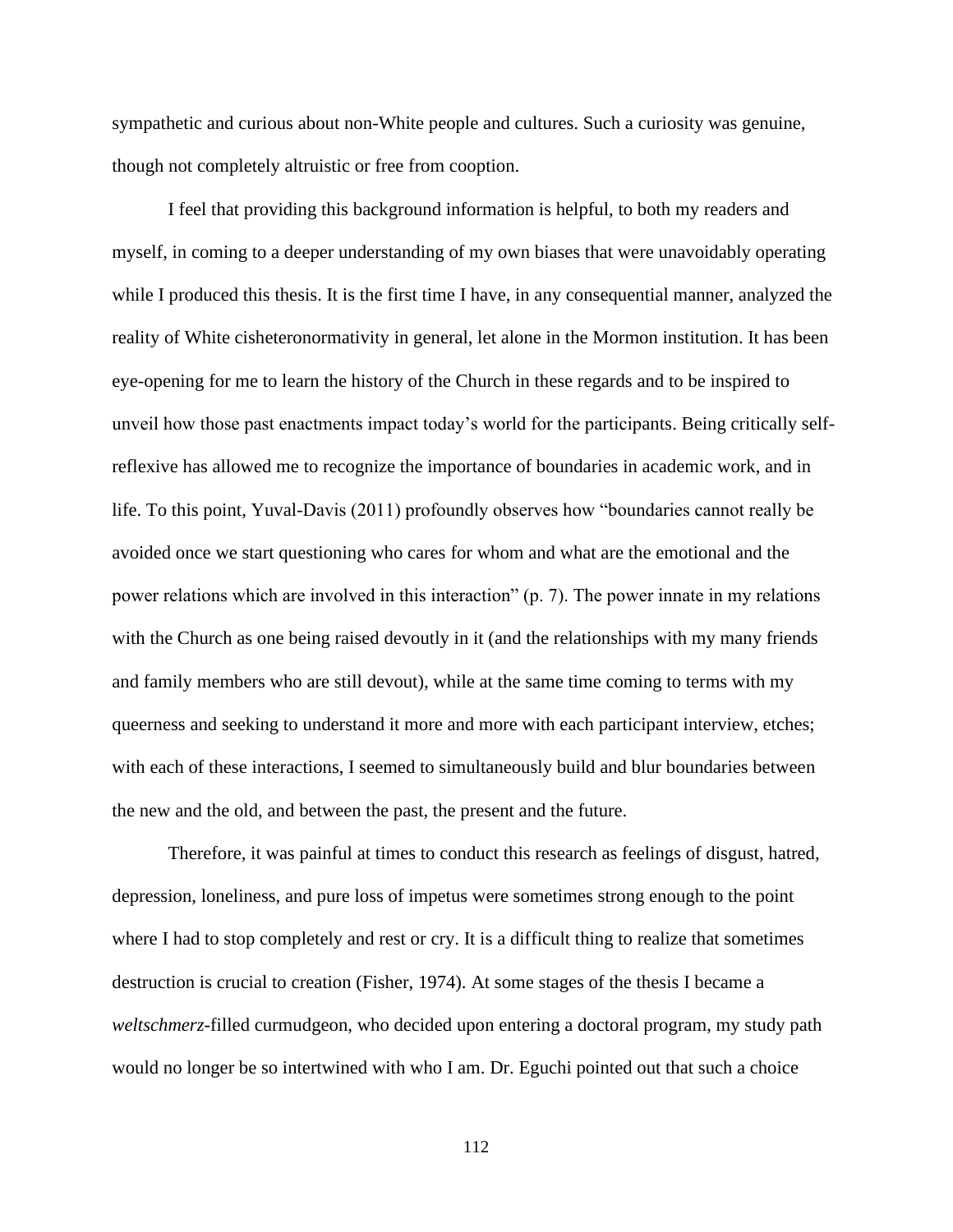would be a privilege that many students and scholars—especially those of color or who are otherwise situated in precarity—cannot enjoy. I recognize now, through this process, that I would be negligent if I stopped here. This thesis has helped me realize that this path is one of great potential to understanding myself, others, and the influence of the Divine and those humans who claim they speak on Their behalf. I only rose up against the surrender of too-personal-forsharing-pain through creative bursts of knowing that the voices of the participants need to be heard for anything the change, and for whatever reason, I was entrusted to hold their stories. Needless to say, it is a work close to my heart and a project that has tugged and ripped my heartstrings.

Some readers, perhaps even some of the participants and my own family members, might view this thesis as mere prattle or, even worse, as anti-Mormon propaganda that should be disregarded as a bereaved student's biased attack on the Church. This would likely be accompanied by a sentiment I've heard many times: doesn't the author have anything better to do than inveigh about the Church? Or, shall we take it a step further by echoing the fallacious logic I've read and heard countless times? That is, anti-Mormon literature only proves that the Church is true because no other religion faces such calumny. The reality, however, in my case at least, is simple: I cannot stay silent anymore. For too long, I perpetuated a system of White cisheteronormativity by tacitly and explicitly supporting the Church's discriminatory policies and doctrines. For too long, I was emotionless in the face of social injustice and satisfied with a seraphic ignorance of the evils committed against people (myself included) who deserve love and equal treatment. I suppose this means I am now engaging in a sort of religious rebellion, and while there was a time when I would never do anything to harm the Church, I must do so now. Because in my mind, to not speak up about the harm is to actively cause the harm. In the words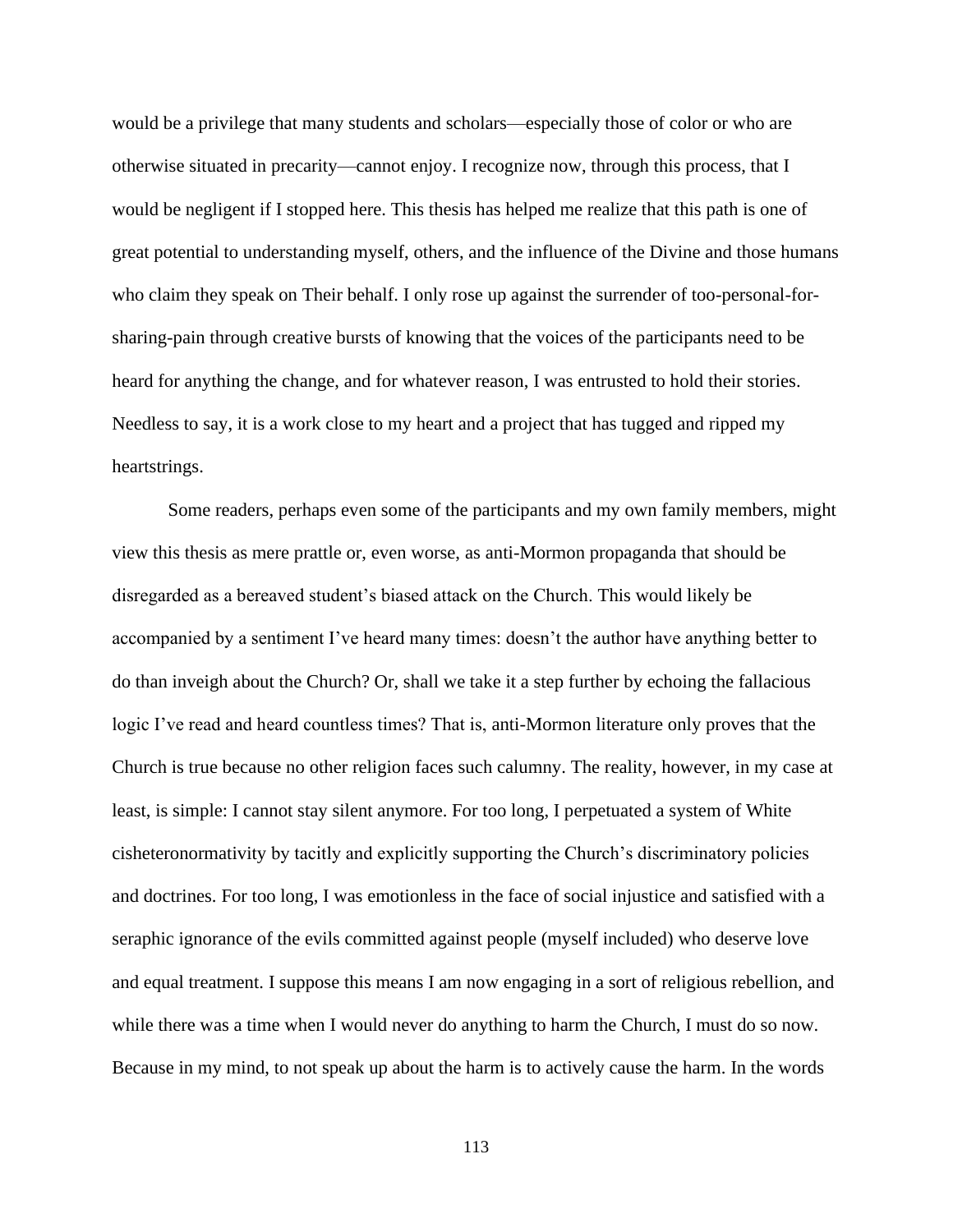of Freire (1985), "Washing one's hands of the conflict between the powerful and the powerless means to side with the powerful, not to be neutral" (p. 122). The role of power, as the pedagogue insists, cannot be ignored in any relationship; thus, the power of communication in forming relationships, guiding choices, and designing identity performances was at the root of this thesis.

The power of White cisheteronormativity has a very real impact on me personally, just like the participants, and hundreds (maybe thousands?) of queer Mormons, and that is why I wanted to conduct this thesis in the first place. I wanted to understand the power of belief, the power of loyalty, and the reasons that people who are mistreated and Othered stay in the organization that hurts them. I wanted to study the discursive structures of belonging and exclusion within the Mormon system and uncover those rhetorics that have impacts on real people's lives. I wanted to know this in hopes of understanding my own participation in the system that convinced me that my queerness was evil, but my light skin was godly. I wanted to know if other queer Mormon peers dealt with the tensions I did—mostly internal—in an effort to blend in and be normal. Unfortunately, such self-invalidation and self-hatred seems to be common in queer communities. As Leon (2020) perceptively penned:

Queer people don't grow up as ourselves, we grow up playing a version of ourselves that sacrifices authenticity to minimize humiliation & prejudice. The massive task of our adult lives is to unpick which parts of ourselves are truly us & which parts we've created to protect us.

Identity performances are critical for self-preservation when one grows up LGBTQIA in cultures and communities that are unwelcoming to queer individuals. Dedicating more than a year to study the topic has allowed me to barely scratch the surface. It has been an academic pursuit as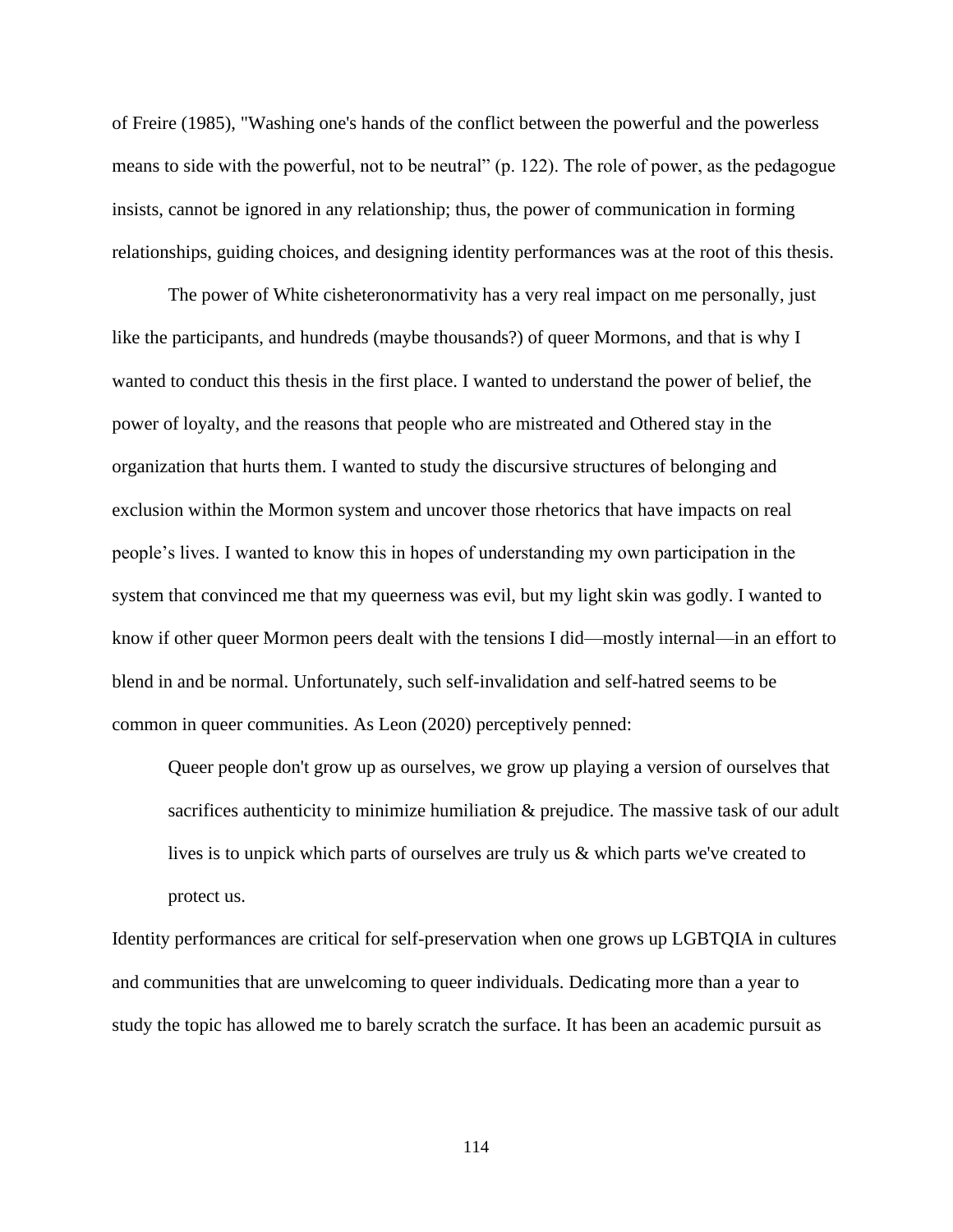much as a personal endeavor to pick apart the unhealthy mechanisms and traits to uncover the healthier, more authentic me.

Unsurprisingly then, as I mentioned before, the thesis was an emotionally and spiritually raucous journey. It has allowed me to begin to understand the structures and patterns of scapegoats and saviors, pleasure and pain, race and religion. The process has helped me to take steps back to consider how my faith can either build beautiful worlds or destroy them. It has allowed me to analyze myself with self-awareness, especially of the fact that my Whiteness has impacts I take for granted and that I must use my privilege to help others enjoy privileges.

The process has shown me that while empathy is crucial to a good life, it should not be used to justify hate or bigotry. Having learned this important lesson, I leave this thesis with a sullen heart that has much to evaluate within myself, my relationships, and my God. As Eguchi (2019) stated, "The queer politics of failure enable queers …to revisit forgotten possibilities of the past and to reimagine uncertain possibilities of the future" (p. 4). There are times when it is difficult to have hope to believe in a better future of equity and inclusion—and a future in which I have learned how to better support friends of color using my Whiteness as a benefit to them but I must cling to that hope of a brighter future for LGBTQIA folks everywhere, a future in which radical love permeates queer religious lives.

I suppose this leaves me to elaborate on my positionality and self-reflexivity in regard to my relationship with the Church now. As a person born into the faith, who was raised in a home, neighborhood, and regional community that was overwhelmingly Mormon, it was difficult to escape its influence. It still is today. I find myself in a predicament similar to many of the participants—torn between theological teachings that they find beautiful and empowering whilst being utterly hurt by the anti-queer rhetorics consistently taught by leaders, reinforced through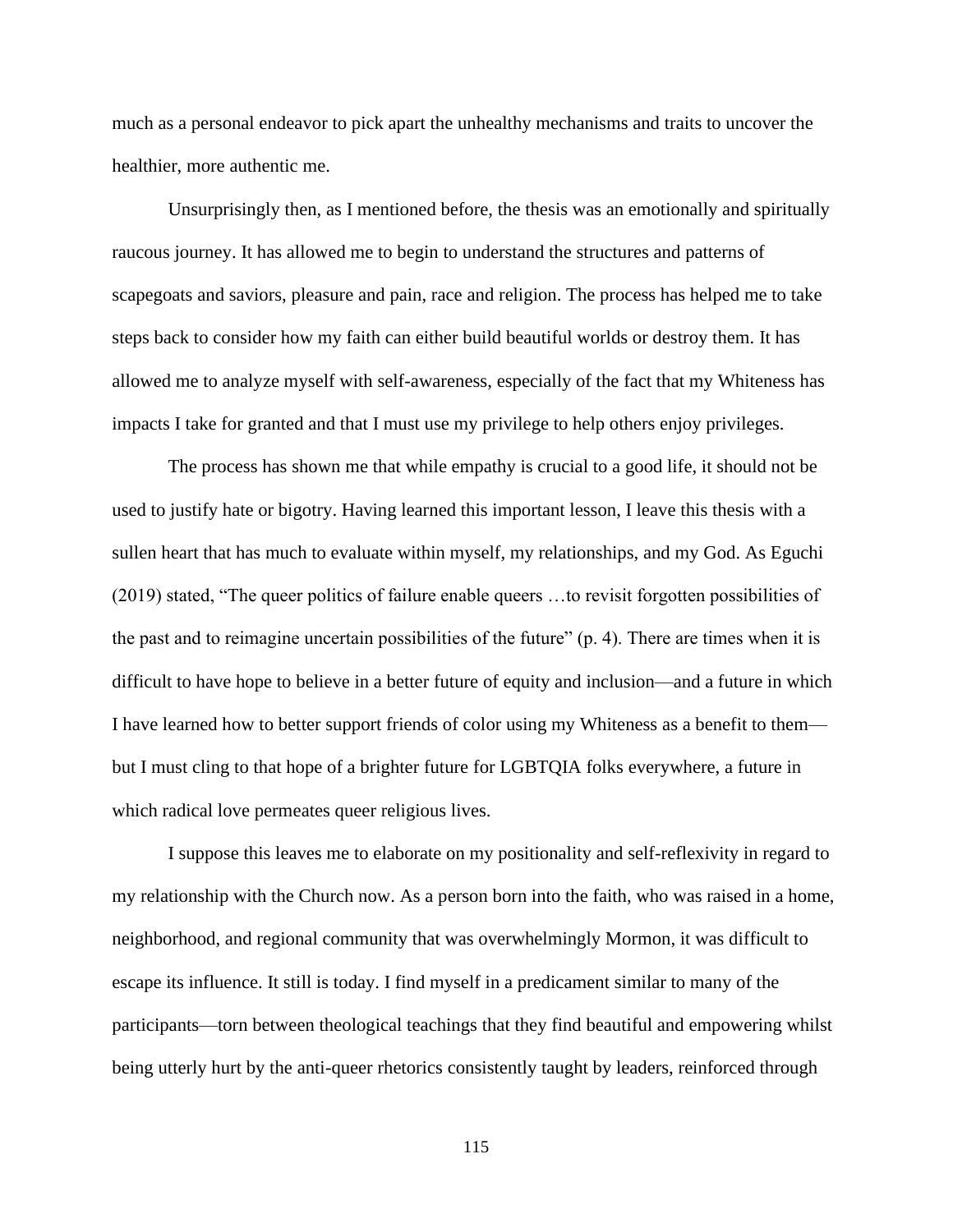policies, and supported by members. With that being said, I do not identify as Mormon anymore and rarely attend meetings. I full-heartedly renounce any current or past doctrine, policy, or scripture that supports religious supremacy, (neo)colonialism, or the mistreatment of any human based on their race, queerness, gender/sex, or ability. The words of a prominent Mormon feminist, Toscano (2004), speak to me regarding this assertion: "We are [Divine] so long as we do the work of [the Divine], which is to empower the powerless and to relieve the pain of any who suffer"  $(p. 21)$ .

I have no answer to why I have not formally resigned from the Church. Perhaps, I am lazy and would rather avoid the red tape, and perhaps, doing so would admit to the Church that they are a bona fide organization, whereas to me, spirituality cannot be contained or dictated in the walls of office buildings, chapels, or temples. Conversely, I am aware that producing this research may cause the Church to not want me anymore and seek discipline for my critiques. I am not bothered if this were to happen, for I feel I have spoken the truth. My spirituality now consists of appeals to the belief in a beneficent God (one more loving and accepting than the Mormon God, or even the Judeo-Christian God). My joy in learning about other faiths may align with some sort of agnostic universalism, though I feel such a label is unhelpful. I am in a place where I must negotiate and dis/uncover my spiritual identity and that begins with my connection to the Divine, which, at this time (and perhaps forever), I am still exploring.

*Limitations.* Perhaps the most difficult part of the analysis—and this is a genuine concern and limitation arising from my positionality—was celebrating the positive and good things done by the Church. The thesis is, by my own admission, tendentious that the Mormon structure historically and still today discriminates against Others and that such prejudice is wrong. However, the Church also provides hope and community for millions of people, and that is a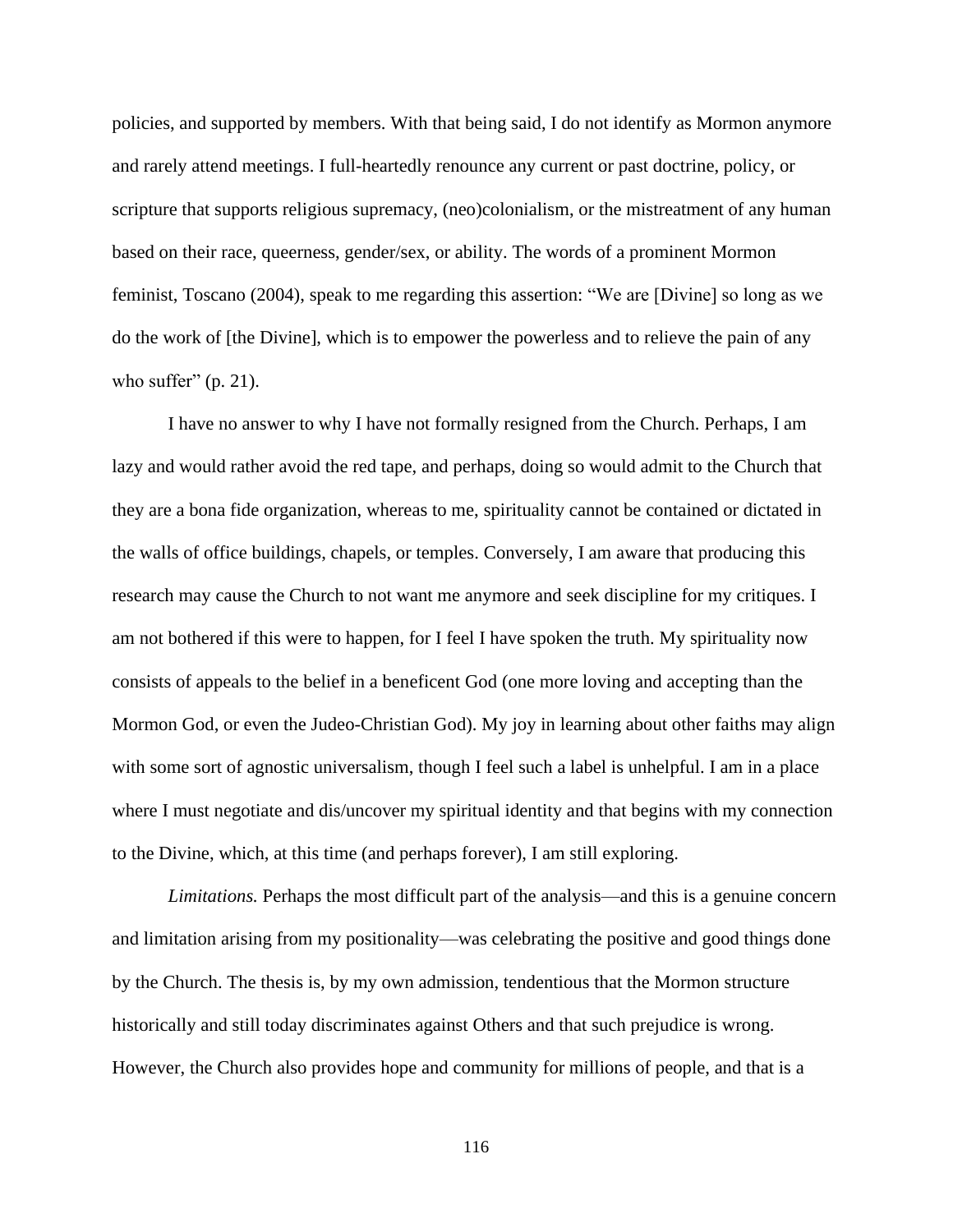good thing. I wish here to also recognize the limitation implicit in my positionality as a burgeoning student-scholar. While I have done my best to learn and understand the concepts crucial to this thesis, I am new to academia and have much to learn. For this reason, too, researching and writing this thesis has been a humbling experience for me, one that has forced me to remember that the more I learn and the more I understand, there is still more for me to learn and understand. Whiteness has emerged as the concept I most need to continue learning about in depth so that I can uncover the discriminatory structures of White supremacy. In so doing, I can learn about my own privileges and understand how institutions benefit from hegemony, so that I can redouble my own efforts to aid those who are oppressed.

Beyond addressing my own positionality as a limitation (which I suppose exists for all researchers, regardless of their approach or tradition), this thesis can be improved in two other ways. The first is by interviewing more diverse participants. While I had no intention of only interviewing White Mormons, most of whom are able-bodied and gay cisgender men, it nonetheless happened. The majority of scholastic queer investigations have, whether intentionally or not, centered around White male bodies; even more unfortunate is that very few of those studies have critically analyzed the impacts of Whiteness in their data (Eguchi  $\&$ Calafell, 2020). While the present study has only White participants, their Whiteness—and the Whiteness embedded in the Mormon structure—was analyzed. It was also unintentional that all but three of the participants identify as cisgender males and out of the three transgender participants only one identifies as a transgender woman. Given the Church's patriarchal system, it is hypothesized that women, as with queer of color members, would have different experiences than men and often different privileges. This means that while it is hoped that some of the findings can be transferable to other contexts, this thesis should not be extrapolated to provide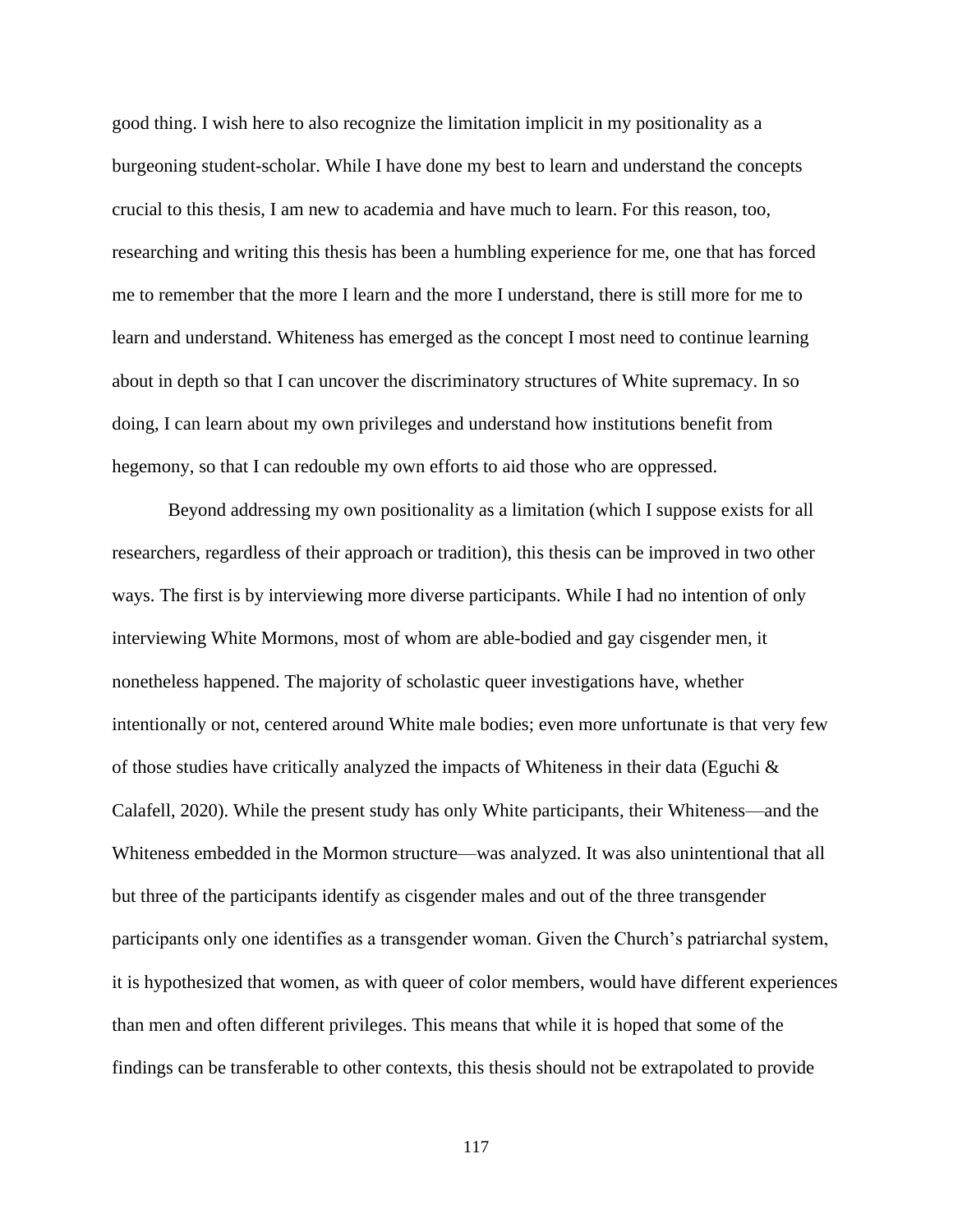insights into experiences of queer Mormons of color or queer Mormon females. In the future, perhaps an intersectional lens including ability, age, gender, and race could be used in an effort to seek any intracategorical identity differences among LGBTQIA Mormons.

The second limitation relies on the methods used. I would have loved to conduct the interviews in person. This would have allowed me to meet with the participants in more intimate spaces and, ideally, would have allowed feelings of comfort to increase prior to interviews. While I was able to conduct Facetime calls with several of the participants, most of them were conducted over the phone. While phone interviews have their benefits, including convenience and less privacy invasion (which is a germane concern given that some of the participants have not publicly disclosed their queer identity), telecommunication precluded me from being more present and sharing the same space with them. Though I took notes of nonverbal cues that I was able to descry during the calls, not being in-person undoubtedly impinged my ability to notice more important nonverbals.

*Future directions.* I think that this work would be an incredible waste of time, energy, and labor if it simply stopped here. I am grateful for the scholars who came before me, and who have given us a peek into the lives of queer Mormons; I pray and hope there are many more to come. The information, insights, and data collected in this study, though, can do much more than collect digital dust on the University's thesis and dissertation database. Genuine critical work should always offer solutions to the problems it condemns. And while I genuinely believe that sharing the participants' stories is a powerful tool in bringing change, it is not enough for an entire transformation. As long as LGBTQIA individuals seek to stay involved in the Mormon system, there need to be plans and models implemented for advocacy within the Church that provides church members with resources and community.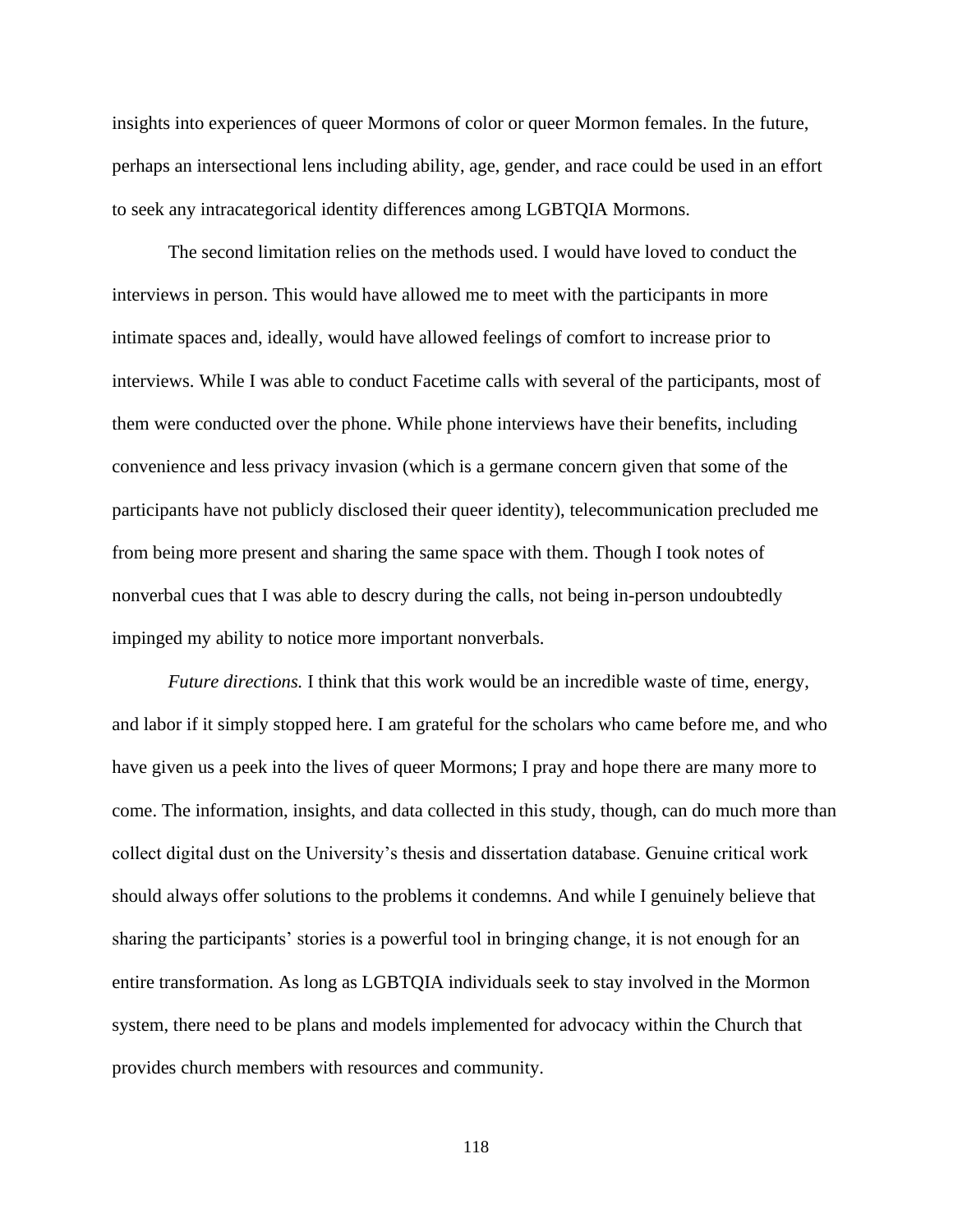For this reason, a major future direction of this work is to engage in crafting policies that can benefit the queer Mormon communities by developing social infrastructure that is aimed at increasing equity and genuine love at the institutional level. Such a plan would include advocacy groups to be welcomed and implanted into Mormon congregations, the refutation and denunciation of any rhetoric used to dehumanize or mistreat LGBTQIA individuals, and reparations for communities and individuals harmed by the Church's White cisheteronormativity. As Miller (2019) notes, it might behoove some Christians to undergo some kind of training or therapy—to counter conversion therapy promoted by Christianity—to understand that queers do not need to change themselves, but rather hateful people need to change, and that includes people who believe erasure or control is love. After all, "love is patient, love is kind, …[and] it does not dishonor others" (1 Corinthians 13:4-5). Thus, one of the worthiest goals of any future LGBTQIA-Mormon studies is to understand how queer and nonqueer Mormons conceptualize and operationalize *love* in an effort to explore how the social construct impacts relationships with themselves, others, and God.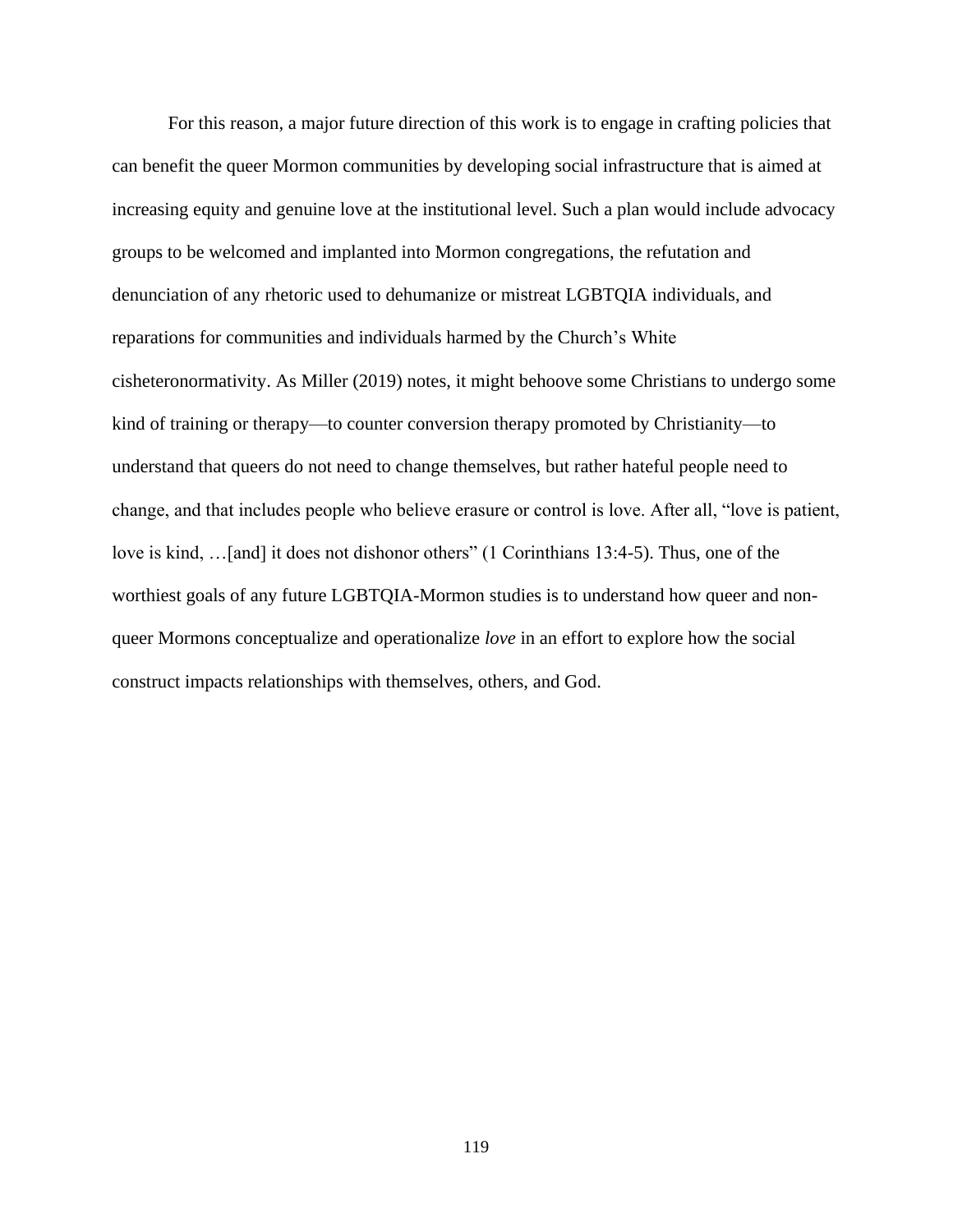## **References**

- Abdi, S. (2014). Staying I(ra)n: Narrating queer identity from within the Persian closet. *Liminalities, 10*(2), 1-20.
- Abdi, S., & Van Gilder, B. (2016). Cultural (in)visibility and identity dissonance: Queer Iranian-American women and their negotiation of existence. *Journal of International & Intercultural Communication, 9*(1), 69-86. doi:10.1080/17513057.2016.1120850
- Acosta, K. L. (2018). "Queering family scholarship: Theorizing from the borderlands." *Journal of Family Theory & Review, 10*(2), 406-418.

Ahmed, S. (2017). *Living a feminist life.* Durham, NC: Duke University Press.

- Alexander, B. K. (2008). Queer(y)ing the postcolonial through the west(ern). In N. K. Denzin, Y. S. Lincoln & L. T. Smith (Eds.), *Handbook of critical and indigenous methodologies* (pp. 101–133). Thousand Oaks, CA: Sage.
- Alexander, B. K. (2018). Performance of race, culture, and Whiteness. *Oxford Research Encyclopedia of Communication.* DOI: 10.1093/acrefore/9780190228613.013.566
- Alexander, B. K. & Myers, W. B. (2010). Performance in/as qualitative inquiry: A conclusion. *International Review of Qualitative Inquiry, 3*(2), 263-266.
- Alexander, T. G. (1980). The reconstruction of Mormon doctrine: From Joseph Smith to progressive theology. *Sunstone Magazine, 5*(4): 24-33.
- Allen, D. J., & Oleson, T. (1999). Shame and internalized homophobia in gay men. *Journal of Homosexuality, 37*(3), 33-43. DOI: 10.1300/J082v37n03\_03
- Asante, G. A. (2017). *Reproducing the Ghanaian/African subject: Ideological tensions and queer subjectivities in postcolonial Ghana* [doctoral dissertation]. Retrieved from https://digitalrepository.unm.edu/cj\_etds/104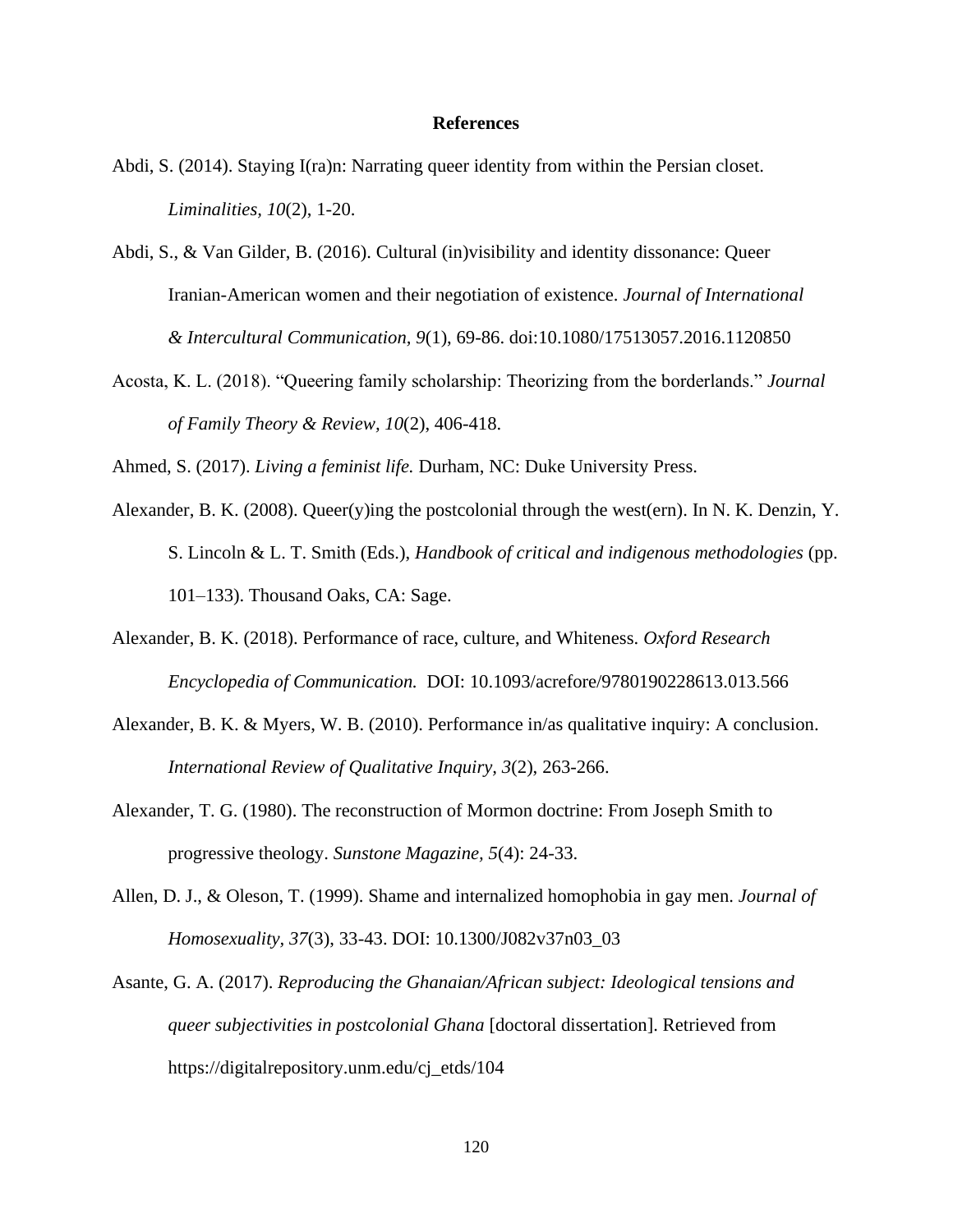- Asante, G. (2020). "Queerly ambivalent": Navigating global and local normativities in postcolonial Ghana, pp. 157-176. In S. Eguchi and B. M. Calafell (Eds.), *Queer intercultural communication: The intersectional politics of belonging in and across differences.* New York, NY: Rowman & Littlefield.
- Baumeister, R., & Leary, M. (1995). The need to belong: Desire for interpersonal attachments as a fundamental human motivation. *Psychological Bulletin, 117*(3): 497-529.
- Al-Sayyad, A.A. (2010). "You're what?": Engaging narratives from diasporic Muslim women on identity and gay liberation. In S. Habib (Ed.), Islam and homosexuality, vol. 2 (pp. 373– 394). Santa Barbara, CA: ABC-CLIO.
- Andersen, N. L. (2008). *You know enough* [transcribed sermon]. Retrieved from www.lds.org/general-conference/2008/10/you-know-enough? lang=eng
- Andersen, N. L. (2010). *Children* [transcribed sermon]. Retrieved from www.churchofjesuschrist.org/study/general-conference/2011/10/children?lang=eng
- Anzaldúa, G. (1987). *Borderlands/La frontera*. San Francisco, CA: Aunt Lute Books.

Baldwin, J. (1963). *The fire next time.* New York, NY: Knopf Doubleday.

Ballard, M. R. (2003). The sacred responsibilities of childhood [transcribed speech]. *BYU Speeches.* Retrieved from https://speeches.byu.edu/talks/m-russell-ballard\_sacredresponsibilities-parenthood/

Basquiat, J. (2001). Reproducing patriarchy and erasing feminism: The selective construction of

Barker, M., Parkinson, D., & Knoll, B. (2016). The LGBTQIA Mormon crisis: Responding to the empirical research on suicide. *Dialogue: A Journal on Mormon Thought.*  Retrieved from https://www.dialoguejournal.com/wp-content/uploads/sbi/articles/ Barker4902.pdf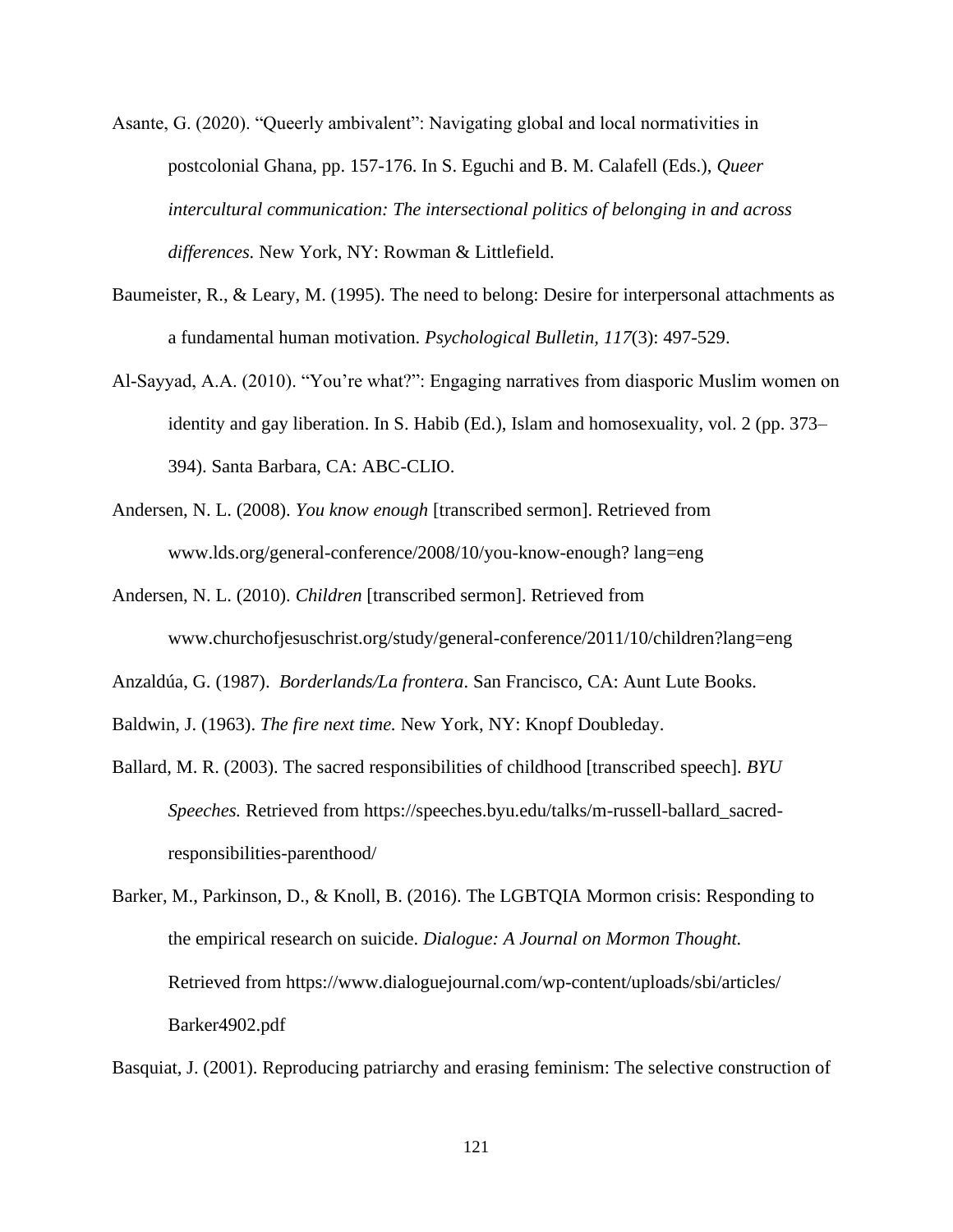history within the Mormon community. *Journal of Feminist Studies in Religion, 17*(2), 5- 37.

- Beck, J. B. (2006). *You have a noble birthright* [transcribed sermon]. Retrieved from www.churchofjesuschrist.org/study/general-conference/2006/04/you-have-a-noblebirthright?lang=eng
- "Bennettiana." (1842, July 27). *Nauvoo Wasp.* Retrieved from http://www.sidneyrigdon.com/ dbroadhu/lds/wasp1.htm#072742
- Benson, E. T. (1981, June). Fourteen fundamentals in following the prophet. *Liahona Magazine.*  Retrieved from https://www.lds.org/study/liahona/1981/06/fourteen-fundamentals-infollowing-the-prophet?lang=eng
- Bitton, D., & Lambson, V. (2012). Demographic limits of nineteenth-century Mormon polygyny. *BYU Studies Quarterly, 51*(4): 7-26.
- Boswell, J. (2015). *Christianity, social tolerance, and homosexuality* (35th Anniversary ed.). Chicago, IL: University of Illinois Press.
- Breshears, D., & Braithwaite, D. (2014). Discursive struggles animating individuals' talk about their parents' coming out as lesbian or gay. *Journal of Family Communication, 14:* 189- 207.
- Brooks, J. (2018). The possessive investment in rightness: White supremacy and the Mormon movement. *Dialogue: A Journal of Mormon Thought, 51*(3), 45-82. doi:10.5406/ dialjmormthou.51.3.0045
- Brooks, J., Hunt Steenblik, R., & Wheelwright, H. (2016). *Mormon feminism: Essential writings.*  New York, NY: Oxford University Press.

Braun, V., & Clarke, V. (2006). Using thematic analysis in psychology. *Qualitative Research in*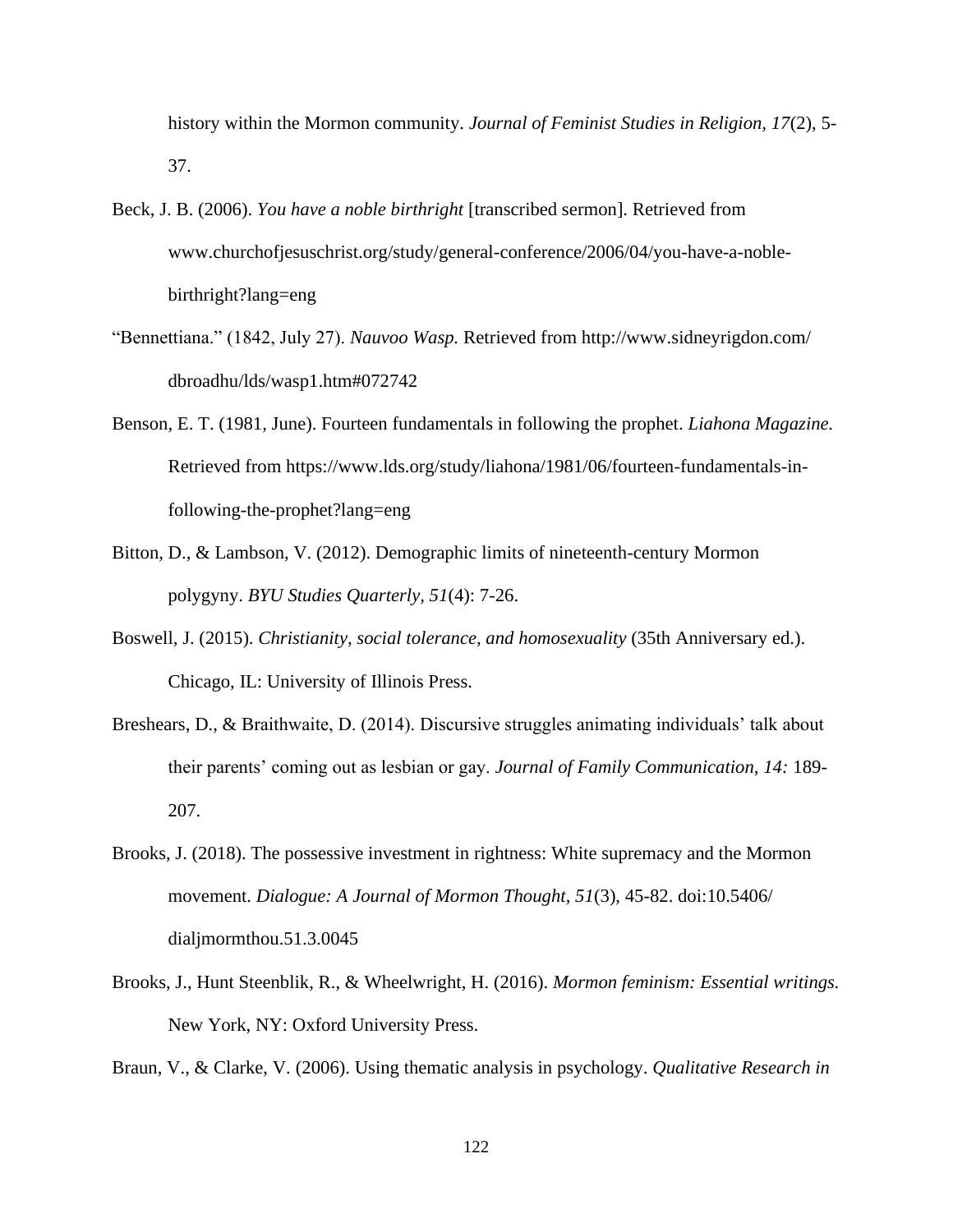*Psychology,3*(2), 77–101. doi:10.1191/1478088706qp063oa

- Butler, J. (1999). *Gender trouble: Feminism and the Subversion of Identity*. New York, NY: Routledge.
- Calafell, B. M. (2015). *Monstrosity, performance, and race in contemporary culture.* New York, NY: Peter Lang Publishing.
- Cannon, G. (1897). Untitled sermon given at the General Conference. *Deseret News Publishing Company.* Retrieved from https://www.scribd.com/document/329715180/ 1897-Conference-George-Q-Cannon-Oct-6
- Charmaz, K. (2006). *Constructing grounded theory: A practical guide through qualitative analysis.* London, UK: Sage Publications.
- Cheng, P. S. (2011). *An introduction to queer theology: Radical love.* New York, NY: Seabury Books.
- Chevrette, R. (2013). Outing heteronormativity in interpersonal and family communication: Feminist applications of queer theory "beyond the sexy streets." *Communication Theory, 23*(2), 170-190.
- Church of Jesus Christ of Latter-day Saints. (1978)*. Official Declaration 2.* Salt Lake City, UT: The Church of Jesus Christ of Latter-day Saints.

Church of Jesus Christ of Latter-day Saints. (1980, March). Frequently asked questions about the proposed Equal Rights Amendment. *Ensign Magazine.* Retrieved from www.lds.org/ensign/1980/03/the-church-and -the-proposed-equal-rights-amendment-amoral-issue/frequently-asked-questions-about-the-proposed-equal-rights-amendment-acloser-look?lang=eng

Church of Jesus Christ of Latter-day Saints. (1986, December). Talking with your children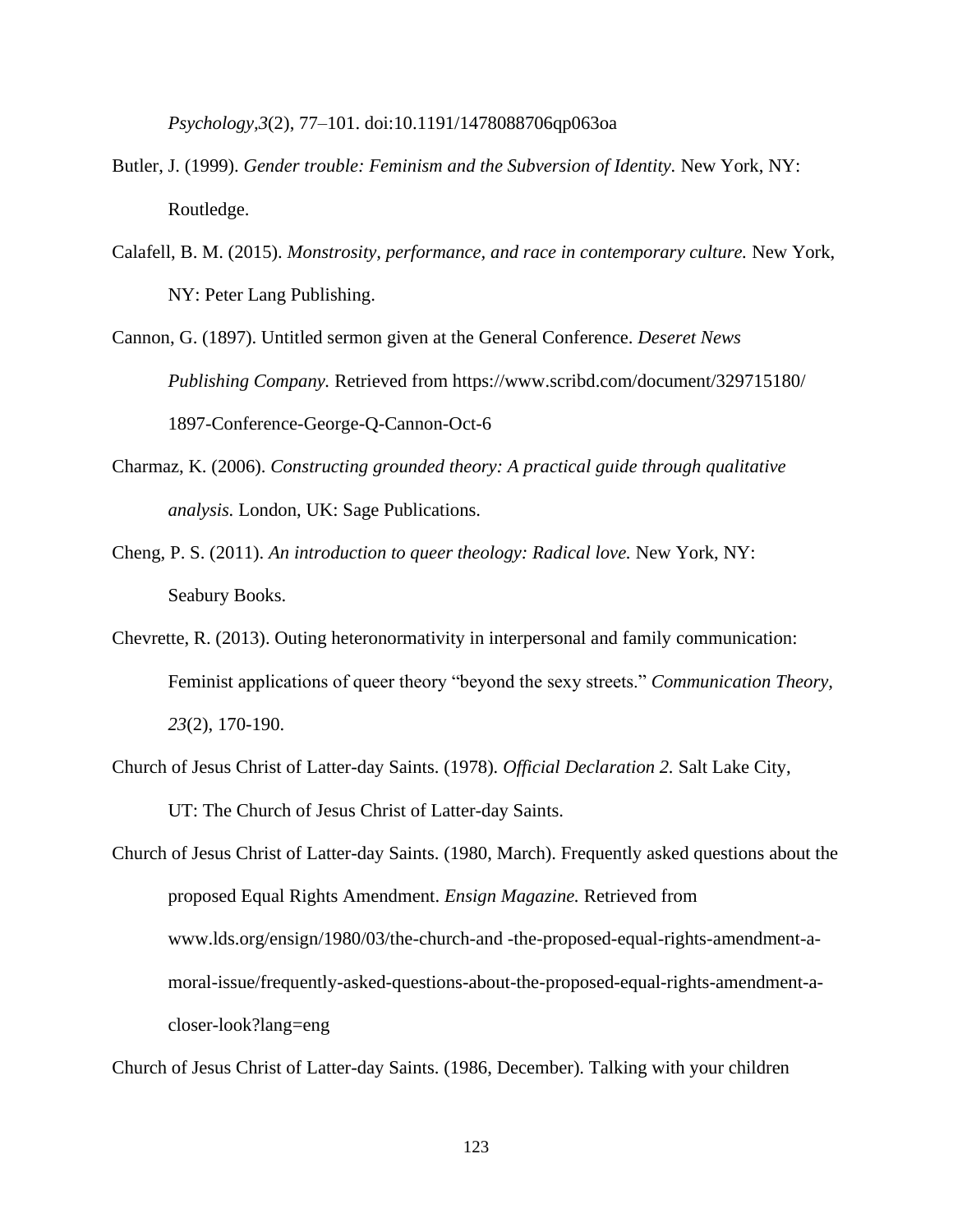about moral purity. *Ensign Magazine.* Retrieved from www.churchofjesuschrist.org/ study/ensign/1986/12/talking-with-your*-*children-about-moral-purity?lang=eng

- Church of Jesus Christ of Latter-day Saints. (2003)*. Church History in the Fulness of Times: Student manual* (2nd ed.). Salt Lake City, UT: The Church of Jesus Christ of Latter-day Saints.
- Church of Jesus Christ of Latter-day Saints. (2006)*. The Teachings of Spencer W. Kimball*. Salt Lake City, UT: The Church of Jesus Christ of Latter-day Saints.
- Church of Jesus Christ of Latter-day Saints. (2011). *For the Strength of Youth.* Salt Lake City, UT: The Church of Jesus Christ of Latter-day Saints.
- Church of Jesus Christ of Latter-day Saints. (2011). *Gospel Principles.* Salt Lake City, UT: The Church of Jesus Christ of Latter-day Saints.
- Church of Jesus Christ of Latter-day Saints. (2013). *Race and the Priesthood.* Retrieved from www.churchofjesuschrist.org/study/manual/gospel-topics-essays/race-and-thepriesthood?lang=eng
- Church of Jesus Christ of Latter-day Saints. (2015)*. Church Handbook 1.* Salt Lake City, UT: The Church of Jesus Christ of Latter-day Saints.
- Church of Jesus Christ of Latter-day Saints. (2017). *Church Issues Statements on Situation in Charlottesville, Virginia* [press release]. Retrieved from https://newsroom.churchof jesuschrist.org/article/church-statement-charlottesville-virginia
- Church of Jesus Christ of Latter-day Saints. (2018). *Obedience* [webpage]*.* Salt Lake City, UT: The Church of Jesus Christ of Latter-day Saints. Retrieved from www.lds.org/topics/obedience?lang=eng

Church of Jesus Christ of Latter-day Saints. (2019). *Facts and Statistics* [webpage].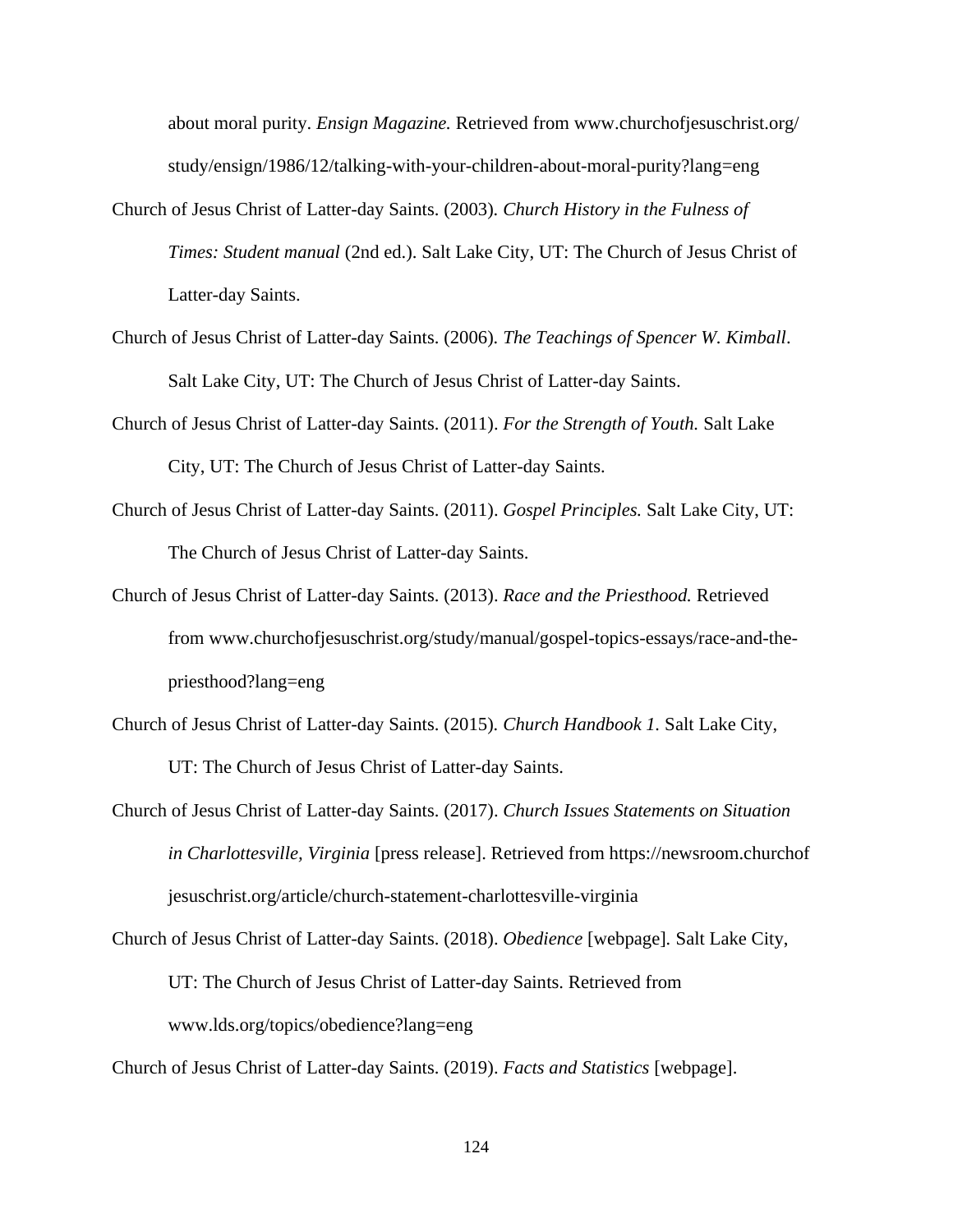Retrieved from https://newsroom.churchofjesuschrist.org/facts-and-statistics

- Church of Jesus Christ of Latter-day Saints. (2019). *General Authorities and General Officers* [webpage]. Retrieved from www.churchofjesuschrist.org/church/leaders? lang=eng
- Cochran, S. D., Drescher, J., Kismödi, E., Giami A., García-Moreno, C., Atalla, E., Marais, A., Vieira, E. M., & Reed, G. M. (2014). Proposed declassification of disease categories related to sexual orientation in the International Statistical Classification of Diseases and Related Health Problems (ICD-11). *Bulletin of the World Health Organization, 92:* 672-679.
- Collins, P. H. 2009. *Black feminist thought: Knowledge, consciousness, and the politics of empowerment* (3<sup>rd</sup> ed.).. New York, NY: Routledge.
- Colvin, G., & Brooks, J. (2018). *Decolonizing Mormonism: Approaching a postcolonial Zion.*  Salt Lake City, UT: University of Utah Press.
- Conley, L. J. (1990). Childbearing and child-rearing practices in Mormonism. *Neonatal Network, 9*(3), 41–48.
- Conquergood, D. (1985). Performing as a moral act: Ethical dimensions of the ethnography of performance. *Literature in Performance, 5*(2), 1-15.
- Cook, Q. L. (2018). *Prepare to meet God* [transcribed sermon]. Retrieved from www.church ofjesuschrist.org/study/general-conference/2018/04/prepare-to-meet-god?lang=eng
- Cragun, R. T., Williams, E., & Sumerau, J. E. (2015). From sodomy to sympathy: LDS elites' discursive construction of homosexuality over time. *Journal for the Scientific Study of Religion, 54*(2), 291–310. doi: 10.1111/jssr.12180.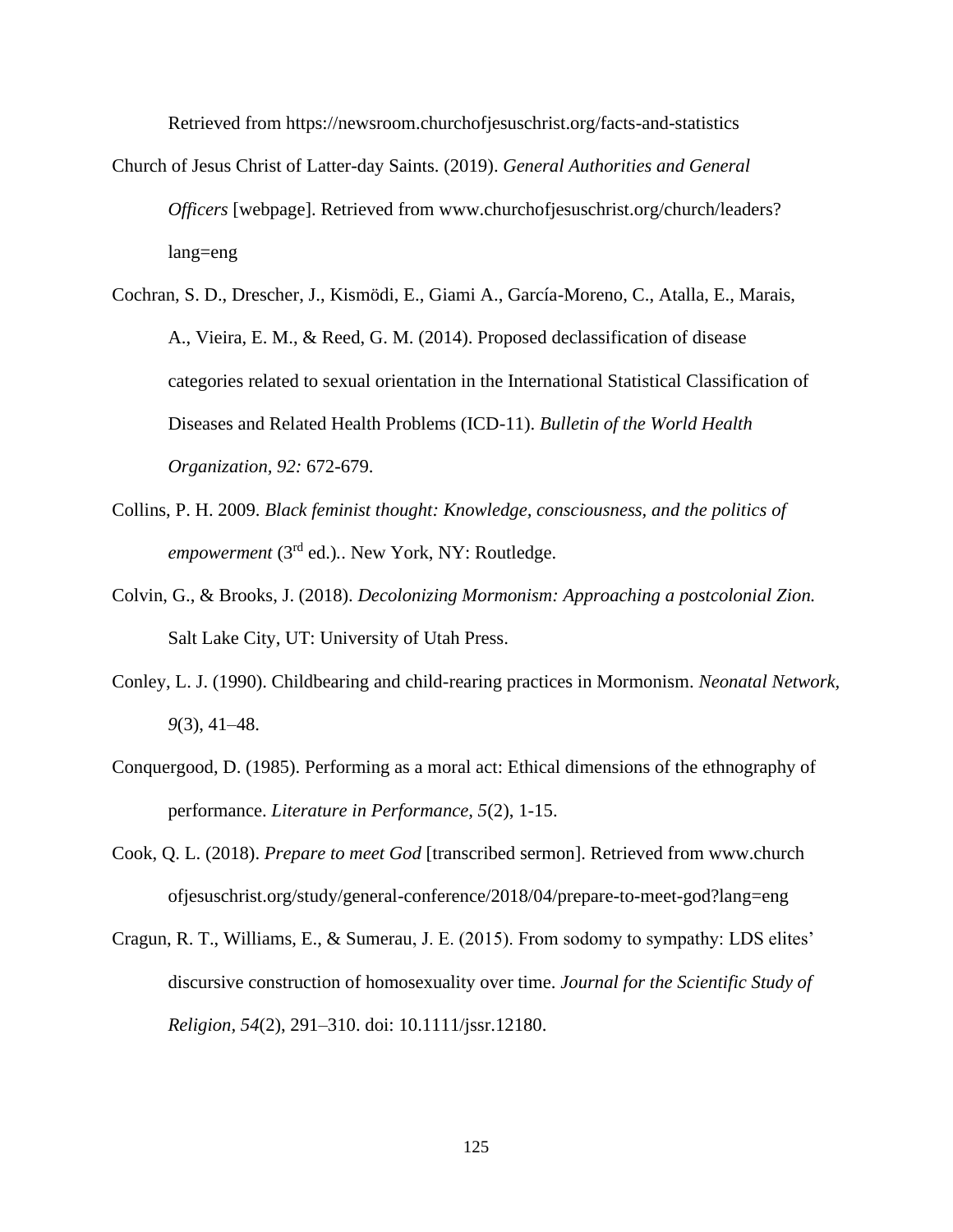- Cranney, S. (2017). The LGB Mormon paradox: Mental, physical, and self-rated health among Mormon and non-Mormon LGB individuals in the Utah behavioral risk factor surveillance system. *Journal of Homosexuality, 64*(6): 731-744. DOI: 10.1080/00 918369.2016.1236570
- Crenshaw, K. (1991). Mapping the margins: Intersectionality, identity politics, and violence against women of color. *Stanford Law Review, 43*(6), 1241–1299. doi:10.2307/1229039
- Cronin, T. J., Pepping, C. A., & Lyons, A. (2019). Internalized transphobia and well-being: The moderating role of attachment. *Personality and Individual Differences,* 143, 80–83. https://doi.org/10.1016/j.paid.2019.02.018
- Davis, C. S., Powell, H., & Lachlan, K. A. (2013). *Straight talk about communication research methods* (2<sup>nd</sup> ed.). Dubuque, IA: Kendall Hunt.
- Dawkins, R. (2014, May 22). *How thoughtful of God to arrange matters so that, wherever you happen to be born, the local religion always turns out to be the true one* [Tweet]. Retrieved from https://twitter.com/richarddawkins/status/469457056039456768?lang=en
- Dehlin, J. P., Galliher, R. V., Bradshaw, W. S., & Crowell, K. A. (2014). Psychosocial correlates of religious approaches to same-sex attraction: A Mormon perspective. *Journal of Gay and Lesbian Mental Health, 18*(3): 284-311.
- Dehlin, J. P., Galliher, R. V., Bradshaw, W. S., & Crowell, K. A. (2015). Navigating sexual and religious identity conflict: A Mormon perspective. *Identity, 15*(1): 1-22.
- DiAngelo, R. (2018). *White fragility: Why it's so hard for White people to talk about racism.*  Boston, MA: Beacon Press.

Dias, E. (2019, June 29). 'Mormon' no more: Faithful reflect on Church's move to scrap a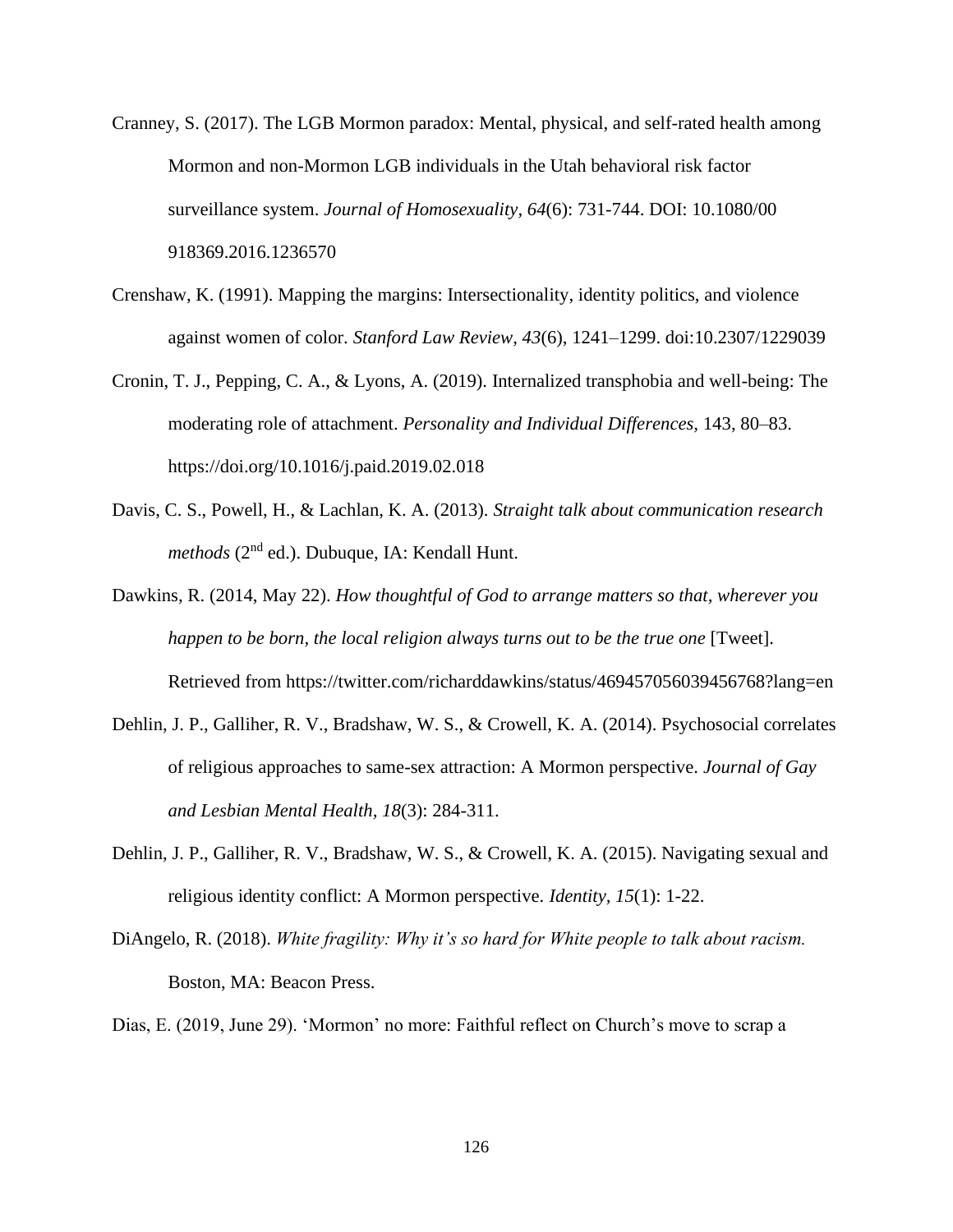moniker. *The New York Times.* Retrieved from www.nytimes.com/2019/06/29/us/ mormon-church-name-change.html

- Dobner, J. (2015, November 6). New Mormon policy makes apostates of married same-sex couples, bars children from rites. *Salt Lake Tribune.* Retrieved from http://archive.sltrib. com/article.php?id=3144035&itype=CMSID
- Dreyer, Y. (2014). From affect to mood: Homophobia as a case in point. *Pastoral Psychology, 63*, 5-6.
- Eguchi, S. (2009). Negotiating hegemonic masculinity: The rhetorical strategy of "straightacting" among gay men. *Journal of International and Intercultural Communication, 38*(3), 193-209.
- Eguchi, S. (2015). Queer intercultural relationality: An autoethnography of Asian-Black (dis)connections in White gay America. *Journal of International and Intercultural Communication, 8*(1), 27-43. doi: 10.1080/17513057.2015.991077
- Eguchi, S. (2018). Queerness as strategic whiteness: a queer Asian American critique of Peter Le. Moon, D. G., McIntosh, D. M. D., & Nakayama, T. K. (Eds.). *Interrogating the communicative power of whiteness.* Abingdon, UK: Routledge.
- Eguchi, S. (2019). Sticky rice politics: Impossible possibilities of queerness in and across Yellow Fever and Front Cover. *Women's Studies in Communication.* DOI: 10.1080/07491409. 2019.1696435
- Eguchi, S., & Asante, G. (2016). Disidentifications revisited: Queer(y)ing intercultural communication theory. *Communication Theory, 26*(2), 171-189.
- Eguchi, S., & Baig, N. (2018). Examining embodied struggles in cultural reentry through intersectional reflexivity. *Howard Journal of Communications, 29*(1): 33-48. DOI: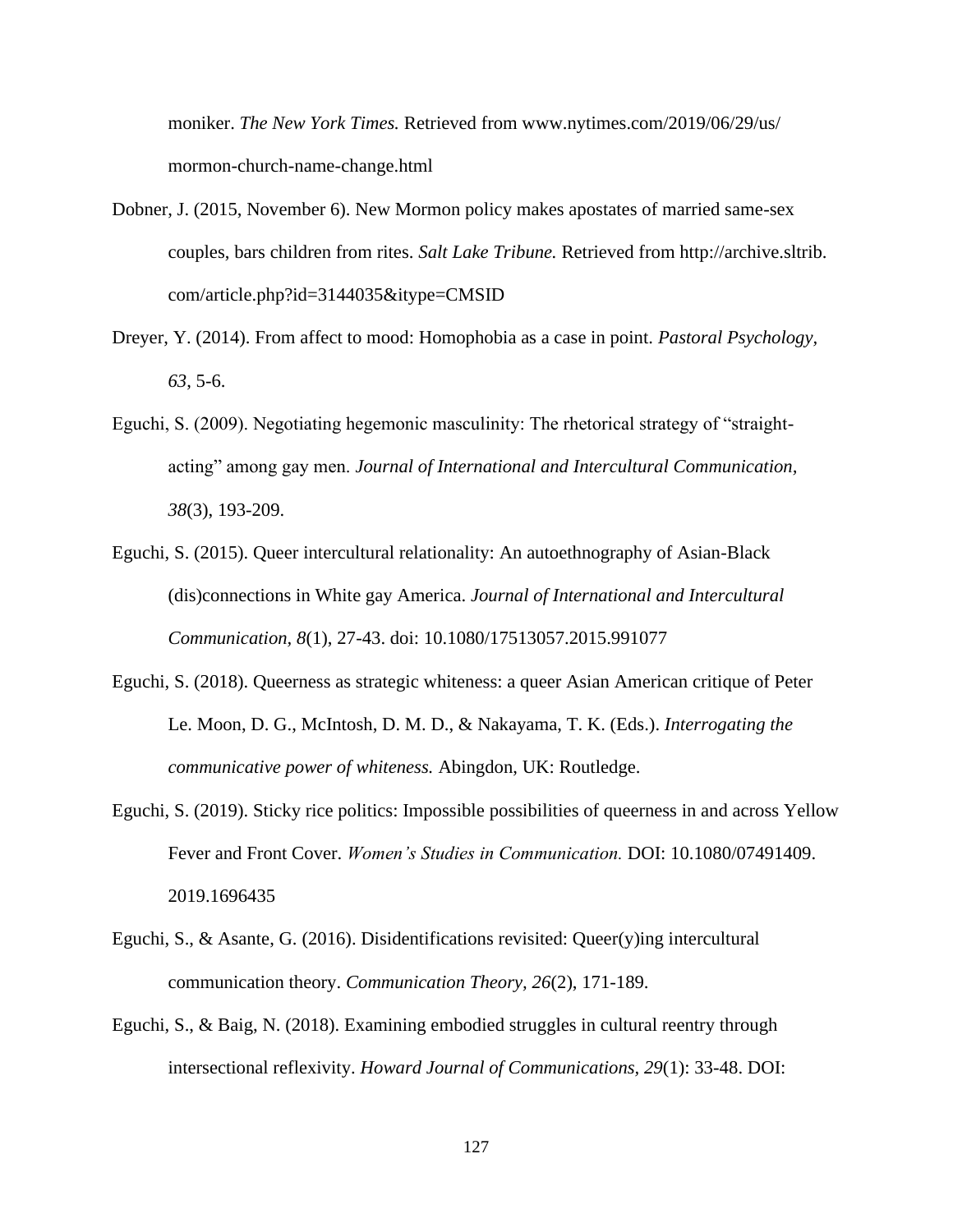10.1080/10646175.2017.1315692

- Eguchi, S., & Calafell, B. M. (2020). *Queer intercultural communication: The intersectional politics of belonging in and across differences.* New York, NY: Rowman & Littlefield.
- Eguchi, S. & Collier, M. J. (2018). Critical intercultural mentoring and allying: A continuing struggle for change in the academy. *Departures in Critical Qualitative Research, 7*(2), 49-71.
- Eguchi, S., & Long, H. R. (2019). Queer relationality as family: Yas fats! Yas femmes! Yes Asians! *Journal of Homosexuality, 66*(11): 1589-1608*.* DOI: 10.1080/00918369. 2018.1505756
- Equality Utah. (2019). Helping LGBTQIA homeless youth in Utah [web page]. Retrieved from www.equalityutah.org/issues/lgbt-youth#helping-LGBTQIA-homeless-youth-in-utah
- Faust, J. E. (1995, September). Serving the Lord and resisting the devil. *Ensign Magazine.*  Retrieved from https://www.lds.org/ensign/1995/09/serving-the-lord-and-resisting-thedevil?lang=eng&\_r=1
- Fisher, J. (1974). Destruction as a mode of creation. *Journal of Aesthetic Education, 8*(2), 57- 64. doi:10.2307/3332132
- Flores, B. (2017, October 12). *Everything you need to know about homonormativity.* Retrieved from https://www.pride.com/firstperson/2017/10/12/what-homonormativity
- Floyd, K., & Hesse, C. (2017). Affection depravation is conceptually and empirically different from loneliness. *Western Journal of Communication, 81*(4): 446-465.
- Flynn, M. (2016, July 26). Do non-Mormons face discrimination in southern Utah? *The Independent.* Retrieved from http://suindependent.com/do-non-mormons-facediscrimination-in-southern-utah/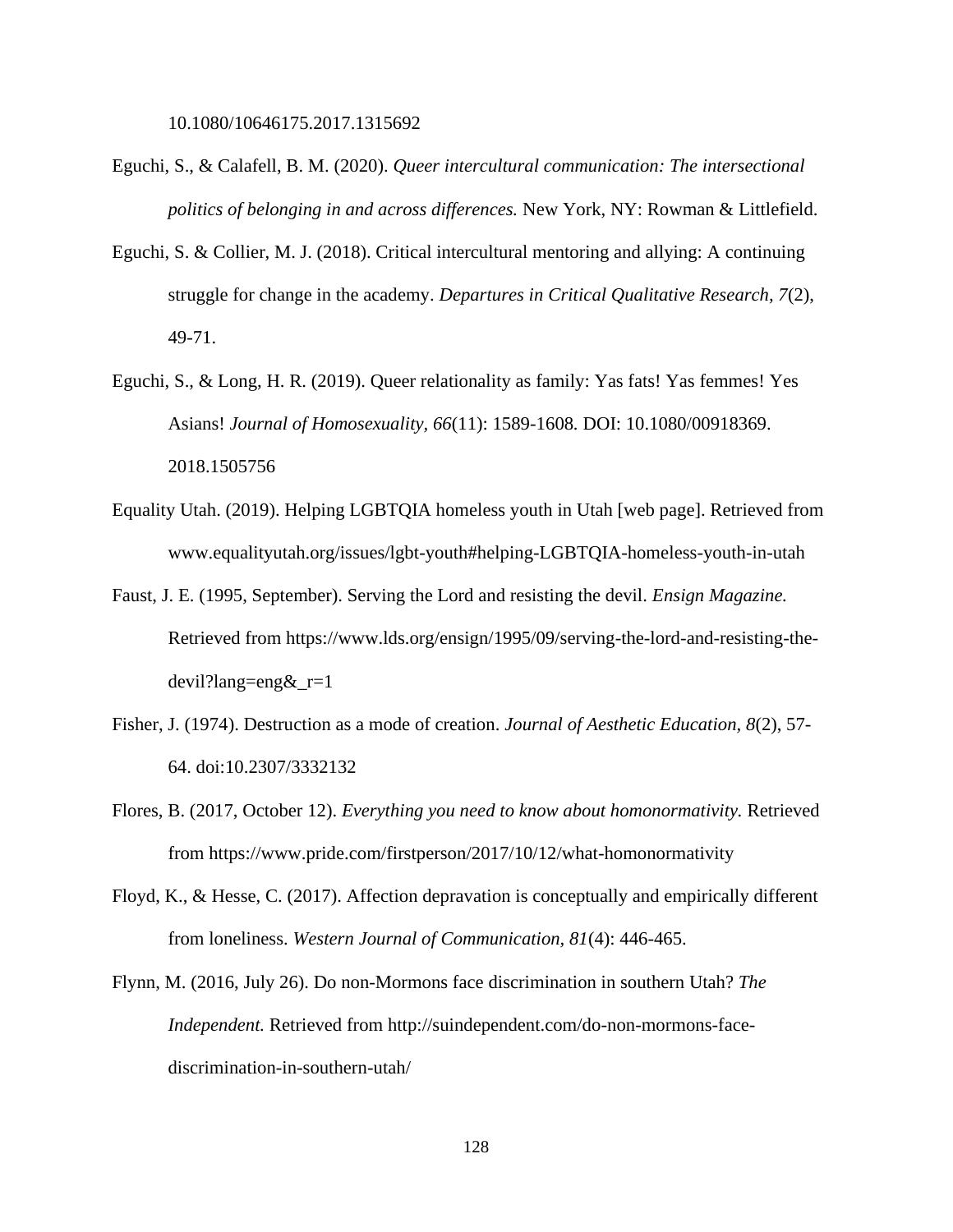- Fontana, A, & Frey, J. H. (2005). The interview: From structured questions to negotiated text. In N. K. Denzin, & Y. S. Lincoln, *Handbook of qualitative research* (5<sup>th</sup> ed.). Thousand Oaks, CA: Sage.
- Foucault, M. (1990). *The history of sexuality* (Vintage Books ed.). New York, NY: Random House.

Freire, P. (1985). *The politics of education.* Westport, CT: Greenwood.

- Gaffey, C. (2017, August 17). How a Charlottesville speaker forced the Mormon Church to condemn 'sinful' White supremacists. Retrieved from www.newsweek.com/ charlottseville-mormons-white-supremacists-651747
- Gamson, J. (2003) Reflections on queer theory and communication*. Journal of Homosexuality, 45*:2-4, 385-389, DOI: 10.1300/J082v45n02\_27
- Ghaderi, A., Tabatabaei, S. M., Nedjat, S., Javadi, M., & Larijani, B. (2018). Explanatory definition of the concept of spiritual health: A qualitative study in Iran. *Journal of Medical Ethics and History of Medicine, 11,* 3.
- Giddens, A. (1984). *The constitution of society: Outline of the theory of structuration.* Berkeley, CA: University of California Press.
- Girard, R. (1986). *The scapegoat* (Yvonne Freccero, trans.). Baltimore, MD: John Hopkins University Press.
- Golden, H. (2016, November 27). Why it's not easy becoming an ex-Mormon. *The Daily Beast.*  Retrieved from https://www.thedailybeast.com/why-its-not-easy-becoming-an-exmormon
- Goldstein, L. (2015, November 13). New policy on gay couples and their children roils Mormon Church. *The New York Times.* Retrieved from https://www.nytimes.com/2015/11/14/us/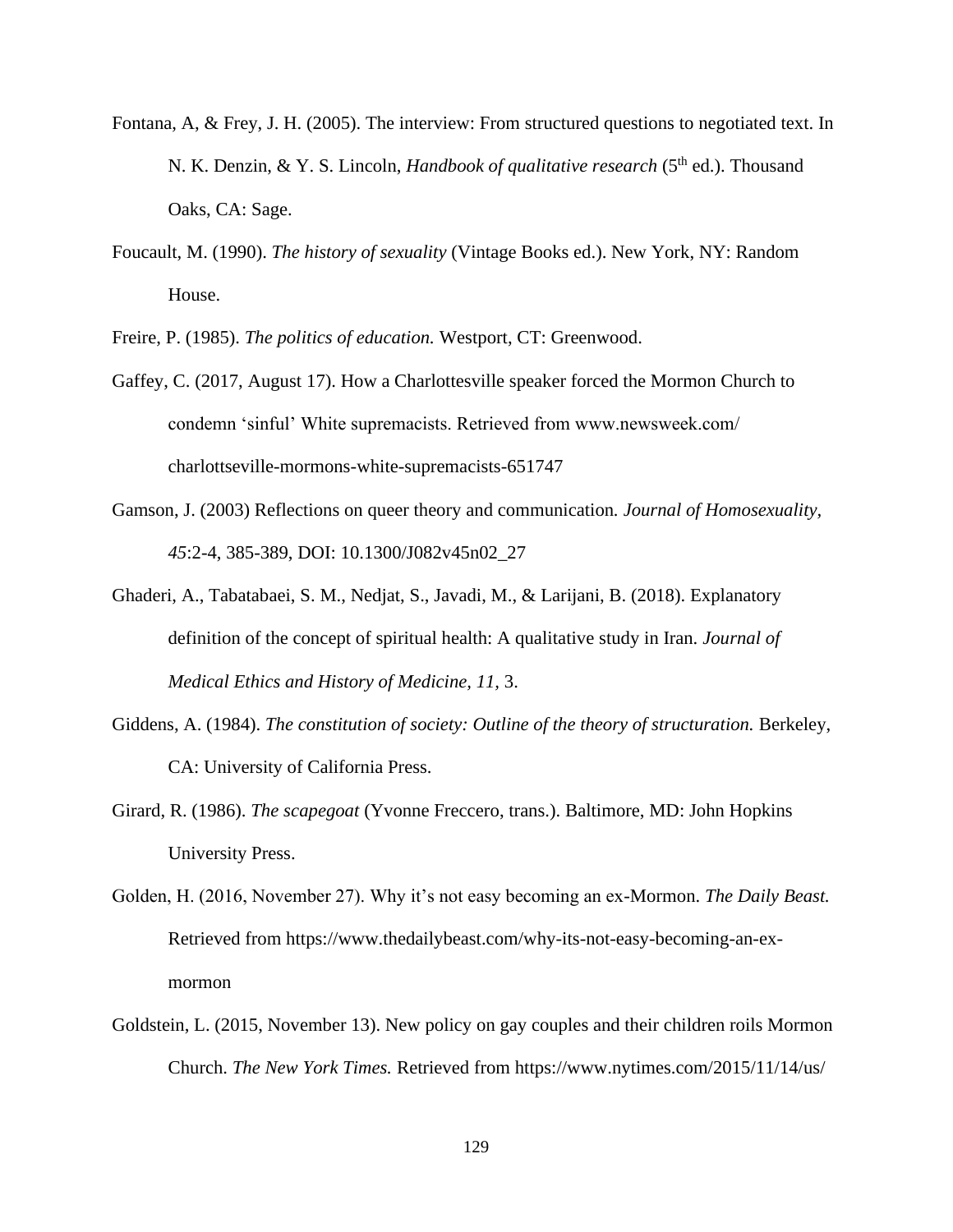mormons-set-to-quit-church-over-policy-on-gay-couples-and-their-children.html

- Goltz, D. (2007, May 1). Perspectives by incongruity: Kenneth Burke and queer theory. *Genders.* Retrieved from www.colorado.edu/gendersarchive1998-2013/2007/05/01/ perspectives-incongruity-kenneth-burke-and-queer-theory
- Goodwill, K. A. (2000). Religion and the spiritual needs of gay Mormon men. *Journal of Gay & Lesbian Social Services,* 11:4, 23-27. DOI: 10.1300/J041v11n 04\_02
- Grafsky, E. L. (2014). Becoming a parent of a GLB son or daughter. *Journal of GLBT Family Studies, 10*(1-2): 36-57. doi:10.1080/1550428X.2014.857240.
- Great Big Story. (2018). *Inside the network of Mormon moms fighting for their LGBTQIA children* [video]. Retrieved from www.greatbigstory.com/stories/mama-dragons? playall=2070
- Green, E. (2017, September 18). When Mormons aspired to be a 'White and delightsome' people. *The Atlantic.* Retrieved from www.theatlantic.com/politics/archive/2017/09/ mormons-race-max-perry-mueller/539994/
- Griffin, R. A. (2015). Problematic representations of strategic Whiteness and "Post-racial" pedagogy: A critical intercultural reading of *The Help*. *Journal of International and Intercultural Communication*, (2), 147.
- Griffin, R., & Calafell, B. M. (2011). Control, discipline, and punish: Black masculinity and (in)visible Whiteness in the NBA. In M. Lacy, & K. Ono (Eds.), *Critical rhetorics of race*. New York, NY: New York University Press, pp. 117-136.
- Guba, E. G., & Lincoln, Y. S. (2005). Paradigmatic Controversies, Contradictions, and Emerging Confluences. In N. K. Denzin & Y. S. Lincoln (Eds.), *The Sage handbook of qualitative research* (pp. 191-215). Thousand Oaks, CA: Sage.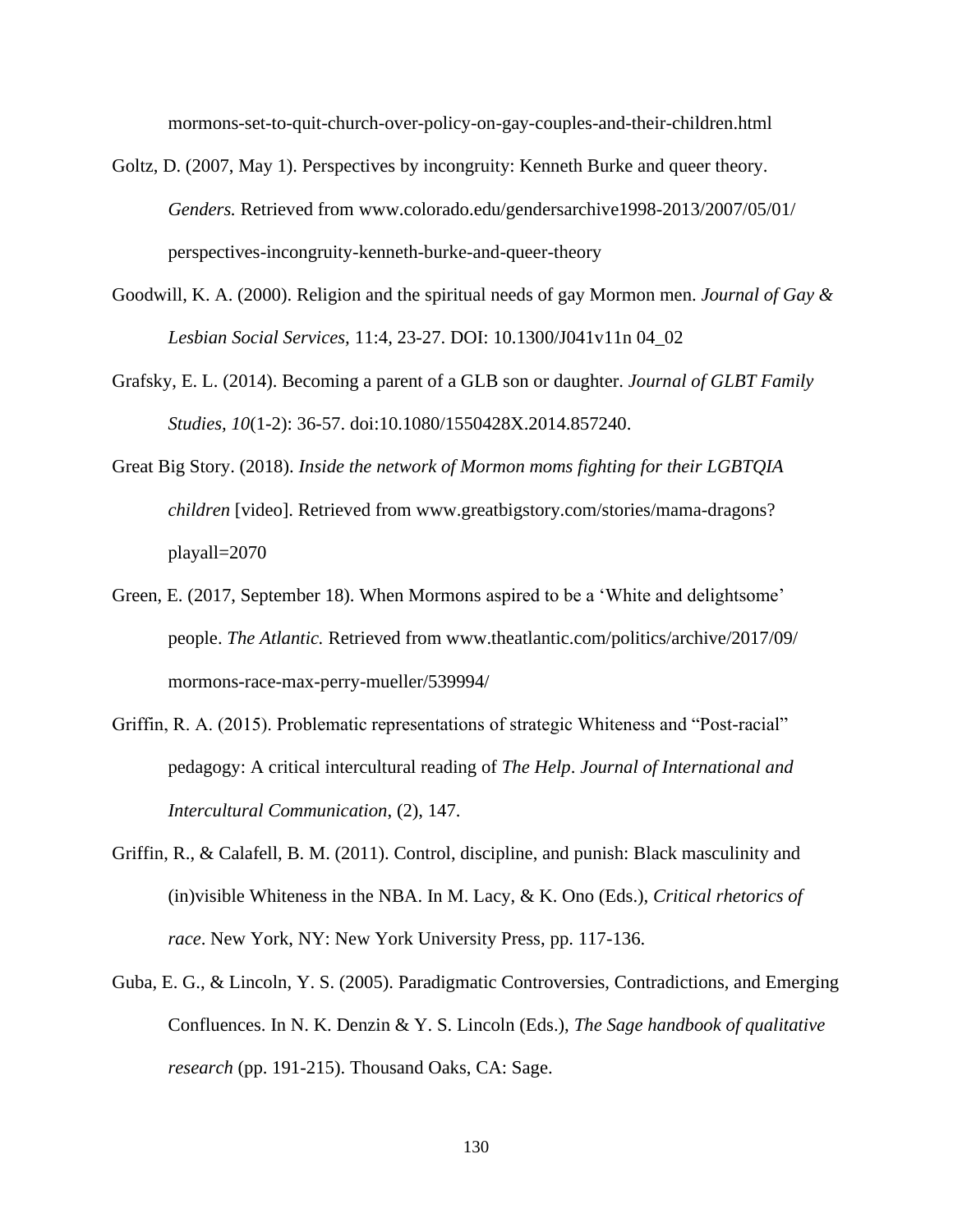- Guest, G., Bunce, A., & Johnson, L. (2006). How many interviews are enough? An experiment with data saturation and variability. *Field Methods, 18*(1): 59-82.
- Gustav-Wrathall, J. (2017). From the pulpit: Why I stay. *Dialogue: A Journal of Mormon Thought, 50*(2). Retrieved from https://www.dialoguejournal.com/archive/dialoguepremium-content/summer-2017/
- Harris, M. L., & Bringhurst, N. G. (2015). *The Mormon Church and Blacks: A documentary history.* Chicago, IL: University of Illinois Press.
- Haynes, S. (2019, May 28). The World Health Organization will stop classifying transgender people as having a 'mental disorder.' *TIME Magazine.* Retrieved from https://time.com/ 5596845/world-health-organization-transgender-identity/
- Herek, G. M., Cogan, J. C., Gillis, J. R., & Glunt, E. K. (1998). Correlates of internalized homophobia in a community sample of lesbians and gay men. *Journal of the Gay and Lesbian Medical Association, 2,* 17-25.

Hill Collins, P. & Bilge, S. (2016). *Intersectionality.* Malden, MA: Polity Press.

Hilton, S. C., Fellingham, G. W., & Lyon, J. L. (2002). Suicide rates and religious commitment in young adult males in Utah. *American Journal of Epidemiology*, *155*(5), 413-419.

Hite, D. M. (2013). The "Queer" God(s) of Mormonism: Considering an inclusive, postheteronormative LGBTQI hermeneutics. Retrieved from https://academiccommons.columbia.edu/doi/10.7916/D8NC60J5

hooks, b. (2008). *Belonging: A culture of place.* London, UK: Routledge.

Holland, J. R. (1999). *"An high priest of good things to come"* [transcribed sermon]. Retrieved from www.churchofjesuschrist.org/study/general-conference/1999/10/an-high-priest-ofgood-things-to-come?lang=eng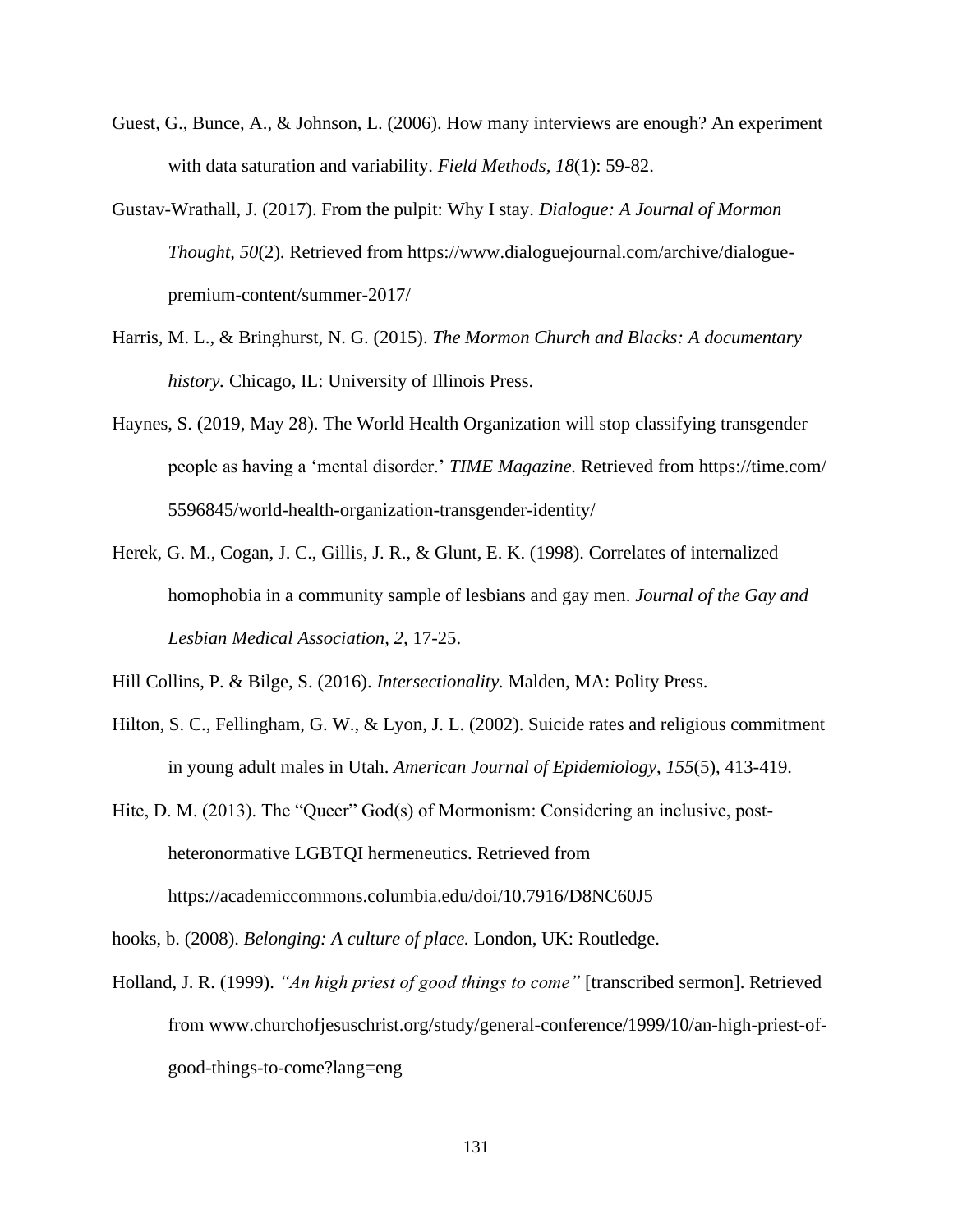- Holland, J. R. (2013). *Like a broken vessel* [transcribed sermon]. Retrieved from www.churchofjesuschrist.org/study/ensign/2013/11/saturday-afternoon-session/like-abroken-vessel?lang=eng
- Hong, Y., & Rojas, H. (2016). Agreeing not to disagree: Iterative vs. episodic forms of political participatory behaviors. *International Journal of Communication, 10*. doi:1932– 8036/20160005.
- Horowitz, J. E., Brown, A., & Cox, K. (2019, April 9). Race in America, 2019. *Pew Research Center.* Retrieved from www.pewsocialtrends.org/2019/04/09/race-in-america-2019/
- Horton, G. (1983, December). *Understanding textual changes in the Book of Mormon*. Retrieved from www.churchofjesuschrist.org/study/ensign/1983/12/understanding-textual-changesin-the-book-of-mormon?lang=eng
- Human Rights Commission. (2019). *Stances of faiths on LGBTQIA issues: Church of Jesus Christ of Latter-day Saints (Mormons)* [web page]. Retrieved from www.hrc.org /resources /stances-of-faiths-on-lgbt-issues-church-of-jesus-christ-of-latter-day-saint
- Husseini, I. (1956). Islam past and present. *The Atlantic.* Retrieved from www.theatlantic.com /magazine/archive/1956/10/islam-past-and-present/376245
- Ignatiev, N., & Garvey, J. (1996). *Race traitor.* New York, NY: Routledge.
- Ivanov, B., Rains, S. A., Geegan, S. A., Vos, S. C., Haarstad, N. D., & Parker, K. A. (2016). Beyond simple inoculation: Examining the persuasive value of inoculation for audiences with initially neutral or opposing attitudes. *Western Journal of Communication, 82*(5):648-665*.* DOI: 10.1080/10570314.2016.1224917
- Jacobsen, J., & Wright, R. (2014). Mental health implications in Mormon women's experiences with same-sex attraction**:** A qualitative study. *The Counseling Psychologist, 42*(5), 664-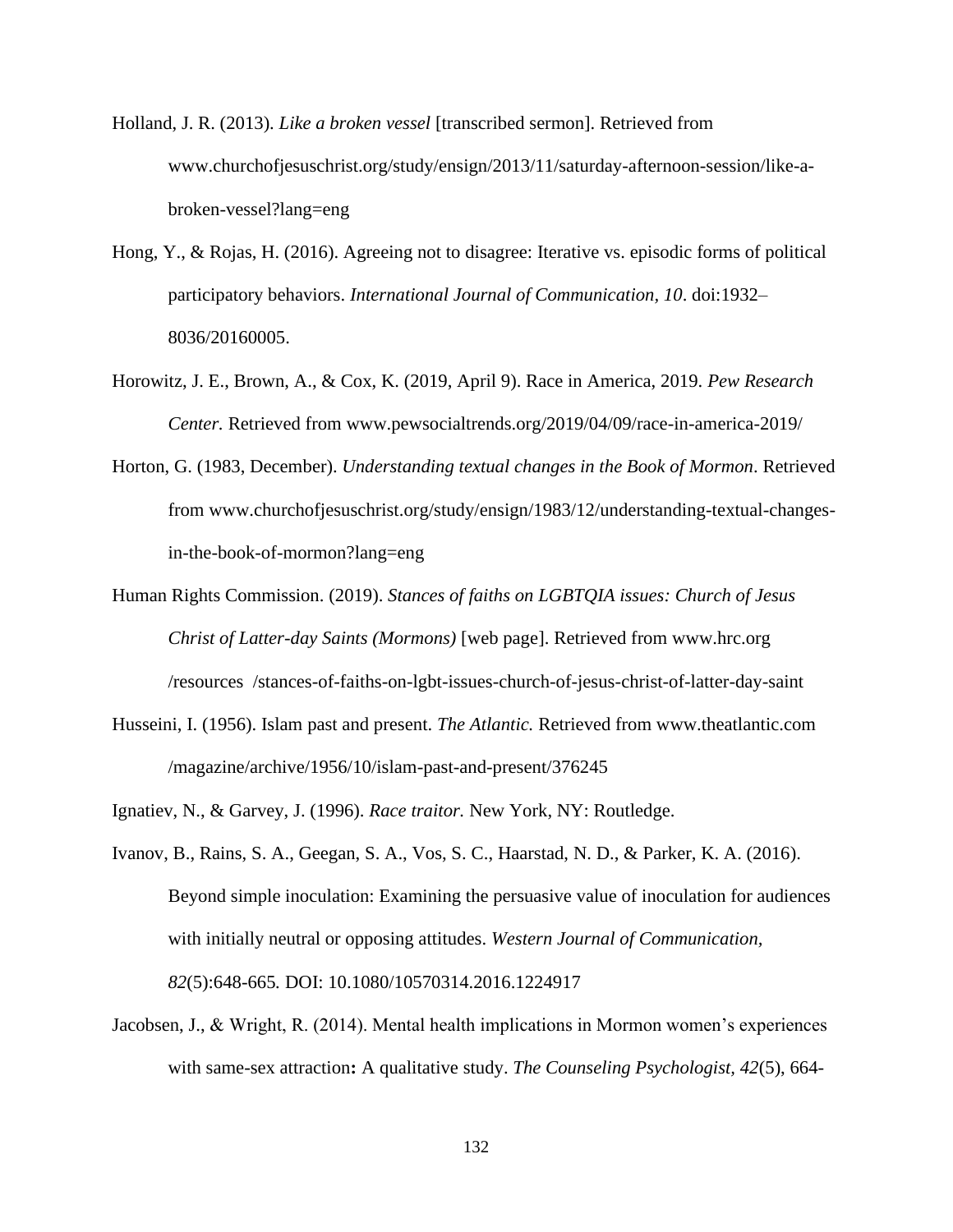696.

Jagose, A. (1996). *Queer theory: An introduction.* New York, NY: New York University Press.

- Johnson, E. P. (2001). "Quare" studies, or (almost) everything I know about queer studies I learned from my grandmother. *Text and Performance Quarterly, 21*(1), 1-25.
- Johnson, S. A. (2015). *African American religions: 1500-2000: Colonialism, democracy, and freedom.* New York, NY: Cambridge University Press.
- Jones, N. V. (1854, November 6). Foreign Correspondence. Hindostan. *Deseret News.*  Retrieved from https://archive.org/stream/1855DeseretNewsApril18/1855Deseret%2 0News%20April%2018#page/n0/mode/1up
- Jones, R. G., Jr. (2010). Putting privilege into practice through "intersectional reflexivity": Ruminations, interventions, and possibilities. *Reflections: Narratives of Professional Helping, 16*(1), 122-125.
- Jones, R.G., Jr. (2014). Divided loyalties: Exploring the intersections of queerness, race, ethnicity and gender. In S.C. Howard (Ed.), *Critical articulations of race, gender and sexual orientation* (pp. 23-46). Lanham, MD: Lexington Books.
- Kelly, C. R. (2019). Emasculating Trump: The incredulous gaze, homophobia, and the spectacle of white masculinity. *QED: A Journal of GLBTQ Worldmaking 5*(3), 1-27.
- Khabeer, S. A. (2016). *Muslim cool: Race, religion, and hip hop in the United States.* New York, NY: New York University Press.

Kimball, S. W. (1969). *The miracle of forgiveness.* Salt Lake City, UT: Bookcraft.

Kincheloe, J. L. (1999). The struggle to define and reinvent Whiteness: A pedagogical analysis. *College Literature, 26*(3): 162. Retrieved from http://maxweber.hunter.cuny.edu/ pub/eres/SOC217\_PIMENTEL/whiteness.pdf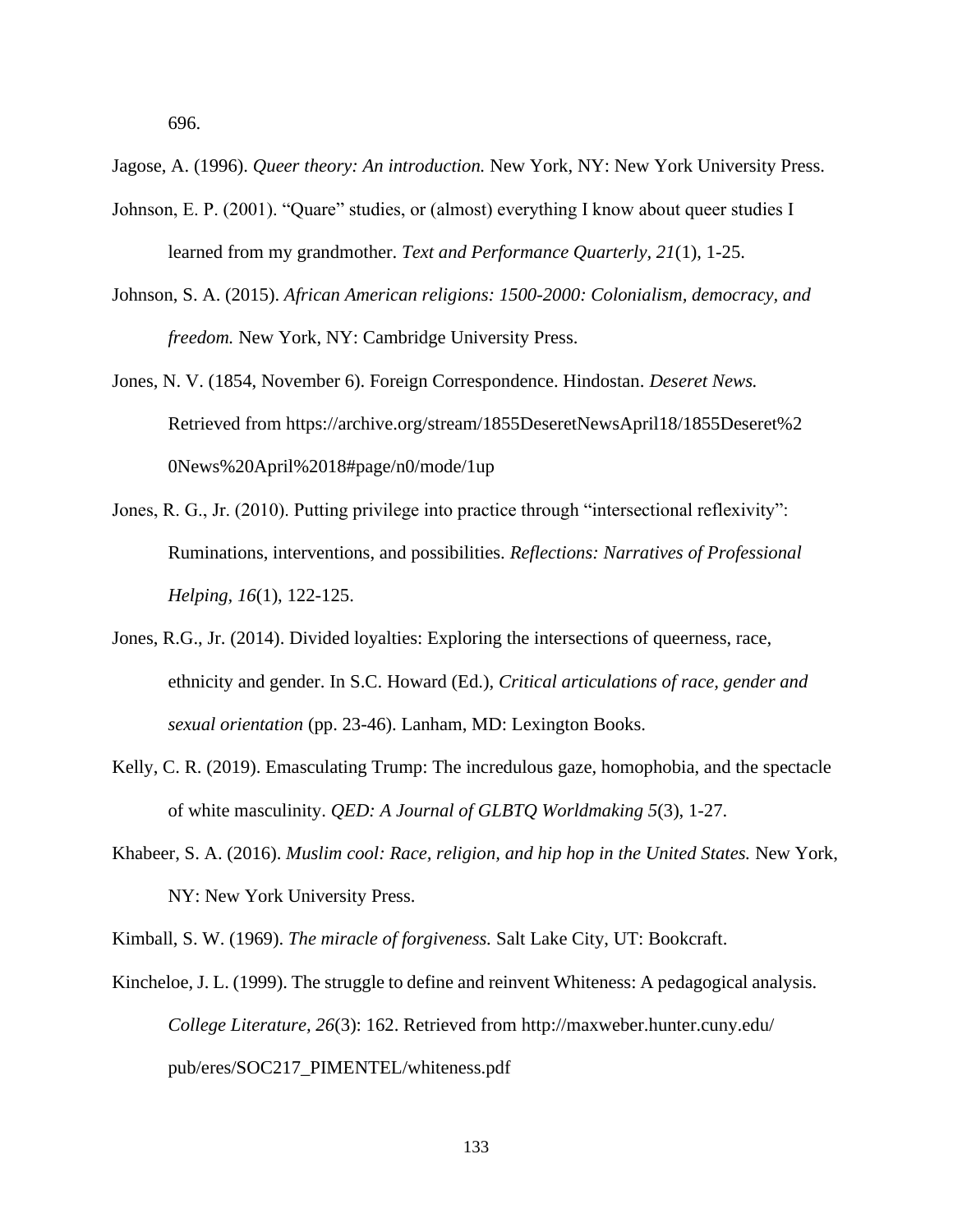- Knoll, B. (2016). Youth suicide rates and Mormon religious contexts: An additional empirical analysis. *Dialogue: A Journal on Mormon Thought.* Retrieved from https://www.dialogue journal.com/wp-content/uploads/sbi/articles/Knoll4902.pdf (dis)connections in White gay America. *Journal of International and Intercultural Communication, 8*(1), 27-43. doi: 10.1080/17513057.2015.991077
- Lawless, B., & Chen, Y. (2019). Developing a method of critical thematic analysis for qualitative communication inquiry. *Howard Journal of Communication,* 30, 92–106. doi: 10.1080/10646175.2018.1439423
- Lawrence, L. R. (2010). *Courageous parenting* [transcripted sermon]. Retrieved from https://www.lds.org/general-conference/2010/10/courageous-parenting?lang=eng
- "LDS Church Leadership Explained." (2018, January 16). *ABC News.* Retrieved from www.abc4.com/news/local-news/lds-church-leadership-explained/
- Lefevor, G. T., Sorrell, S. A., Kappers, G., Plunk, A., Schow, R. L., Rosik, C. H., Beckstead, A. L. (2019). Same-sex attracted, not LGBQ: The associations of sexual identity labeling on religiousness, sexuality, and health among Mormons. *Journal of Homosexuality,* 8, 1-25. doi: 10.1080/00918369.2018.1564006.
- Legerski, E., & Harker, A. (2018). The intersection of gender, sexuality, and religion in Mormon mixed-sexuality marriages. *Sex Roles, 78*(7-8): 482–500.
- LeMaster, B. (2011). Queer imaginings: Liminality as resistance in Lindqvist's *Let the Right One in*. *Communication and Critical/Cultural Studies*, *8*(2), 103–123. doi: 10.1080/14791420.2011.566277
- LeMaster, B. (2018). Transing dystopia: Constituting trans monstrosity, performing trans rage in Peters' "Infect Your Friends and Loved Ones." *Popular Culture Studies Journal,*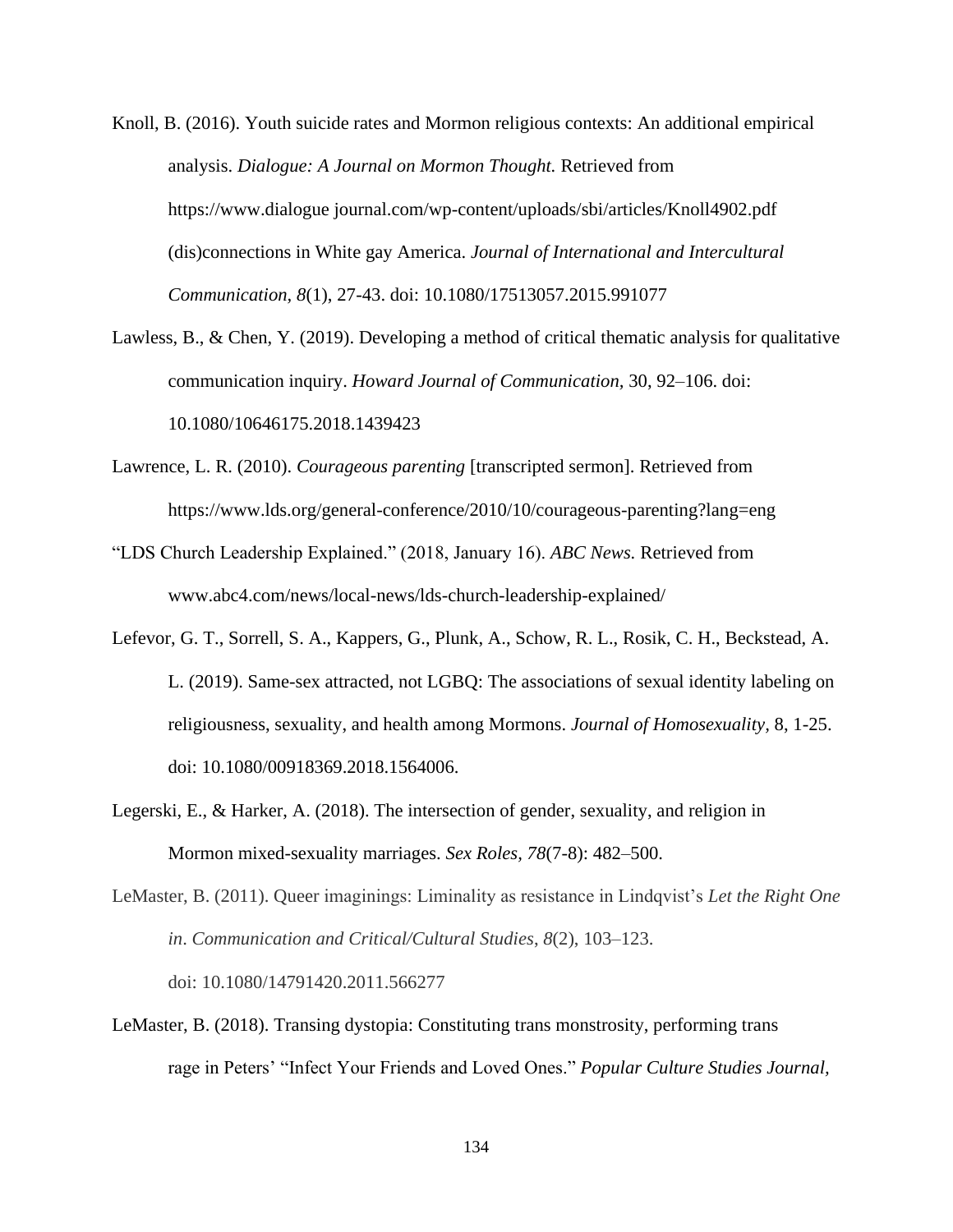*6*(2-3), 96-117.

- LeMaster, B., & Mapes, M. (2019). Embracing the criminal: Queer and trans relational liberatory pedagogies, pp. 63-78. In S. Eguchi and B. M. Calafell (Eds.), *Queer intercultural communication: The intersectional politics ofbBelonging in and across differences.* New York, NY: Rowman & Littlefield.
- Leon, A. (2020, January 7). *Queer people don't grow up as ourselves…*[Tweet]. Retrieved from https://twitter.com/alexand\_erleon/status/1214459404575100928
- Lipka, M., & Gecewicz, C. (2017, September 6). *More Americans now say they're spiritual but not religious.* Retrieved from www.pewresearch.org/fact-tank/2017/09/06/more-americ ans-now-say-theyre-spiritual-but-not-religious/
- Littlejohn, S. W., Foss, K. A., & Oetzel, J. G. (2017). *Theories of human communication* (11th ed.). Long Grove, IL: Waveland Press.
- López, N., & V. L. Gadsden. (2016). Health Inequities, Social Determinants, and Intersectionality [discussion paper]. *NAM Perspectives. National Academy of Medicine,* Washington, DC. doi: 10.31478/201612a
- López, N., Erwin, C., Binder, M., & Chavez, J. M. (2018). Making the invisible visible: Advancing quantitative methods in higher education using critical race theory and intersectionality. *Race Ethnicity and Education, 21*(2): 180-207, DOI: 10.1080/13613324.2017.1375185

Lorde, A. (1984). *Sister outsider: Essays and speeches.* Trumansburg, NY: Crossing Press. Lorde, A. (2007). *Sister outsider: Essays and speeches.* Berkeley, CA: Crossing Press. LuLevitt, C., & Calafell, B. M. (2018). Reverberations of familial and cultural histories: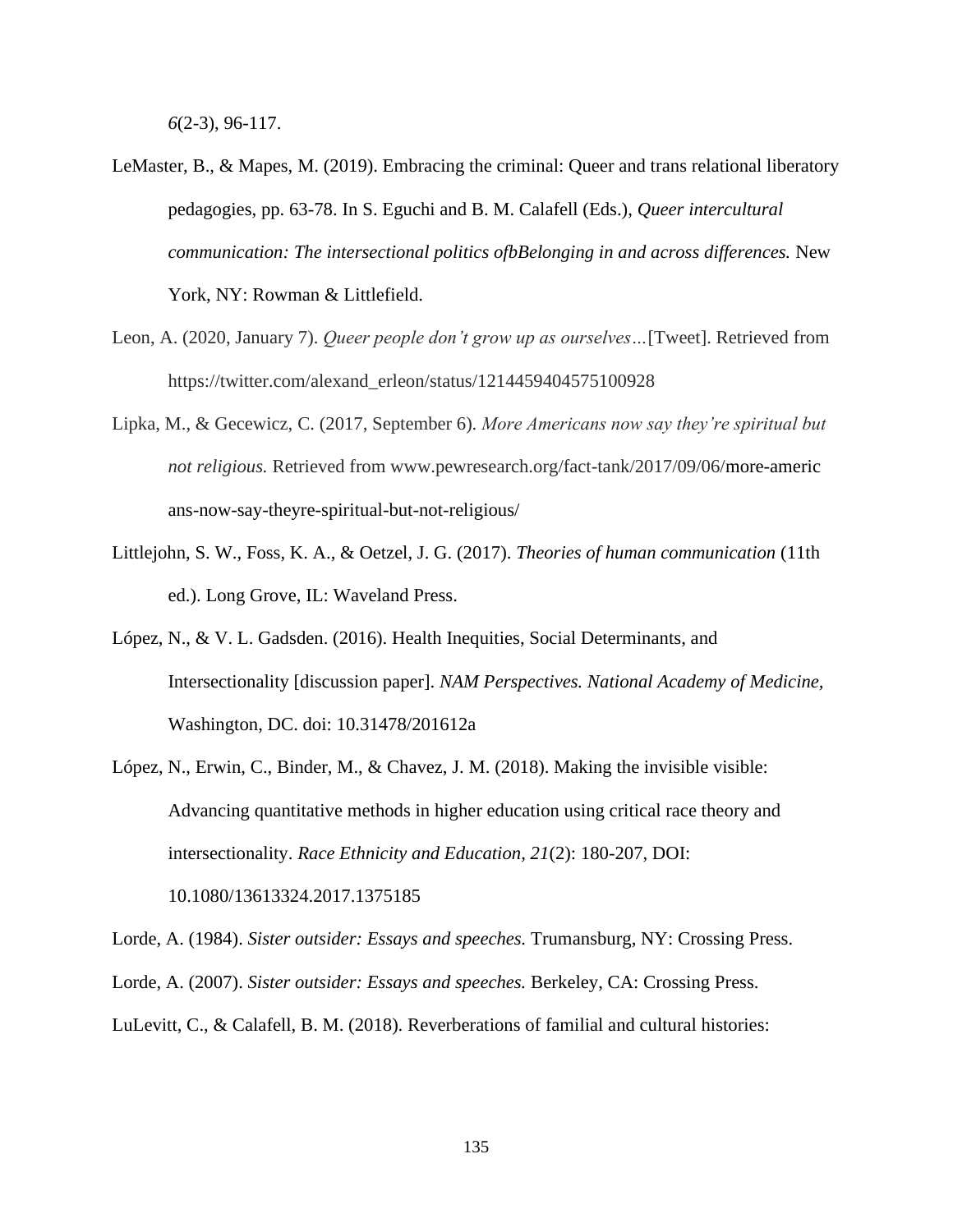Performances with and against Whiteness. In D. M. McIntosh, D. Moon, & T. K. Nakayama (Eds.), *Interrogating the communicative power of Whiteness,* pp. 46-65. Abingdon, UK: Routledge.

- Lyon, S. J. (2013). Psychotherapy and the Mormon faith. *Journal of Religion and Health, 52*(2), 622–630.
- Madison, D. S. (2006). The dialogic performative in critical ethnography. *Text and Performance Quarterly, 26*(4): 320-324.
- Marin, A. (2016). *Us versus us: The untold story of religion and the LGBT community.* Colorado Springs, CO: NAV Press.
- Martínez Guillem, S. & Toula T. M. (2018). Critical discourse studies and/in communication: Theories, methodologies, and pedagogies at the intersections. *Review of Communication, 18*(3), 140-157.
- Marx, K. (1844). *Economic & Philosophic Manuscripts of 1844* [web page]. Retrieved from https://www.marxists.org/archive/marx/works/download/pdf/Economic-Philosophic-Manuscripts-1844.pdf
- Masters, R. A. (2013). *Spiritual bypassing: Avoidance in holy drag* [web page]. Retrieved from https://robertmasters.com/2013/04/29/spiritual-bypassing/
- Masters, R. A. (2010). *Spiritual bypassing: When spirituality disconnects us from what really matters.* Berkeley, CA: North Atlantic Books.
- McCann, H. (2016). Epistemology of the subject: Queer theory's challenge to feminist sociology. *WSQ: Women's Studies Quarterly, 44*(3–4), 224–243.
- McConkie, B. R. (1987). *All are alike unto God* [transcribed sermon]. Retrieved from https://speeches.byu.edu/talks/bruce-r-mcconkie/alike-unto-god/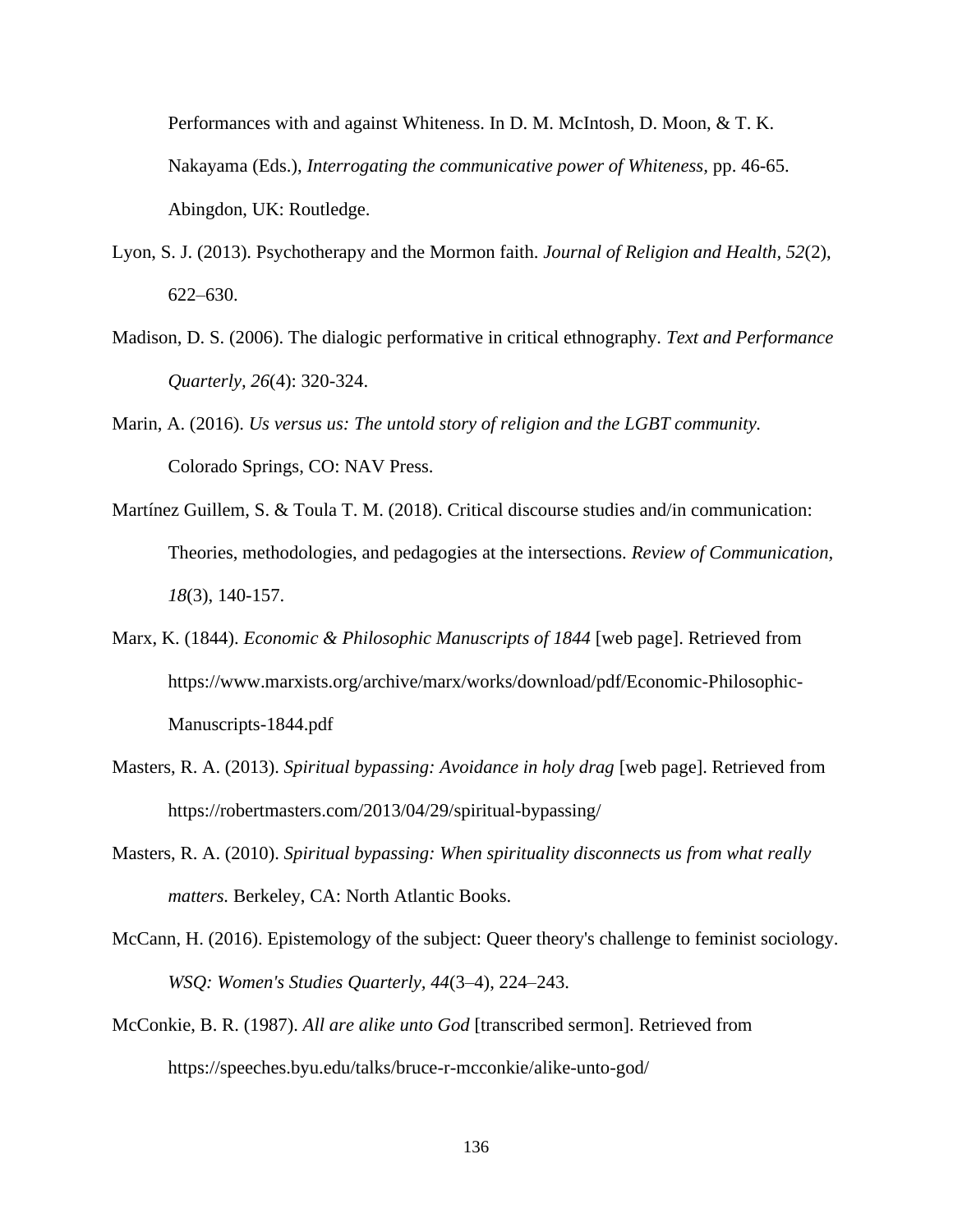- McDonald, J. (2015). Organizational communication meets queer theory: Theorizing relations of "difference" differently. *Communication Theory, 25*(3): 310-329.
- McGuire, W. J., & Papageorgis, D. (1961). The relative efficacy of various types of prior belief-defense in producing immunity against persuasion. *The Journal of Abnormal and Social Psychology*, *62*(2): 327–337.
- Meyer, D. (2015). *Violence against queer people: Race, class, gender, and the persistence of anti-LGBT discrimination.* London, UK: Rutgers University Press.
- Milani, T. (2014). Sexed signs–queering the scenery. *International Journal of the Sociology of Language, 228,* 201–225.
- Milgram, S. (1974). *Obedience to authority: An experimental view.* New York, NY: Harper Perennial.
- Miller, A. W. (2019). *Pray the hate away: Remembering conversion therapy through Boy Erased* [master's thesis]. Retrieved from file:///C:/Users/13852/Desktop/austin%20millers%20 thesis.pdf
- Mitton, G. L., & James, R. S. (1998). A response to D. Michael Quinn's homosexual distortion of Latter-day Saint history. *FARMS Review of Books, 10*(1): 1-11.
- McIntosh, D. M. D., & Hobson, K. (2013). Reflexive engagement: A White (queer) women's performance of failures and alliance possibilities. *Liminalities: A Journal of Performance Studies, 9*(4): 1-23.
- Monson, T. S. (2010). *Preparation brings blessings* [transcribed sermon]. Retrieved from www.churchofjesuschrist.org/study/general-conference/2010/04/preparation-bringsblessings?lang=eng

Monson, T. S. (2011). *Priesthood power* [transcribed sermon]. Retrieved from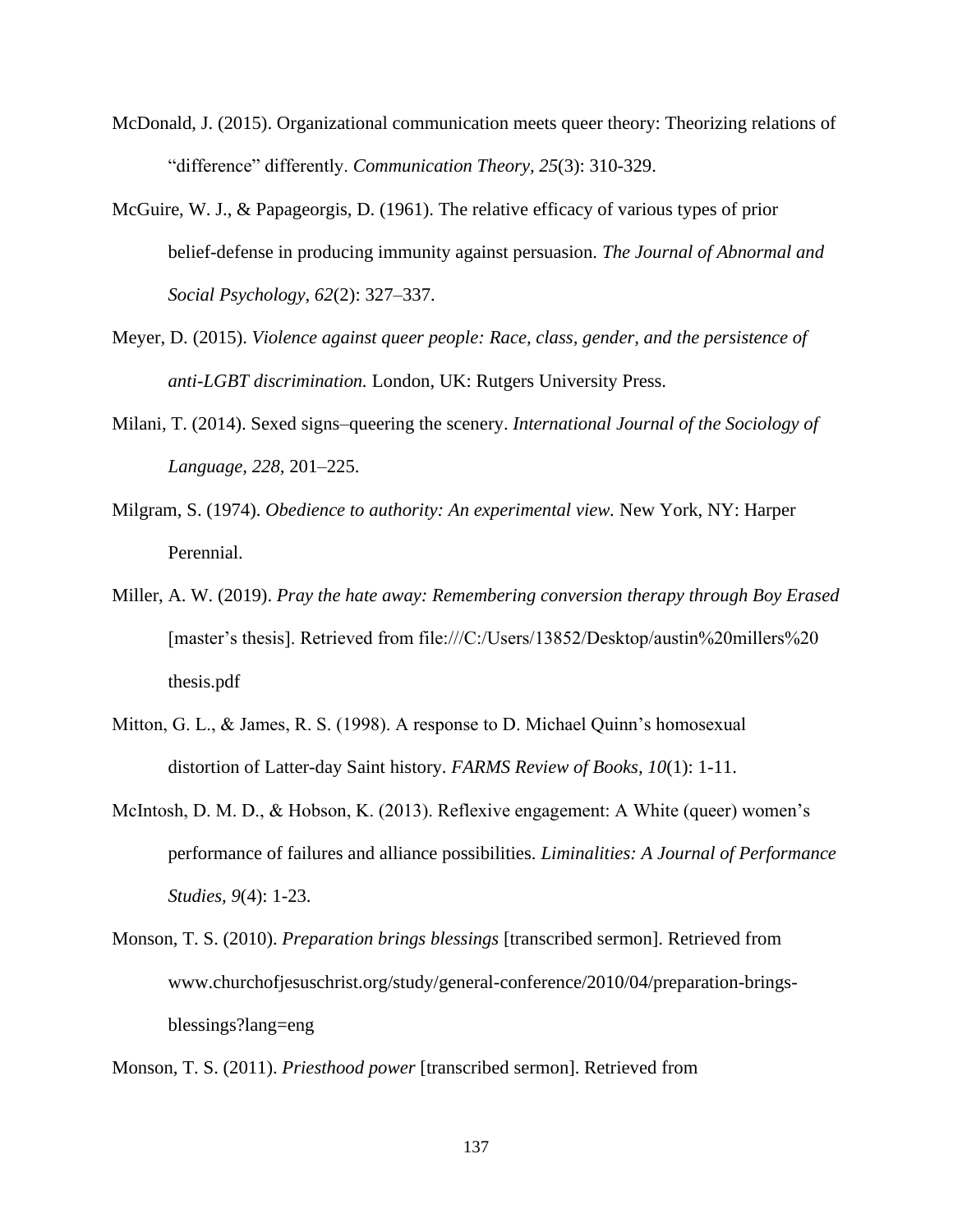www.churchofjesuschrist.org/study/general-conference/2011/04/priesthoodpower?lang=eng&\_r=1

- Monson, T. S., Eyring, H. B., & Uchtdorf, D. F. (2015, June 29). *Church leaders counsel members after Supreme Court same-sex marriage decision* [press release]. Retrieved from https://newsroom.churchofjesuschrist.org/article/top-church-leaders-counselmembers-after-supreme-court-same-sex-marriage-decision
- Moreman, S. T., & Briones, S. R. (2018). Deaf Queer world-making: A thick intersectional analysis of the mediated cultural body. *Journal of International and Intercultural Communication, 11*(3), 216–232. https://doi.org/10.1080/17513057.2018.1456557
- Mormonandgay.org. (2018). *Frequently asked questions* [web page]. Retrieved from https://mormonandgay.lds.org/articles/frequently-asked-questions?lang=eng
- Mormonandgay.org. (2018). *Ten tips for parents* [web page]. Retrieved from https://mormonandgay.lds.org/articles/ten-tips-for-parents?lang=eng
- Moore, M. (2012, June 10). LGBT youth find safe haven at homeless drop-in center. *The Salt Lake Tribune.* Retrieved from https://archive.sltrib.com/article.php?id=54274630 &itype=CMSID
- Moyer, J. W. (2015, November 16). 1,500 Mormons quit church over new anti-gay-marriage policy, organizer says. *The Washington Post.* Retrieved from www.washingtonpost.com /news/morning-mix/wp/2015/11/16/organizer-at-mass-resignation-event-1500-mormonsquit-church-over-new-anti-gay-policy/
- Mueller, M. P. (2017). *Race and the making of the Mormon people.* Chapel Hill, NC: University of North Carolina Press.

Muñoz, J. E. (1999). *Disidentifications: Queers of color and the performance of politics.*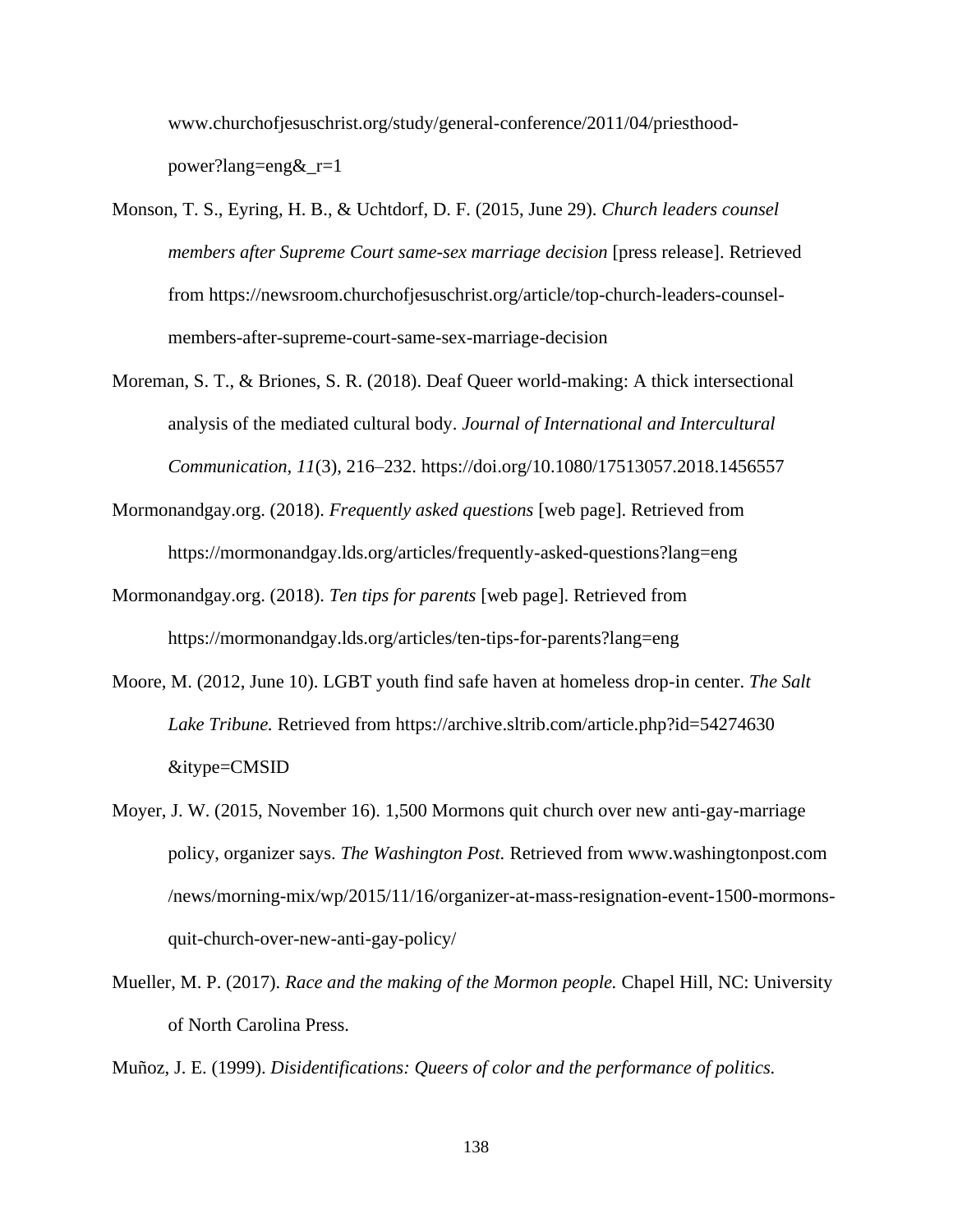Minneapolis, MN: University of Minnesota Press.

- Muñoz, J. E. (2009). *Cruising Utopia: The then and there of queer futurity.* New York, NY: New York University Press.
- Nakayama, T. K., & Krizek, R. L. (1995). Whiteness: A strategic rhetoric. *Quarterly Journal of Speech, 81*, 291-309.

Nelson, R. M. (2014). *Sustaining the prophets* [transcribed sermon]. Retrieved from www.churchofjesuschrist.org/study/general-conference/2014/10/sustaining-theprophets?lang=eng

Nelson, R. M. (2018, November). The correct name of the Church. *Ensign Magazine.*  Retrieved from www.lds.org/study/ensign/2018/11/sunday-

# morning-session/the-correct-

name-of-the-church?lang=eng

Newell, L. D. (2007). "All are alike unto God": Equality and charity in the Book of Mormon. *Living the Book of Mormon* [web page]. Retrieved from https://rcs.byu.edu/ archived/living-book-mormon/all-are-alike-unto-god-equality-and-charity-bookmormon

- Nuttal, L. J. (1879). *The journal of L John Nuttal* [transcribed collection]. Retrieved from https://archive.org/details/TheJournalOfLJohnNuttall/page/n49/mode/2up
- Oaks, D. H. (1987). *Criticism* [transcribed speech]. Retrieved from www.churchofjesuschrist. org/study/ensign/1987/02/criticism?lang=eng
- Oaks, D. H. (1991). *Joy and mercy* [transcribed sermon]. Retrieved from www.churchof jesuschrist.org/study/general-conference/1991/10/joy-and-mercy?lang=eng

Oaks, D. H. (1995, May). Apostasy and restoration. *Ensign Magazine.* Retrieved from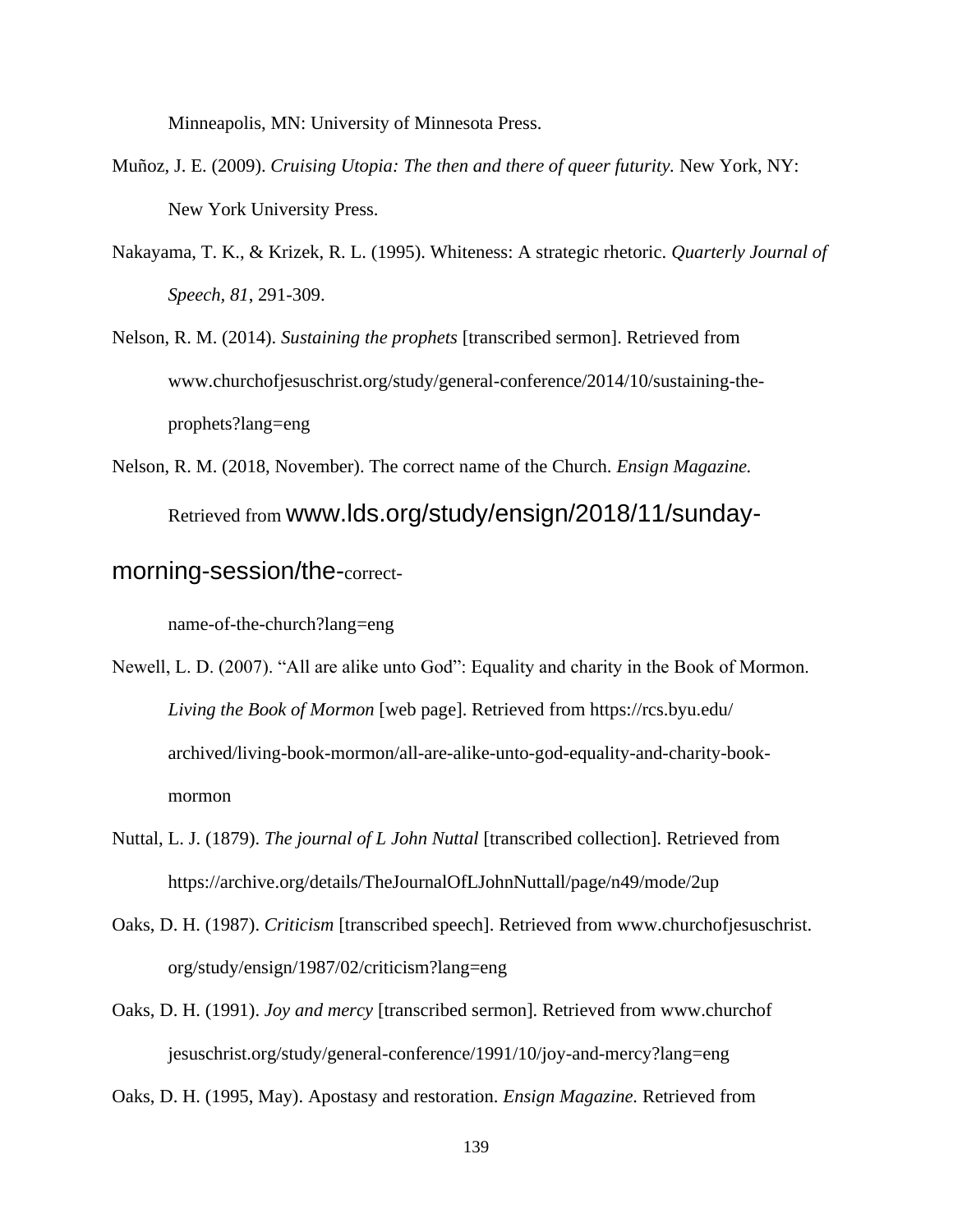www.churchofjesuschrist.org/general-conference/1997/10/some-thoughts-on-templesretention-of-converts-and-missionary-service?lang=eng#p46

- Oaks, D. H. (1995, October). Same-gender attraction. *Ensign Magazine.* Retrieved from https://www.lds.org/ensign/1995/10/same-gender-attraction?lang=eng
- O'Brien, J. (2004). Wrestling the angel of contradiction: Queer Christian identities. *Culture and Religion, 5*(2): 179–202.
- "Order inquest in death of two girls strange love." (1926). *Ogden Standard-Examiner.* Retrieved from https://www.newspapers.com/clip/5679759/death\_of\_two\_girls\_of\_strange\_love/
- Owen, W.F. (1984). Interpretive themes in relational communication. *Quarterly Journal of Speech,* 70, 274–287.
- Pace, D. G. (1998). After the (second) Fall: A personal journey toward ethnic Mormonism. *Dialogue: A Journal of Mormon Thought, 31*(1). Retrieved from www.dialoguejournal.com/wpcontent/uploads/sbi/articles/Dialogue\_V31N01\_99.pdf
- Packer, B. K. (1976, October). *Message to young men.* Sermon delivered at General Conference. Retrieved from https://www.lds.org/general-conference/1976/10/media /session\_5\_talk\_1/2680671857001?lang=eng
- Passey, B. (2017, May 25). Does LDS culture ostracize those who are not part of it? The Spectrum. Retrieved from https://www.thespectrum.com/story/news/2017/05/25/ldsmormon-influence-religious-divide/343205001/
- PBS.org. *The Mormons: Interview Marlin Jensen* [web page]. Retrieved from www.pbs.org/ Mormons/interviews/jensen.html
- Petty, R. E., & Cacioppo, J. T. (1986). *Communication and persuasion: Central and peripheral routes to attitude change.* Nepfuaw York, NY: Springer-Verlag.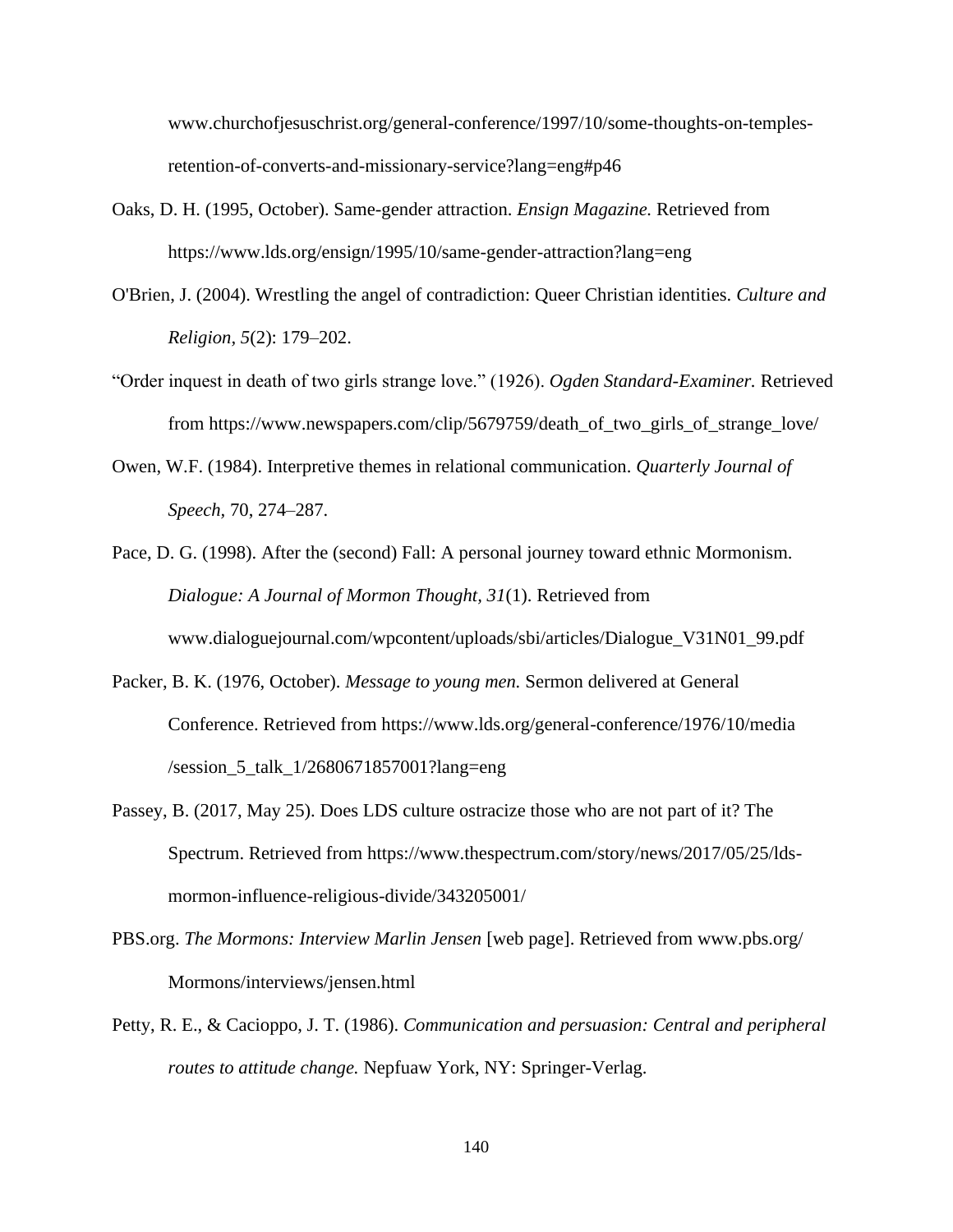- Pew Research Center. (2012, January 12). *Mormons in America - Certain in their beliefs, uncertain of their place in society.* Retrieved on September 28, 2018 from http://www.pewforum.org/2012/01/12/mormons-in-america-executive-summary/
- Pew Research Center. (2014). Members of the Church of Jesus Christ of Latter-day Saints [web page]. Retrieved from www.pewforum.org/religious-landscape-study/religiousdenomination/church-of-jesus-christ-of-latter-day-saints/
- Philips, R. (2005). *Conservative Christian identity and same-sex orientation: The case of Gay Mormons.* New York, NY: Peter Lang.
- Poole, M. S., & DeSanctis, G. (1990). Understanding the use of group decision support systems: The theory of adaptive structuration. In J. Fulk & C. W. Steinfield (Eds.), *Organizations and Communication Technology* (pp. 173-193). Thousand Oaks, CA: Sage.
- Prince, G. (2019). *Gay Rights and the Mormon Church: Intended Actions, Unintended Consequences.* Salt Lake City, UT: University of Utah Press.
- Quinn, M. D. (1996). *Same-sex dynamics among nineteenth-century Americans.* Champaign, IL: University of Illinois Press*.*
- Rambo, L. R., & Farhadian, C. E. (2014). The Oxford Handbook of Religious Conversion. New York, NY: Oxford University Press.
- Ramirez, M. (2005, July 26). Mormon past steeped in racism. *Chicago Tribune.* Retrieved from www.chicagotribune.com/chi-Blackmormons-story.html
- Richards, W. (1851). *The compiled laws of the Territory of Utah passed by the legislative assembly (1851).* Retrieved from http://digitallibrary.utah.gov/awweb/awarchive ?item=70248

Riess, J. (2018, June 11). Forty years on, most Mormons still believe the racist temple ban was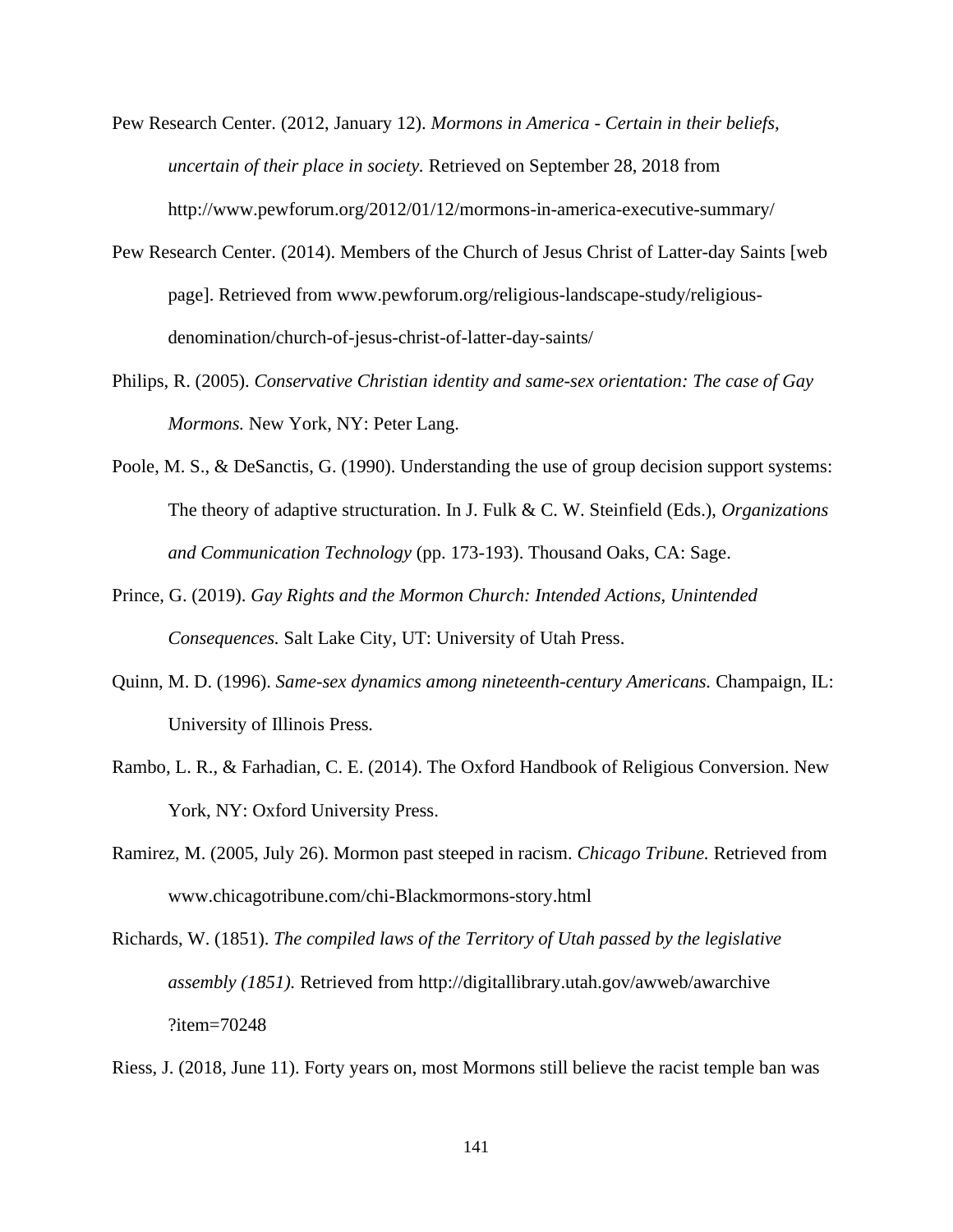God's will. *Religion News Service.* Retrieved from https://religionnews.com/2018/ 06/11/40-years-later-most-mormons-still-believe-the-racist-priesthood-temple-ban-wasgods-will/

- Riess, J. (2019). *The next Mormons: How Millennials are changing the LDS Church.* New York, NY: Oxford University Press.
- Rector, Jr., H. (1981). *Turning the hearts* [video recorded sermon]. Retrieved from https://www.youtube.com/watch?v=K2KLpASKc2A#t=6m47s
- Reeve, W. P. (2015). *Religion of a different color: Race and the Mormon struggle for Whiteness.* New York, NY: Oxford University Press.
- Reicher, S., & Haslam, S. A. (2011). After shock? Towards a social identity explanation of the Milgram 'obedience' studies. *British Journal of Social Psychology, 50,* 163-169.
- Reynolds, D., Argott, D., Ciabattari, J., Milano, A., Rapino, M., Mercer, W. (Executive producers), & Argott, D. (Director). *Believer.* United States: HBO Documentary Films.
- Roberts, M. N. (2018). *(Lie)alectics and the discursive dequeerification of political spaces based on religious freedoms: A critical rhetorical analysis of the Mormon and Gay website*  [Doctoral dissertation]. Retrieved from https://digitalrepository.unm.edu/cgi/view content.cgi?article=1113&context=cj\_etds
- Rood, B. A., Reisner, S. L., Jae, A., Puckett, F. I., Surace, A. K., Berman, & Pantalone, D. W. (2017). Internalized transphobia: Exploring perceptions of social messages in transgender and gender-nonconforming adults. *International Journal of Transgenderism,* 18:4, 411- 426. DOI: 10.1080/15532739.2017.1329048
- Rowen, C. J., & Malcolm, J. P. (2002). Correlates of internalized homophobia and homosexual identity formation in a sample of gay men. *Journal of Homosexuality, 43*(2), 77.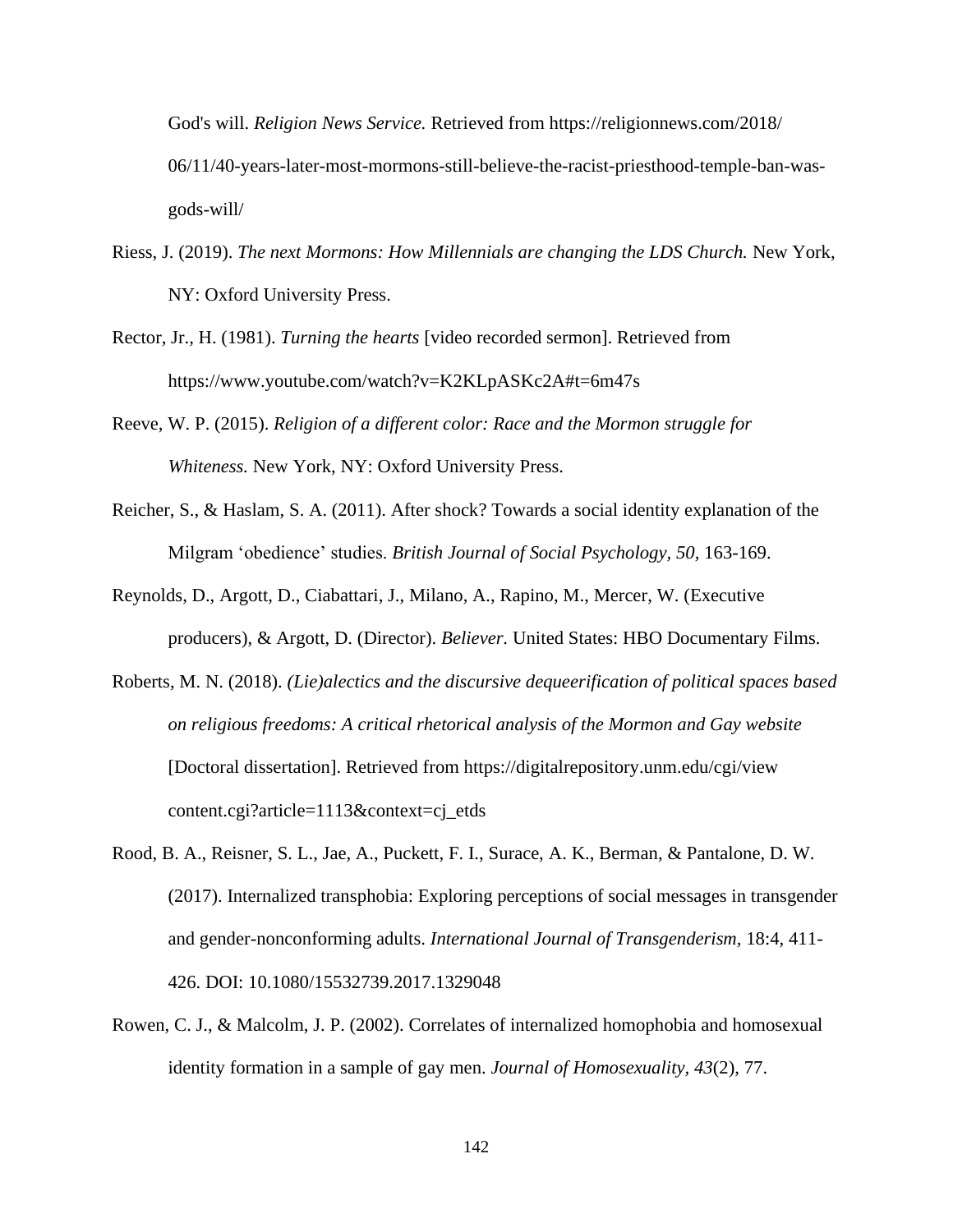- Ryan, C., Huebner, D., Diaz, R. M., & Sanchez, J. (2009). Family rejection as a predictor of negative health outcomes in White and Latino lesbian, gay, and bisexual young adults. *Pediatrics, 123*(1), 346-352
- Scharp, K. M., & Beck, A. L. (2017). "Losing my religion": Identity (re)constructions in Mormon exit narratives. *Narrative Inquiry, 27,* 132–148. doi:10.1075/ni.27.1.07sch
- Schmidt, A. J. (2013). *The American Muhammad: Joseph Smith, founder of Mormonism.*  St. Louis, MO: Concordia.
- Schow, R. (2005). Homosexual attraction and LDS marriage decision. *Dialogue: A Journal of Mormon Thought*, *38*(3): 142.
- Sekimoto, S., & Brown, C. (2016). A phenomenology of the racialized tongue. Embodiment, language, and the bodies that speak. *Departures in Critical Qualitative Research, 5*(2): 101-122.
- Short, S. E., Yang, C. Y., & Jenkins, T. M. (2013). Sex, gender, genetics, and health. *American Journal of Public Health,* Supplement 1: S93-101. DOI: 10.2105/AJPH.2013.301229
- Simmons, B. W. (2017). *Coming out Mormon: An examination of religious orientation, spiritual trauma, and PTSD among Mormon and ex-Mormon LGBTQQA adults* [doctoral dissertation]. Retrieved from https://getd.libs.uga.edu/pdfs/simmons\_brian\_w\_201712\_ phd.pdf
- Simmons, K. M. (2018). "Identifying race and religion" in K. G. Lum, & P. Harvey (Eds.) *Oxford Handbook of Religion and Race in American History* (pp. 25-39). New York, NY: Oxford University Press.
- St. Louis, B. (2009). On "The Necessity and the 'Impossibility' of Identities." *Cultural Studies, 23*(4), 559-582.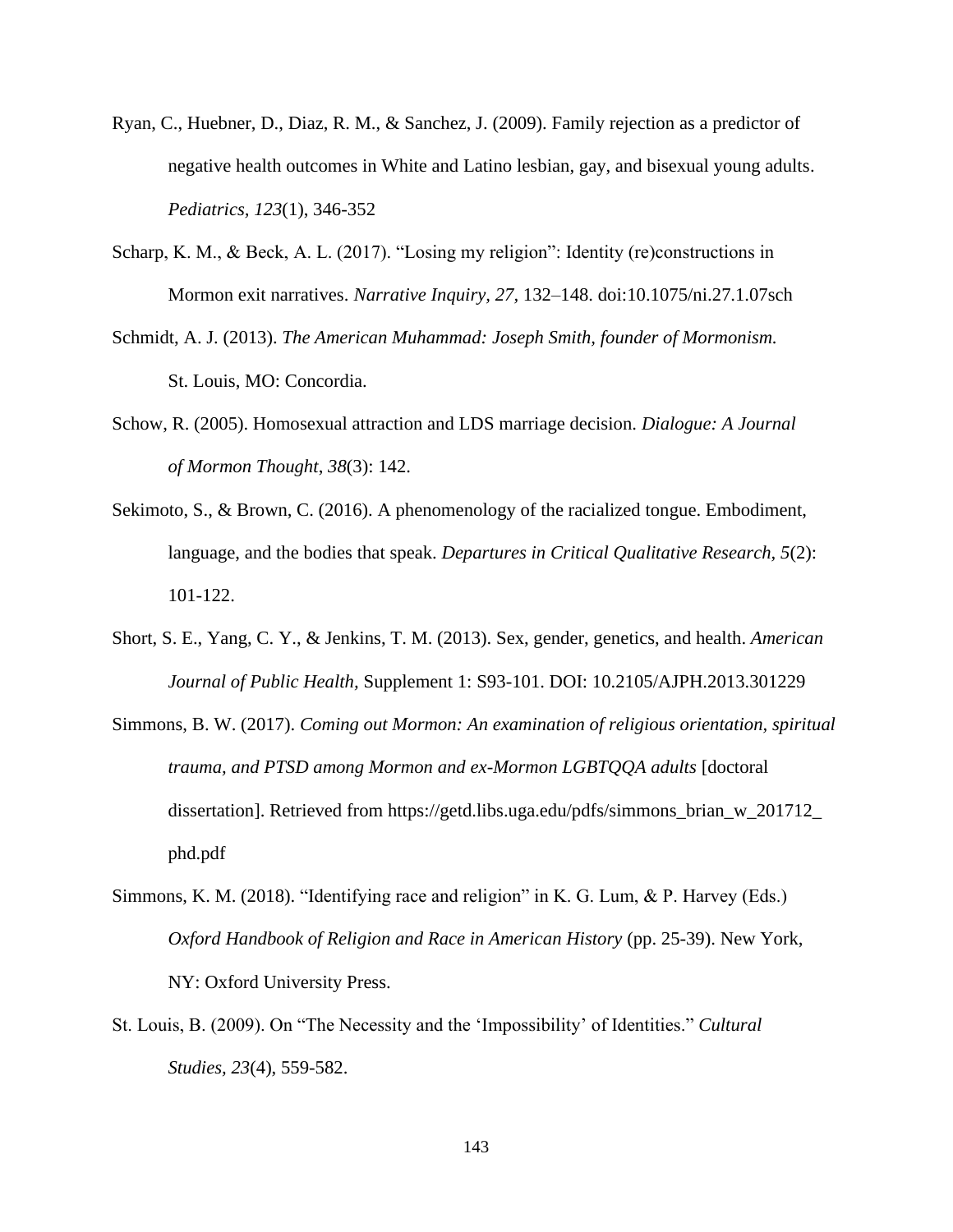- Stack, P. F. (2016, October 1). Mormon opposition to gay marriage will never change, says apostle Oaks, citing 'statement of eternal truth'. *The Salt Lake Tribune.* Retrieved from www.sltrib.com/religion/local/2017/09/30/mormon-general-conference-resumes-for-thefirst-time-monson-will-not-be-attending-any-sessions/
- Stack, P. F. (2019, September 18). Love was behind church's LGBT policy and its reversal, Latter-day Saint President Russell Nelson says. *Salt Lake Tribune.* Retrieved from https://www.sltrib.com/religion/2019/09/17/love-was-behind-churchs/
- Stack, P. F. (2020, January 18). Error in printed LDS Church manual could revive racial criticisms. *Salt Lake Tribune.* Retrieved from www.sltrib.com/religion/2020/01/18/errorprinted-lds-church/
- Stewart, C. (2014). *Proud heritage: People, issues, and documents of the LGBT experience*. Santa Barbara, CA: ABC-CLIO.
- Sumerau, J., & Cragun, R. (2014). "Why would our Heavenly Father do that to anyone": Oppressive othering through sexual classification schemes in the Church of Jesus Christ of Latter-Day Saints. *Symbolic Interaction, 37*(3), 331-352.
- Tanner, S. W. (2003). *Did I tell you…?* [transcripted sermon]. Retrieved from www.lds.org/general-conference/2003/04/did-i-tell-you?lang=eng

Taylor, S. W. (1971). *Nightfall at Nauvoo.* New York, NY: Macmillan.

- Ting-Toomey, S. (1993). Communicative resourcefulness: An identity negotiation theory. In R. L. Wiseman & J. Koester (Eds.), *Intercultural communication competence* (pp. 72-111). Newbury Park, CA: Sage.
- Turner, R. (1989). "The Lamanite Mark." Published in M. S. Nyman, & C. D. Tate Jr. (Eds.), *Second Nephi, The Doctrinal Structure.* Provo, UT: Religious Studies Center, Brigham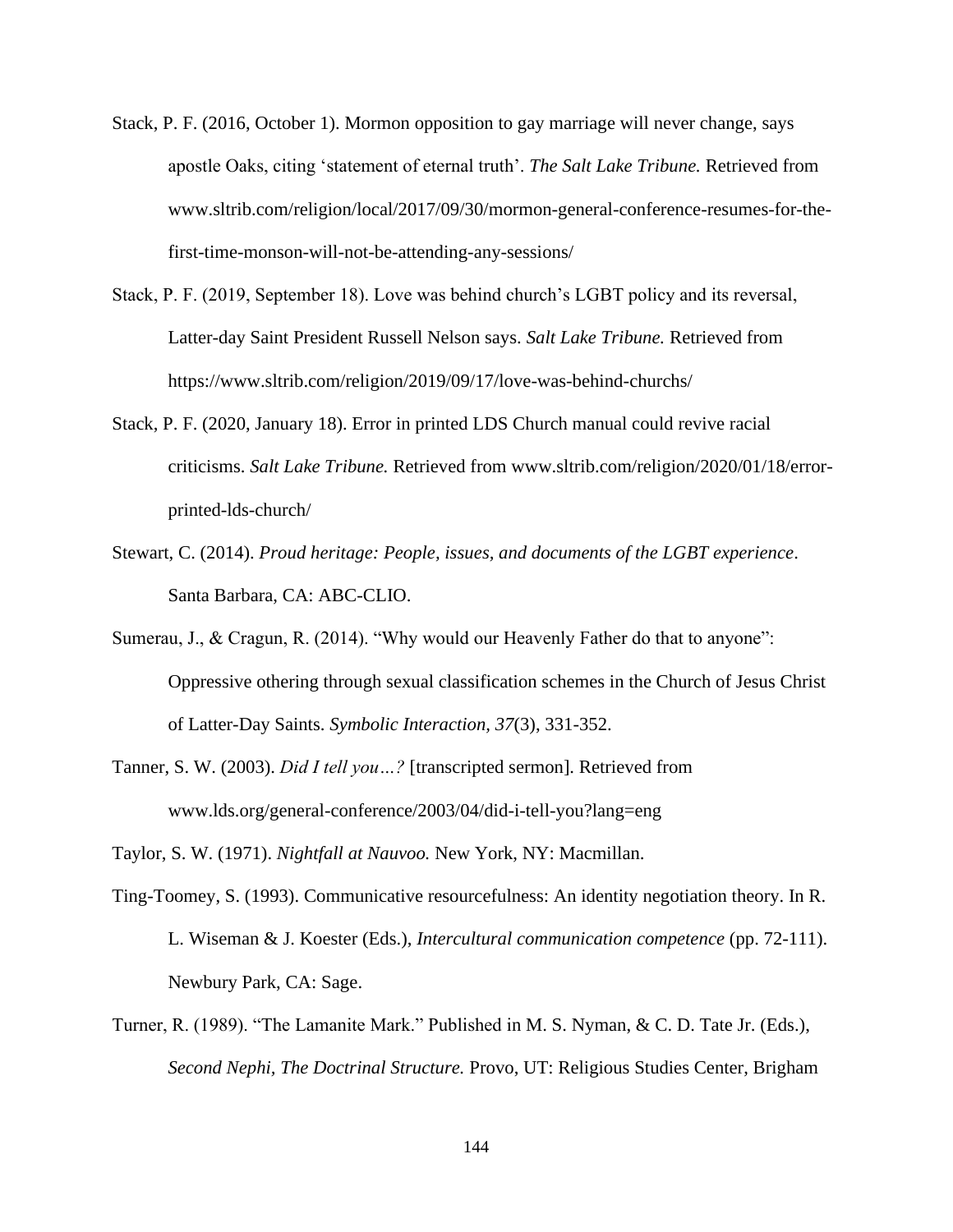Young University. Retrieved from https://rsc-legacy.byu.edu/archived/ book-mormonsecond-nephi-doctrinal-structure/7-lamanite-mark

- Uchtdorf, D. F. (2011). *You matter to Him* [transcribed sermon]. Retrieved from www.churchofjesuschrist.org/study/general-conference/2011/10/you-matter-tohim?lang=eng
- Utah Department of Health. (2017). *CDC investigation shows youth suicides in Utah increasing.* Retrieved from https://health.utah.gov /featured-news/cdc-investigation- shows-youthsuicides-in -utah-increasing
- Vader, J.-P. (2006). Spiritual health: The next frontier. *European Journal of Public Health, 16*(5): 457.
- Vangelisti, A. L. (2013). *The Routledge handbook of family communication* (2<sup>nd</sup> ed.). New York, NY: Routledge.
- Walch, T. (2016, October 26). Mormon and Gay: LDS Church launches page on official website to help members, leaders. *Deseret News.* Retrieved from www.deseret.com/2016/10/26/ 20598991/mormon-and-gay-lds-church-launches-page-on-official-website-to-helpmembers-leaders
- Walch, T. (2020, March 6). LGBT BYU students and their supporters rally at church office building in Salt Lake City. *Deseret News.* Retrieved from www.deseret.com/faith/2020 /3/6/21167942/lgbt-byu-honor-code-students-rally-mormon-lds-salt-lake
- Walker, S. (2020, January 20). 'We are all part of the same divine family,' Elder Stevenson tells Salt Lake NAACP. *KSL.com.* Retrieved from https://www.ksl.com/article/46706963/weare-all-part-of-the-same-divine-family-elder-stevenson-tells-salt-lake-naacp'

Wamsley, L. (2019, April 4). In major shift, LDS Church rolls back controversial policies toward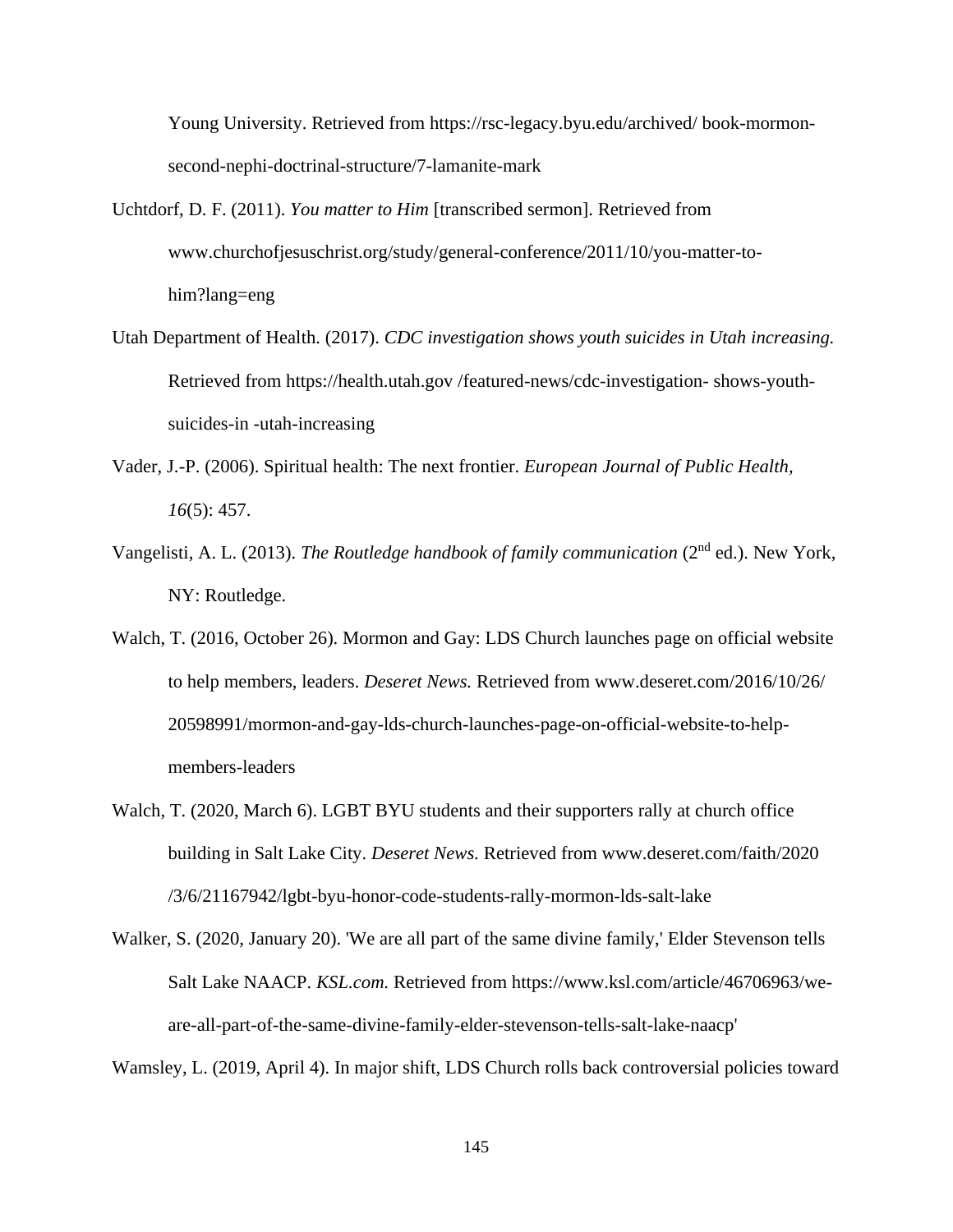LGBT members. Retrieved from https://www.npr.org/2019/04/04/709988377/in-majorshift-mormon-church-rolls-back-controversial-policies-toward-lgbt-membe

- Weaver, S. J. (2015). Elder Christofferson says handbook changes regarding same-sex marriages help protect children. *Church News.* Retrieved from https://www.lds.org /church/news/ elder-christofferson-says-handbook-changes-regarding-same-sex- marriages-helpprotect-children?lang=eng
- Weiss, D. (2005). Constructing the queer "I": Performativity, citationality, and desire in *Queer Eye for the Straight Guy*. *Popular Communication, 3*, 73-95.
- West, C., & Zimmerman, D. H. (1987). Doing gender. *Gender and Society, 1*(2): 125-151. DOI: 10.1177/0891243287001002002
- West, I. N. (2018, February). Queer perspectives in communication studies. *Oxford Research Encyclopedia of Communication.* DOI: 10.1093/acrefore/9780190228613.013.81
- Whitney, H. (2007). *The Mormons: American Experience* [television documentary series]. Public Broadcasting Services.
- Willoughby, B. L. B., Doty, N. D., & Malik, N. M. (2010). Victimization, family rejection, and outcomes of gay, lesbian, and bisexual young people: The role of negative GLB identity. *Journal of GLBT Family Studies, 6*, 403-424
- Wilson, W. A., & Poulsen, R. C. (1980, November/December). The curse of Cain and other stories: Blacks in Mormon folklore. *Sunstone Magazine.* Retrieved from www.sunstonemagazine.com/wp-content/uploads/sbi/articles/024-09-13.pdf
- World Health Organization. (n.d.). *Gender* [webpage]. Retrieved from www.who.int/healthtopics/gender#tab=overview

Yep, G. (2002). From homophobia and heterosexism to heteronormativity: Toward the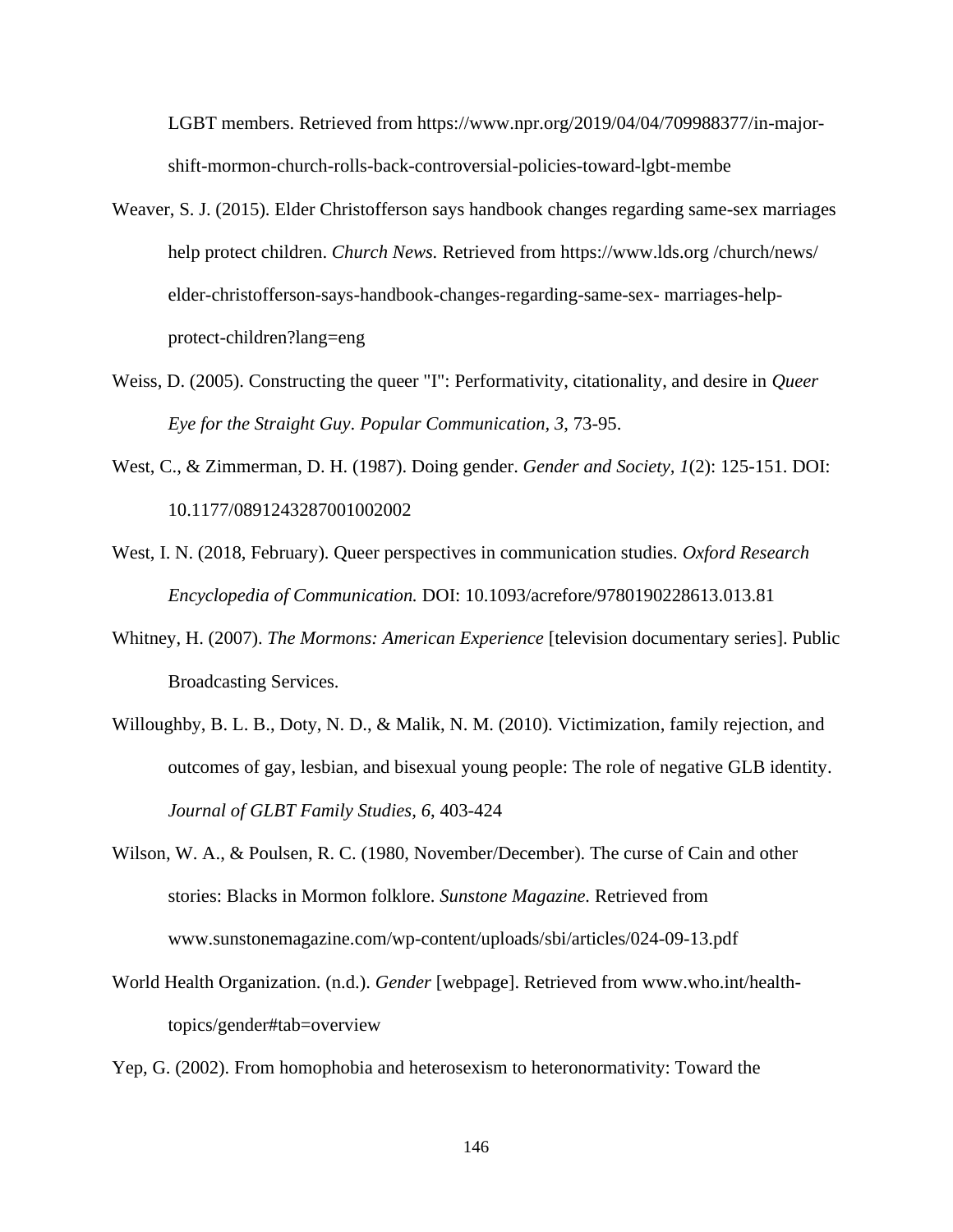development of a model of queer in the university classroom. *Journal of Lesbian Studies, 6,* 163–176 .

- Yep, G. A. (2003). The violence of heteronormativity in communication studies. *Journal of Homosexuality, 45*(2–4), 11–59. doi:10.1300/J082v45n02\_02
- Yep, G. A. (2010). Toward the de-subjugation of racially marked knowledges in communication. *Southern Communication Journal, 75*(2), 171–175. doi:10.1080/10417941003613263
- Yep, G., Lovaas, K. E., & Elia, J. P. (2003). *Queer theory and communication: From disciplining queers to queering the discipline(s).* New York, NY: Routledge. Retrieved from https://ebookcentral.proquest.com
- Yorgason, E. R. (2003). *Transformation of the Mormon Culture Region.* Chicago, IL: University of Illinois Press.
- Yuval-Davis, N. (2011). Power, intersectionality, and the politics of belonging. *FREIA,* no. 75. Retrieved from https://www.researchgate.net/profile/Nira\_Yuval-Davis/publication/ 308784296\_Power\_Intersectionality\_and\_the\_Politics\_of\_Belonging/links/54d1fd070cf2 5ba0f04228ea/Power-Intersectionality-and-the-Politics-of-Belonging.pdf
- Zwald, M. L., Annor, F. B., & Wilkinson, A. (2015). Suicidal ideation and attempts among students in grades 8, 10, and 12—Utah. *Morbidity and Mortality Weekly Report.*  Retrieved from http://dx.doi.org/10.15585/mmwr.mm6715a4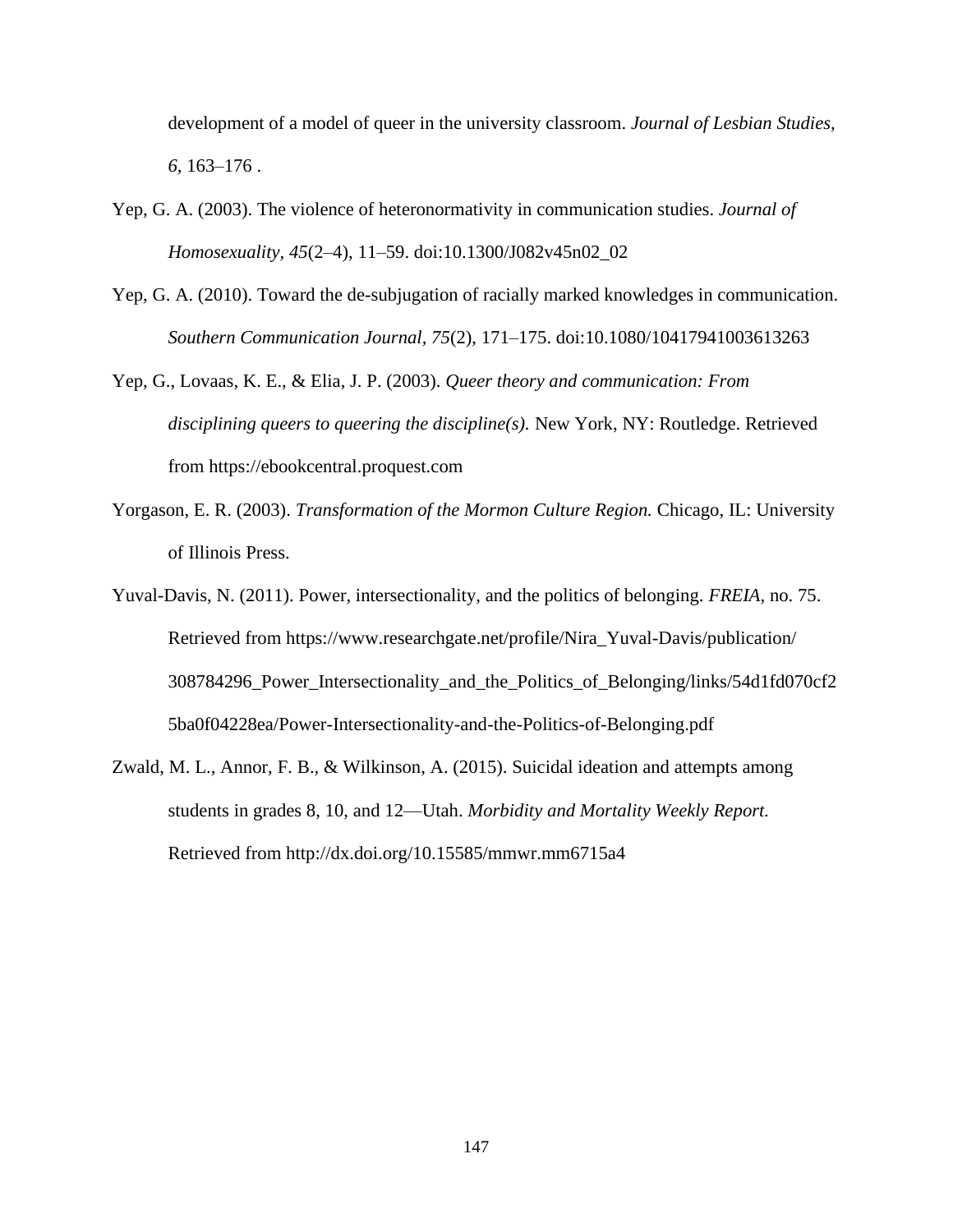## **Appendix A**

## **Resources for LGBTQIA Mormons and Allies**

#### **Mormon Organizations and Resources**

- Affirmation | https://affirmation.org/
- Encircle | https://encircletogether.org/
- Family Acceptance Project | https://familyproject.sfsu.edu/
- Far Between | http://farbetweenmovie.com/
- Lift and Love | www.liftandlove.org/
- Listen, Learn, Love | www.listenlearnandlove.org/
- LDS Beacon | http://ldsbeacon.org/default.asp
- LDS Family Fellowship | www.ldsfamilyfellowship.org/
- Mormon and Gay | https://mormonandgay.churchofjesuschrist.org/
- Mormons Building Bridges | http://mormonsbuildingbridges.org/
- Northstar LDS | www.northstarlds.org/
- The Hearth | www.ldshearth.org/

### **More Organizations and Resources**

- Center for Disease Control | www.cdc.gov/lgbthealth/youth-resources.htm
- Crisis Text Line | https://www.crisistextline.org/
- Funders for LGBTQ Issues | https://lgbtfunders.org/
- GLSEN (Gay, Lesbian and Straight Education Network) | https://www.glsen.org/
- It Gets Better Project | https://itgetsbetter.org/
- PFLAG | https://pflag.org/
- Safe Zone Project | https://thesafezoneproject.com/resources/
- Social and Emotional Wellbeing Initiative | www.sewi.org/
- Suicide Prevention Hotline | 1-800-273-8255
- The Gay Center | https://gaycenter.org/resources/
- The Trevor Project | www.thetrevorproject.org/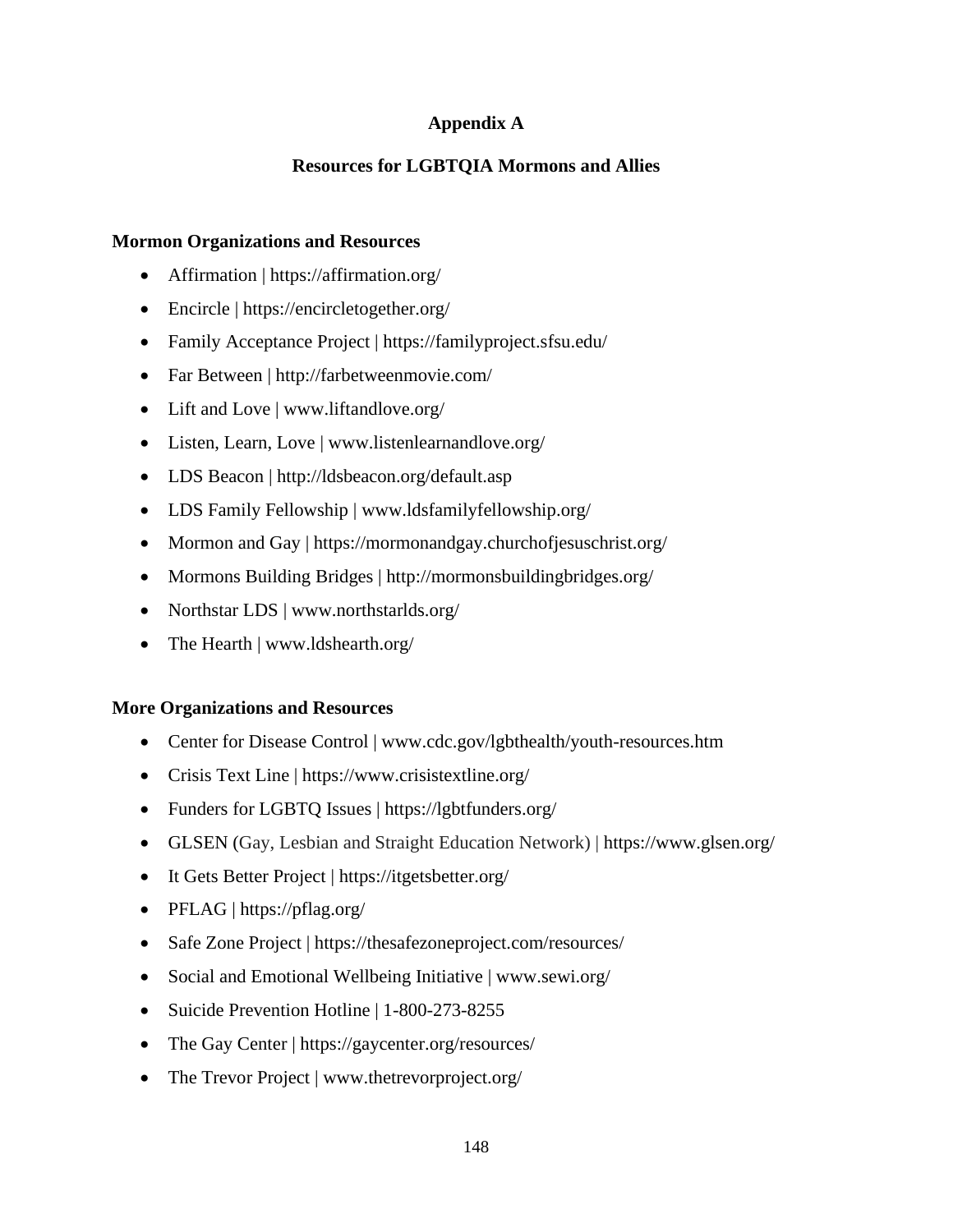### **Appendix B**

## **Interview Guide**

# **Family, Community, and Self**

- 1. Tell me about yourself.
	- a. How do you identify in terms of sexuality, sex, and gender?
		- i. What about culture? Race?
- 2. Tell me about what it was like growing up as a member of a religious family.
	- a. Was the Church a big part of your life growing up?
		- i. Were most people in your community who you interacted with members?
		- ii. Did you get baptized at 8, (and priesthood at 12, if male)?
	- b. How would you describe your experience of living the Mormon lifestyle?
- 3. Are you religious? How? (Please explain what being religious means to you.)
	- a. Is your family religious? Explain.
		- i. And how does your religiosity and/or your family's religiosity affect your relationship?
- 4. How does your family show affection?
	- a. Did that change after you came out? If so, how?
- 5. When did you realize you were queer?
	- a. Have you come out?
		- i. How was that experience?
		- ii. (If they haven't disclosed, ask why).
	- b. Why did you feel it necessary to disclose that?
		- i. Who did you tell first?
		- ii. Did you tell your family?
			- 1. How did they respond?
		- iii. Have you / do you ever feel shame for your sexuality?
- 6. What's your advice for parents / siblings / family members with queer relatives?
- 7. Do you want a family of your own someday?
	- a. Do you plan to be celibate? Why or why not?
- 8. Did you grow up in Utah?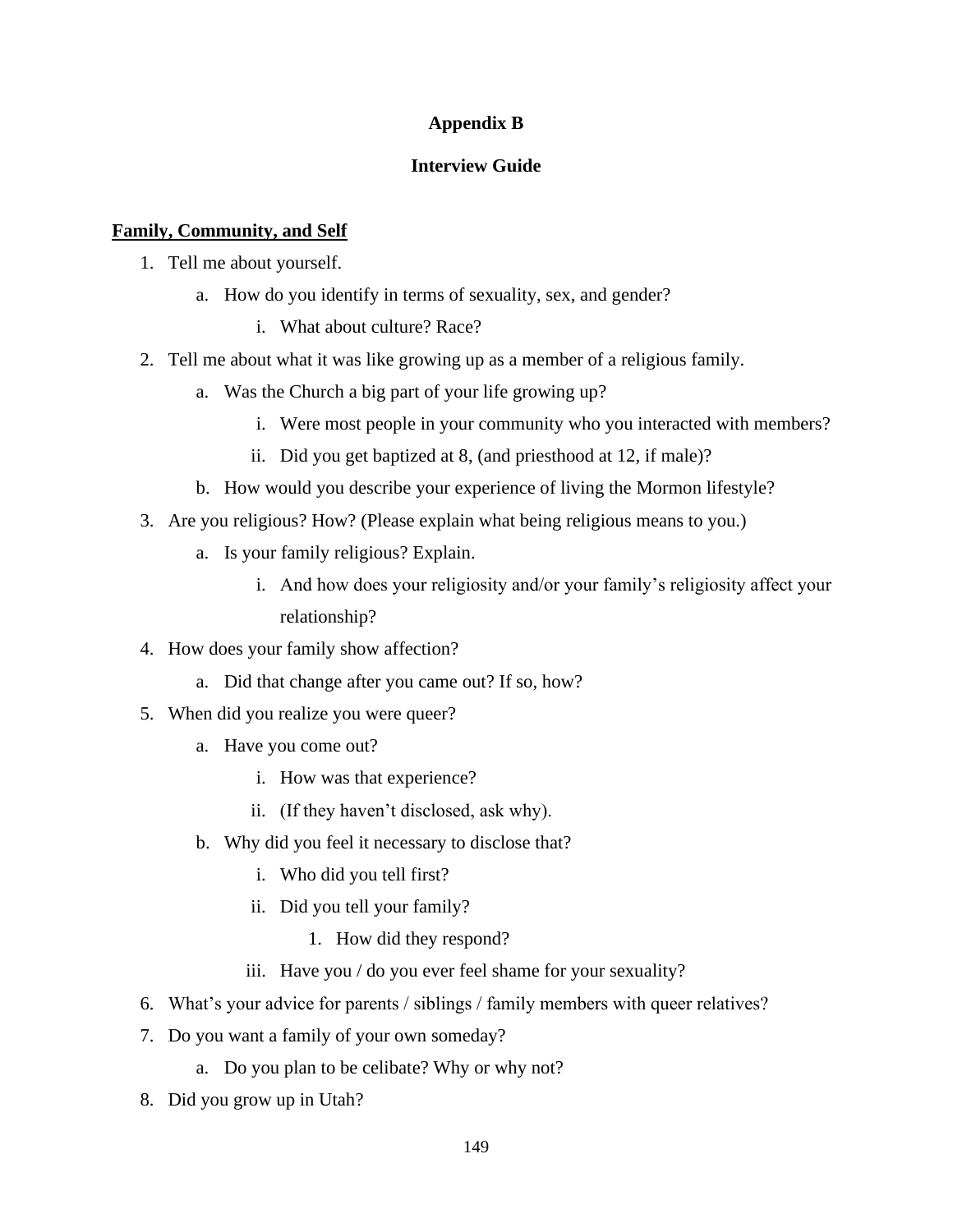- a. How was it growing up in Utah?
- 9. Tell me about Mormon culture in your community.
	- a. Could you watch all media?
	- b. Could you hang out with friends or date people who were not members?
	- c. Do you think non-members were treated different in your community by members?
- 10. Do you think there is a difference being a queer Mormon who lives in Utah versus somewhere else?
- 11. Could you give me some examples?
- 12. How can we help the current LGBTQ suicide crisis?
- 13. Are you involved in any queer communities? If so, tell me about some of your experiences.
- 14. Have you been to Loveloud Concert?
	- a. What was your experience like there?

#### **Church Involvement**

- 15. How are you involved in the Church?
	- a. Do you attend meetings/services? Have a calling? (A calling is a voluntary leadership or service position on serves in their local / regional congregation).
- 16. Why do you think some people are more religious than others?
- 17. Why do you choose to be in the Church?
- 18. Did you ever meet with a church leader about being queer?
	- a. What was that like?
- 19. Did you go on a mission?
	- a. How did you share your call to be a missionary known as a letter opening? (A letter opening is when the Church sends a letter to a missionary candidate. They tend to be a big deal and opened with friends and family around. The letter tells the candidate for the first time when they will begin missionary service and where they will serve).
	- b. Did your queerness ever impact your mission?
- 20. Tell me about your relationship with God.
	- a. Do you pray?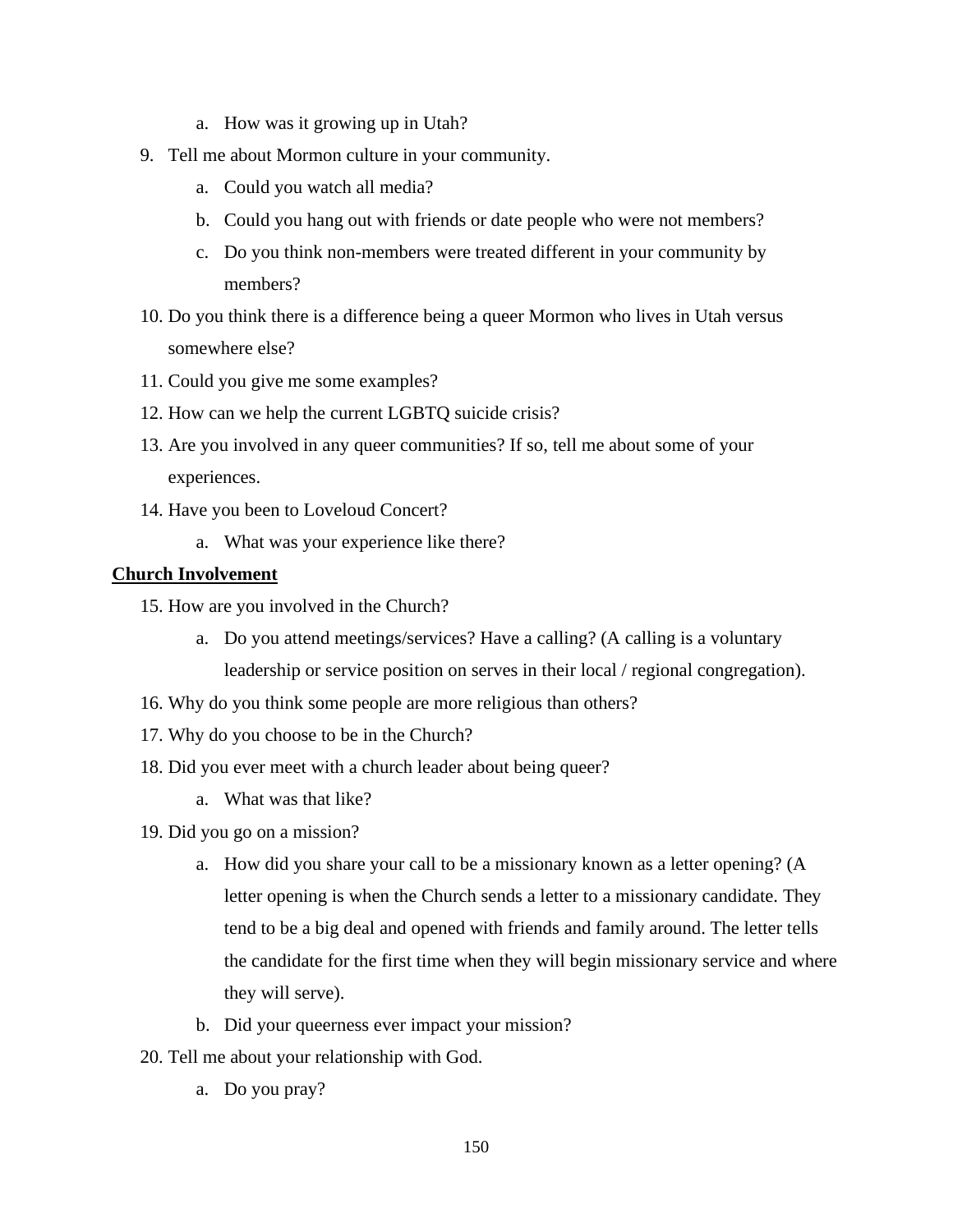- b. Have you ever prayed to Heavenly Mother? (She is God's as in Heavenly Father's wife. Some people pray to her though it is not common practice).
- c. If yes: why, and how was it?
- d. If no: why not?
- 21. Have you ever had a priesthood blessing? (As per the New Testament, Mormons give blessings of comfort or healing to someone in need. I argue it is categorically different than a regular prayer). What was it like?
	- a. Have you ever given a priesthood blessing? What was it like? (If male).
		- i. Is there one that stays in your mind, either positively or negatively?
	- b. What about a patriarchal blessing?
- 22. If LGBTQ individuals were in Jesus's community, how do you think he treated them?

#### **Identity, Privilege, Perceptions, and Spirituality**

- 23. How do you define/describe yourself? In other words, what is the most important aspect of your identity?
	- a. What are your thoughts on our divine identity, as in, we are children of God?
- 24. (How) do you balance being a Mormon and queer?
- 25. Has there been a time where you struggled with being queer?
	- a. If so, could you give me some examples?
	- b. Have you ever prayed to God to take away your \*queerness? (\*The term will be used according to their answer to question 1a).
- 26. Have you been discriminated against for your identity?
	- a. If yes: tell me about that. How was it? Why do you think it happened?
	- b. If no: why do you think that is?
- 27. To you, what is privilege?
	- i. Are you familiar with the notion of "white privilege"? If so, what does it mean to you? Do you believe white privilege exists?
		- 1. How often do you think about or talk about (your) race?
	- ii. Do you believe male privilege exists?
	- iii. Do you believe cisgender privilege exists?
		- 1. How often do you think about your gender?